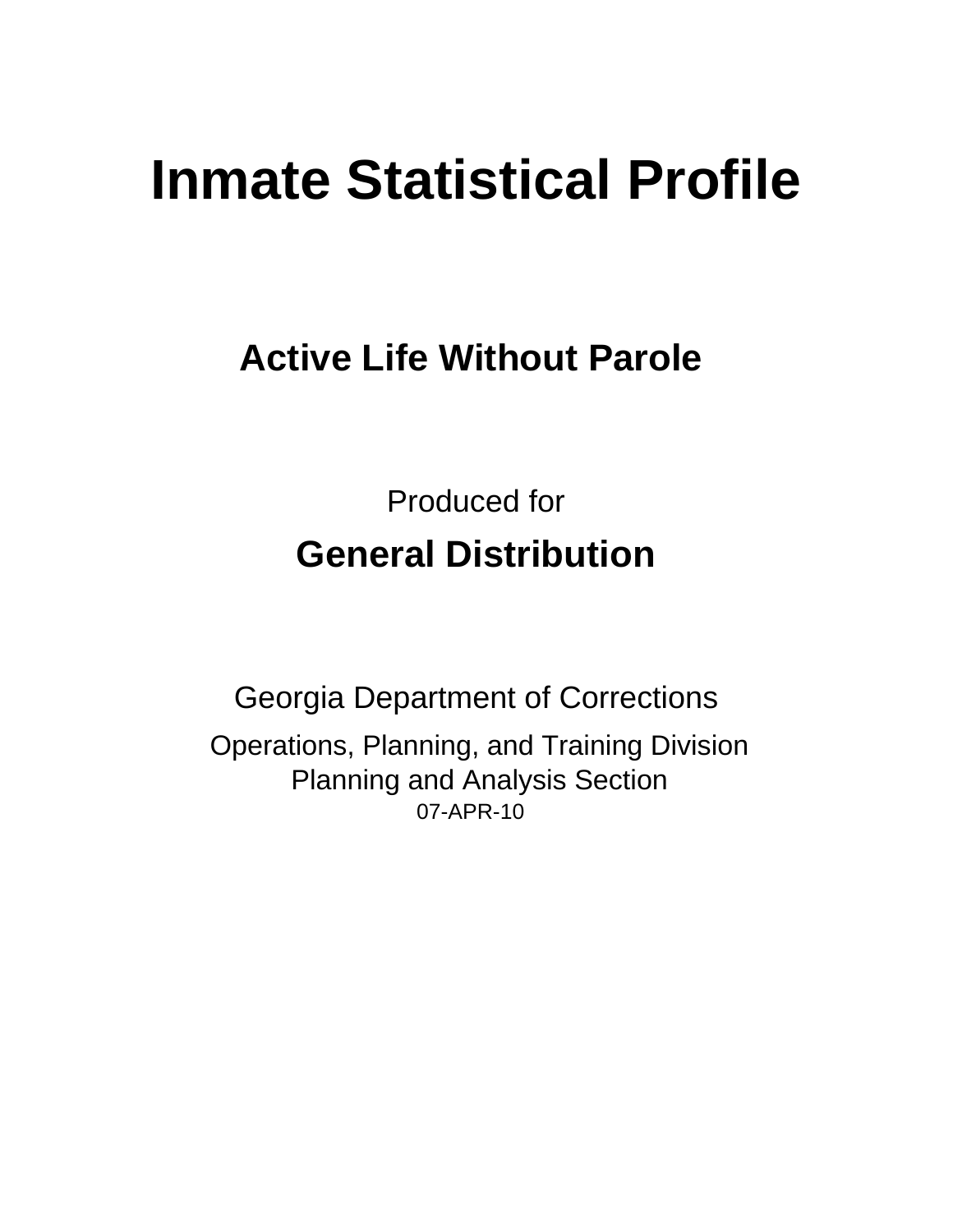## **Inmate Statistical Profile O7-APR-10**

Contents

**Active Life Without Parole** 

Produced for General Distribution

## **Table of Contents**

| <b>Demographic information</b> |                                                                      |  |  |  |  |  |
|--------------------------------|----------------------------------------------------------------------|--|--|--|--|--|
|                                | 5 Current age, broken out in ten year age groups                     |  |  |  |  |  |
|                                | 6 Race group                                                         |  |  |  |  |  |
|                                | 7 Hispanic Origin                                                    |  |  |  |  |  |
|                                | 8 Marital status, self-reported at entry to prison                   |  |  |  |  |  |
|                                | 9 Number of children, self-reported at entry to prison               |  |  |  |  |  |
|                                | 10 Religious affiliation, self-reported at entry to prison           |  |  |  |  |  |
|                                | 11 Home county - self-reported at entry to prison                    |  |  |  |  |  |
|                                | 14 Socioeconomic class, self-reported at entry to prison             |  |  |  |  |  |
|                                | 15 Environment to age 16, self-reported at entry to prison           |  |  |  |  |  |
|                                | 16 Guardian status to age 16, self-reported at entry to prison       |  |  |  |  |  |
|                                | 17 Employment status before prison, self-reported at entry to prison |  |  |  |  |  |
|                                | 18 Age at admission                                                  |  |  |  |  |  |
|                                | 20 Height, measured at entry to prison                               |  |  |  |  |  |
|                                | 21 Weight, measured at entry to prison                               |  |  |  |  |  |
|                                | 22 Military service                                                  |  |  |  |  |  |
|                                | <b>Correctional information</b>                                      |  |  |  |  |  |
|                                | 23 Type of admission to prison                                       |  |  |  |  |  |
|                                | 24 Current / last security status                                    |  |  |  |  |  |
|                                | 25 Current / last institution type                                   |  |  |  |  |  |
|                                | 26 Institution type - transitional centers                           |  |  |  |  |  |
|                                | 27 Institution type - mental hospitals                               |  |  |  |  |  |
|                                | 28 Institution type - county prisons                                 |  |  |  |  |  |
|                                | 29 Institution type - state prisons                                  |  |  |  |  |  |
|                                | 30 Institution type - private prisons                                |  |  |  |  |  |
|                                | 31 Institution type - prison annexes                                 |  |  |  |  |  |
|                                | 32 Institution type - pre-release centers                            |  |  |  |  |  |
|                                | 33 Institution type - inmate boot camp                               |  |  |  |  |  |
|                                | 34 Number of disciplinary reports                                    |  |  |  |  |  |
|                                | 35 Number of transfers                                               |  |  |  |  |  |
|                                | 36 Number of escapes                                                 |  |  |  |  |  |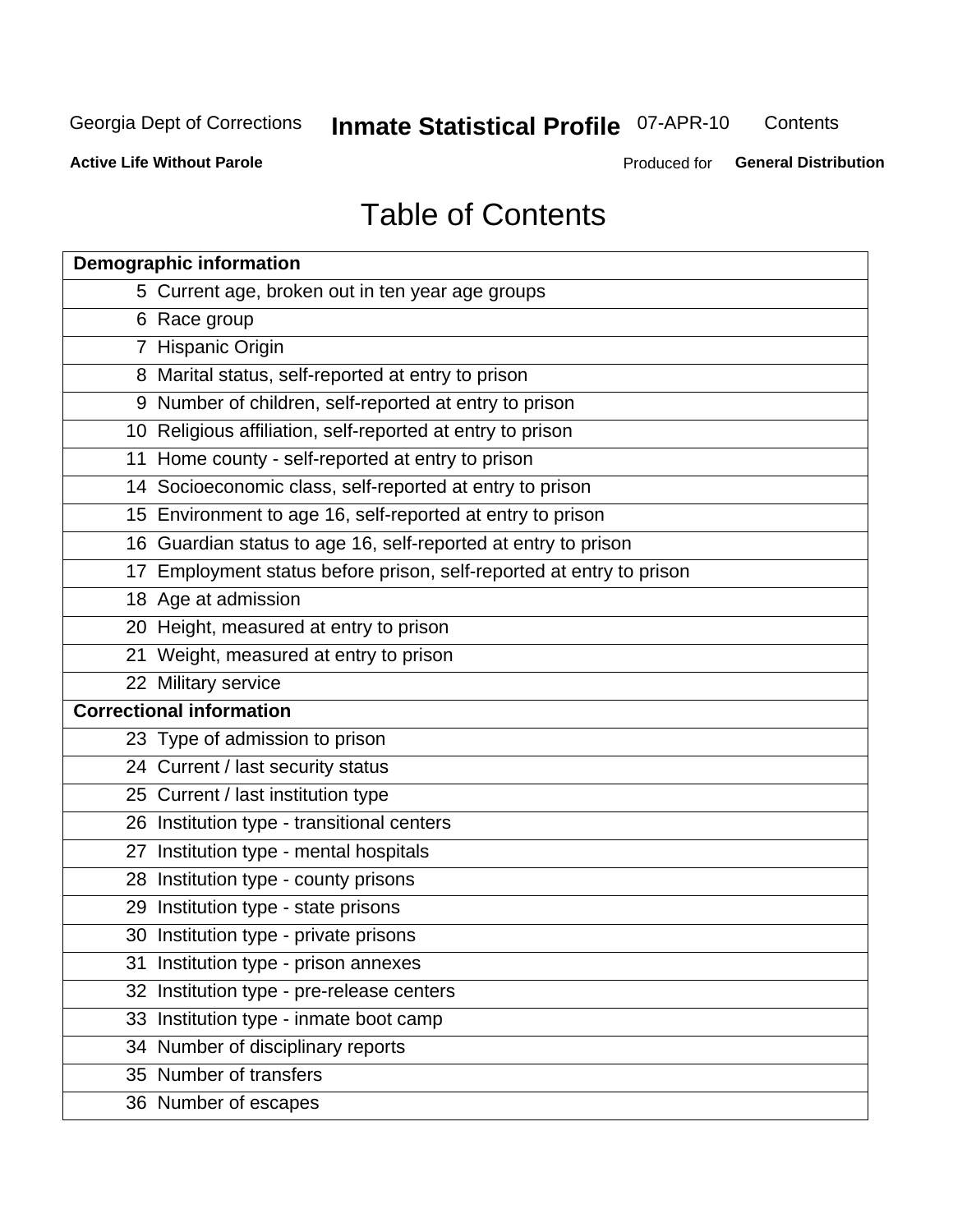## **Inmate Statistical Profile 07-APR-10**

Contents

**Active Life Without Parole** 

Produced for General Distribution

## **Table of Contents**

| <b>Correctional information</b>                                  |  |  |  |  |  |  |  |
|------------------------------------------------------------------|--|--|--|--|--|--|--|
| 37 Time served in current (or last) institution                  |  |  |  |  |  |  |  |
| Educational, psychological and physical information              |  |  |  |  |  |  |  |
| 38 Highest grade level attained                                  |  |  |  |  |  |  |  |
| 39 Culture fair IQ scores                                        |  |  |  |  |  |  |  |
| 40 Wide Range Achievement Test (WRAT) reading score              |  |  |  |  |  |  |  |
| 41 Wide Range Achievement Test (WRAT) math score                 |  |  |  |  |  |  |  |
| 42 Wide Range Achievement Test (WRAT) spelling score             |  |  |  |  |  |  |  |
| 43 Scope of substance abuse - summary                            |  |  |  |  |  |  |  |
| 44 Scope of substance abuse - detail                             |  |  |  |  |  |  |  |
| 45 Current / last mental health treatment level                  |  |  |  |  |  |  |  |
| 46 PULHESDWIT medical scale - 'P' overall condition ('P'hysical) |  |  |  |  |  |  |  |
| 47 PULHESDWIT medical scale - 'U' upper body                     |  |  |  |  |  |  |  |
| 48 PULHESDWIT medical scale - 'L' lower body                     |  |  |  |  |  |  |  |
| 49 PULHESDWIT medical scale - 'H' hearing                        |  |  |  |  |  |  |  |
| 50 PULHESDWIT medical scale - 'E' vision                         |  |  |  |  |  |  |  |
| 51 PULHESDWIT medical scale -'S' psychiatric                     |  |  |  |  |  |  |  |
| 52 PULHESDWIT medical scale - 'D' dental                         |  |  |  |  |  |  |  |
| 53 PULHESDWIT medical scale - 'W' work ability                   |  |  |  |  |  |  |  |
| 54 PULHESDWIT medical scale - 'I' impairment                     |  |  |  |  |  |  |  |
| 55 PULHESDWIT medical scale - 'T' transportability               |  |  |  |  |  |  |  |
| 56 Criminality in family, self-reported                          |  |  |  |  |  |  |  |
| 57 Alcoholism in family, self-reported                           |  |  |  |  |  |  |  |
| 58 Drug abuse in family, self-reported                           |  |  |  |  |  |  |  |
| 59 Subjected to frequent beatings, self-reported                 |  |  |  |  |  |  |  |
| 60 Father absent during inmate's childhood                       |  |  |  |  |  |  |  |
| Mother absent during inmate's childhood<br>61                    |  |  |  |  |  |  |  |
| 62 Inmate diagnosed as manipulative                              |  |  |  |  |  |  |  |
| 63 Inmate diagnosed as assaultive                                |  |  |  |  |  |  |  |
| <b>Crimes and criminal history information</b>                   |  |  |  |  |  |  |  |
| 64 Number of prior Georgia incarcerations                        |  |  |  |  |  |  |  |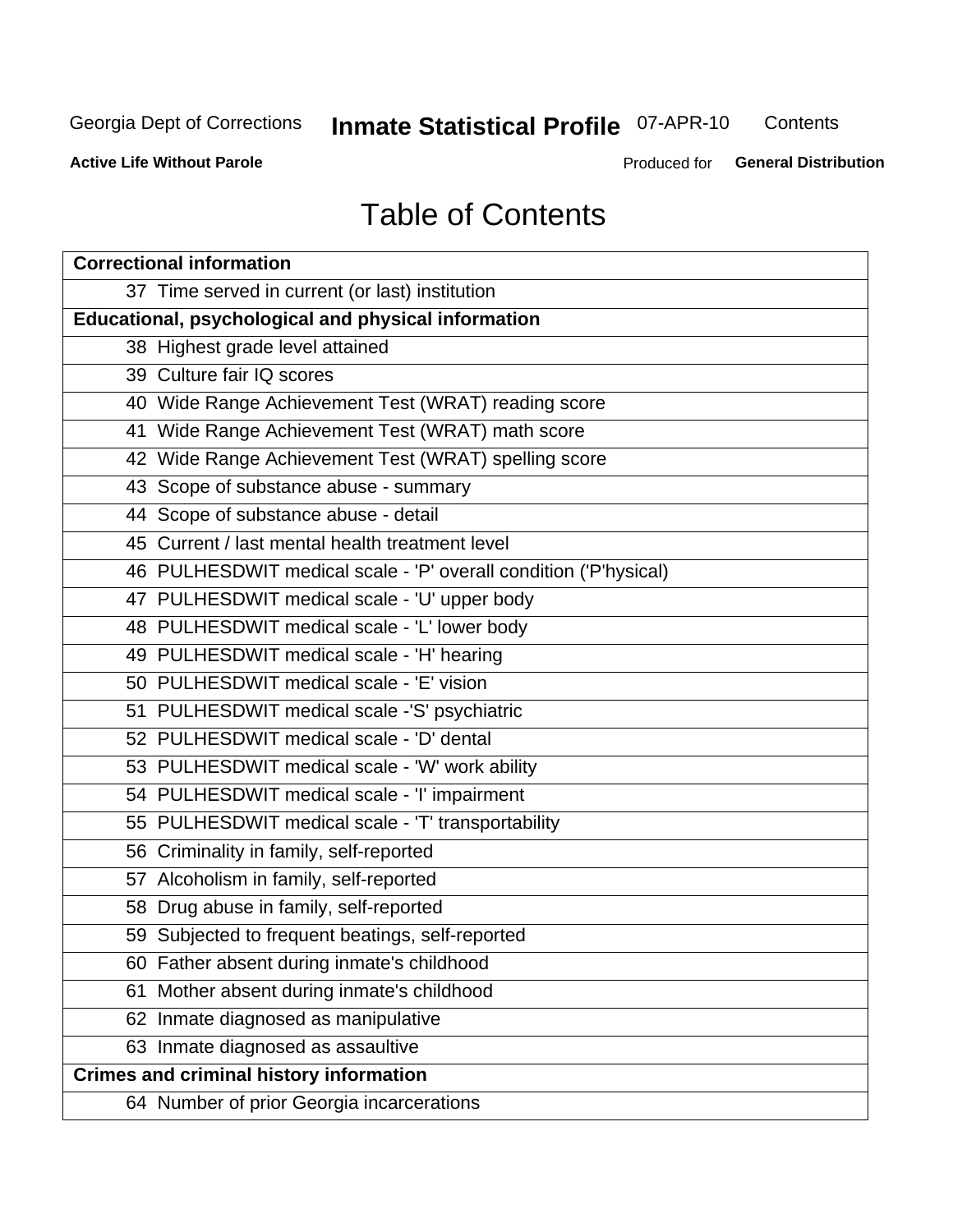## **Inmate Statistical Profile O7-APR-10**

Contents

**Active Life Without Parole** 

Produced for General Distribution

## **Table of Contents**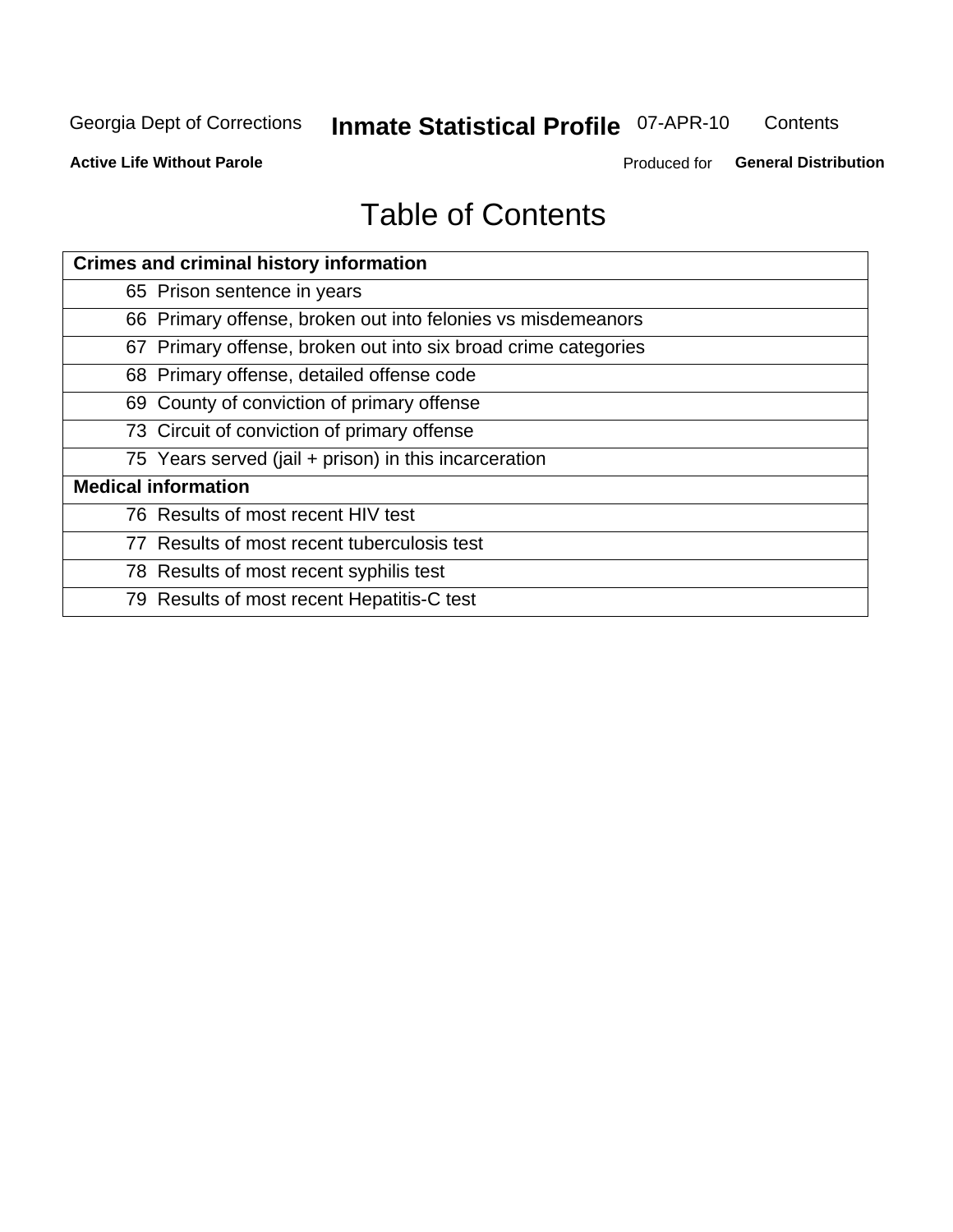#### Inmate Statistical Profile 07-APR-10 Page 5

#### **Active Life Without Parole**

#### Produced for General Distribution

#### Current age, broken out in ten-year age groups

COL % - percent each COUNT is of its particular column

|                          |              | <b>Male</b> |         |              | <b>Female</b> |       |              | <b>Total</b> |
|--------------------------|--------------|-------------|---------|--------------|---------------|-------|--------------|--------------|
| <b>Current Age</b>       | <b>Count</b> | Col %       | Row %   | <b>Count</b> | Col %         | Row % | <b>Total</b> | Col %        |
| Twenties (20-29)         | 44           | $7.77\%$    | 91.67%  | 4            | 33.33%        | 8.33% | 48 l         | 8.30%        |
| Thirties (30-39)         | 194          | 34.28%      | 98.98%  | 2            | 16.67%        | 1.02% |              | 196 33.91%   |
| <b>Forties (40-49)</b>   | 183          | 32.33%      | 97.86%  | 4            | 33.33%        | 2.14% | 187          | 32.35%       |
| <b>Fifties (50-59)</b>   | 109          | 19.26%      | 98.20%  | 2            | 16.67%        | 1.80% | 111          | 19.20%       |
| <b>Sixties (60-69)</b>   | 25           | 4.42%       | 100.00% |              |               |       | 25           | 4.33%        |
| Seventy + (70 and above) | 11           | $1.94\%$    | 100.00% |              |               |       | 11           | 1.90%        |
| <b>Total Reported</b>    | 566          | 100%        | 97.92%  | 12           | 100%          | 2.08% | 578          | 100%         |

| eported     |     |         |
|-------------|-----|---------|
| .<br>______ | 566 | $- - -$ |

| Mean<br>(average)       | 42.97    | 38.42    | 42.88 |
|-------------------------|----------|----------|-------|
| <b>Median (middle)</b>  |          | 38       |       |
| Mode<br>(most frequent) | n.<br>◡▴ | ОF<br>∠J |       |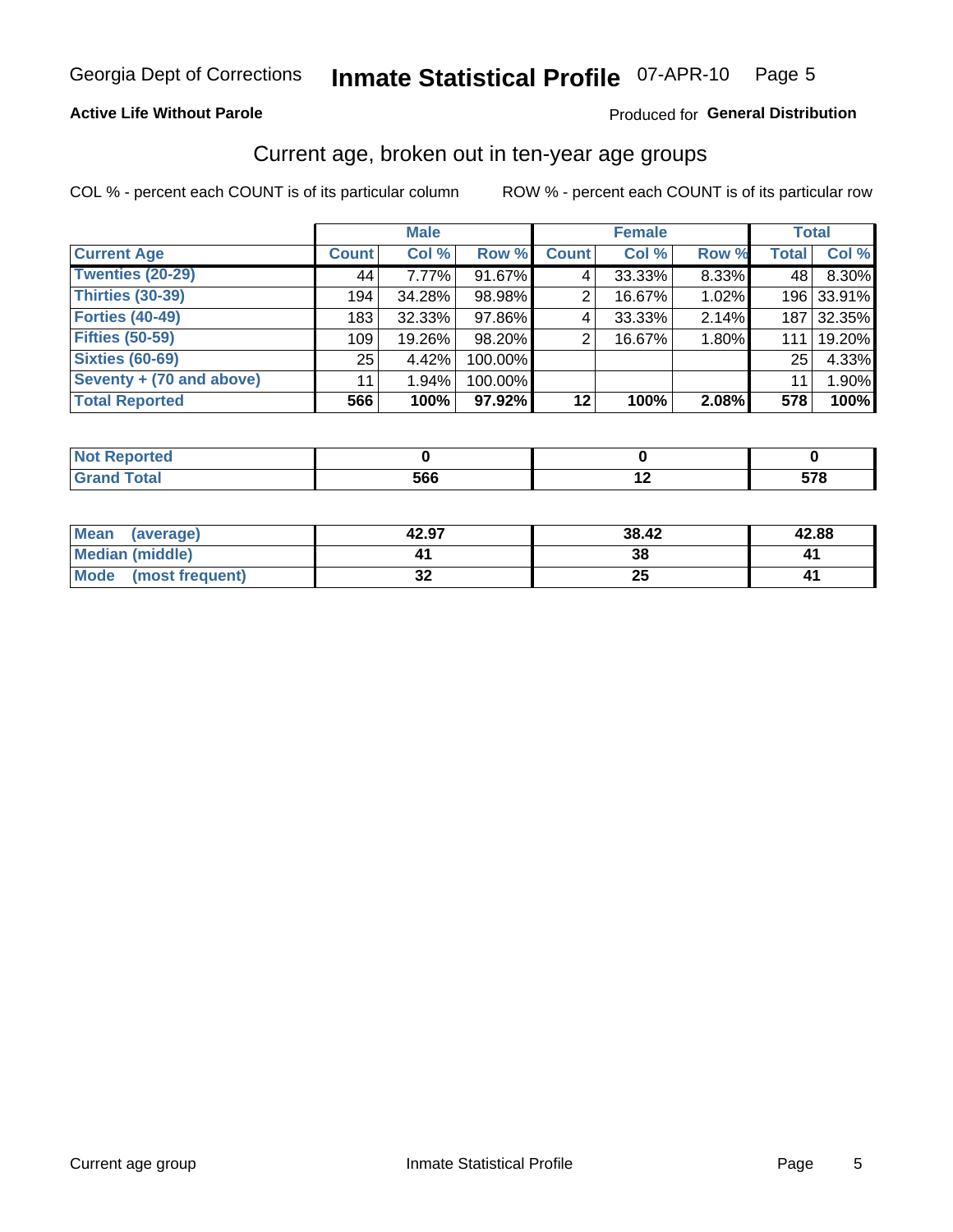#### Inmate Statistical Profile 07-APR-10 Page 6

#### **Active Life Without Parole**

Produced for General Distribution

#### Race group

COL % - percent each COUNT is of its particular column

|              |                       | <b>Male</b>  |         |                    | <b>Female</b> |        |       | <b>Total</b> |        |
|--------------|-----------------------|--------------|---------|--------------------|---------------|--------|-------|--------------|--------|
|              | <b>Race Group</b>     | <b>Count</b> | Col %   | <b>Row % Count</b> |               | Col %  | Row % | <b>Total</b> | Col %  |
|              | <b>White</b>          | 139          | 24.56%  | 95.86%             | 6             | 50.00% | 4.14% | 145          | 25.09% |
| $\mathbf{2}$ | <b>Black</b>          | 416          | 73.50%  | 98.58%             | 6             | 50.00% | 1.42% | 422          | 73.01% |
| 5.           | <b>Other</b>          |              | .18%    | 100.00%            |               |        |       |              | .17%   |
| 10           | <b>Hispanic</b>       | 9            | 1.59%   | 100.00%            |               |        |       | 9            | 1.56%  |
| 11           | <b>Racially Mixed</b> |              | $.18\%$ | 100.00%            |               |        |       |              | .17%   |
|              | <b>Total Reported</b> | 566          | 100%    | $97.92\%$          | 12            | 100%   | 2.08% | 578          | 100%   |

| <b>Enorted</b> |     |     |                     |
|----------------|-----|-----|---------------------|
| <b>Total</b>   | 566 | . . | <b>E70</b><br>v r u |

| M | .<br>w<br>$\sim$ $\sim$ $\sim$ $\sim$ | Piasn |
|---|---------------------------------------|-------|
|   |                                       |       |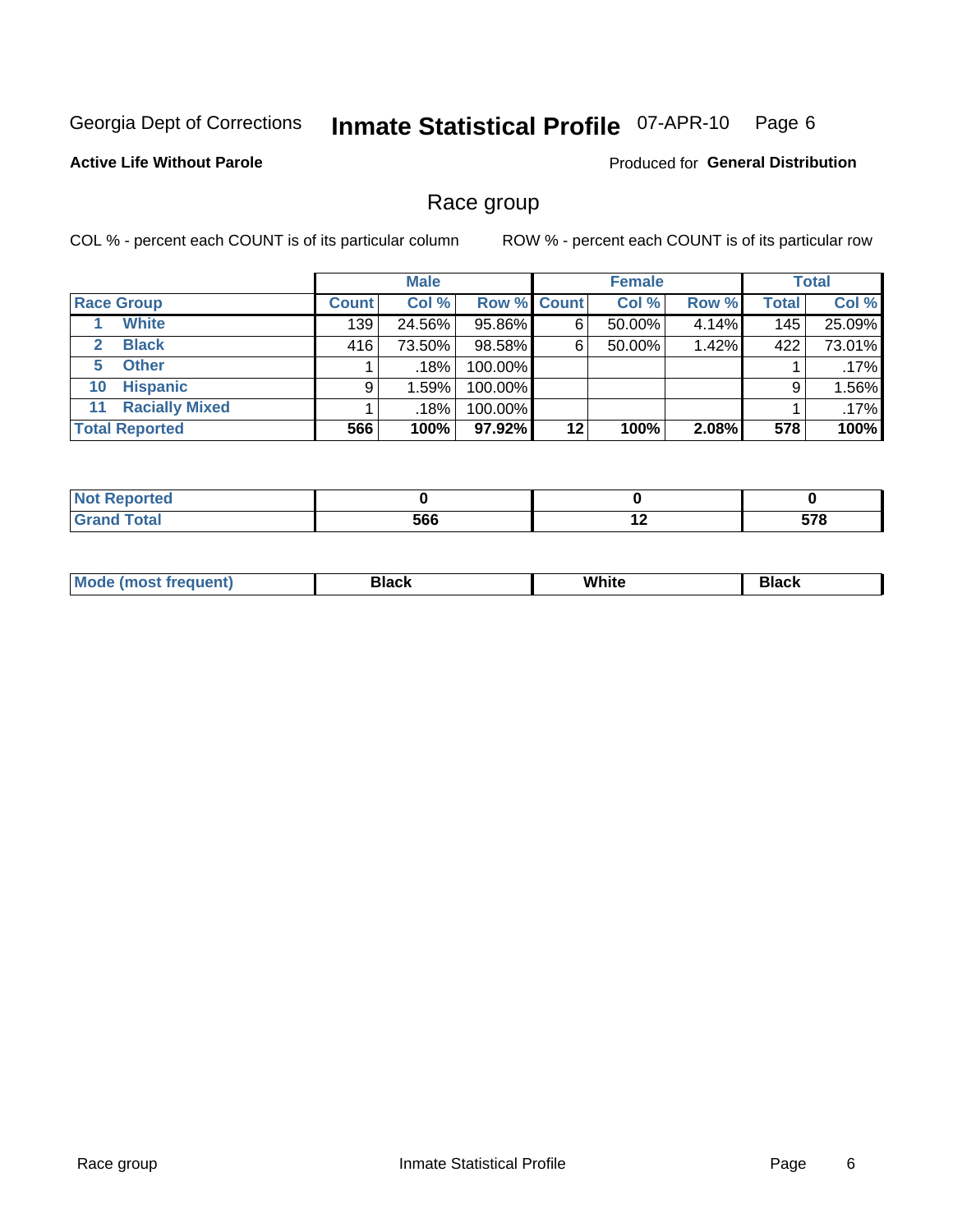#### Inmate Statistical Profile 07-APR-10 Page 7

**Active Life Without Parole** 

Produced for General Distribution

#### **Hispanic Origin**

COL % - percent each COUNT is of its particular column

ROW % - percent each COUNT is of its particular row

|                        |              | <b>Male</b> |                    |     | <b>Female</b> |          |       | <b>Total</b> |
|------------------------|--------------|-------------|--------------------|-----|---------------|----------|-------|--------------|
| <b>Hispanic Origin</b> | <b>Count</b> | Col %       | <b>Row % Count</b> |     | Col %         | Row %    | Total | Col %        |
| <b>Non Hispanic</b>    | 557          | 98.41%      | 97.89%             | 121 | 100.00%       | $2.11\%$ | 569   | 98.44%       |
| <b>Hispanic</b>        |              | ا %1.59     | 100.00%            |     |               |          |       | $.56\%$      |
| <b>Total Reported</b>  | 566          | 100%        | 97.92%             | 12  | 100%          | 2.08%    | 578   | 100%         |

An inmate is counted as Hispanic if

(a) he self-reported as Hispanic during the diagnostic process, or

(b) his primary language is Spanish, or

(c) he claimed birth or citizenship in Spain or a Latin American country, or

(d) he had a common Spanish surname such as Lopez or Garcia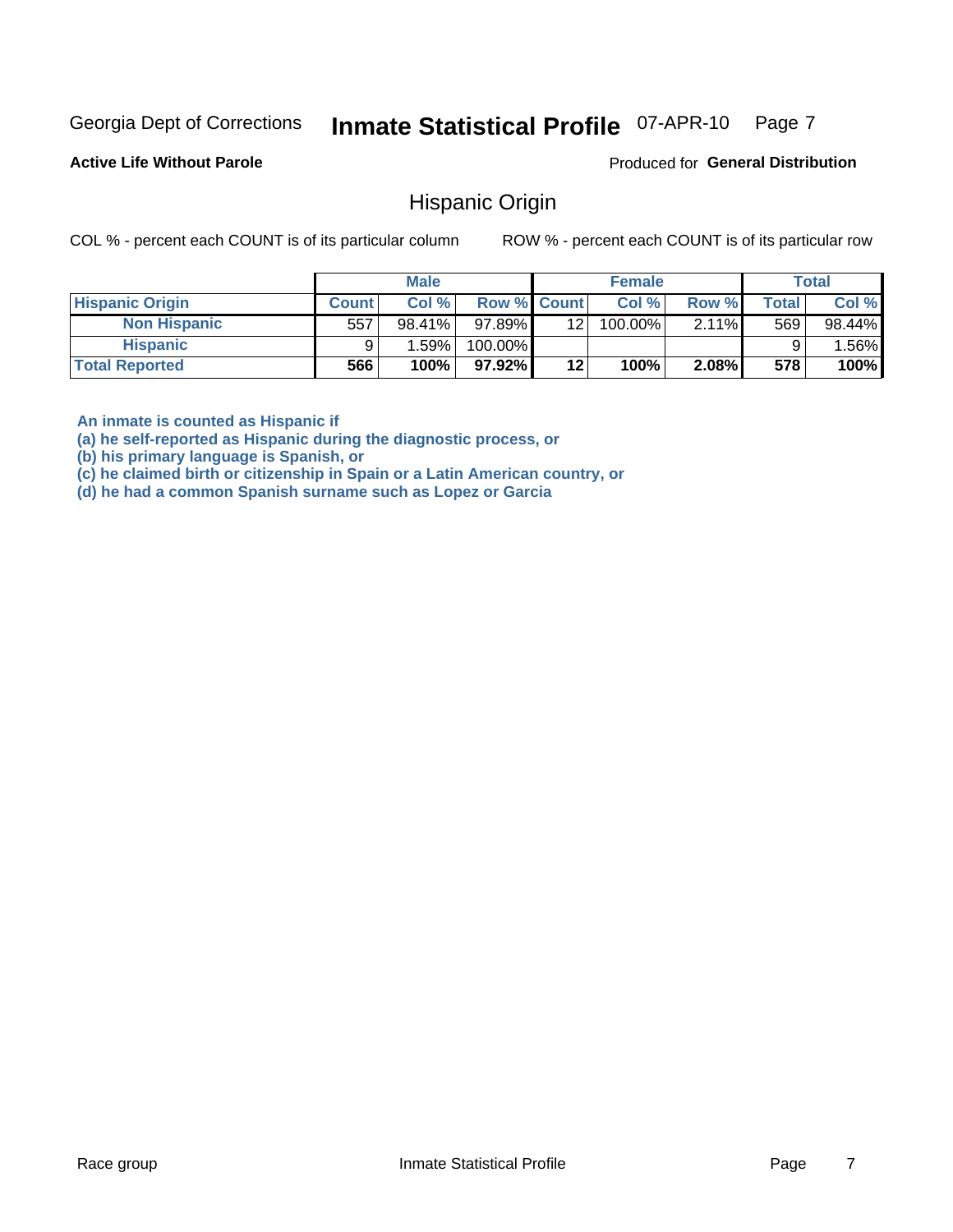#### Inmate Statistical Profile 07-APR-10 Page 8

#### **Active Life Without Parole**

#### Produced for General Distribution

### Marital status, self-reported at entry to prison

COL % - percent each COUNT is of its particular column

|                            | <b>Male</b>  |        |         | <b>Female</b> |        |       | <b>Total</b> |        |
|----------------------------|--------------|--------|---------|---------------|--------|-------|--------------|--------|
| <b>Marital Status</b>      | <b>Count</b> | Col %  | Row %   | <b>Count</b>  | Col %  | Row % | <b>Total</b> | Col %  |
| <b>Unknown</b><br>$\bf{0}$ |              | .18%   | 100.00% |               |        |       |              | .17%   |
| <b>Divorced</b><br>D       | 42           | 7.42%  | 95.45%  | 2             | 16.67% | 4.55% | 44           | 7.61%  |
| <b>Married</b><br>М        | 96           | 16.96% | 96.00%  | 4             | 33.33% | 4.00% | 100          | 17.30% |
| <b>Separated</b><br>S.     | 11           | 1.94%  | 100.00% |               |        |       | 11           | 1.90%  |
| <b>Unmarried</b><br>U      | 402          | 71.02% | 98.77%  | 5             | 41.67% | 1.23% | 407          | 70.42% |
| <b>Widow</b><br>W          | 14           | 2.47%  | 93.33%  |               | 8.33%  | 6.67% | 15           | 2.60%  |
| <b>Total Reported</b>      | 566          | 100%   | 97.92%  | 12            | 100%   | 2.08% | 578          | 100%   |

| $\mathbf{L}$ and $\mathbf{L}$<br><b>prted</b><br>NOT<br>. <b>.</b> <u>.</u> |           |             |
|-----------------------------------------------------------------------------|-----------|-------------|
|                                                                             | LCC<br>טר | E70<br>JI U |

|  | M | . | Unmarried | າmarried<br>_____ |
|--|---|---|-----------|-------------------|
|--|---|---|-----------|-------------------|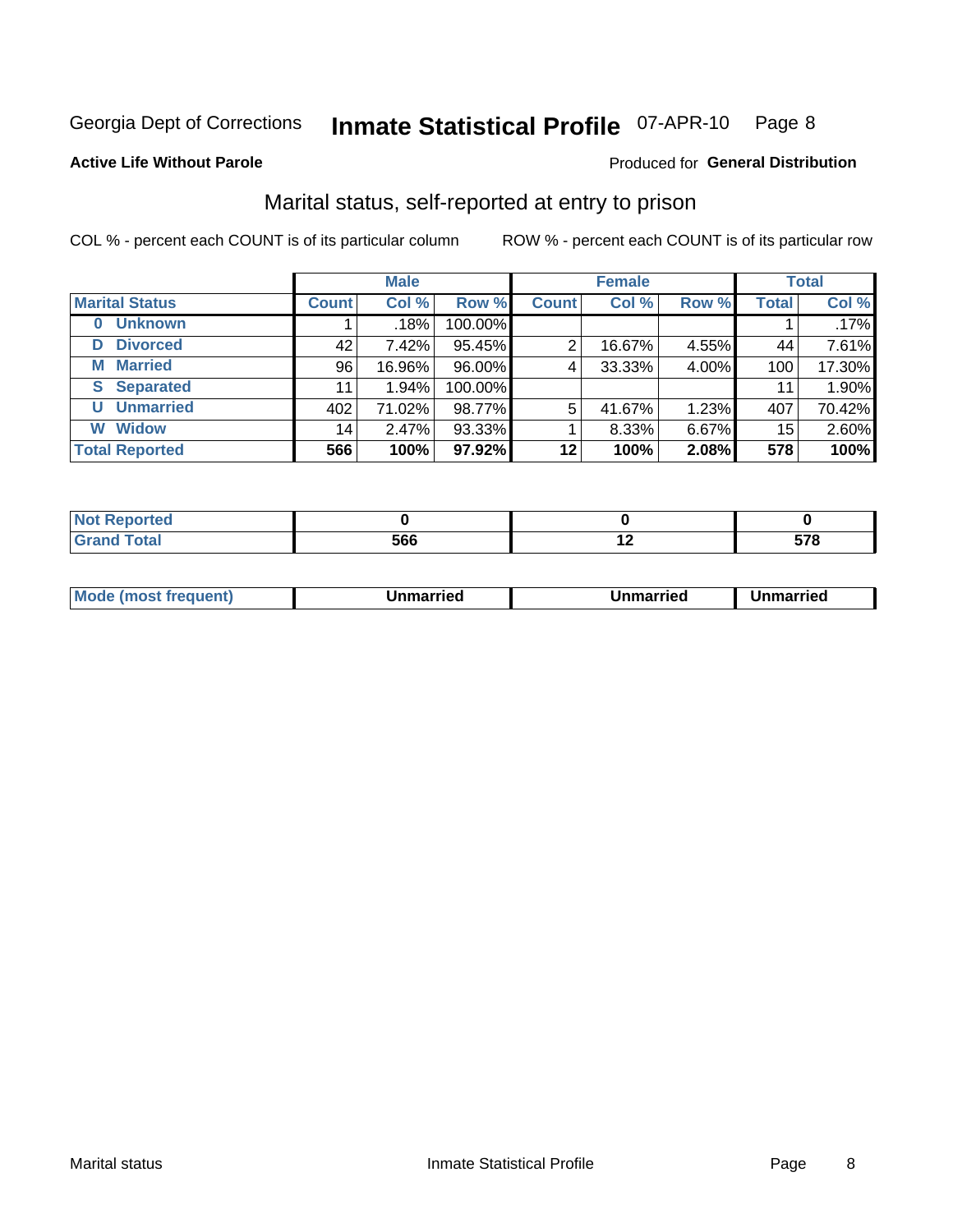#### Inmate Statistical Profile 07-APR-10 Page 9

#### **Active Life Without Parole**

#### Produced for General Distribution

### Number of children, self reported at entry to prison

COL % - percent each COUNT is of its particular column

|                           |              | <b>Male</b> |         |              | <b>Female</b> |       | <b>Total</b> |        |
|---------------------------|--------------|-------------|---------|--------------|---------------|-------|--------------|--------|
| <b>Number of Children</b> | <b>Count</b> | Col %       | Row %   | <b>Count</b> | Col %         | Row % | <b>Total</b> | Col %  |
| $\bf{0}$                  | 207          | 36.70%      | 98.57%  | 3            | 25.00%        | 1.43% | 210          | 36.46% |
|                           | 148          | 26.24%      | 97.37%  | 4            | 33.33%        | 2.63% | 152          | 26.39% |
| $\overline{2}$            | 93           | 16.49%      | 95.88%  | 4            | 33.33%        | 4.12% | 97           | 16.84% |
| 3                         | 52           | 9.22%       | 100.00% |              |               |       | 52           | 9.03%  |
| 4                         | 33           | 5.85%       | 97.06%  |              | 8.33%         | 2.94% | 34           | 5.90%  |
| 5                         | 17           | 3.01%       | 100.00% |              |               |       | 17           | 2.95%  |
| 6                         | 6            | 1.06%       | 100.00% |              |               |       | 6            | 1.04%  |
| 7                         |              | 0.18%       | 100.00% |              |               |       |              | 0.17%  |
| 8                         |              | 0.18%       | 100.00% |              |               |       |              | 0.17%  |
| $\boldsymbol{9}$          | 2            | 0.35%       | 100.00% |              |               |       | 2            | 0.35%  |
| 10                        |              | 0.18%       | 100.00% |              |               |       |              | 0.17%  |
| Over 10                   | 3            | 0.53%       | 100.00% |              |               |       | 3            | 0.52%  |
| <b>Total Reported</b>     | 564          | 100%        | 97.92%  | 12           | 100%          | 2.08% | 576          | 100%   |

| neo    |     |     |
|--------|-----|-----|
| $\sim$ | 566 | 570 |

| Mean<br>(average)       | 1.46 | 1.33 | 1.45 |
|-------------------------|------|------|------|
| Median (middle)         |      |      |      |
| Mode<br>(most frequent) |      |      |      |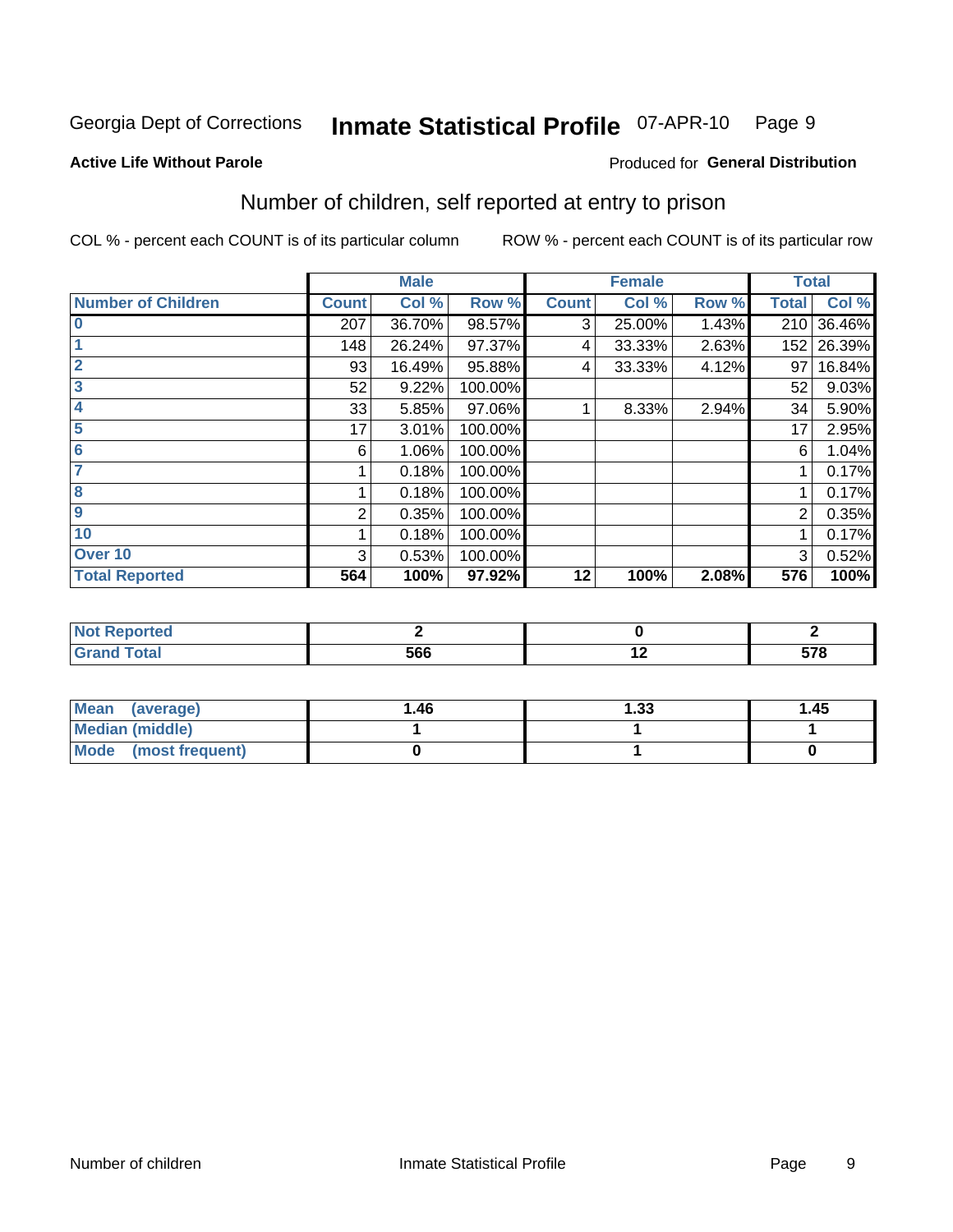#### Inmate Statistical Profile 07-APR-10 Page 10

#### **Active Life Without Parole**

#### Produced for General Distribution

### Religious affiliation, self-reported at entry to prison

COL % - percent each COUNT is of its particular column

|              |                              |              | <b>Male</b> |         |                | <b>Female</b> |       |              | <b>Total</b> |
|--------------|------------------------------|--------------|-------------|---------|----------------|---------------|-------|--------------|--------------|
|              | <b>Religious Affiliation</b> | <b>Count</b> | Col %       | Row %   | <b>Count</b>   | Col %         | Row % | <b>Total</b> | Col %        |
|              | Islam                        | 32           | 6.69%       | 94.12%  | $\overline{2}$ | 16.67%        | 5.88% | 34           | 6.94%        |
| $\mathbf{2}$ | <b>Catholic</b>              | 16           | 3.35%       | 100.00% |                |               |       | 16           | 3.27%        |
| 3            | <b>Baptist</b>               | 206          | 43.10%      | 96.71%  | 7              | 58.33%        | 3.29% | 213          | 43.47%       |
| 4            | <b>Methodist</b>             |              | 1.46%       | 100.00% |                |               |       |              | 1.43%        |
| 7            | <b>Chc Of God</b>            |              | .21%        | 100.00% |                |               |       |              | .20%         |
| 8            | <b>Holiness</b>              | 15           | 3.14%       | 93.75%  |                | 8.33%         | 6.25% | 16           | 3.27%        |
| 9            | <b>Jewish</b>                |              | .21%        | 100.00% |                |               |       |              | .20%         |
| 10           | <b>Anglican</b>              |              | .21%        | 100.00% |                |               |       |              | .20%         |
| 12           | <b>Hindu</b>                 |              | .21%        | 100.00% |                |               |       |              | .20%         |
| 16           | <b>Seven D Ad</b>            | 4            | .84%        | 100.00% |                |               |       | 4            | .82%         |
| 17           | <b>Jehovah Wt</b>            | 9            | 1.88%       | 100.00% |                |               |       | 9            | 1.84%        |
| 18           | <b>Latr Day S</b>            |              | .21%        | 100.00% |                |               |       |              | .20%         |
| 20           | <b>Other Prot</b>            | 72           | 15.06%      | 97.30%  | 2              | 16.67%        | 2.70% | 74           | 15.10%       |
| 96           | <b>None</b>                  | 112          | 23.43%      | 100.00% |                |               |       | 112          | 22.86%       |
|              | <b>Total Reported</b>        | 478          | 100%        | 97.55%  | 12             | 100%          | 2.45% | 490          | 100%         |

| ı leu<br>. | n n |        | 0C<br>oo |
|------------|-----|--------|----------|
| _____      | 566 | $\sim$ | 570      |

| Mode (most frequent) | Baptist | <b>Baptist</b> | aptıst |
|----------------------|---------|----------------|--------|
|                      |         |                |        |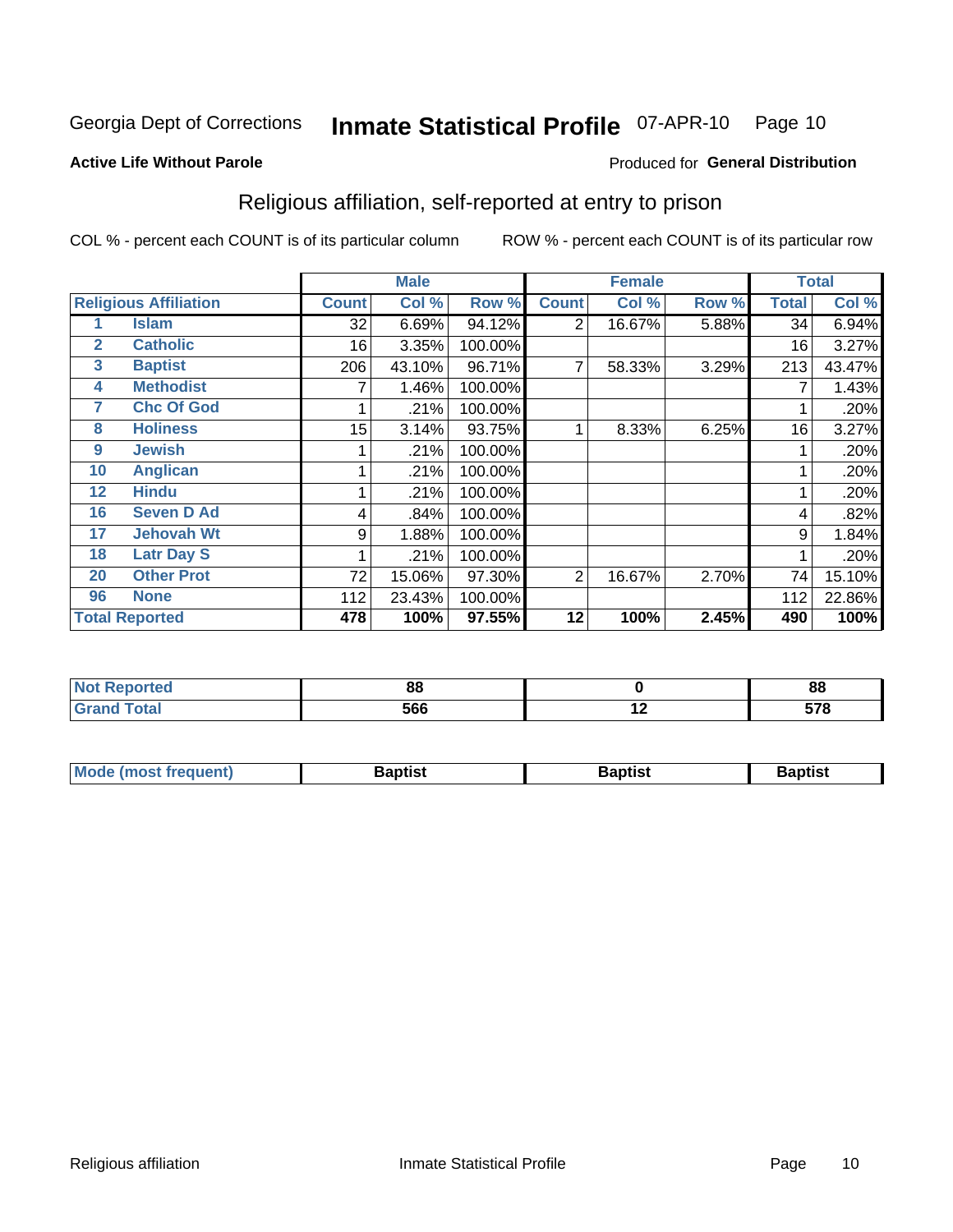#### Inmate Statistical Profile 07-APR-10 Page 11

**Active Life Without Parole** 

Produced for General Distribution

### Home county, self-reported at entry to prison

COL % - percent each COUNT is of its particular column

|                         |                      |                | <b>Male</b> |         |              | <b>Female</b> |        | <b>Total</b>   |       |
|-------------------------|----------------------|----------------|-------------|---------|--------------|---------------|--------|----------------|-------|
|                         | <b>Home County</b>   | <b>Count</b>   | Col %       | Row %   | <b>Count</b> | Col %         | Row %  | <b>Total</b>   | Col % |
| $\overline{1}$          | <b>Appling</b>       | $\overline{2}$ | .37%        | 100.00% |              |               |        | $\overline{2}$ | .36%  |
| $\overline{2}$          | <b>Atkinson</b>      | 1              | .18%        | 100.00% |              |               |        | 1              | .18%  |
| 5                       | <b>Baldwin</b>       | 4              | .74%        | 100.00% |              |               |        | 4              | .72%  |
| 7                       | <b>Barrow</b>        | 4              | .74%        | 100.00% |              |               |        | 4              | .72%  |
| $\overline{\mathbf{8}}$ | <b>Bartow</b>        | 5              | .92%        | 100.00% |              |               |        | 5              | .90%  |
| $\boldsymbol{9}$        | <b>Ben Hill</b>      | 4              | .74%        | 100.00% |              |               |        | 4              | .72%  |
| 10                      | <b>Berrien</b>       | 1              | .18%        | 100.00% |              |               |        | 1              | .18%  |
| 11                      | <b>Bibb</b>          | 10             | 1.85%       | 100.00% |              |               |        | 10             | 1.81% |
| $\overline{12}$         | <b>Bleckley</b>      | 3              | .55%        | 100.00% |              |               |        | 3              | .54%  |
| 14                      | <b>Brooks</b>        | 1              | .18%        | 100.00% |              |               |        | 1              | .18%  |
| 16                      | <b>Bulloch</b>       | 4              | .74%        | 80.00%  | 1            | 8.33%         | 20.00% | 5              | .90%  |
| $\overline{17}$         | <b>Burke</b>         | 4              | .74%        | 100.00% |              |               |        | 4              | .72%  |
| $\overline{18}$         | <b>Butts</b>         | 1              | .18%        | 100.00% |              |               |        | 1              | .18%  |
| 20                      | <b>Camden</b>        | 5              | .92%        | 100.00% |              |               |        | 5              | .90%  |
| $\overline{22}$         | <b>Carroll</b>       | $\overline{2}$ | .37%        | 100.00% |              |               |        | $\overline{2}$ | .36%  |
| 23                      | <b>Catoosa</b>       | 1              | .18%        | 100.00% |              |               |        | 1              | .18%  |
| 24                      | <b>Charlton</b>      | 1              | .18%        | 100.00% |              |               |        | 1              | .18%  |
| 25                      | <b>Chatham</b>       | 29             | 5.36%       | 100.00% |              |               |        | 29             | 5.24% |
| 26                      | <b>Chattahoochee</b> | 1              | .18%        | 100.00% |              |               |        | 1              | .18%  |
| 28                      | <b>Cherokee</b>      | 2              | .37%        | 100.00% |              |               |        | $\overline{2}$ | .36%  |
| 29                      | <b>Clarke</b>        | 13             | 2.40%       | 100.00% |              |               |        | 13             | 2.35% |
| 31                      | <b>Clayton</b>       | 13             | 2.40%       | 100.00% |              |               |        | 13             | 2.35% |
| 33                      | <b>Cobb</b>          | 17             | 3.14%       | 100.00% |              |               |        | 17             | 3.07% |
| 34                      | <b>Coffee</b>        | 3              | .55%        | 100.00% |              |               |        | 3              | .54%  |
| 35                      | <b>Colquitt</b>      | $\overline{2}$ | .37%        | 100.00% |              |               |        | $\overline{2}$ | .36%  |
| 36                      | <b>Columbia</b>      | 3              | .55%        | 100.00% |              |               |        | 3              | .54%  |
| $\overline{37}$         | <b>Cook</b>          | 4              | .74%        | 100.00% |              |               |        | $\overline{4}$ | .72%  |
| 38                      | <b>Coweta</b>        | 3              | .55%        | 100.00% |              |               |        | 3              | .54%  |
| 40                      | <b>Crisp</b>         | 3              | .55%        | 100.00% |              |               |        | 3              | .54%  |
| 43                      | <b>Decatur</b>       | 1              | .18%        | 100.00% |              |               |        | 1              | .18%  |
| 44                      | <b>Dekalb</b>        | 38             | 7.02%       | 100.00% |              |               |        | 38             | 6.87% |
| 46                      | <b>Dooly</b>         | 1              | .18%        | 100.00% |              |               |        | 1              | .18%  |
| 47                      | <b>Dougherty</b>     | 20             | 3.70%       | 100.00% |              |               |        | 20             | 3.62% |
| 48                      | <b>Douglas</b>       | 5              | .92%        | 83.33%  | $\mathbf 1$  | 8.33%         | 16.67% | $\,6$          | 1.08% |
| 49                      | <b>Early</b>         | 1              | .18%        | 100.00% |              |               |        | 1              | .18%  |
| 51                      | <b>Effingham</b>     | $\overline{2}$ | .37%        | 100.00% |              |               |        | $\overline{2}$ | .36%  |
| 52                      | <b>Elbert</b>        | 3              | .55%        | 100.00% |              |               |        | 3              | .54%  |
| 53                      | <b>Emanuel</b>       | $\mathbf 1$    | .18%        | 100.00% |              |               |        | 1              | .18%  |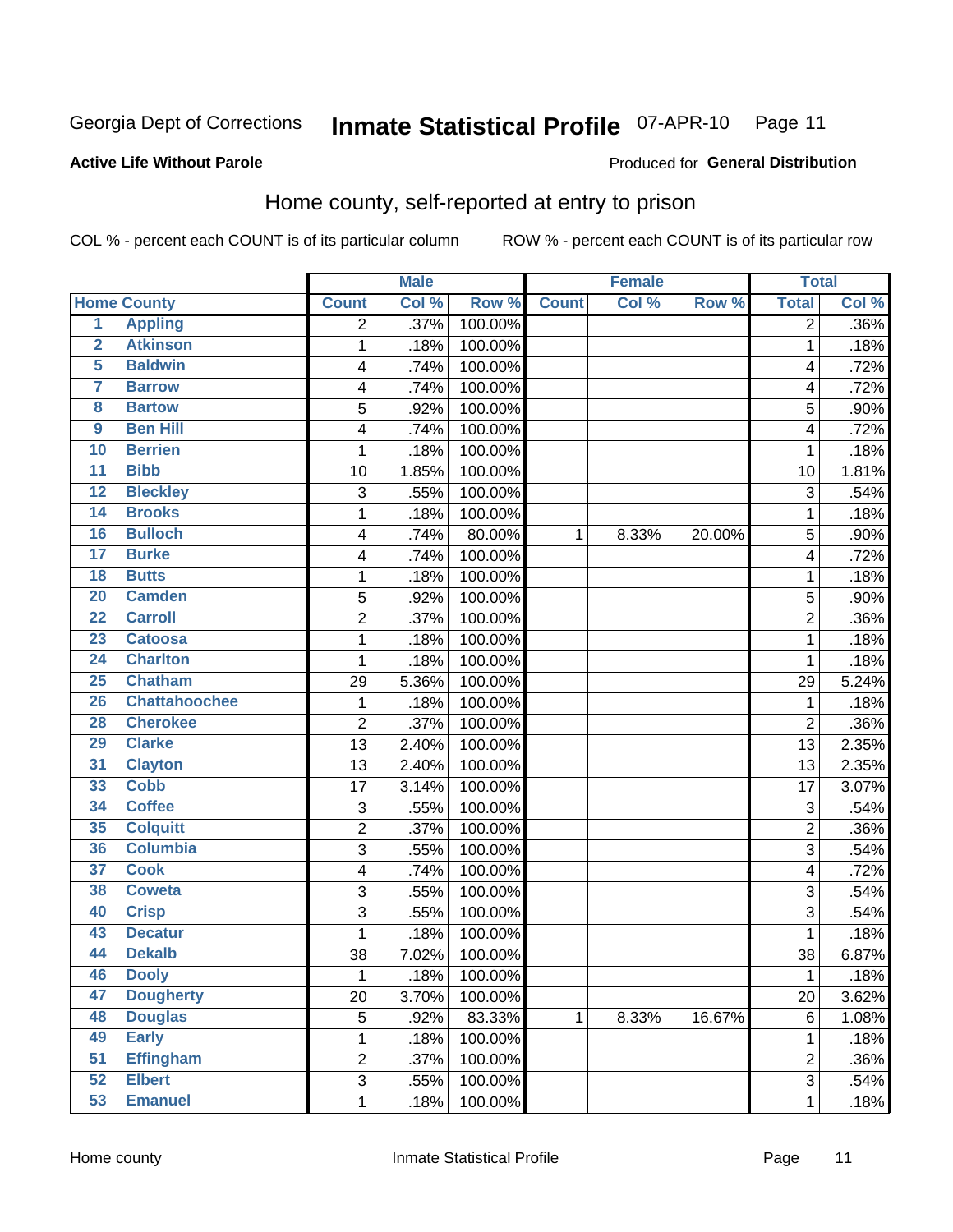#### Inmate Statistical Profile 07-APR-10 Page 12

#### **Active Life Without Parole**

#### Produced for General Distribution

### Home county, self-reported at entry to prison

COL % - percent each COUNT is of its particular column

|                 |                    |                         | <b>Male</b> |         |              | <b>Female</b> |         | <b>Total</b>   |        |
|-----------------|--------------------|-------------------------|-------------|---------|--------------|---------------|---------|----------------|--------|
|                 | <b>Home County</b> | <b>Count</b>            | Col %       | Row %   | <b>Count</b> | Col %         | Row %   | <b>Total</b>   | Col %  |
| 56              | <b>Fayette</b>     | $\overline{3}$          | .55%        | 100.00% |              |               |         | 3              | .54%   |
| 57              | <b>Floyd</b>       | 6                       | 1.11%       | 100.00% |              |               |         | 6              | 1.08%  |
| 58              | <b>Forsyth</b>     | $\mathbf 1$             | .18%        | 100.00% |              |               |         | 1              | .18%   |
| 59              | <b>Franklin</b>    | $\overline{2}$          | .37%        | 100.00% |              |               |         | $\overline{2}$ | .36%   |
| 60              | <b>Fulton</b>      | 68                      | 12.57%      | 98.55%  | 1            | 8.33%         | 1.45%   | 69             | 12.48% |
| 61              | <b>Gilmer</b>      | $\mathbf{1}$            | .18%        | 100.00% |              |               |         | 1              | .18%   |
| 63              | <b>Glynn</b>       | 12                      | 2.22%       | 100.00% |              |               |         | 12             | 2.17%  |
| 66              | <b>Greene</b>      | 1                       | .18%        | 100.00% |              |               |         | 1              | .18%   |
| 67              | <b>Gwinnett</b>    | 10                      | 1.85%       | 100.00% |              |               |         | 10             | 1.81%  |
| 68              | <b>Habersham</b>   | $\mathbf 1$             | .18%        | 100.00% |              |               |         | 1              | .18%   |
| 69              | <b>Hall</b>        | 8                       | 1.48%       | 88.89%  | 1            | 8.33%         | 11.11%  | 9              | 1.63%  |
| 70              | <b>Hancock</b>     | $\overline{\mathbf{c}}$ | .37%        | 100.00% |              |               |         | $\overline{c}$ | .36%   |
| $\overline{71}$ | <b>Haralson</b>    | $\overline{c}$          | .37%        | 100.00% |              |               |         | $\overline{2}$ | .36%   |
| $\overline{72}$ | <b>Harris</b>      | $\mathbf{1}$            | .18%        | 100.00% |              |               |         | 1              | .18%   |
| $\overline{73}$ | <b>Hart</b>        | $\overline{c}$          | .37%        | 100.00% |              |               |         | $\overline{2}$ | .36%   |
| 75              | <b>Henry</b>       | 3                       | .55%        | 100.00% |              |               |         | 3              | .54%   |
| 76              | <b>Houston</b>     | 7                       | 1.29%       | 100.00% |              |               |         | 7              | 1.27%  |
| 78              | <b>Jackson</b>     | 5                       | .92%        | 100.00% |              |               |         | 5              | .90%   |
| 80              | <b>Jeff Davis</b>  | $\mathbf 1$             | .18%        | 100.00% |              |               |         | 1              | .18%   |
| 81              | <b>Jefferson</b>   | $\mathbf 1$             | .18%        | 100.00% |              |               |         | 1              | .18%   |
| 82              | <b>Jenkins</b>     | $\overline{2}$          | .37%        | 100.00% |              |               |         | 2              | .36%   |
| 84              | <b>Jones</b>       |                         |             |         | $\mathbf{1}$ | 8.33%         | 100.00% | 1              | .18%   |
| 87              | <b>Laurens</b>     | 4                       | .74%        | 100.00% |              |               |         | 4              | .72%   |
| 88              | <b>Lee</b>         | $\mathbf{1}$            | .18%        | 100.00% |              |               |         | 1              | .18%   |
| 89              | <b>Liberty</b>     | 6                       | 1.11%       | 100.00% |              |               |         | 6              | 1.08%  |
| 90              | <b>Lincoln</b>     | 1                       | .18%        | 100.00% |              |               |         | 1              | .18%   |
| 91              | Long               | $\mathbf 1$             | .18%        | 50.00%  | 1            | 8.33%         | 50.00%  | $\overline{c}$ | .36%   |
| 92              | <b>Lowndes</b>     | 4                       | .74%        | 100.00% |              |               |         | 4              | .72%   |
| 96              | <b>Marion</b>      | $\mathbf 1$             | .18%        | 100.00% |              |               |         | 1              | .18%   |
| 97              | <b>Mcduffie</b>    | $\overline{\mathbf{c}}$ | .37%        | 100.00% |              |               |         | $\overline{c}$ | .36%   |
| 98              | <b>Mcintosh</b>    | $\overline{c}$          | .37%        | 100.00% |              |               |         | $\overline{2}$ | .36%   |
| 99              | <b>Meriwether</b>  | 1                       | .18%        | 100.00% |              |               |         | 1              | .18%   |
| 100             | <b>Miller</b>      | $\mathbf{1}$            | .18%        | 100.00% |              |               |         | 1              | .18%   |
| 101             | <b>Mitchell</b>    | $\mathbf{1}$            | .18%        | 100.00% |              |               |         | 1              | .18%   |
| 102             | <b>Monroe</b>      | $\mathbf 1$             | .18%        | 100.00% |              |               |         | 1              | .18%   |
| 104             | <b>Morgan</b>      | 1                       | .18%        | 100.00% |              |               |         | 1              | .18%   |
| 106             | <b>Muscogee</b>    | 14                      | 2.59%       | 100.00% |              |               |         | 14             | 2.53%  |
| 107             | <b>Newton</b>      | $\overline{2}$          | .37%        | 66.67%  | $\mathbf 1$  | 8.33%         | 33.33%  | 3              | .54%   |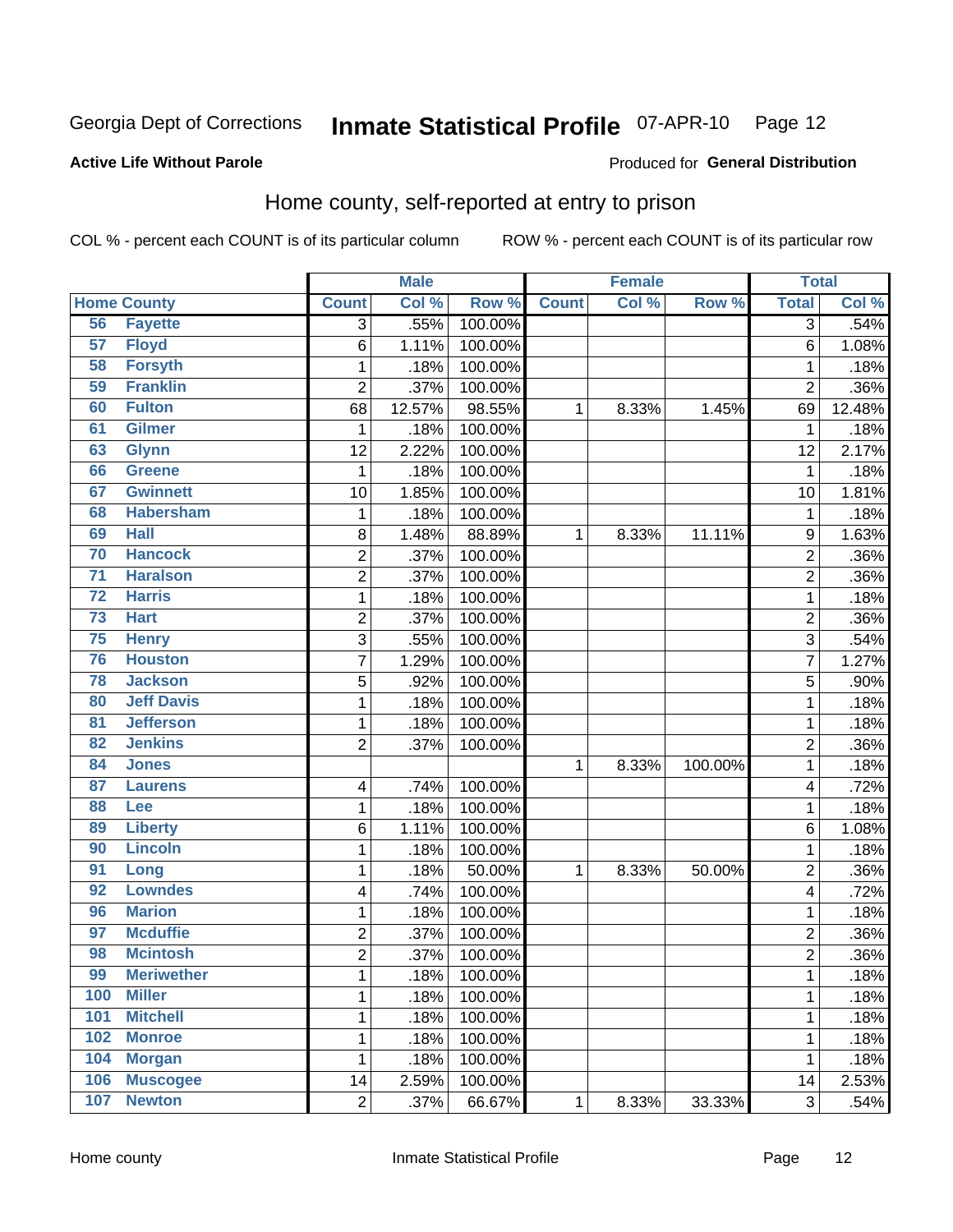#### Inmate Statistical Profile 07-APR-10 Page 13

#### **Active Life Without Parole**

#### Produced for General Distribution

### Home county, self-reported at entry to prison

COL % - percent each COUNT is of its particular column

|     |                      |                         | <b>Male</b> |         |                 | <b>Female</b> |        | <b>Total</b>   |       |
|-----|----------------------|-------------------------|-------------|---------|-----------------|---------------|--------|----------------|-------|
|     | <b>Home County</b>   | <b>Count</b>            | Col %       | Row %   | <b>Count</b>    | Col %         | Row %  | <b>Total</b>   | Col % |
| 109 | <b>Oglethorpe</b>    | $\overline{2}$          | .37%        | 100.00% |                 |               |        | $\overline{2}$ | .36%  |
| 110 | <b>Paulding</b>      | 2                       | .37%        | 66.67%  | 1               | 8.33%         | 33.33% | 3              | .54%  |
| 113 | <b>Pierce</b>        | $\overline{2}$          | .37%        | 100.00% |                 |               |        | $\overline{2}$ | .36%  |
| 114 | <b>Pike</b>          | 3                       | .55%        | 75.00%  | 1               | 8.33%         | 25.00% | 4              | .72%  |
| 115 | <b>Polk</b>          | $\overline{c}$          | .37%        | 100.00% |                 |               |        | $\overline{2}$ | .36%  |
| 117 | <b>Putnam</b>        | 3                       | .55%        | 100.00% |                 |               |        | 3              | .54%  |
| 119 | <b>Rabun</b>         | $\mathbf{1}$            | .18%        | 100.00% |                 |               |        | 1              | .18%  |
| 120 | <b>Randolph</b>      | $\overline{2}$          | .37%        | 100.00% |                 |               |        | $\overline{2}$ | .36%  |
| 121 | <b>Richmond</b>      | 21                      | 3.88%       | 95.45%  | 1               | 8.33%         | 4.55%  | 22             | 3.98% |
| 122 | <b>Rockdale</b>      | $\overline{\mathbf{c}}$ | .37%        | 100.00% |                 |               |        | $\overline{2}$ | .36%  |
| 125 | <b>Seminole</b>      | 1                       | .18%        | 100.00% |                 |               |        | 1              | .18%  |
| 126 | <b>Spalding</b>      | 7                       | 1.29%       | 100.00% |                 |               |        | 7              | 1.27% |
| 127 | <b>Stephens</b>      | $\overline{2}$          | .37%        | 100.00% |                 |               |        | $\overline{2}$ | .36%  |
| 129 | <b>Sumter</b>        | 1                       | .18%        | 100.00% |                 |               |        | 1              | .18%  |
| 132 | <b>Tattnall</b>      | 1                       | .18%        | 100.00% |                 |               |        | 1              | .18%  |
| 134 | <b>Telfair</b>       | $\mathbf{1}$            | .18%        | 100.00% |                 |               |        | 1              | .18%  |
| 136 | <b>Thomas</b>        | 4                       | .74%        | 100.00% |                 |               |        | $\overline{4}$ | .72%  |
| 137 | <b>Tift</b>          | 4                       | .74%        | 100.00% |                 |               |        | 4              | .72%  |
| 138 | <b>Toombs</b>        | 8                       | 1.48%       | 100.00% |                 |               |        | 8              | 1.45% |
| 142 | <b>Turner</b>        | $\mathbf{1}$            | .18%        | 100.00% |                 |               |        | 1              | .18%  |
| 144 | <b>Union</b>         | $\mathbf{1}$            | .18%        | 100.00% |                 |               |        | 1              | .18%  |
| 145 | <b>Upson</b>         | $\overline{2}$          | .37%        | 100.00% |                 |               |        | $\overline{2}$ | .36%  |
| 146 | <b>Walker</b>        | $\overline{2}$          | .37%        | 66.67%  | 1               | 8.33%         | 33.33% | 3              | .54%  |
| 147 | <b>Walton</b>        | 3                       | .55%        | 100.00% |                 |               |        | 3              | .54%  |
| 148 | <b>Ware</b>          | 6                       | 1.11%       | 100.00% |                 |               |        | 6              | 1.08% |
| 150 | <b>Washington</b>    | 3                       | .55%        | 100.00% |                 |               |        | 3              | .54%  |
| 151 | <b>Wayne</b>         | $\overline{3}$          | .55%        | 100.00% |                 |               |        | 3              | .54%  |
| 155 | <b>Whitfield</b>     | 3                       | .55%        | 100.00% |                 |               |        | 3              | .54%  |
| 158 | <b>Wilkinson</b>     | $\mathbf{1}$            | .18%        | 100.00% |                 |               |        | 1              | .18%  |
| 160 | <b>Unknown</b>       | 47                      | 8.69%       | 97.92%  | 1               | 8.33%         | 2.08%  | 48             | 8.68% |
|     | <b>Total Rported</b> | 541                     | 100%        | 97.83%  | $\overline{12}$ | 100%          | 2.17%  | 553            | 100%  |

| <b>keported</b><br>NO<br> | --<br>-- |                          | - -<br>∼ |
|---------------------------|----------|--------------------------|----------|
|                           | 566      | $\overline{\phantom{0}}$ | ---      |

| Mode      | ulton | ∟ona | ultor |
|-----------|-------|------|-------|
| frequent) |       |      |       |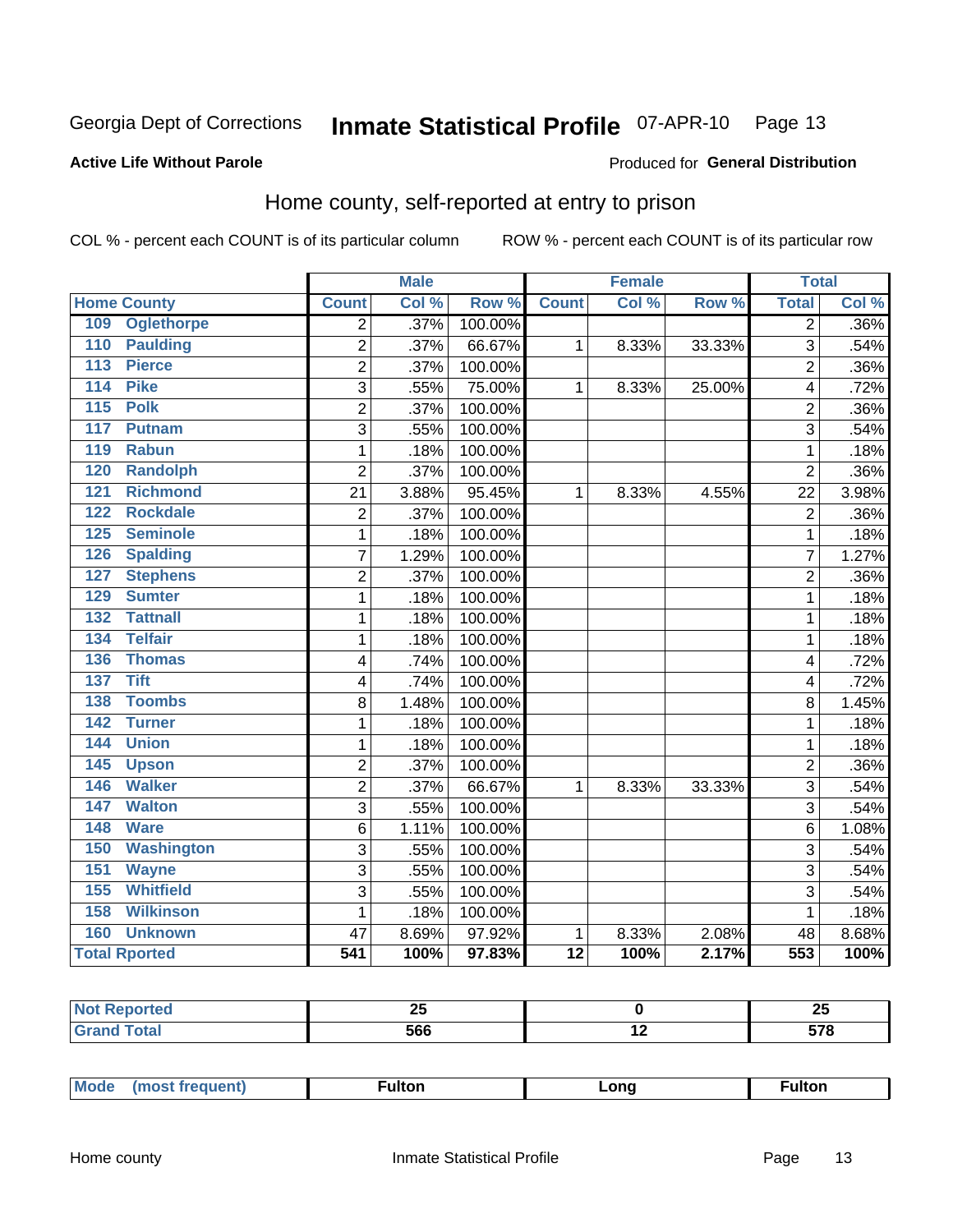## Inmate Statistical Profile 07-APR-10 Page 14

#### **Active Life Without Parole**

#### Produced for General Distribution

### Socioeconomic class, self-reported at entry to prison

COL % - percent each COUNT is of its particular column

|                       |              | <b>Male</b> |            |              | <b>Female</b> |       |       | <b>Total</b> |
|-----------------------|--------------|-------------|------------|--------------|---------------|-------|-------|--------------|
| Socioeconomic Class   | <b>Count</b> | Col %       | Row %      | <b>Count</b> | Col %         | Row % | Total | Col %        |
| <b>Welfare</b>        | 32           | 6.24%       | 100.00%    |              |               |       | 32    | 6.13%        |
| <b>Occ Employ</b>     | 23           | 4.48%       | $100.00\%$ |              |               |       | 23    | 4.41%        |
| <b>Minimum Std</b>    | 265          | 51.66%      | $99.62\%$  |              | $11.11\%$     | .38%  | 266   | 50.96%       |
| <b>Middle</b>         | 193          | 37.62%      | 96.02%     | 8            | 88.89%        | 3.98% | 201   | 38.51%       |
| <b>Total Reported</b> | 513          | 100%        | 98.28%     |              | 100%          | 1.72% | 522   | 100%         |

|       | - -<br>u |                          | ວບ  |
|-------|----------|--------------------------|-----|
| _____ | 566      | $\overline{\phantom{a}}$ | E70 |

|  |  | M<br>.ienti | Minim<br>Std<br>---- | <b>Middle</b> | <b>Minimum</b><br>Std |
|--|--|-------------|----------------------|---------------|-----------------------|
|--|--|-------------|----------------------|---------------|-----------------------|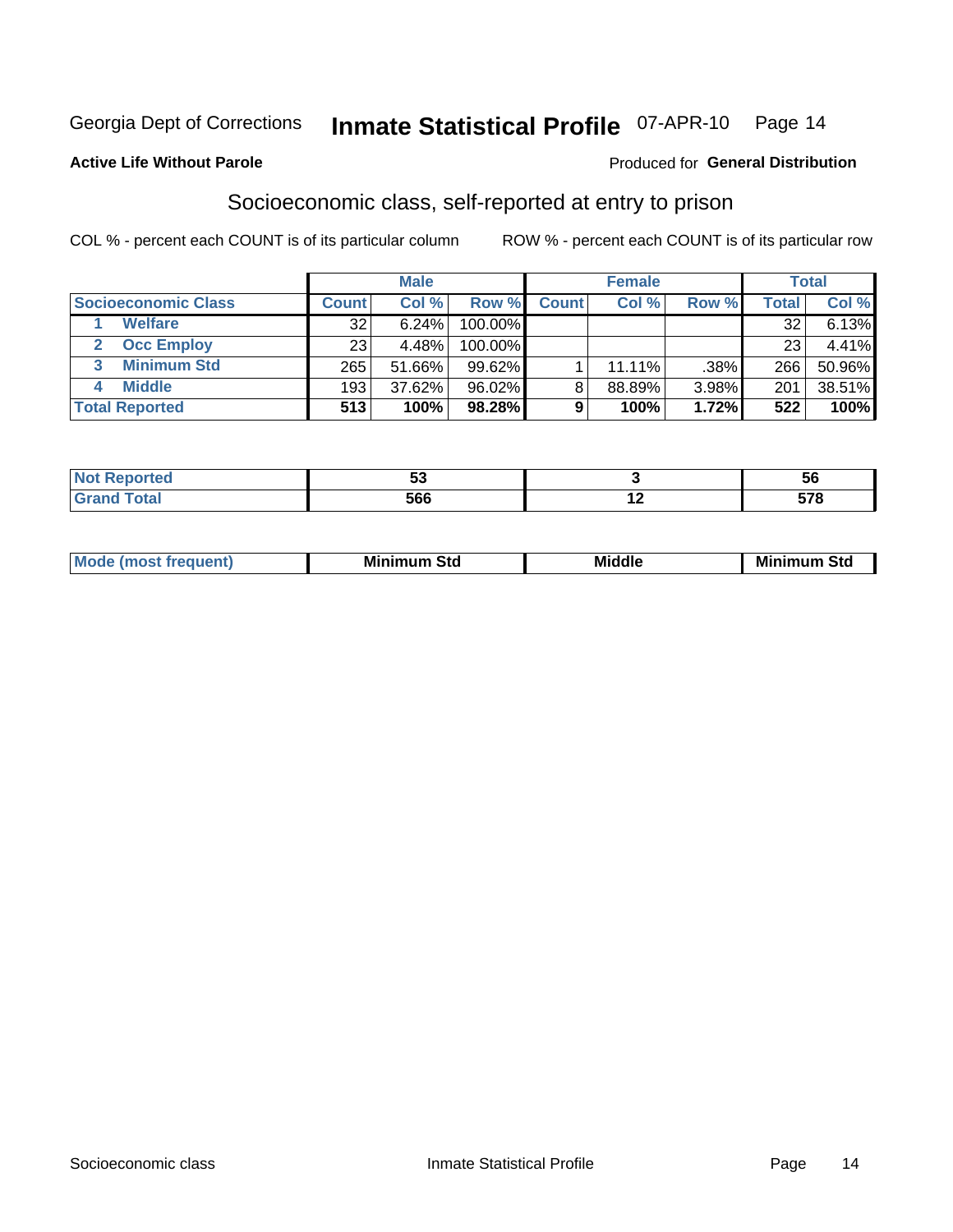## Inmate Statistical Profile 07-APR-10 Page 15

#### **Active Life Without Parole**

#### **Produced for General Distribution**

### Environment to age 16, self-reported at entry to prison

COL % - percent each COUNT is of its particular column

|                                    |                  | <b>Male</b> |           |              | <b>Female</b> |        |                 | <b>Total</b> |
|------------------------------------|------------------|-------------|-----------|--------------|---------------|--------|-----------------|--------------|
| <b>Environment to age 16</b>       | <b>Count</b>     | Col %       | Row %     | <b>Count</b> | Col %         | Row %  | <b>Total</b>    | Col %        |
| <b>Rural/Farm</b>                  | 10               | 1.91%       | 100.00%   |              |               |        | 10 <sub>1</sub> | 1.88%        |
| <b>Rural/Nfarm</b><br>$\mathbf{2}$ | 24               | 4.59%       | 85.71%    |              | 40.00%        | 14.29% | 28              | 5.25%        |
| 3 S.M.S.A                          | 215              | 41.11%      | $99.54\%$ |              | 10.00%        | .46%   | 216             | 40.53%       |
| <b>Urban</b><br>4                  | 110              | 21.03%      | $97.35\%$ | 3            | 30.00%        | 2.65%  | 113             | 21.20%       |
| 5 Small Town                       | 164 <sub>1</sub> | 31.36%      | 98.80%    | っ            | 20.00%        | 1.20%  | 166             | 31.14%       |
| <b>Total Reported</b>              | 523              | 100%        | 98.12%    | 10           | 100%          | 1.88%  | 533             | 100%         |

| Reported<br><b>NOT</b><br>$\sim$ |     |     | л<br>- 7 |
|----------------------------------|-----|-----|----------|
| $T \cap f \cap$<br>uar           | 566 | . . | E70      |

| Mo | M<br>______ | <b>17516</b><br><b>Ifarm</b><br>. | -<br>M<br>_____ |
|----|-------------|-----------------------------------|-----------------|
|    |             |                                   |                 |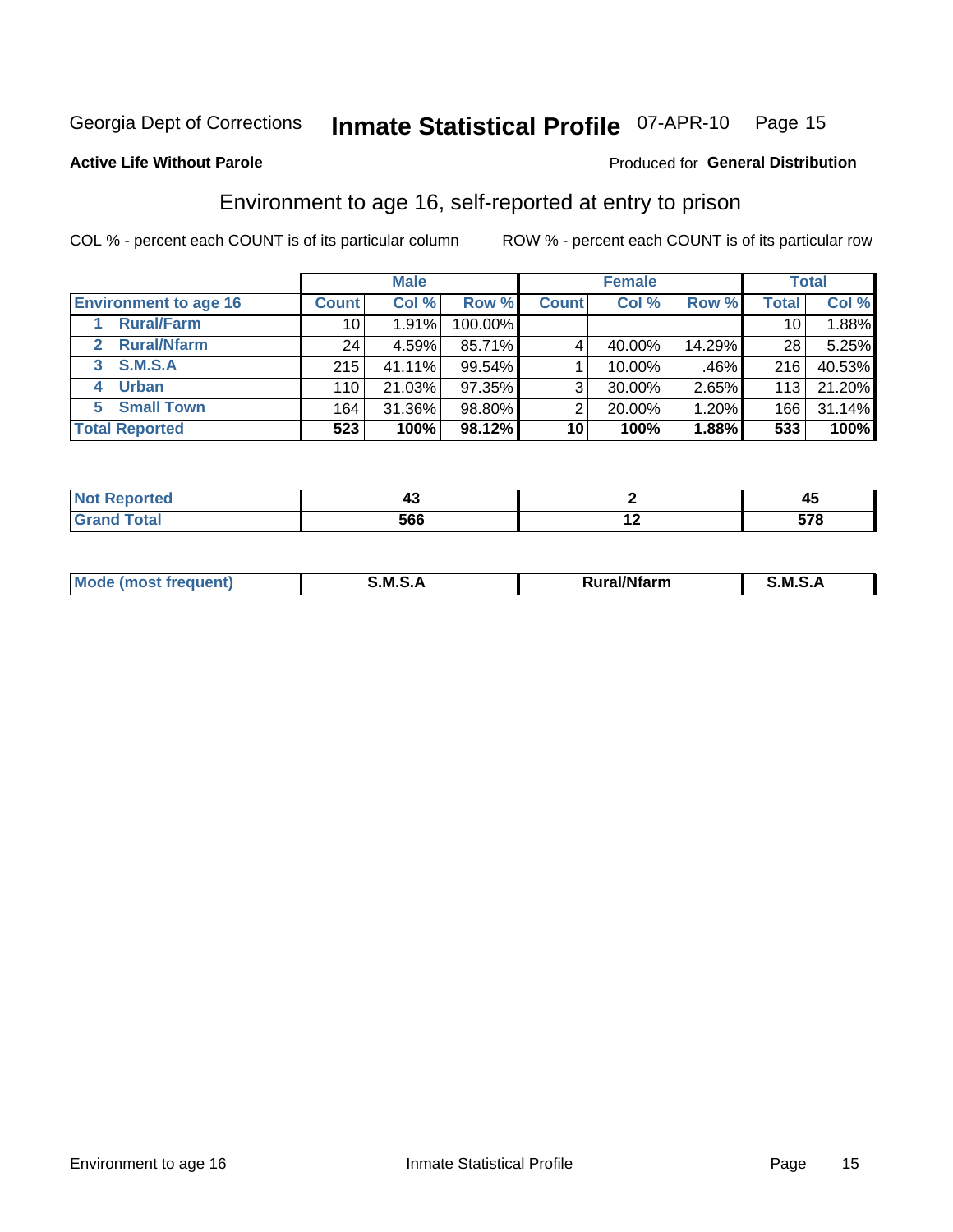## Inmate Statistical Profile 07-APR-10 Page 16

#### **Active Life Without Parole**

#### **Produced for General Distribution**

### Guardian status to age 16, self-reported at entry to prison

COL % - percent each COUNT is of its particular column

|                                  |                 | <b>Male</b> |         |              | <b>Female</b> |       |       | <b>Total</b> |
|----------------------------------|-----------------|-------------|---------|--------------|---------------|-------|-------|--------------|
| <b>Guardian Status To Age 16</b> | <b>Count</b>    | Col %       | Row %   | <b>Count</b> | Col %         | Row % | Total | Col %        |
| 2 Father Only                    | 9               | 2.12%       | 100.00% |              |               |       | 9     | 2.08%        |
| <b>3 Both Parents</b>            | 178             | 41.88%      | 97.27%  | 5            | 71.43%        | 2.73% | 183   | 42.36%       |
| <b>4 Mother Only</b>             | 169             | 39.76%      | 99.41%  |              | 14.29%        | .59%  | 170   | 39.35%       |
| <b>6 Oth Female</b>              | 15 <sub>1</sub> | 3.53%       | 100.00% |              |               |       | 15    | 3.47%        |
| <b>7 Oth Male</b>                | 4               | .94%        | 100.00% |              |               |       | 4     | .93%         |
| 8 Step-Parents                   | 12              | 2.82%       | 100.00% |              |               |       | 12    | 2.78%        |
| 9 Foster Home                    | 9               | 2.12%       | 100.00% |              |               |       | 9     | 2.08%        |
| <b>10 Grand Parents</b>          | 29              | 6.82%       | 96.67%  |              | 14.29%        | 3.33% | 30    | 6.94%        |
| <b>Total Reported</b>            | 425             | 100%        | 98.38%  |              | 100%          | 1.62% | 432   | 100%         |

| ted   | . л. |     | 146        |
|-------|------|-----|------------|
| Total | ccc  | . . | <b>E70</b> |
|       | סטכ  |     | J1 U       |

| <b>Mode (most frequent)</b> | <b>Both Parents</b> | <b>Both Parents</b> | <b>Both Parents</b> |
|-----------------------------|---------------------|---------------------|---------------------|
|                             |                     |                     |                     |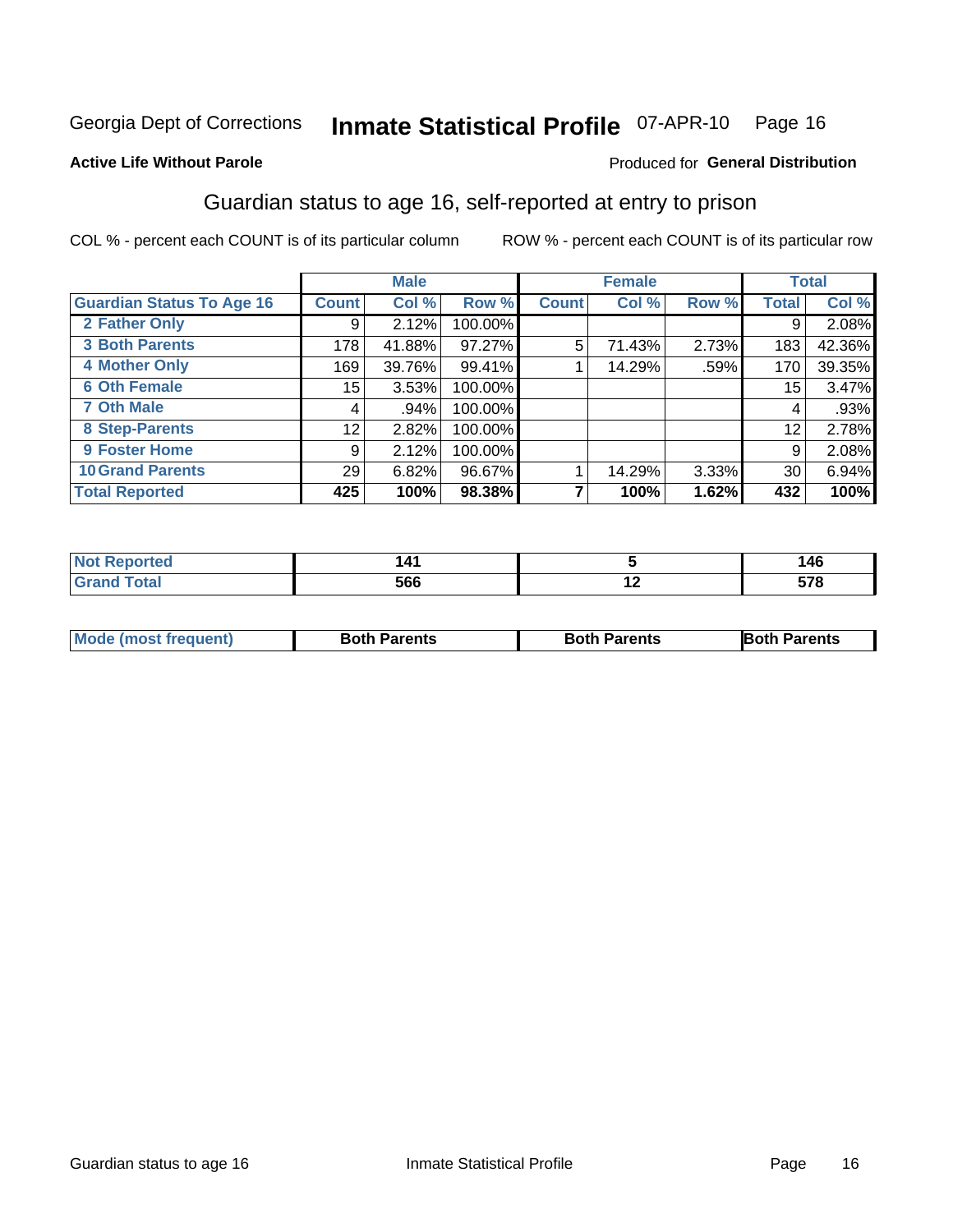#### Inmate Statistical Profile 07-APR-10 Page 17

#### **Active Life Without Parole**

#### Produced for General Distribution

### Employment status before prison, self-reported at entry to prison

COL % - percent each COUNT is of its particular column

|                                  |              | <b>Male</b> |         |              | <b>Female</b> |       |       | <b>Total</b> |
|----------------------------------|--------------|-------------|---------|--------------|---------------|-------|-------|--------------|
| <b>Employment Status</b>         | <b>Count</b> | Col %       | Row %   | <b>Count</b> | Col %         | Row % | Total | Col %        |
| <b>Full Time</b>                 | 272          | 55.74%      | 97.84%  | 6            | 75.00%        | 2.16% | 278   | 56.05%       |
| <b>Part Time</b><br>$\mathbf{2}$ | 29           | 5.94%       | 100.00% |              |               |       | 29    | 5.85%        |
| Unempl $<$ 6m<br>3               | 49           | 10.04%      | 98.00%  |              | 12.50%        | 2.00% | 50    | 10.08%       |
| Unempl > 6m<br>4                 | 81           | 16.60%      | 98.78%  |              | 12.50%        | 1.22% | 82    | 16.53%       |
| <b>Never Workd</b><br>5          | 32           | 6.56%       | 100.00% |              |               |       | 32    | 6.45%        |
| <b>Student</b><br>6              | 3            | .61%        | 100.00% |              |               |       | 3     | .60%         |
| <b>Incapable</b>                 | 22           | 4.51%       | 100.00% |              |               |       | 22    | 4.44%        |
| <b>Total Reported</b>            | 488          | 100%        | 98.39%  | 8            | 100%          | 1.61% | 496   | 100%         |

| тео | 70<br>r o<br>$\sim$ |     | $\mathbf{C}$<br>OZ. |
|-----|---------------------|-----|---------------------|
|     | 566                 | . . | E70                 |

| Mc | ∴ull | ----<br>ıme<br>w |
|----|------|------------------|
|    |      |                  |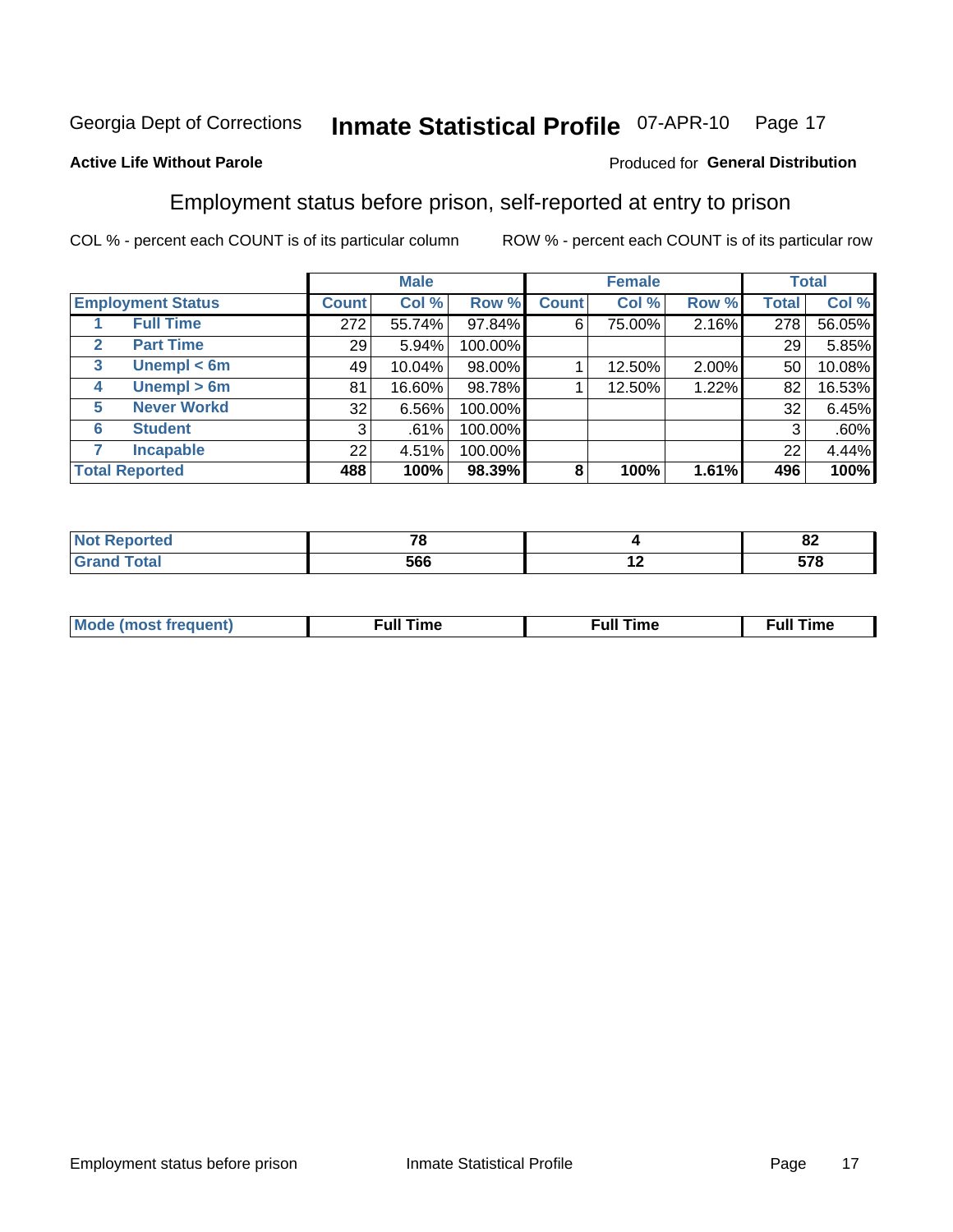#### Inmate Statistical Profile 07-APR-10 Page 18

#### **Active Life Without Parole**

Produced for General Distribution

#### Age at admission

COL % - percent each COUNT is of its particular column

|                         |                | <b>Male</b> |         |                | <b>Female</b> |        |                | <b>Total</b> |
|-------------------------|----------------|-------------|---------|----------------|---------------|--------|----------------|--------------|
| <b>Age At Admission</b> | <b>Count</b>   | Col %       | Row %   | <b>Count</b>   | Col %         | Row %  | <b>Total</b>   | Col %        |
| 15                      | 1              | 0.18%       | 100.00% |                |               |        | 1              | 0.17%        |
| 16                      | 1              | 0.18%       | 100.00% |                |               |        | 1              | 0.17%        |
| $\overline{17}$         | $\overline{c}$ | 0.35%       | 100.00% |                |               |        | $\overline{2}$ | 0.35%        |
| 18                      | 3              | 0.53%       | 100.00% |                |               |        | 3              | 0.52%        |
| 19                      | 11             | 1.94%       | 100.00% |                |               |        | 11             | 1.90%        |
| $\overline{20}$         | $\overline{7}$ | 1.24%       | 87.50%  | 1              | 8.33%         | 12.50% | 8              | 1.38%        |
| $\overline{21}$         | 18             | 3.18%       | 100.00% |                |               |        | 18             | 3.11%        |
| 22                      | 25             | 4.42%       | 100.00% |                |               |        | 25             | 4.33%        |
| 23                      | 18             | 3.18%       | 94.74%  | 1              | 8.33%         | 5.26%  | 19             | 3.29%        |
| 24                      | 18             | 3.18%       | 100.00% |                |               |        | 18             | 3.11%        |
| $\overline{25}$         | 17             | 3.00%       | 89.47%  | $\overline{2}$ | 16.67%        | 10.53% | 19             | 3.29%        |
| 26                      | 21             | 3.71%       | 100.00% |                |               |        | 21             | 3.63%        |
| $\overline{27}$         | 19             | 3.36%       | 95.00%  | 1              | 8.33%         | 5.00%  | 20             | 3.46%        |
| 28                      | 22             | 3.89%       | 100.00% |                |               |        | 22             | 3.81%        |
| 29                      | 22             | 3.89%       | 100.00% |                |               |        | 22             | 3.81%        |
| 30                      | 15             | 2.65%       | 100.00% |                |               |        | 15             | 2.60%        |
| 31                      | 20             | 3.53%       | 100.00% |                |               |        | 20             | 3.46%        |
| 32                      | 23             | 4.06%       | 92.00%  | $\overline{2}$ | 16.67%        | 8.00%  | 25             | 4.33%        |
| 33                      | 16             | 2.83%       | 100.00% |                |               |        | 16             | 2.77%        |
| 34                      | 12             | 2.12%       | 100.00% |                |               |        | 12             | 2.08%        |
| 35                      | 18             | 3.18%       | 94.74%  | 1              | 8.33%         | 5.26%  | 19             | 3.29%        |
| 36                      | 30             | 5.30%       | 100.00% |                |               |        | 30             | 5.19%        |
| $\overline{37}$         | 21             | 3.71%       | 100.00% |                |               |        | 21             | 3.63%        |
| 38                      | 18             | 3.18%       | 100.00% |                |               |        | 18             | 3.11%        |
| 39                      | 15             | 2.65%       | 100.00% |                |               |        | 15             | 2.60%        |
| 40                      | 12             | 2.12%       | 100.00% |                |               |        | 12             | 2.08%        |
| 41                      | 21             | 3.71%       | 100.00% |                |               |        | 21             | 3.63%        |
| 42                      | 17             | 3.00%       | 100.00% |                |               |        | 17             | 2.94%        |
| 43                      | 13             | 2.30%       | 100.00% |                |               |        | 13             | 2.25%        |
| 44                      | 9              | 1.59%       | 90.00%  | 1              | 8.33%         | 10.00% | 10             | 1.73%        |
| 45                      | 15             | 2.65%       | 100.00% |                |               |        | 15             | 2.60%        |
| 46                      | 13             | 2.30%       | 86.67%  | $\overline{2}$ | 16.67%        | 13.33% | 15             | 2.60%        |
| 47                      | 11             | 1.94%       | 100.00% |                |               |        | 11             | 1.90%        |
| 48                      | 10             | 1.77%       | 90.91%  | 1              | 8.33%         | 9.09%  | 11             | 1.90%        |
| 49                      | 10             | 1.77%       | 100.00% |                |               |        | 10             | 1.73%        |
| 50                      | 4              | 0.71%       | 100.00% |                |               |        | 4              | 0.69%        |
| $\overline{51}$         | 4              | 0.71%       | 100.00% |                |               |        | 4              | 0.69%        |
| 52                      | 6              | 1.06%       | 100.00% |                |               |        | 6              | 1.04%        |
| 54                      | $\overline{c}$ | 0.35%       | 100.00% |                |               |        | 2              | 0.35%        |
| 55                      | 1              | 0.18%       | 100.00% |                |               |        | 1              | 0.17%        |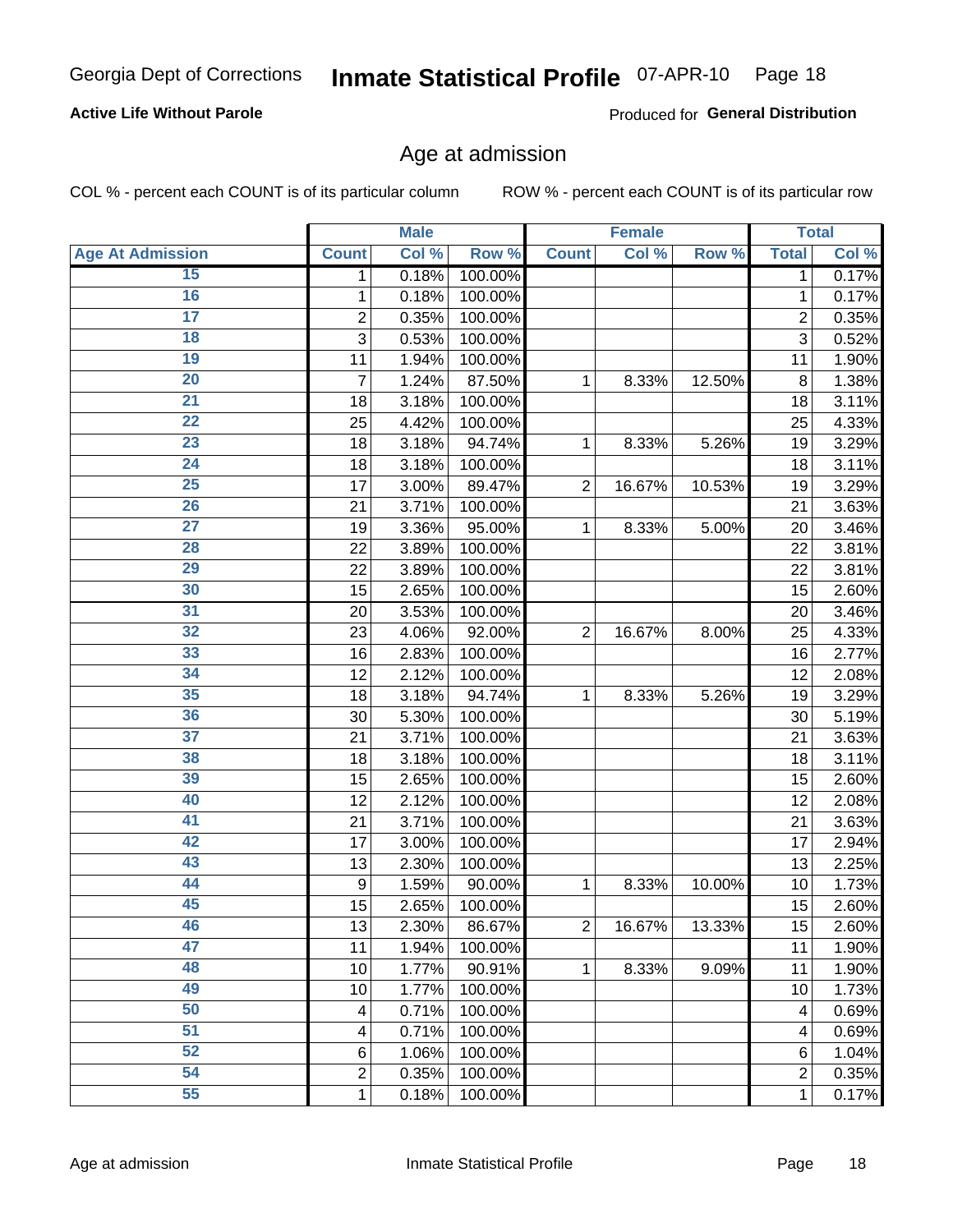#### Inmate Statistical Profile 07-APR-10 Page 19

#### **Active Life Without Parole**

Produced for General Distribution

#### Age at admission

COL % - percent each COUNT is of its particular column

|                         |              | <b>Male</b> |         |              | <b>Female</b> |       |              | <b>Total</b> |
|-------------------------|--------------|-------------|---------|--------------|---------------|-------|--------------|--------------|
| <b>Age At Admission</b> | <b>Count</b> | Col %       | Row %   | <b>Count</b> | Col %         | Row % | <b>Total</b> | Col %        |
| 56                      | 4            | 0.71%       | 100.00% |              |               |       | 4            | 0.69%        |
| 57                      | 6            | 1.06%       | 100.00% |              |               |       | 6            | 1.04%        |
| 58                      | 2            | 0.35%       | 100.00% |              |               |       | 2            | 0.35%        |
| 60                      | 2            | 0.35%       | 100.00% |              |               |       | 2            | 0.35%        |
| 62                      |              | 0.18%       | 100.00% |              |               |       |              | 0.17%        |
| 63                      |              | 0.18%       | 100.00% |              |               |       |              | 0.17%        |
| 64                      | 3            | 0.53%       | 100.00% |              |               |       | 3            | 0.52%        |
| 65                      |              | 0.18%       | 100.00% |              |               |       |              | 0.17%        |
| 66                      |              | 0.18%       | 100.00% |              |               |       |              | 0.17%        |
| 67                      |              | 0.18%       | 100.00% |              |               |       |              | 0.17%        |
| 69                      |              | 0.18%       | 100.00% |              |               |       |              | 0.17%        |
| 71                      |              | 0.18%       | 100.00% |              |               |       |              | 0.17%        |
| 76                      |              | 0.18%       | 100.00% |              |               |       |              | 0.17%        |
| <b>Total Reported</b>   | 566          | 100%        | 97.92%  | 12           | 100%          | 2.08% | 578          | 100%         |

| orted                      |     |     |            |
|----------------------------|-----|-----|------------|
| <b>otal</b><br>$\sim$ nunu | 566 | . . | 578<br>J10 |

| <b>Mean</b><br>(average) | 34.73 | 33.58    | 34.71 |
|--------------------------|-------|----------|-------|
| <b>Median (middle)</b>   |       | ^^<br>⊾ت | 34    |
| Mode<br>(most frequent)  | 36    | 25       | 36    |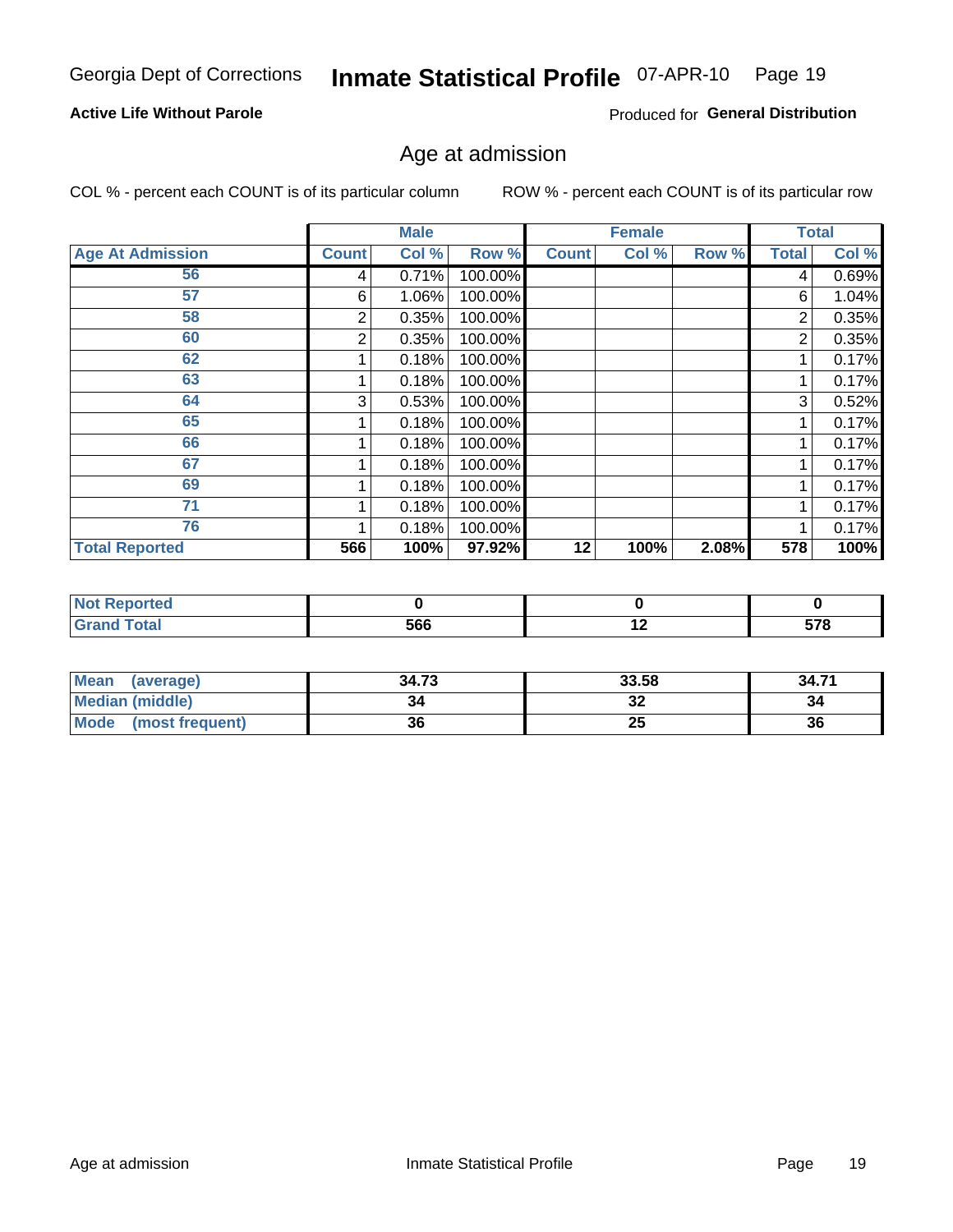#### Inmate Statistical Profile 07-APR-10 Page 20

#### **Active Life Without Parole**

Produced for General Distribution

#### Height, measured at entry to prison

COL % - percent each COUNT is of its particular column

|                       |                 | <b>Male</b> |         |             | <b>Female</b> |          |              | Total     |
|-----------------------|-----------------|-------------|---------|-------------|---------------|----------|--------------|-----------|
| <b>Height</b>         | <b>Count</b>    | Col %       |         | Row % Count | Col %         | Row %    | <b>Total</b> | Col %     |
| 5'10''                | 82              | $51.25\%$   | 98.80%  |             | 100.00%       | $1.20\%$ |              | 83 51.55% |
| 5'11''                | 78 <sub>1</sub> | 48.75%      | 100.00% |             |               |          |              | 78 48.45% |
| <b>Total Reported</b> | 160             | 100%        | 99.38%  |             | 100%          | 0.62%    | 161          | 100%      |

| ported | 4በ6<br>.vv<br>$ -$ |     | $\lambda$ 17<br>$  -$ |
|--------|--------------------|-----|-----------------------|
| `otal  | 566                | . . | ---                   |

| <b>Mean</b><br>(average)       | 5'10"  | 5'10" | 5'10" |
|--------------------------------|--------|-------|-------|
| <b>Median (middle)</b>         | 5'10'' | 5'10" | 5'10" |
| <b>Mode</b><br>(most frequent) | 5'10"  | 5'10" | 5'10" |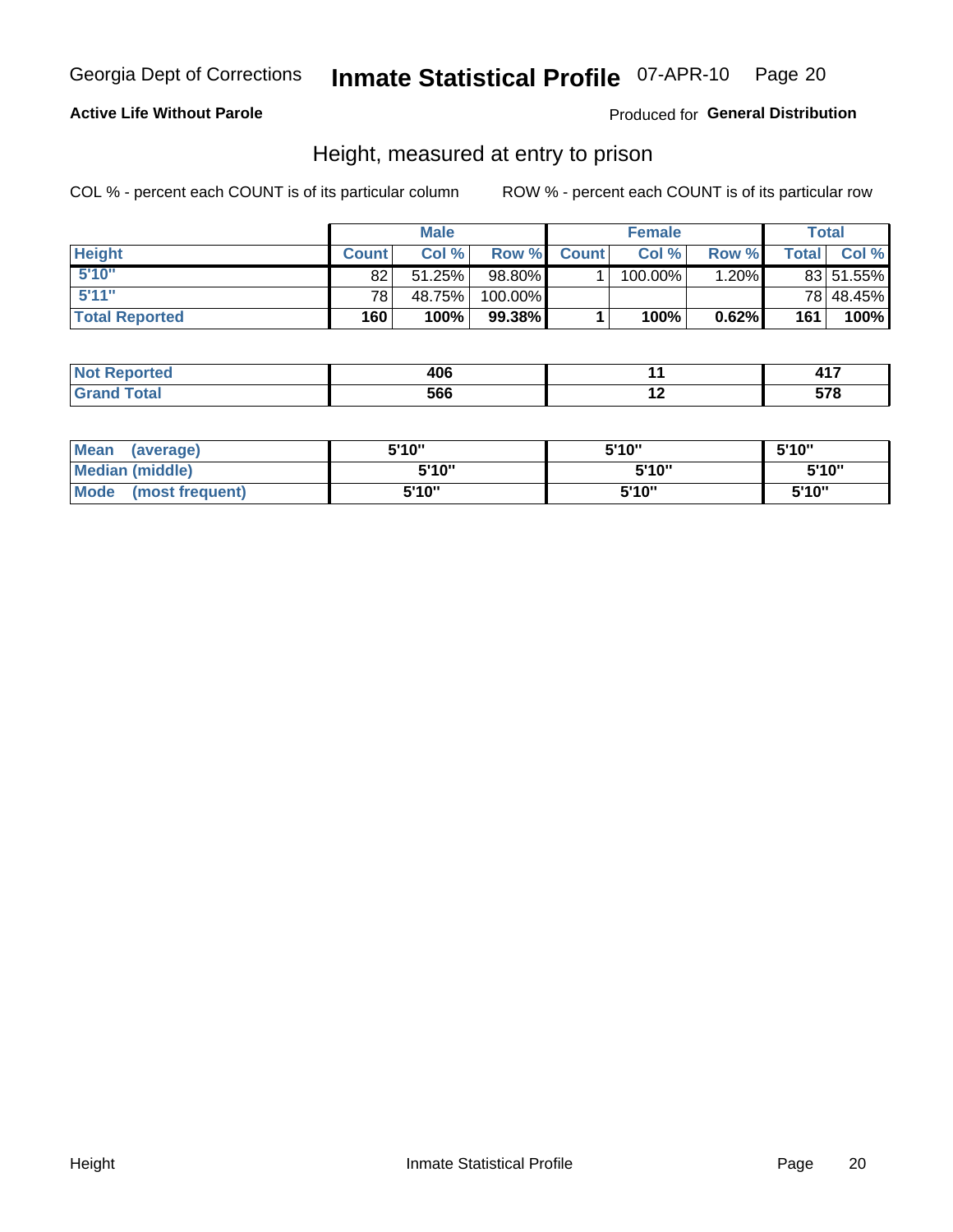#### Inmate Statistical Profile 07-APR-10 Page 21

#### **Active Life Without Parole**

#### Produced for General Distribution

### Weight, measured at entry to prison

COL % - percent each COUNT is of its particular column

|                       |                | <b>Male</b> |         |                | <b>Female</b>             |         | <b>Total</b>   |        |
|-----------------------|----------------|-------------|---------|----------------|---------------------------|---------|----------------|--------|
| Weight                | <b>Count</b>   | Col %       | Row %   | <b>Count</b>   | $\overline{\text{Col}}$ % | Row %   | <b>Total</b>   | Col %  |
| 110 - 119 pounds      |                |             |         | 2              | 16.67%                    | 100.00% | $\overline{2}$ | 0.35%  |
| 120 - 129 pounds      | 1              | 0.18%       | 50.00%  | 1              | 8.33%                     | 50.00%  | $\overline{2}$ | 0.35%  |
| 130 - 139 pounds      | 13             | 2.30%       | 92.86%  | 1              | 8.33%                     | 7.14%   | 14             | 2.42%  |
| 140 - 149 pounds      | 34             | 6.01%       | 97.14%  | 1              | 8.33%                     | 2.86%   | 35             | 6.06%  |
| 150 - 159 pounds      | 47             | 8.30%       | 100.00% |                |                           |         | 47             | 8.13%  |
| 160 - 169 pounds      | 77             | 13.60%      | 98.72%  | 1              | 8.33%                     | 1.28%   | 78             | 13.49% |
| 170 - 179 pounds      | 85             | 15.02%      | 98.84%  | 1              | 8.33%                     | 1.16%   | 86             | 14.88% |
| 180 - 189 pounds      | 69             | 12.19%      | 97.18%  | $\overline{2}$ | 16.67%                    | 2.82%   | 71             | 12.28% |
| 190 - 199 pounds      | 45             | 7.95%       | 100.00% |                |                           |         | 45             | 7.79%  |
| 200 - 209 pounds      | 51             | 9.01%       | 98.08%  | 1              | 8.33%                     | 1.92%   | 52             | 9.00%  |
| 210 - 219 pounds      | 34             | 6.01%       | 97.14%  | 1              | 8.33%                     | 2.86%   | 35             | 6.06%  |
| 220 - 229 pounds      | 38             | 6.71%       | 100.00% |                |                           |         | 38             | 6.57%  |
| 230 - 239 pounds      | 20             | 3.53%       | 100.00% |                |                           |         | 20             | 3.46%  |
| 240 - 249 pounds      | 20             | 3.53%       | 100.00% |                |                           |         | 20             | 3.46%  |
| 250 - 259 pounds      | 8              | 1.41%       | 100.00% |                |                           |         | 8              | 1.38%  |
| 260 - 269 pounds      | $\overline{7}$ | 1.24%       | 87.50%  | 1              | 8.33%                     | 12.50%  | 8              | 1.38%  |
| 270 - 279 pounds      | 5              | 0.88%       | 100.00% |                |                           |         | 5              | 0.87%  |
| 280 - 289 pounds      | 5              | 0.88%       | 100.00% |                |                           |         | 5              | 0.87%  |
| 290 - 299 pounds      | $\overline{2}$ | 0.35%       | 100.00% |                |                           |         | $\overline{2}$ | 0.35%  |
| 320 - 329 pounds      | 3              | 0.53%       | 100.00% |                |                           |         | 3              | 0.52%  |
| 330 - 339 pounds      | 1              | 0.18%       | 100.00% |                |                           |         | 1              | 0.17%  |
| 400 pounds and over   | 1              | 0.18%       | 100.00% |                |                           |         |                | 0.17%  |
| <b>Total Reported</b> | 566            | 100%        | 97.92%  | 12             | 100%                      | 2.08%   | 578            | 100.0% |

| <b>eported</b><br>N   |     |     |     |
|-----------------------|-----|-----|-----|
| <b>otal</b><br>$\sim$ | 566 | . . | --- |

| Mean<br>(average)              | 190 | 166   | 189 |
|--------------------------------|-----|-------|-----|
| <b>Median (middle)</b>         | 180 | 4 7 4 | 180 |
| <b>Mode</b><br>(most frequent) | 170 | 110   | 170 |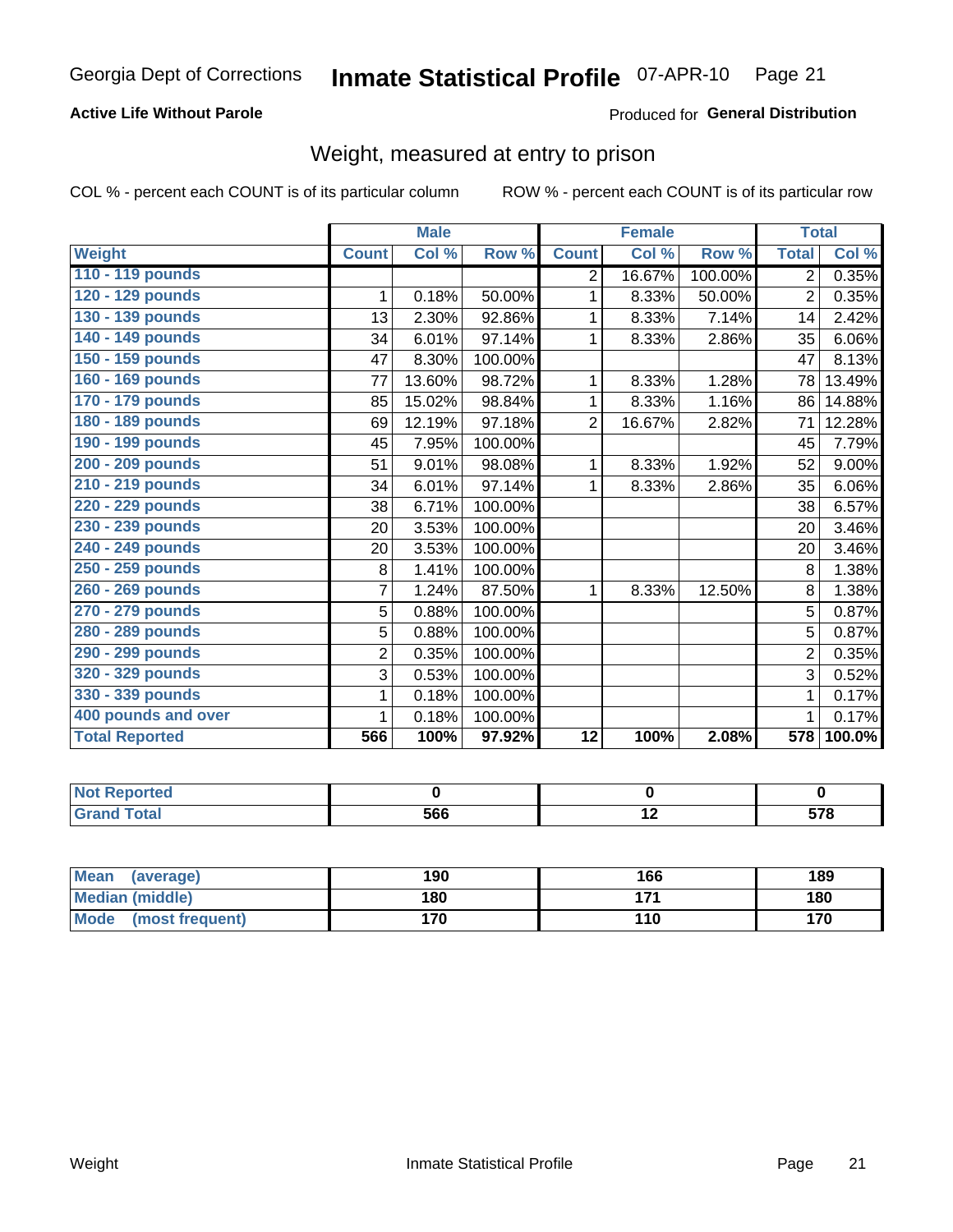#### Inmate Statistical Profile 07-APR-10 Page 22

**Active Life Without Parole** 

**Produced for General Distribution** 

### Military service

COL % - percent each COUNT is of its particular column

|                               |              | <b>Male</b> |                    |         | <b>Female</b> |          |              | <b>Total</b> |
|-------------------------------|--------------|-------------|--------------------|---------|---------------|----------|--------------|--------------|
| <b>Military service</b>       | <b>Count</b> | Col %       | <b>Row % Count</b> |         | Col %         | Row %    | <b>Total</b> | Col %        |
| <b>Air Force</b>              | 36           | 9.25%       | 100.00%            |         |               |          | 36           | 8.98%        |
| $\mathbf{2}^-$<br><b>Army</b> | 6            | $1.54\%$    | 85.71%             |         | 8.33%         | 14.29%   |              | 1.75%        |
| <b>Navy</b><br>3              |              | $.77\%$     | 100.00%            |         |               |          | 3            | .75%         |
| <b>Coast Guard</b><br>5.      |              | 1.29%       | 100.00%            |         |               |          | 5            | 1.25%        |
| 96 None                       | 339          | 87.15%      | 96.86%             | 11      | 91.67%        | $3.14\%$ | 350          | 87.28%       |
| <b>Total Reported</b>         | 389          | 100%        | 97.01%             | $12 \,$ | 100%          | 2.99%    | 401          | 100%         |

| --     | $\overline{1}$<br>. |                          | $\overline{\phantom{a}}$<br>. .      |
|--------|---------------------|--------------------------|--------------------------------------|
| ______ | 566<br>- - -        | $\overline{\phantom{a}}$ | <b>E70</b><br>- 9<br><u>JI</u><br>__ |

| `Mc<br>Army |
|-------------|
|-------------|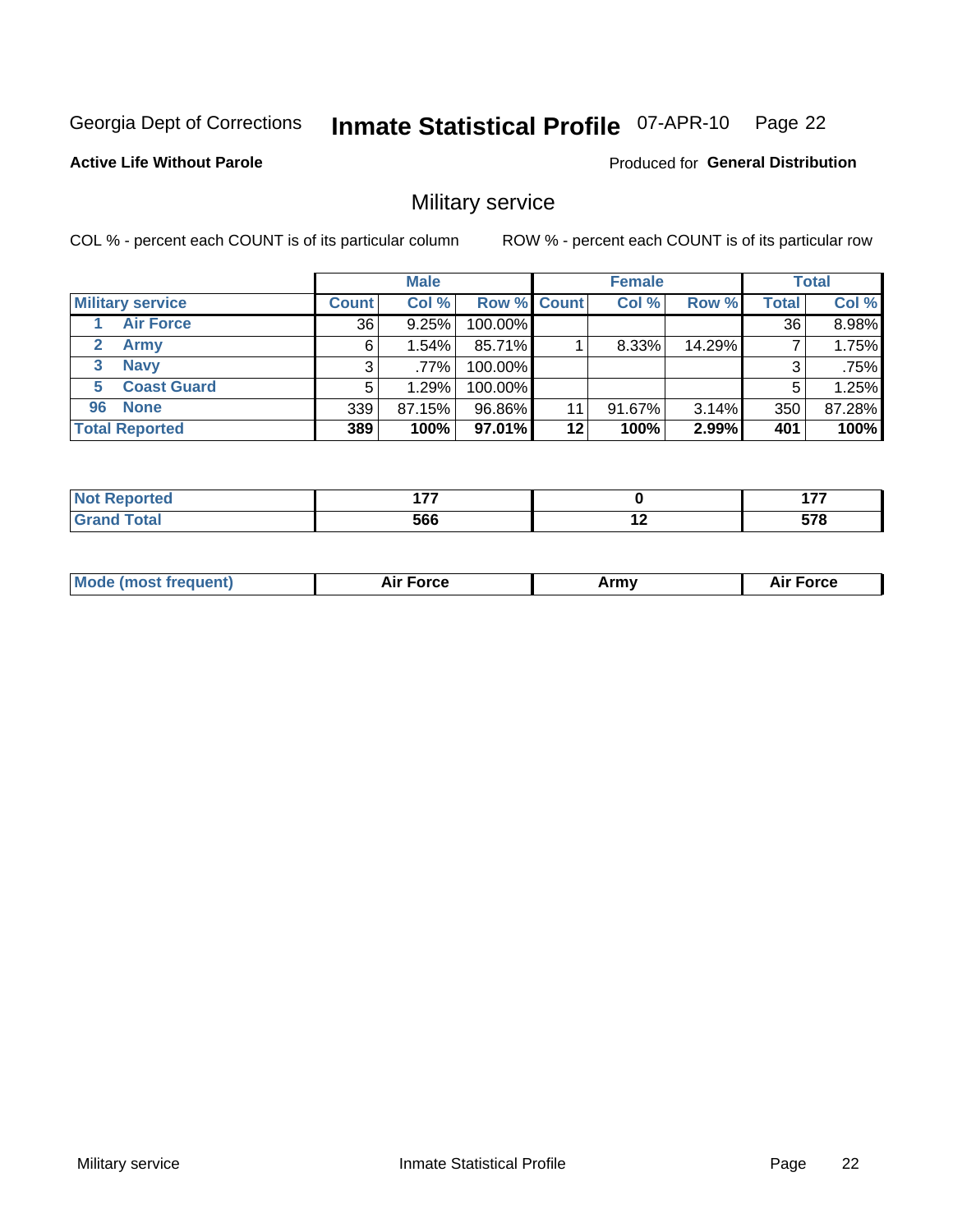#### Inmate Statistical Profile 07-APR-10 Page 23

**Active Life Without Parole** 

**Produced for General Distribution** 

#### Type of admission to prison

COL % - percent each COUNT is of its particular column

|                                   |              | <b>Male</b> |                    |    | <b>Female</b> |       |              | <b>Total</b> |
|-----------------------------------|--------------|-------------|--------------------|----|---------------|-------|--------------|--------------|
| <b>Type of Admission</b>          | <b>Count</b> | Col %       | <b>Row % Count</b> |    | Col %         | Row % | <b>Total</b> | Col %        |
| <b>Committed From Court</b>       | 278          | 49.12%      | 97.20%             | 8  | 66.67%        | 2.80% | 286          | 49.48%       |
| <b>Parole Rev/New Sent</b><br>3   | 27           | 4.77%       | 100.00%            |    |               |       | 27           | 4.67%        |
| <b>Par Rev/No New Sent</b><br>4   |              | 1.24%       | 100.00%            |    |               |       |              | 1.21%        |
| <b>Prob Viol/Partial</b><br>6     | 4            | .71%        | 100.00%            |    |               |       | 4            | .69%         |
| <b>Prob Rev/Remainder</b><br>9    | 9            | 1.59%       | 100.00%            |    |               |       | 9            | 1.56%        |
| <b>New Sent/Par Rev Pnd</b><br>10 |              | .18%        | 100.00%            |    |               |       |              | .17%         |
| <b>Life W/O Parole</b><br>11.     | 240          | 42.40%      | 98.36%             | 4  | 33.33%        | 1.64% | 244          | 42.21%       |
| <b>Total Reported</b>             | 566          | 100%        | 97.92%             | 12 | 100%          | 2.08% | 578          | 100%         |

| للمناسبة المتناور<br>prtea<br><b>NOT REDO</b> |     |     |            |
|-----------------------------------------------|-----|-----|------------|
| <b>Total</b>                                  | ECC | . . | <b>E70</b> |
| <b>C</b> roy                                  | ססכ |     | J1 U       |

| <b>Mode (most frequent)</b><br><b>Court Cmmt</b> | <b>Court Cmmt</b> | <b>Court Cmmt</b> |
|--------------------------------------------------|-------------------|-------------------|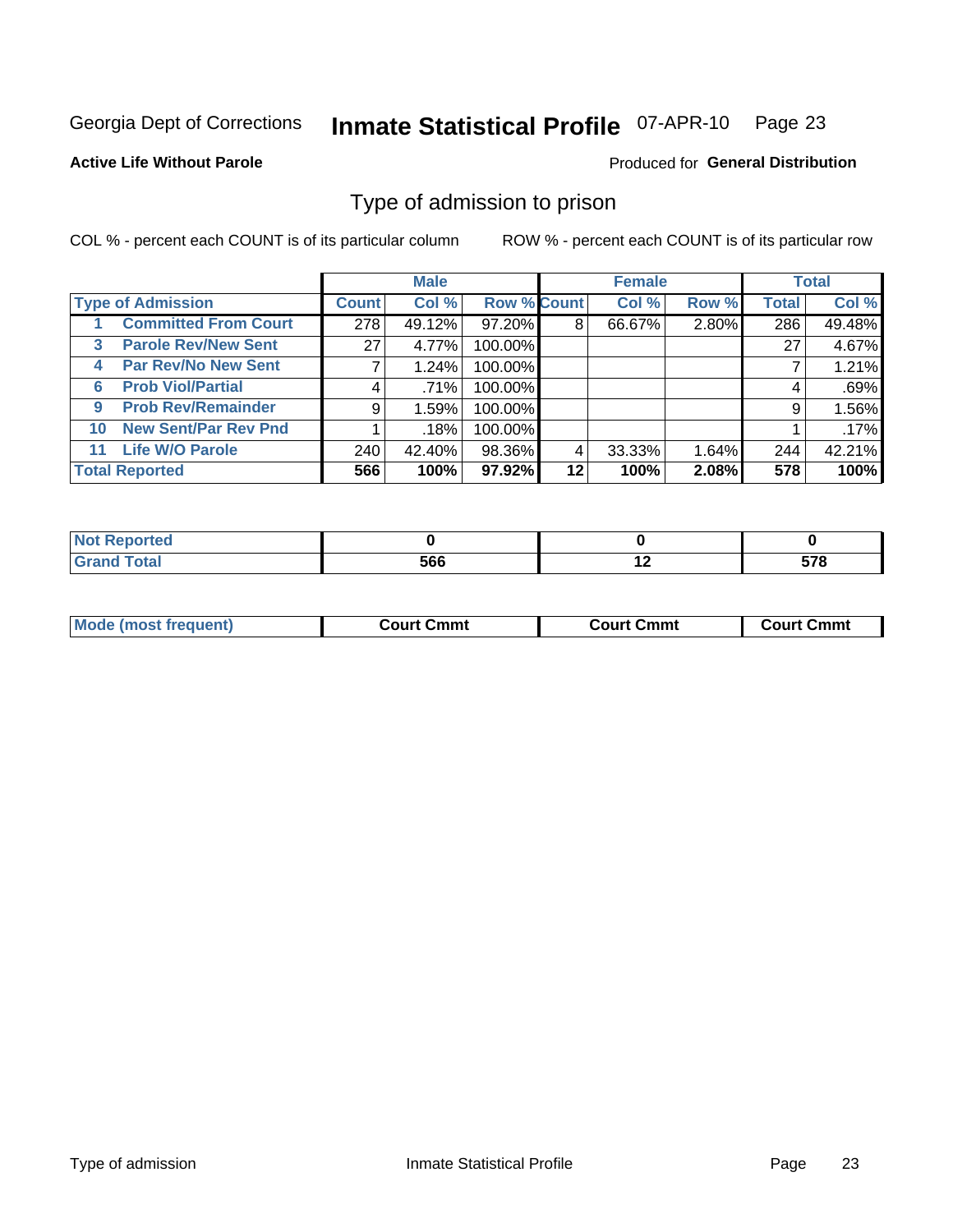## Inmate Statistical Profile 07-APR-10 Page 24

**Active Life Without Parole** 

Produced for General Distribution

#### Current / last security status

COL % - percent each COUNT is of its particular column

|                        |              | <b>Male</b> |                    |         | <b>Female</b> |       |       | <b>Total</b> |
|------------------------|--------------|-------------|--------------------|---------|---------------|-------|-------|--------------|
| <b>Security Status</b> | <b>Count</b> | Col%        | <b>Row % Count</b> |         | Col %         | Row % | Total | Col %        |
| 3 Minimum              |              | .18%        | 100.00%            |         | .00%          |       |       | $.17\%$      |
| 4 Medium               |              | 1.95%       | 100.00%            |         | .00%          |       | 11    | 1.91%        |
| 5 Close                | 551          | 97.70%      | $97.87\%$          | 12      | 100.00%       | 2.13% | 563   | 97.74%       |
| 6 Maximum              |              | .18%        | 100.00%            |         | .00%          |       |       | $.17\%$      |
| <b>Total Reported</b>  | 564          | 100%        | $97.92\%$          | $12 \,$ | 100%          | 2.08% | 576   | 100%         |

| <b>Still being diagnosed</b> |     |    |     |
|------------------------------|-----|----|-----|
| <b>Not Reported</b>          |     |    |     |
| <b>Grand Total</b>           | 566 | '' | 578 |

|  | Mode<br>: (most frequent) | Close<br>- - - - | Close | Close |
|--|---------------------------|------------------|-------|-------|
|--|---------------------------|------------------|-------|-------|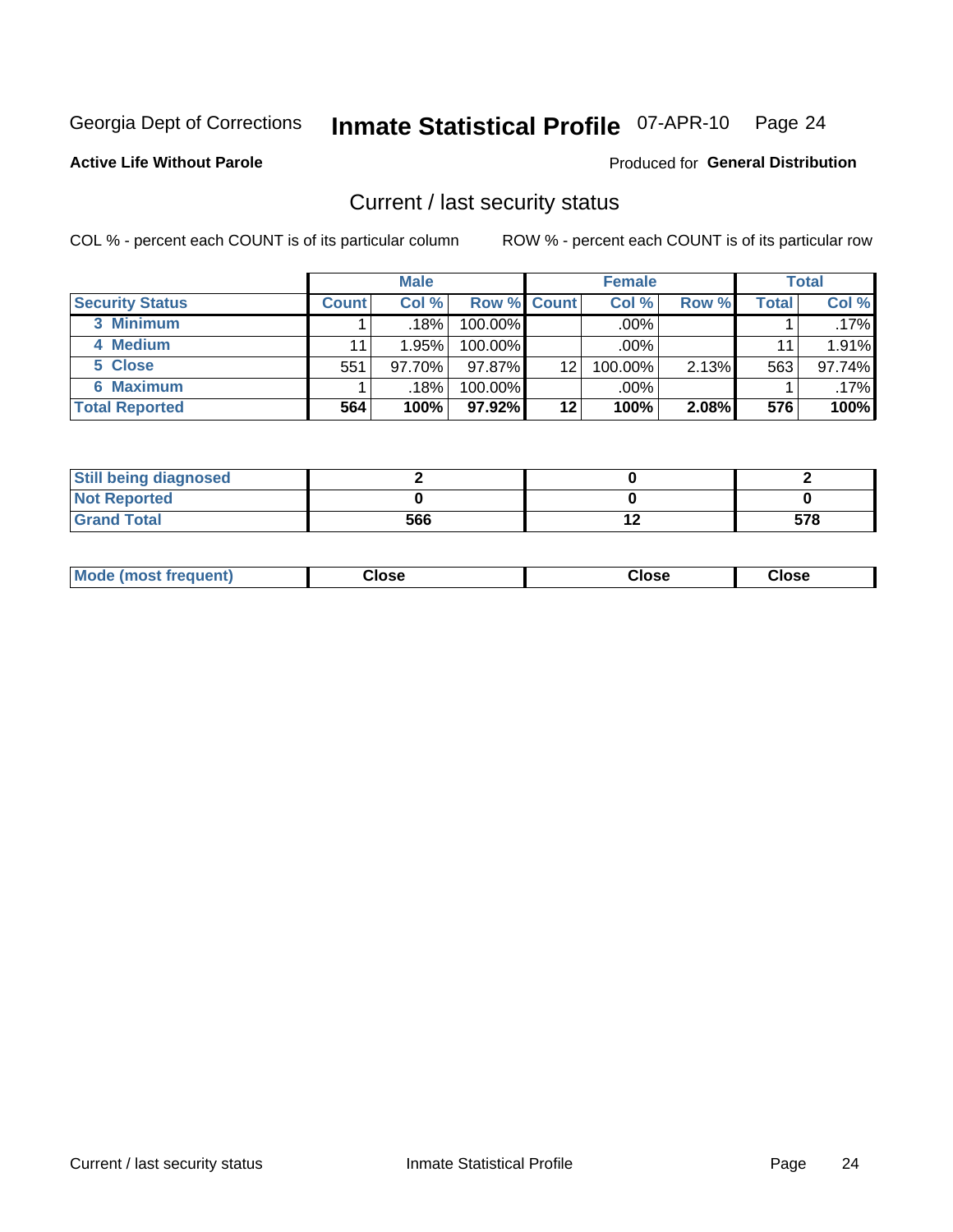#### Inmate Statistical Profile 07-APR-10 Page 25

**Active Life Without Parole** 

Produced for General Distribution

### Current / last type of institution

COL % - percent each COUNT is of its particular column

|                            |              | <b>Male</b> |                    |         | <b>Female</b> |          |              | <b>Total</b> |
|----------------------------|--------------|-------------|--------------------|---------|---------------|----------|--------------|--------------|
| <b>Type of Institution</b> | <b>Count</b> | Col %       | <b>Row % Count</b> |         | Col %         | Row %    | <b>Total</b> | Col %        |
| <b>State Prison</b>        | 563          | 99.82%      | $97.91\%$          | 12.     | 100.00%       | $2.09\%$ | 575          | 99.83%       |
| <b>Private Prison</b>      |              | 18%         | 100.00%            |         |               |          |              | .17%l        |
| <b>Total Reported</b>      | 564          | 100%        | $97.92\%$          | $12 \,$ | 100%          | 2.08%    | 576          | 100%         |

| rtea |     |     |              |
|------|-----|-----|--------------|
| otal | 566 | . . | ---<br>J 1 0 |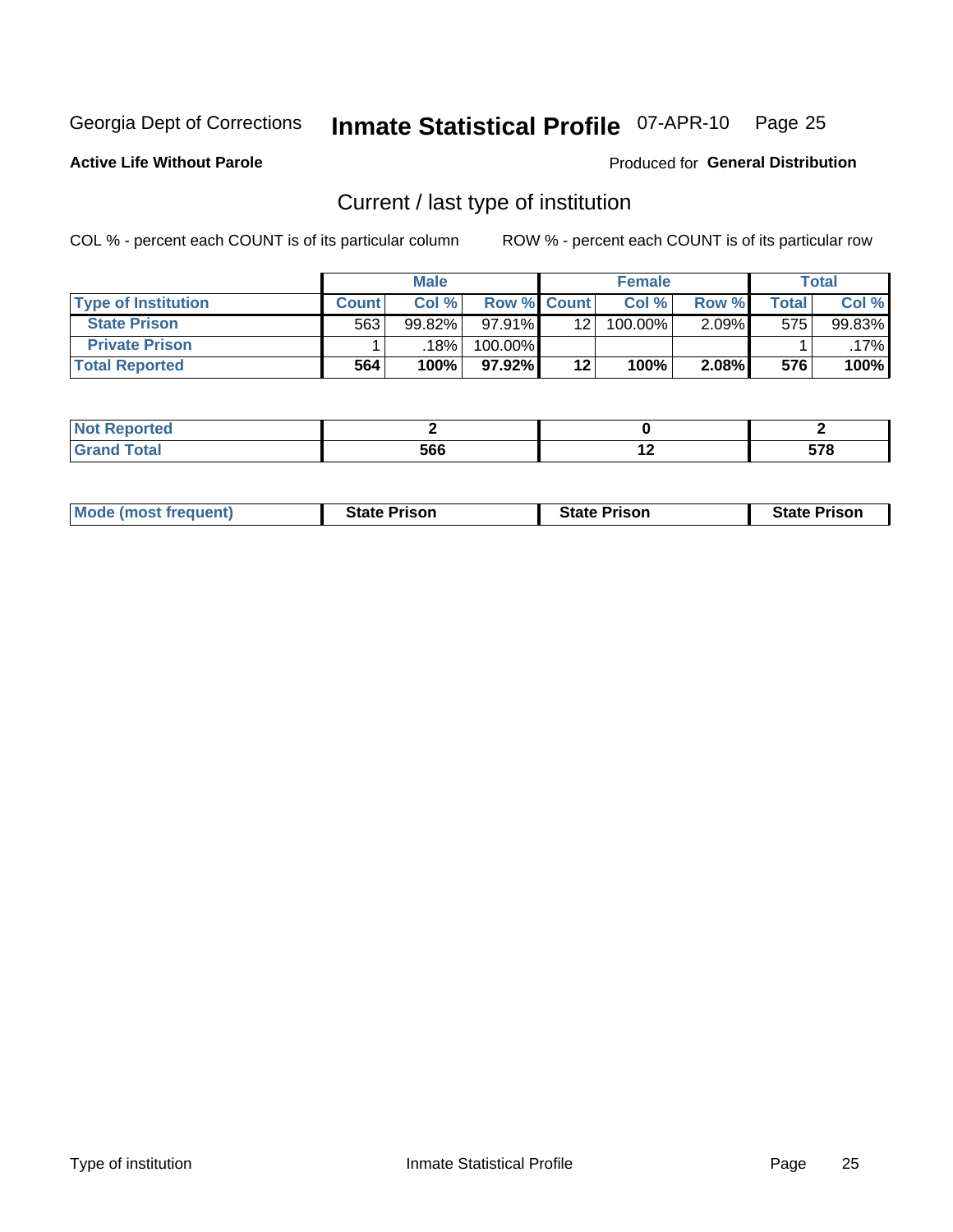## Inmate Statistical Profile 07-APR-10 Page 26

#### **Active Life Without Parole**

#### Produced for General Distribution

### Institution type - transitional centers

COL % - percent each COUNT is of its particular column

|                                                | Male  |                    | <b>Female</b> |                   | Total |
|------------------------------------------------|-------|--------------------|---------------|-------------------|-------|
| <b>Institution Type - Trans. Centers Count</b> | Col % | <b>Row % Count</b> |               | Col % Row % Total | Col % |
| <b>Total Reported</b>                          |       |                    |               |                   |       |

| <b>Reported</b><br><b>NOT</b><br>$\sim$            |  |  |
|----------------------------------------------------|--|--|
| $f$ $f \circ f \circ f$<br>$C = 1$<br><b>TULAI</b> |  |  |

| Mode (most frequent) | <b>Null</b> | <b>Null</b> | <b>Null</b> |
|----------------------|-------------|-------------|-------------|
|                      |             |             |             |
|                      |             |             |             |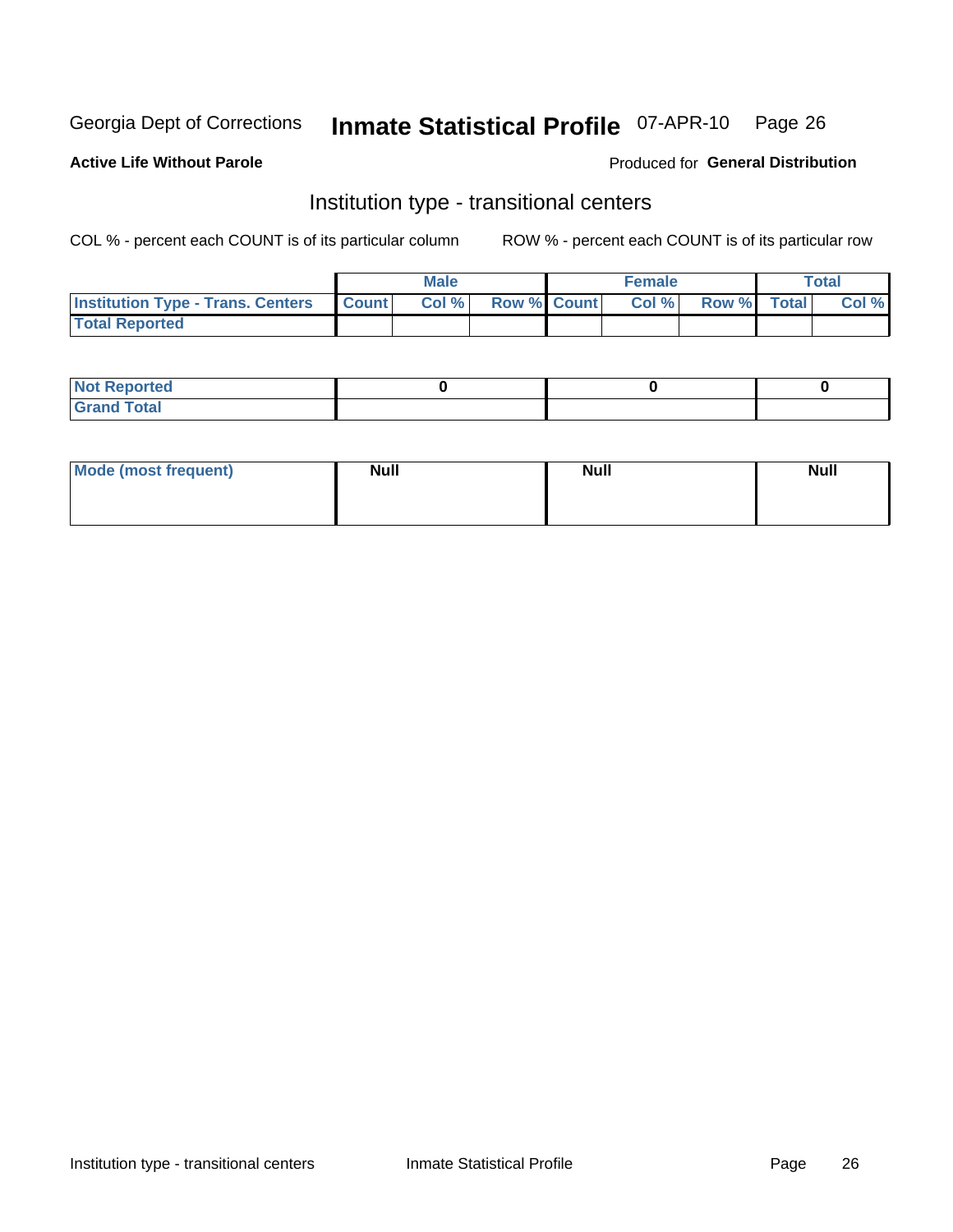#### **Inmate Statistical Profile 07-APR-10** Page 27

#### **Active Life Without Parole**

#### Produced for General Distribution

### Institution type - mental hospitals

COL % - percent each COUNT is of its particular column

|                                                  | Male |                    | <b>Female</b> |                   | <b>Total</b> |
|--------------------------------------------------|------|--------------------|---------------|-------------------|--------------|
| <b>Institution Type - Mental Hospitals Count</b> | Col% | <b>Row % Count</b> |               | Col % Row % Total | Col %        |
| <b>Total Reported</b>                            |      |                    |               |                   |              |

| <b>Not Reported</b>                     |  |  |
|-----------------------------------------|--|--|
| <b>otal</b><br>C <sub>r</sub><br>______ |  |  |

| Mode.<br>frequent) | <b>Nul</b><br>_____ | <b>Null</b> | <b>Null</b> |
|--------------------|---------------------|-------------|-------------|
|                    |                     |             |             |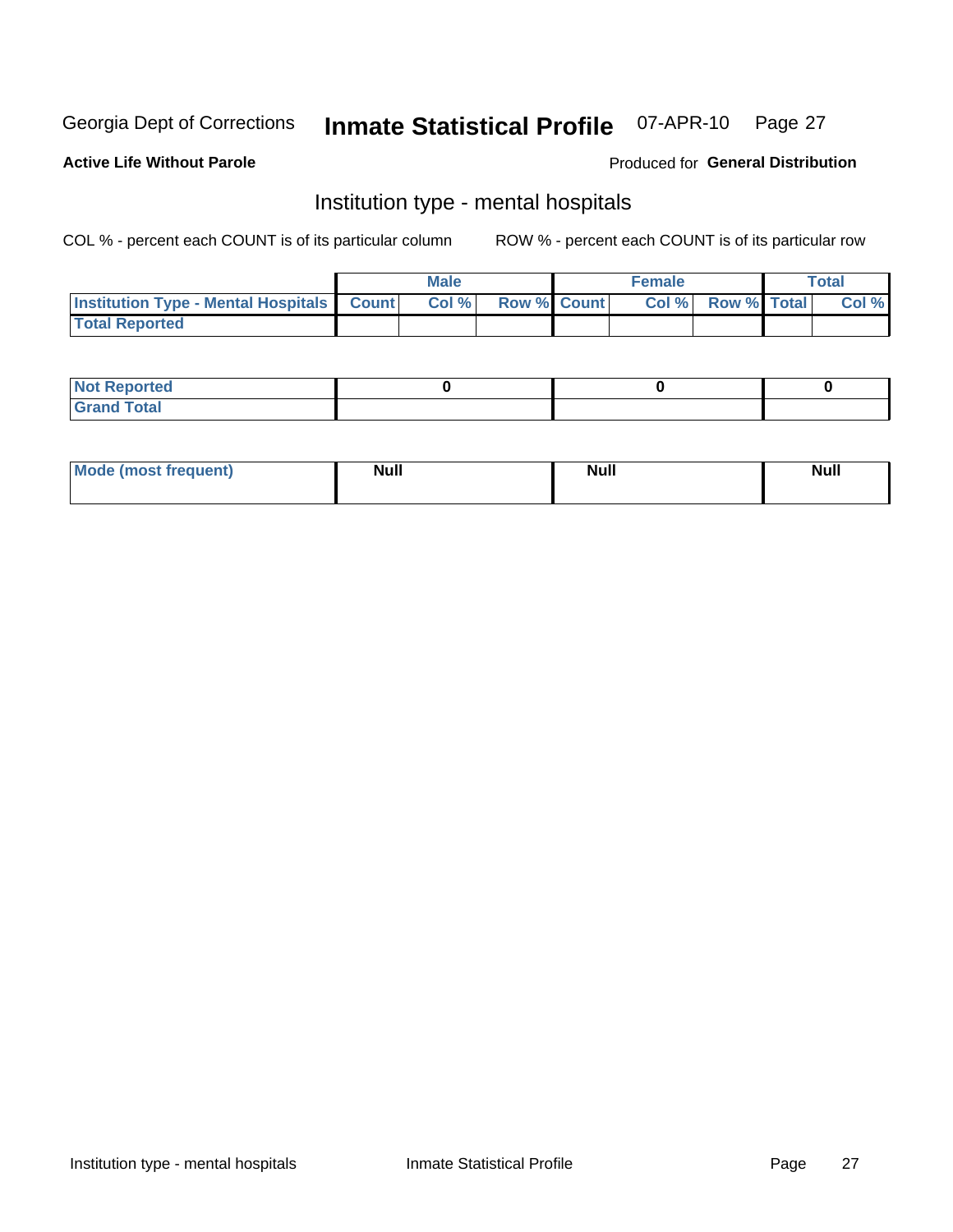## Inmate Statistical Profile 07-APR-10 Page 28

**Active Life Without Parole** 

Produced for General Distribution

#### Institution type - county prisons

COL % - percent each COUNT is of its particular column

|                                                    | <b>Male</b> |                          | <b>Female</b> |             | <b>Total</b> |
|----------------------------------------------------|-------------|--------------------------|---------------|-------------|--------------|
| <b>Institution Type - County Prisons   Count  </b> | Col %       | <b>Row % Count Col %</b> |               | Row % Total | Col %        |
| <b>Total Reported</b>                              |             |                          |               |             |              |

| <b>Not Reported</b>         |  |  |
|-----------------------------|--|--|
| <b>Total</b><br>-<br>______ |  |  |

| <b>Mode</b>      | <b>Null</b> | <b>Null</b> | <b>Null</b> |  |
|------------------|-------------|-------------|-------------|--|
| (most freauent). |             |             |             |  |
|                  |             |             |             |  |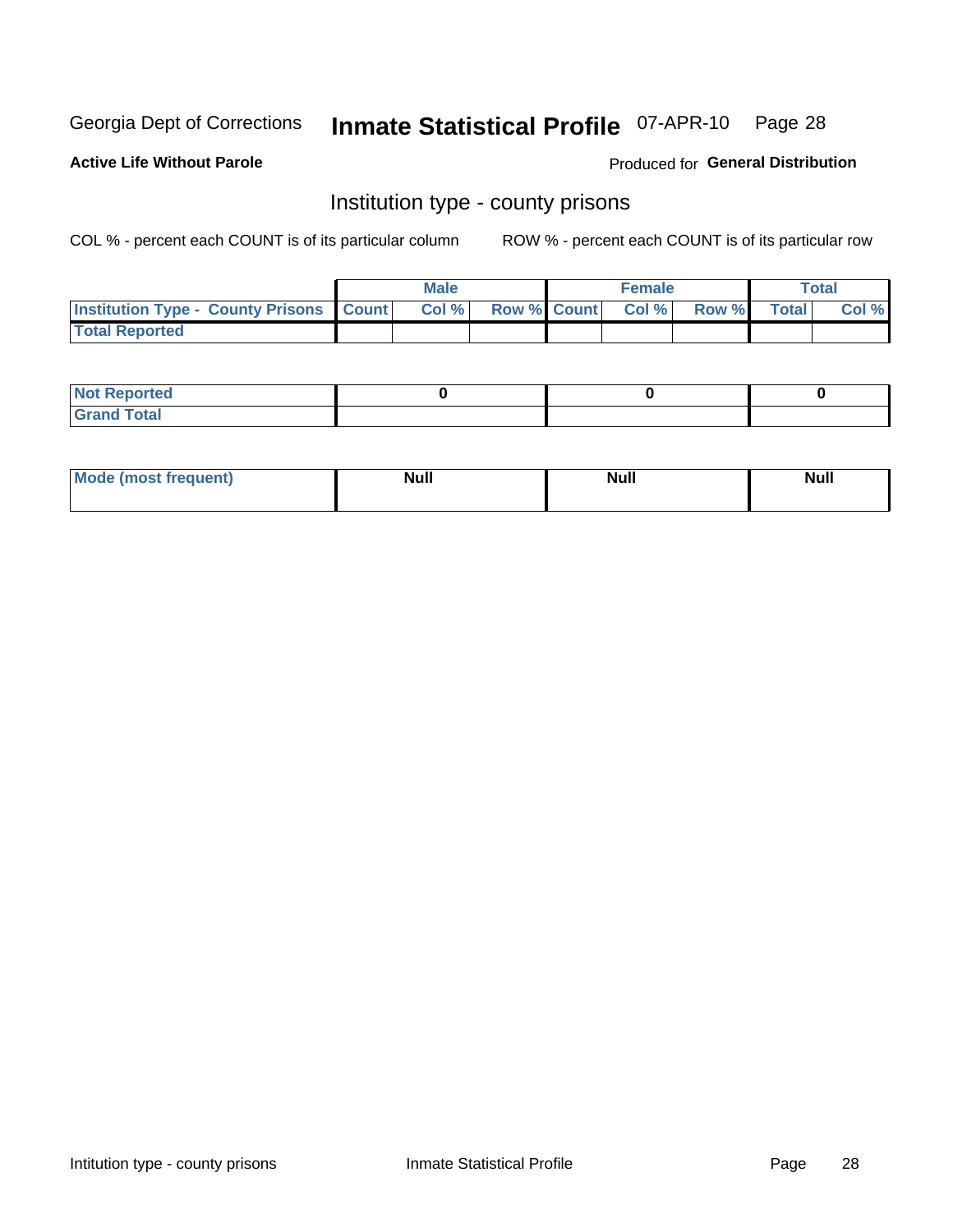## Inmate Statistical Profile 07-APR-10 Page 29

#### **Active Life Without Parole**

#### Produced for General Distribution

### Institution type - state prisons

COL % - percent each COUNT is of its particular column

|                                         |              | <b>Male</b> |         |              | <b>Female</b> |         | <b>Total</b> |        |
|-----------------------------------------|--------------|-------------|---------|--------------|---------------|---------|--------------|--------|
| <b>Institution Type - State Prisons</b> | <b>Count</b> | Col %       | Row %   | <b>Count</b> | Col %         | Row %   | <b>Total</b> | Col %  |
| 532 Augusta State Med.                  | 28           | 4.97%       | 100.00% |              |               |         | 28           | 4.87%  |
| <b>Prison</b>                           |              |             |         |              |               |         |              |        |
| <b>Baldwin State Prison</b><br>553      | 21           | 3.73%       | 100.00% |              |               |         | 21           | 3.65%  |
| <b>Ga Diag &amp; Class Pris</b><br>521  | 26           | 4.62%       | 100.00% |              |               |         | 26           | 4.52%  |
| <b>Ga State Prison</b><br>517           | 11           | 1.95%       | 100.00% |              |               |         | 11           | 1.91%  |
| <b>Hancock State Prison</b><br>541      | 57           | 10.12%      | 100.00% |              |               |         | 57           | 9.91%  |
| <b>Hays State Prison</b><br>540         | 72           | 12.79%      | 100.00% |              |               |         | 72           | 12.52% |
| <b>Macon State Prison</b><br>549        | 79           | 14.03%      | 100.00% |              |               |         | 79           | 13.74% |
| <b>Men'S State Prison</b><br>519        | 3            | .53%        | 100.00% |              |               |         | 3            | .52%   |
| <b>Metro State Prison (W)</b><br>554    |              |             |         | 10           | 83.33%        | 100.00% | 10           | 1.74%  |
| <b>Phillips State Prison</b><br>505     | 16           | 2.84%       | 100.00% |              |               |         | 16           | 2.78%  |
| <b>Pulaski State Prison (W)</b><br>557  |              |             |         | 2            | 16.67%        | 100.00% | 2            | .35%   |
| <b>Smith State Prison</b><br>550        | 67           | 11.90%      | 100.00% |              |               |         | 67           | 11.65% |
| <b>Telfair State Prison</b><br>542      | 79           | 14.03%      | 100.00% |              |               |         | 79           | 13.74% |
| <b>Valdosta State Prison</b><br>537     | 46           | 8.17%       | 100.00% |              |               |         | 46           | 8.00%  |
| <b>Ware State Prison</b><br>501         | 57           | 10.12%      | 100.00% |              |               |         | 57           | 9.91%  |
| 552<br><b>Washington Sp</b>             |              | .18%        | 100.00% |              |               |         |              | .17%   |
| <b>Total Reported</b>                   | 563          | 100%        | 97.91%  | 12           | 100%          | 2.09%   | 575          | 100%   |

| <b>Not Reported</b> |     |     |              |
|---------------------|-----|-----|--------------|
| <b>Total</b>        | 563 | . . | ヒラヒ<br>J I J |

| Mode (most frequent) | 1549 Macon State Prison | 554 Metro State Prison (W)   549 Macon State | Prison |
|----------------------|-------------------------|----------------------------------------------|--------|
|----------------------|-------------------------|----------------------------------------------|--------|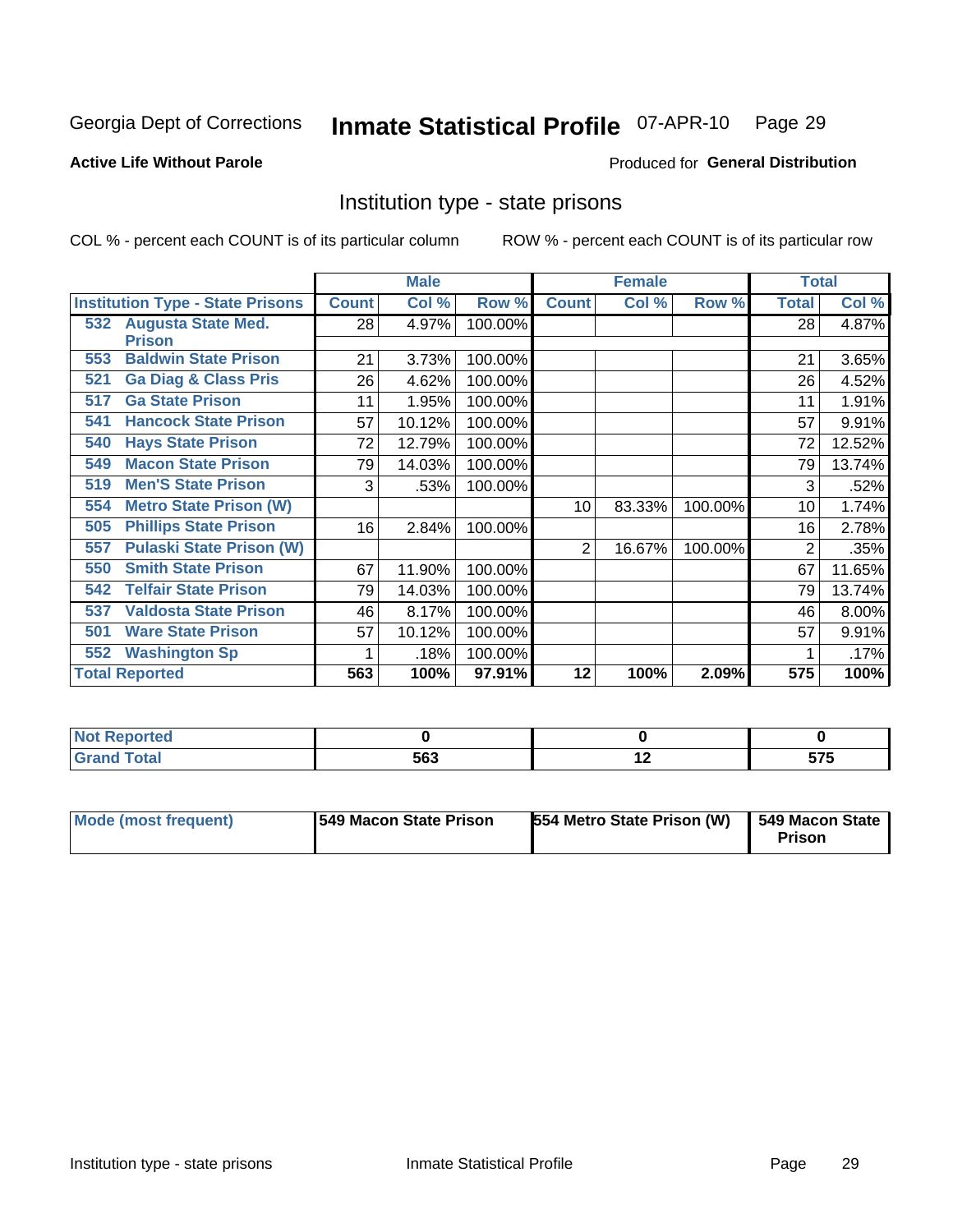## Inmate Statistical Profile 07-APR-10 Page 30

**Active Life Without Parole** 

Produced for General Distribution

### Institution type - private prisons

COL % - percent each COUNT is of its particular column

|                                                     | <b>Male</b> |                    | <b>Female</b> |       |              | Total   |
|-----------------------------------------------------|-------------|--------------------|---------------|-------|--------------|---------|
| <b>Institution Type - Private Prisons   Count  </b> | Col%        | <b>Row % Count</b> | Col %         | Row % | <b>Total</b> | Col %   |
| 569<br><b>Coffee Corr Facility</b>                  | 100.00%     | 100.00%            |               |       |              | 100.00% |
| <b>Total Reported</b>                               | $100\%$     | $100\%$            |               | %     |              | 100%    |

| Not Reported |  |  |
|--------------|--|--|
|              |  |  |

| Mode (most frequent) | 569 Coffee Corr Facility | <b>Null</b> | 569 Coffee Corr<br><b>Facility</b> |
|----------------------|--------------------------|-------------|------------------------------------|
|----------------------|--------------------------|-------------|------------------------------------|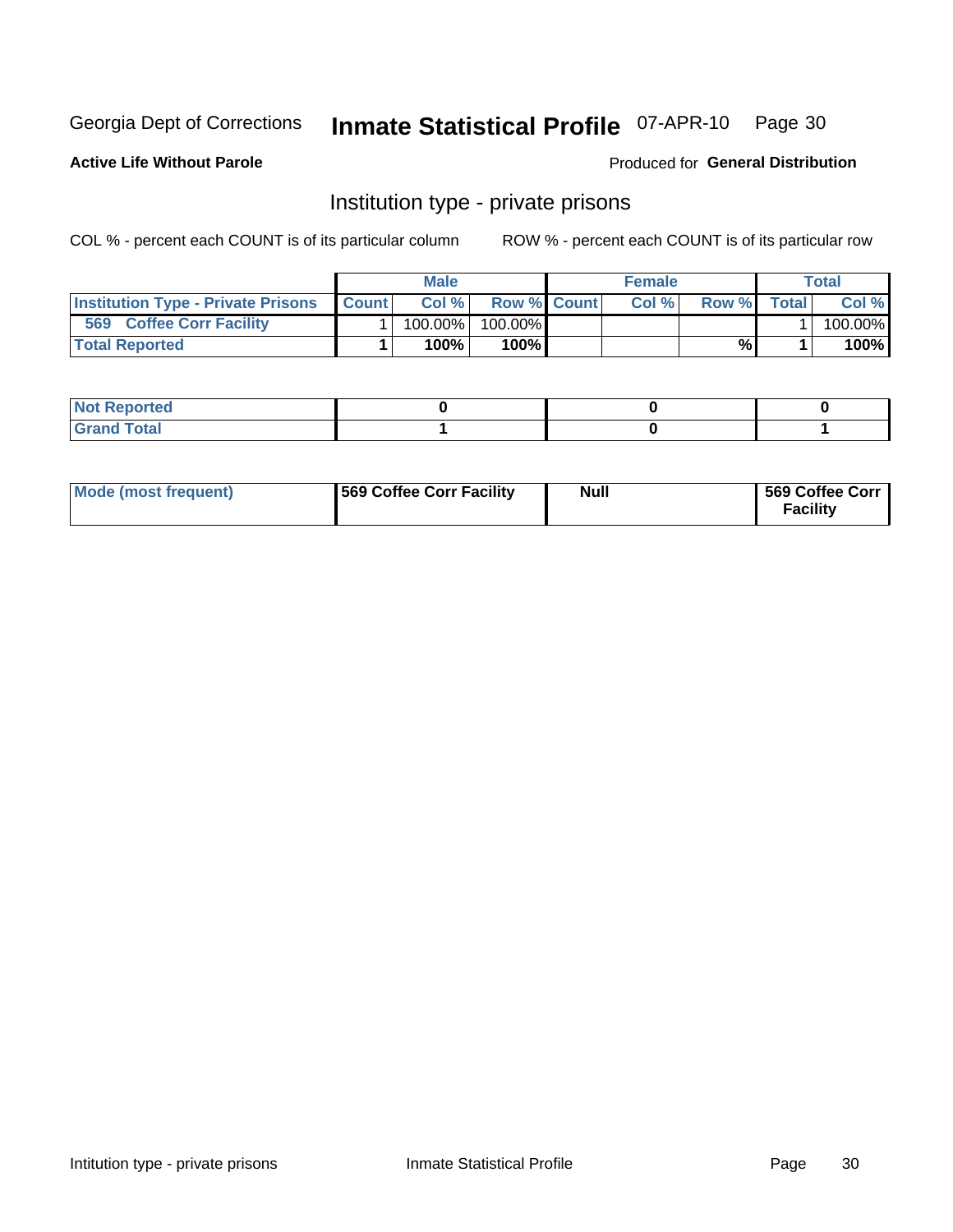## Inmate Statistical Profile 07-APR-10 Page 31

**Active Life Without Parole** 

Produced for General Distribution

## Institution type - prison annexes

COL % - percent each COUNT is of its particular column

|                                                   | <b>Male</b> |              |       | <b>Female</b> |                    | <b>Total</b> |
|---------------------------------------------------|-------------|--------------|-------|---------------|--------------------|--------------|
| <b>Institution Type - Prison Annexe   Count  </b> | Col %       | <b>Row %</b> | Count | Col %         | <b>Row %</b> Total | Col %        |
| <b>Total Reported</b>                             |             |              |       |               |                    |              |

| <b>Reported</b><br>I NOT                      |  |  |
|-----------------------------------------------|--|--|
| <b>Total</b><br>Carar<br>$\sim$ . When $\sim$ |  |  |

| Mor<br><b>ruent</b> )<br>rea<br>nos | <b>Null</b> | <b>Moll</b><br>_____ | . .<br><b>Null</b> |
|-------------------------------------|-------------|----------------------|--------------------|
|                                     |             |                      |                    |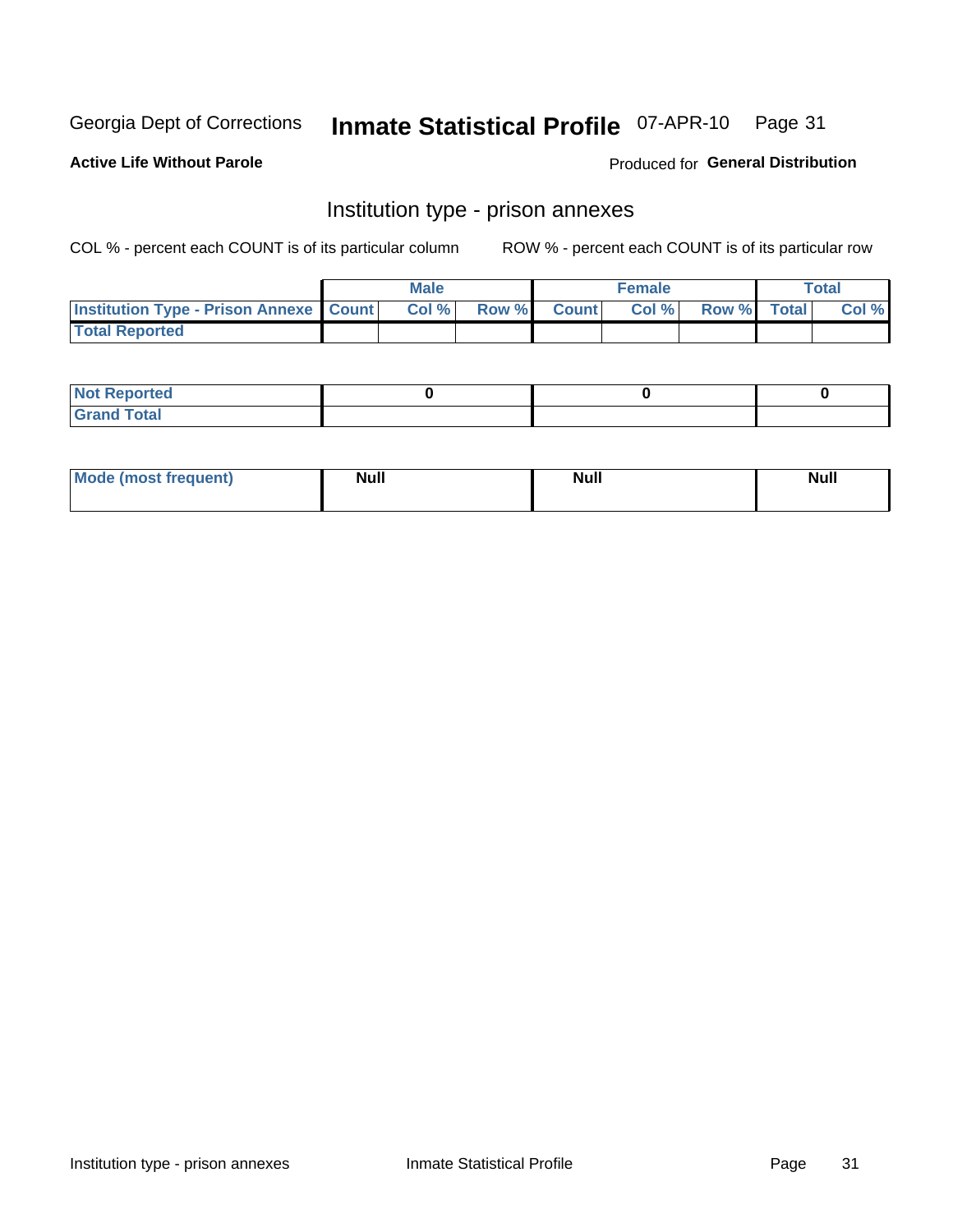## Inmate Statistical Profile 07-APR-10 Page 32

**Active Life Without Parole** 

Produced for General Distribution

## Institution type - pre-release centers

COL % - percent each COUNT is of its particular column

|                                                   | <b>Male</b> |              |       | <b>Female</b> |                    | <b>Total</b> |
|---------------------------------------------------|-------------|--------------|-------|---------------|--------------------|--------------|
| <b>Institution Type - Prison Annexe   Count  </b> | Col %       | <b>Row %</b> | Count | Col %         | <b>Row %</b> Total | Col %        |
| <b>Total Reported</b>                             |             |              |       |               |                    |              |

| <b>Reported</b><br>I NOT                      |  |  |
|-----------------------------------------------|--|--|
| <b>Total</b><br>Carar<br>$\sim$ . When $\sim$ |  |  |

| $^{\prime}$ Mo <sub>t</sub><br>frequent)<br>⊥(most | <b>Null</b> | Noll<br><b>vull</b> | <b>Null</b> |
|----------------------------------------------------|-------------|---------------------|-------------|
|                                                    |             |                     |             |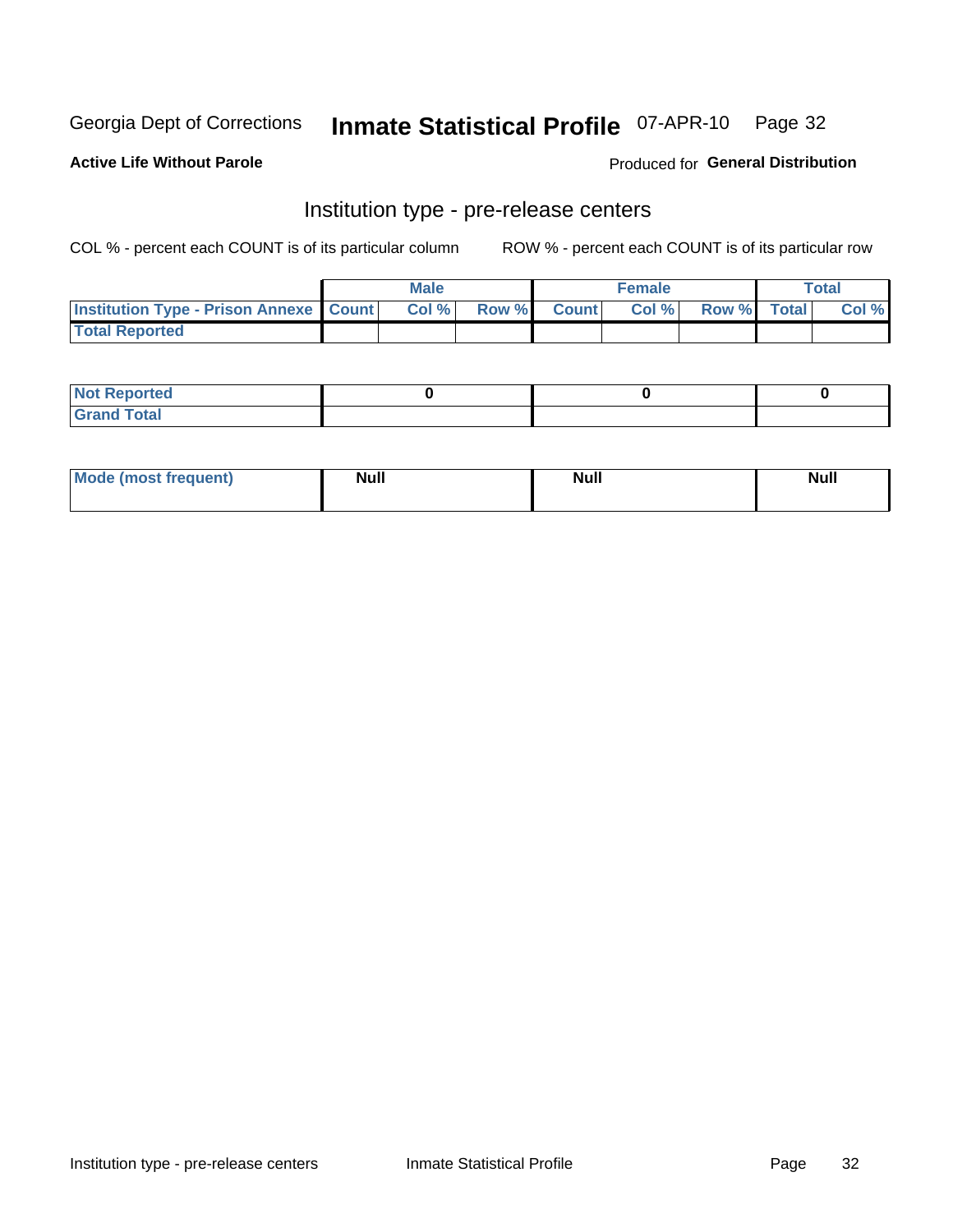#### Inmate Statistical Profile 07-APR-10 Page 33

#### **Active Life Without Parole**

#### Produced for General Distribution

### Institution type - inmate boot camp

COL % - percent each COUNT is of its particular column

|                                      |              | <b>Male</b> |               |              | <b>Female</b> |             | <b>Total</b> |
|--------------------------------------|--------------|-------------|---------------|--------------|---------------|-------------|--------------|
| <b>Institution Type - Boot Camps</b> | <b>Count</b> | Col %       | <b>Row %I</b> | <b>Count</b> | Col %         | Row % Total | Col %        |
| <b>Total Rported</b>                 |              |             |               |              |               |             |              |

| <b>Not Reported</b>            |  |  |
|--------------------------------|--|--|
| <b>Total</b><br>C <sub>r</sub> |  |  |

| <b>I Mode (most frequent)</b> | <b>Null</b> | <b>Null</b> | <b>Null</b> |
|-------------------------------|-------------|-------------|-------------|
|                               |             |             |             |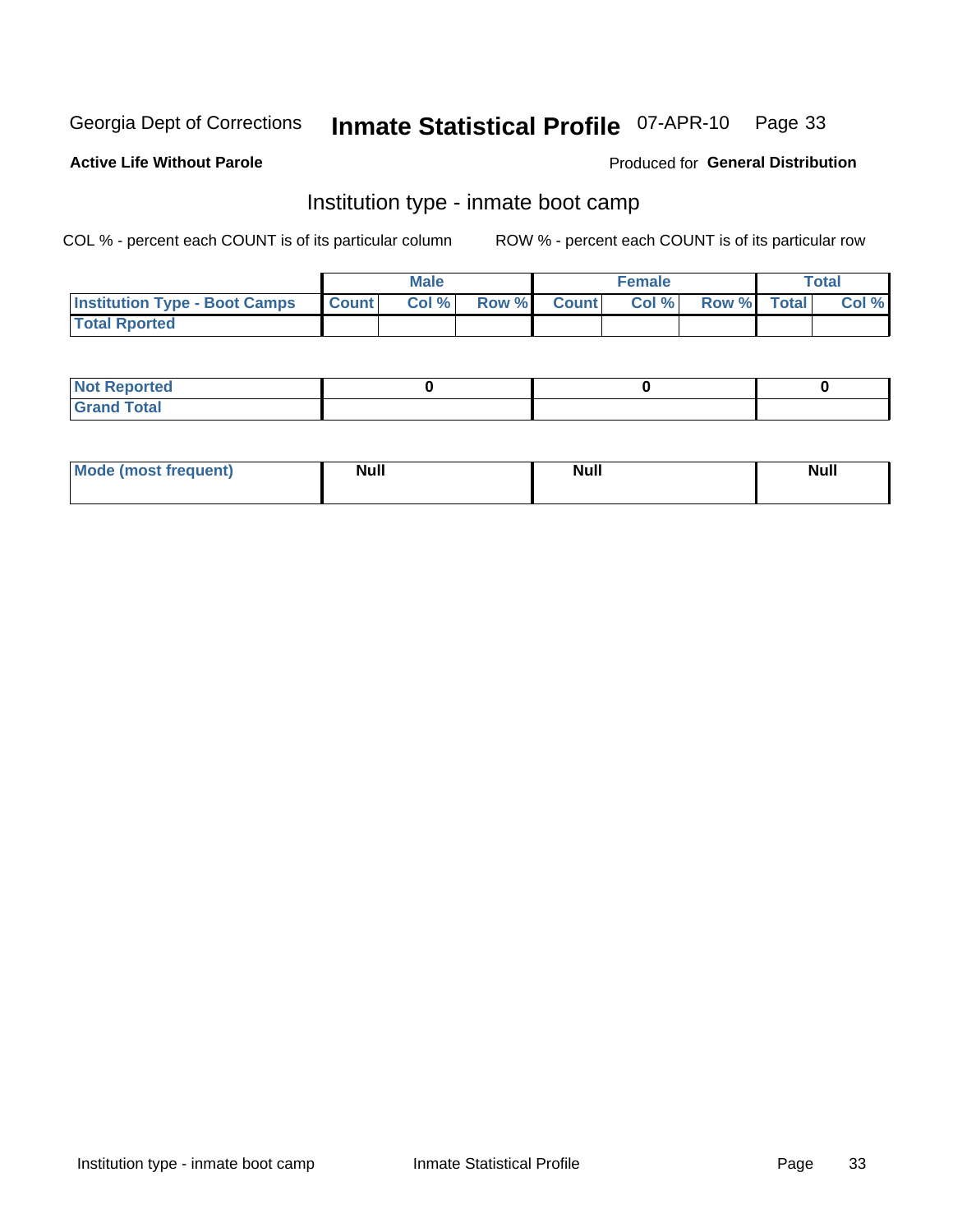#### Inmate Statistical Profile 07-APR-10 Page 34

**Active Life Without Parole** 

#### Produced for General Distribution

#### Number of disciplinary reports

COL % - percent each COUNT is of its particular column

|                                       |              | <b>Male</b> |             |    | <b>Female</b> |       |              | <b>Total</b> |
|---------------------------------------|--------------|-------------|-------------|----|---------------|-------|--------------|--------------|
| <b>Number of Disciplinary Reports</b> | <b>Count</b> | Col %       | Row % Count |    | Col %         | Row % | <b>Total</b> | Col %        |
|                                       | 143          | 25.27%      | 95.97%      | 6  | 50.00%        | 4.03% | 149          | 25.78%       |
|                                       | 54           | 9.54%       | 100.00%     |    |               |       | 54           | 9.34%        |
|                                       | 47           | 8.30%       | 95.92%      | 2  | 16.67%        | 4.08% | 49           | 8.48%        |
| 3                                     | 36           | $6.36\%$    | 97.30%      |    | 8.33%         | 2.70% | 37           | 6.40%        |
|                                       | 33           | 5.83%       | 100.00%     |    |               |       | 33           | 5.71%        |
| 5                                     | 29           | 5.12%       | 100.00%     |    |               |       | 29           | 5.02%        |
| <b>More Than 5</b>                    | 224          | 39.58%      | 98.68%      | 3  | 25.00%        | 1.32% | 227          | 39.27%       |
| <b>Total Reported</b>                 | 566          | 100%        | 97.92%      | 12 | 100%          | 2.08% | 578          | 100%         |

| <b>prted</b><br>NO |     |     |         |
|--------------------|-----|-----|---------|
| <sup>-</sup> otal  | 566 | . . | $- - -$ |

| Mean (average)       | 8.48 | ວ.ວ | 8.42 |
|----------------------|------|-----|------|
| Median (middle)      |      |     | 3.5  |
| Mode (most frequent) |      |     |      |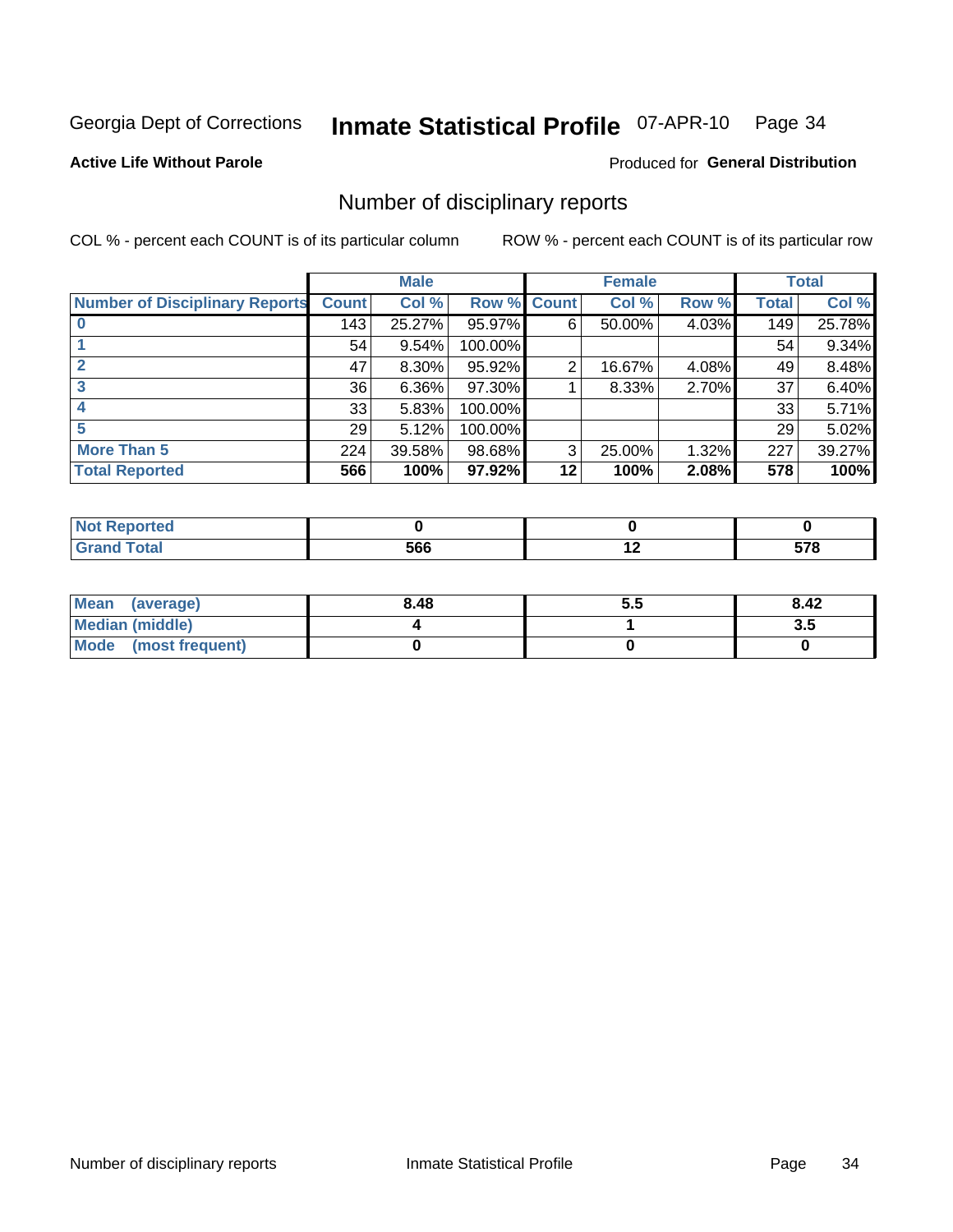## Inmate Statistical Profile 07-APR-10 Page 35

**Active Life Without Parole** 

Produced for General Distribution

### Number of transfers

COL % - percent each COUNT is of its particular column

|                            |              | <b>Male</b> |                    |    | <b>Female</b> |        |              | <b>Total</b> |
|----------------------------|--------------|-------------|--------------------|----|---------------|--------|--------------|--------------|
| <b>Number of Transfers</b> | <b>Count</b> | Col %       | <b>Row % Count</b> |    | Col %         | Row %  | <b>Total</b> | Col %        |
|                            | 6            | 1.06%       | 60.00%             | 4  | 33.33%        | 40.00% | 10           | 1.73%        |
|                            | 88           | 15.55%      | 97.78%             | 2  | 16.67%        | 2.22%  | 90           | 15.57%       |
|                            | 120          | 21.20%      | 98.36%             | 2  | 16.67%        | 1.64%  | 122          | 21.11%       |
| 3                          | 120          | 21.20%      | 96.77%             | 4  | 33.33%        | 3.23%  | 124          | 21.45%       |
|                            | 64           | 11.31%      | 100.00%            |    |               |        | 64           | 11.07%       |
|                            | 38           | 6.71%       | 100.00%            |    |               |        | 38           | 6.57%        |
| <b>More Than 5</b>         | 130          | 22.97%      | 100.00%            |    |               |        | 130          | 22.49%       |
| <b>Total Reported</b>      | 566          | 100%        | 97.92%             | 12 | 100%          | 2.08%  | 578          | 100%         |

| <b>rted</b><br>NOT |     |     |          |
|--------------------|-----|-----|----------|
| <b>otal</b>        | 566 | . . | --0<br>ັ |

| Mean (average)       | 3.94 | . | 3.89 |
|----------------------|------|---|------|
| Median (middle)      |      | . |      |
| Mode (most frequent) |      |   |      |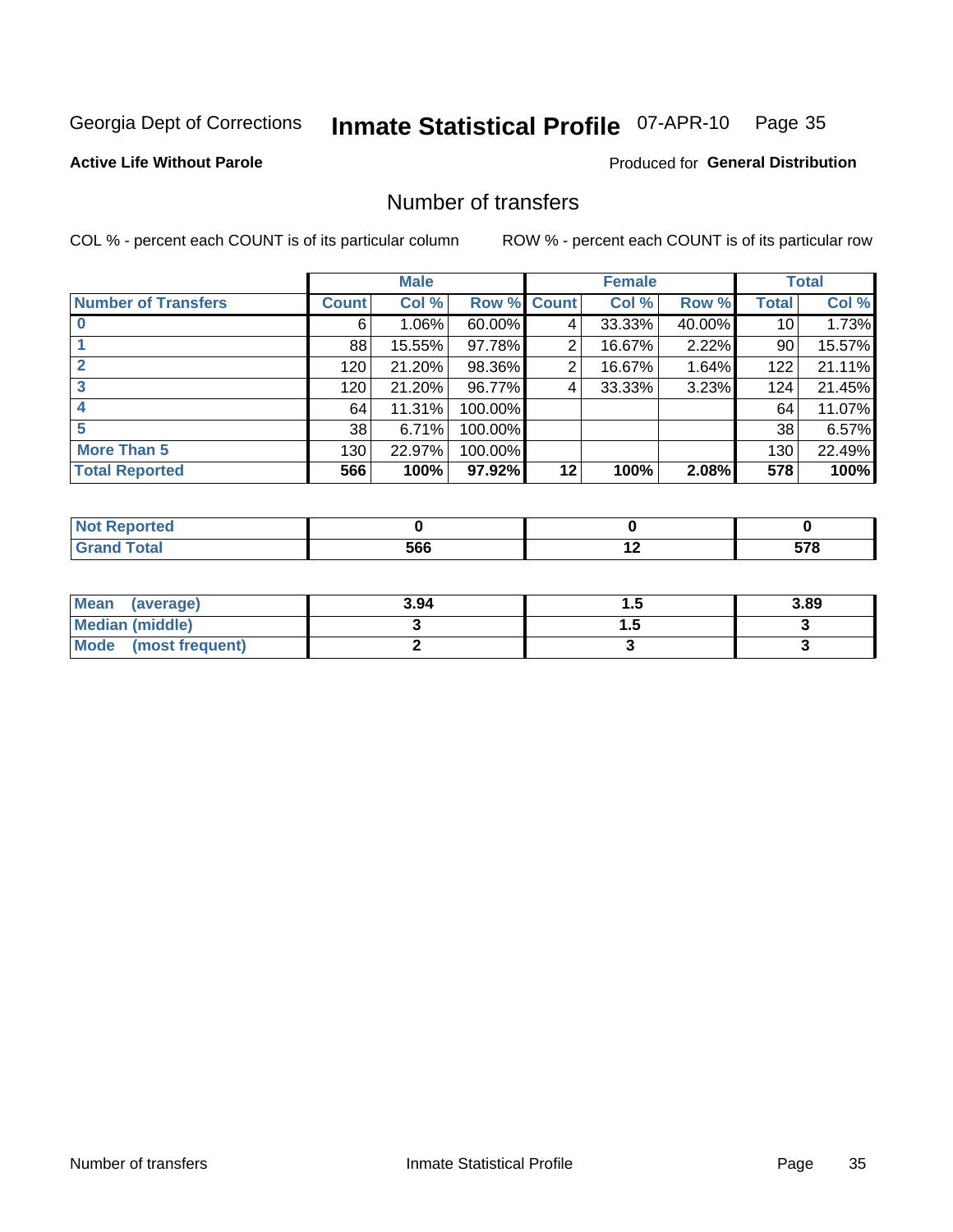## Inmate Statistical Profile 07-APR-10 Page 36

**Active Life Without Parole** 

**Produced for General Distribution** 

### Number of escapes

COL % - percent each COUNT is of its particular column

|                          |              | <b>Male</b> |                    |    | <b>Female</b> |          |       | <b>Total</b> |
|--------------------------|--------------|-------------|--------------------|----|---------------|----------|-------|--------------|
| <b>Number of Escapes</b> | <b>Count</b> | Col%        | <b>Row % Count</b> |    | Col %         | Row %    | Total | Col %        |
|                          | 564          | $99.65\%$   | $97.92\%$          | 12 | $100.00\%$    | $2.08\%$ | 576   | 99.65%       |
|                          |              | 0.18%       | 100.00%            |    |               |          |       | 0.17%        |
|                          |              | 0.18%       | 100.00%            |    |               |          |       | 0.17%        |
| <b>Total Reported</b>    | 566          | 100%        | $97.92\%$          | 12 | 100%          | $2.08\%$ | 578   | 100%         |

| <b>Not Reported</b> |     |     |                    |
|---------------------|-----|-----|--------------------|
| <b>Grand Total</b>  | 566 | . . | <b>E70</b><br>31 O |

| Mean (average)       |  | .01 |
|----------------------|--|-----|
| Median (middle)      |  |     |
| Mode (most frequent) |  |     |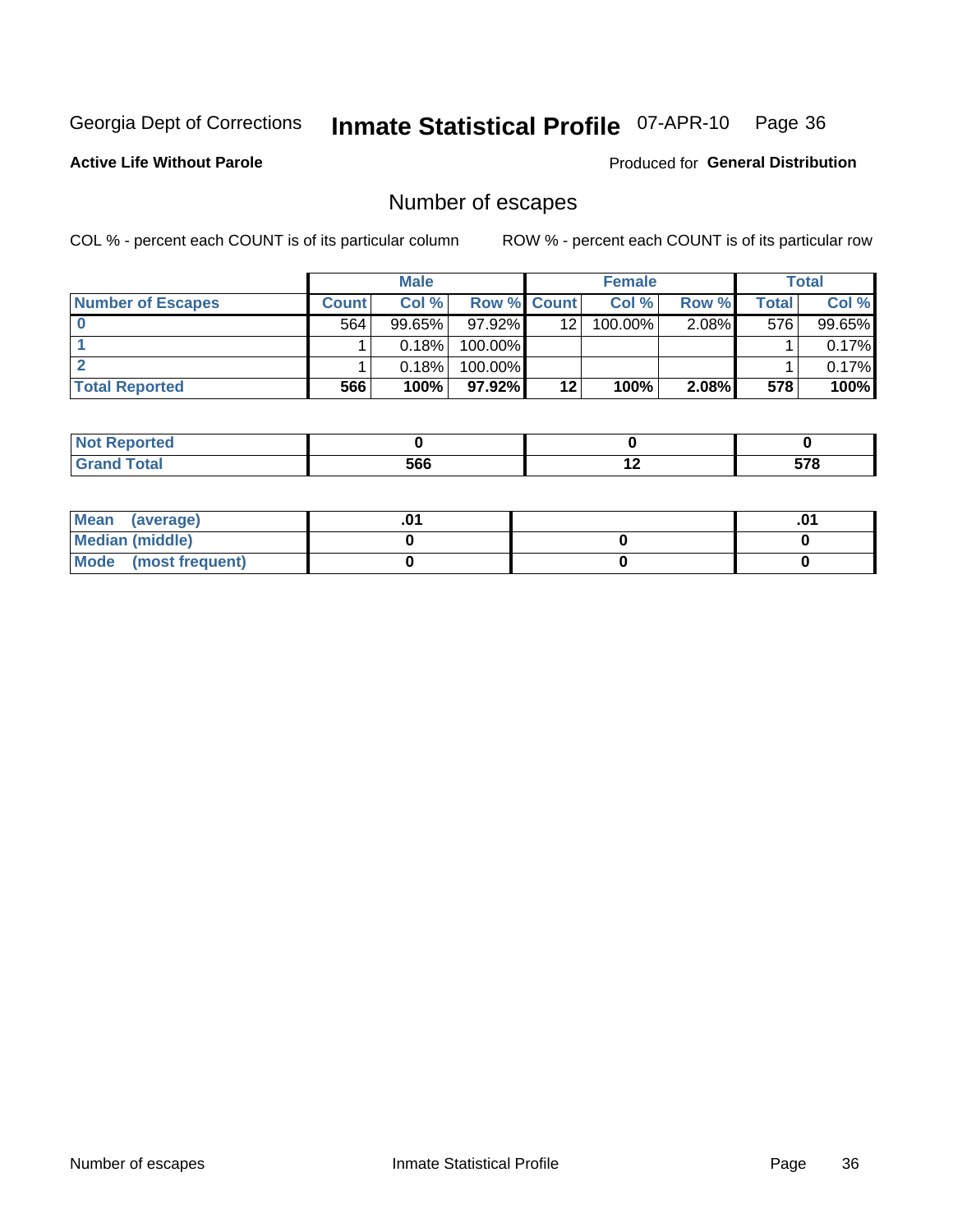## **Active Life Without Parole**

## Produced for General Distribution

## Time served in current (or last) institution

COL % - percent each COUNT is of its particular column

|                            |              | <b>Male</b> |         | <b>Female</b> |        |        | <b>Total</b> |        |
|----------------------------|--------------|-------------|---------|---------------|--------|--------|--------------|--------|
| <b>Time In Institution</b> | <b>Count</b> | Col %       | Row %   | <b>Count</b>  | Col %  | Row %  | <b>Total</b> | Col %  |
| 0 to 3 months              | 51           | 9.01%       | 98.08%  | 1             | 8.33%  | 1.92%  | 52           | 9.00%  |
| <b>3.01 to 6 months</b>    | 36           | 6.36%       | 94.74%  | 2             | 16.67% | 5.26%  | 38           | 6.57%  |
| 6.01 to 9 months           | 50           | 8.83%       | 100.00% |               |        |        | 50           | 8.65%  |
| 9.01 to 12 months          | 41           | 7.24%       | 100.00% |               |        |        | 41           | 7.09%  |
| 12.01 to 18 months         | 73           | 12.90%      | 100.00% |               |        |        | 73           | 12.63% |
| 18.01 to 24 months         | 45           | 7.95%       | 86.54%  | 7             | 58.33% | 13.46% | 52           | 9.00%  |
| $2.01$ to 3 years          | 75           | 13.25%      | 100.00% |               |        |        | 75           | 12.98% |
| 3.01 to 4 years            | 44           | 7.77%       | 100.00% |               |        |        | 44           | 7.61%  |
| 4.01 to 5 years            | 40           | 7.07%       | 100.00% |               |        |        | 40           | 6.92%  |
| 5.01 to 6 years            | 26           | 4.59%       | 92.86%  | 2             | 16.67% | 7.14%  | 28           | 4.84%  |
| 6.01 to 7 years            | 18           | 3.18%       | 100.00% |               |        |        | 18           | 3.11%  |
| 7.01 to 8 years            | 25           | 4.42%       | 100.00% |               |        |        | 25           | 4.33%  |
| 8.01 to 9 years            | 18           | 3.18%       | 100.00% |               |        |        | 18           | 3.11%  |
| 9.01 to 10 years           | 10           | 1.77%       | 100.00% |               |        |        | 10           | 1.73%  |
| Over 10 years              | 14           | 2.47%       | 100.00% |               |        |        | 14           | 2.42%  |
| <b>Total Reported</b>      | 566          | 100%        | 97.92%  | 12            | 100%   | 2.08%  | 578          | 100%   |

| Reported<br>I NOT F |     |                          |     |
|---------------------|-----|--------------------------|-----|
| <b>Total</b>        | 566 | $\overline{\phantom{0}}$ | E70 |

| <b>Mean</b><br>(average) | 34 months | 24 months | 34 months |
|--------------------------|-----------|-----------|-----------|
| Median (middle)          | 23 months | 21 months | 21 months |
| Mode (most frequent)     | 24 months | 1 months  | 1 months  |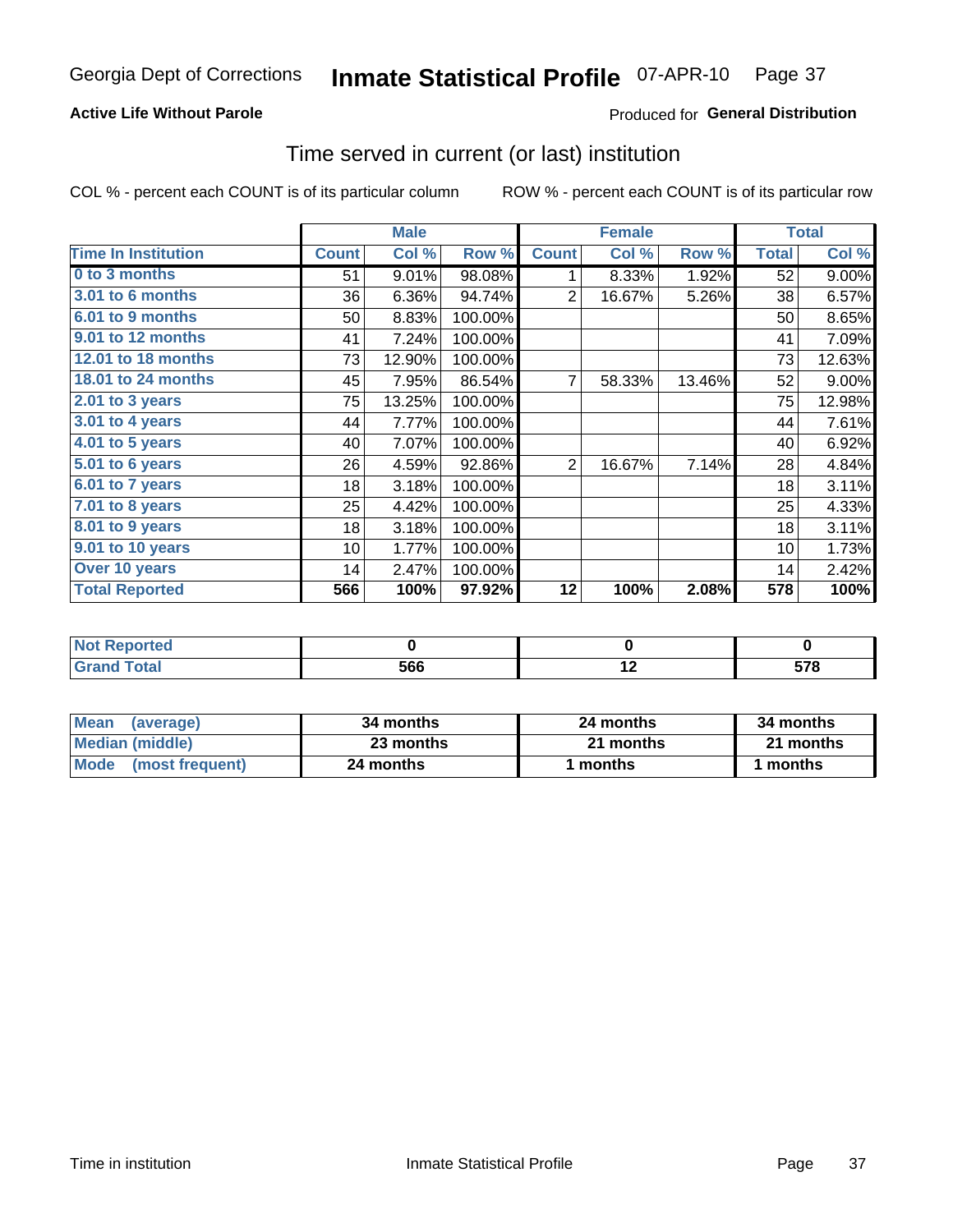#### Inmate Statistical Profile 07-APR-10 Page 38

## **Active Life Without Parole**

### **Produced for General Distribution**

## Highest grade level attained

COL % - percent each COUNT is of its particular column

|                              |                | <b>Male</b> |         |              | <b>Female</b> |        |                         | <b>Total</b> |
|------------------------------|----------------|-------------|---------|--------------|---------------|--------|-------------------------|--------------|
| <b>Grade Level</b>           | <b>Count</b>   | Col %       | Row %   | <b>Count</b> | Col %         | Row %  | <b>Total</b>            | Col %        |
| No school at all             | 1.             | 0.18%       | 100.00% |              |               |        | 1                       | 0.18%        |
| <b>Grade 1</b>               |                | 0.18%       | 100.00% |              |               |        | 1                       | 0.18%        |
| Grade 2                      |                | 0.18%       | 100.00% |              |               |        | 1                       | 0.18%        |
| <b>Grade 4</b>               | 4              | 0.72%       | 100.00% |              |               |        | 4                       | 0.71%        |
| Grade 5                      | 4              | 0.72%       | 100.00% |              |               |        | 4                       | 0.71%        |
| Grade 6                      | 7              | 1.26%       | 100.00% |              |               |        | $\overline{7}$          | 1.24%        |
| <b>Grade 7</b>               | 21             | 3.79%       | 100.00% |              |               |        | 21                      | 3.71%        |
| <b>Grade 8</b>               | 52             | 9.39%       | 100.00% |              |               |        | 52                      | 9.19%        |
| <b>Grade 9</b>               | 72             | 13.00%      | 98.63%  | 1            | 8.33%         | 1.37%  | 73                      | 12.90%       |
| Grade 10                     | 108            | 19.49%      | 99.08%  | 1            | 8.33%         | 0.92%  | 109                     | 19.26%       |
| Grade 11                     | 73             | 13.18%      | 96.05%  | 3            | 25.00%        | 3.95%  | 76                      | 13.43%       |
| <b>Grade 12 or GED</b>       | 111            | 20.04%      | 97.37%  | 3            | 25.00%        | 2.63%  | 114                     | 20.14%       |
| <b>Some tech school</b>      | 6              | 1.08%       | 85.71%  | 1            | 8.33%         | 14.29% | 7                       | 1.24%        |
| <b>Completed tech school</b> | 10             | 1.81%       | 100.00% |              |               |        | 10                      | 1.77%        |
| College, 1 year              | 21             | 3.79%       | 100.00% |              |               |        | 21                      | 3.71%        |
| College, 2 year              | 32             | 5.78%       | 91.43%  | 3            | 25.00%        | 8.57%  | 35                      | 6.18%        |
| College, 3 year              | 13             | 2.35%       | 100.00% |              |               |        | 13                      | 2.30%        |
| <b>Bachelor's degree</b>     | 10             | 1.81%       | 100.00% |              |               |        | 10                      | 1.77%        |
| <b>Master's degree</b>       | 4              | 0.72%       | 100.00% |              |               |        | $\overline{\mathbf{4}}$ | 0.71%        |
| Ph.D. degree                 | 1              | 0.18%       | 100.00% |              |               |        | 1                       | 0.18%        |
| Law degree                   | $\overline{2}$ | 0.36%       | 100.00% |              |               |        | $\overline{2}$          | 0.35%        |
| <b>Total Reported</b>        | 554            | 100%        | 97.88%  | 12           | 100%          | 2.12%  | 566                     | 100.0%       |

| onteol | $\sim$ | $\sim$ |
|--------|--------|--------|
|        | 566    | --^    |

| <b>Mean</b><br>(average) | 10.71           | 11.92           | 10.73             |
|--------------------------|-----------------|-----------------|-------------------|
| Median (middle)          | Grade 11        | Grade 12 or GED | Grade 11          |
| Mode (most frequent)     | Grade 12 or GED | Grade 12 or GED | I Grade 12 or GED |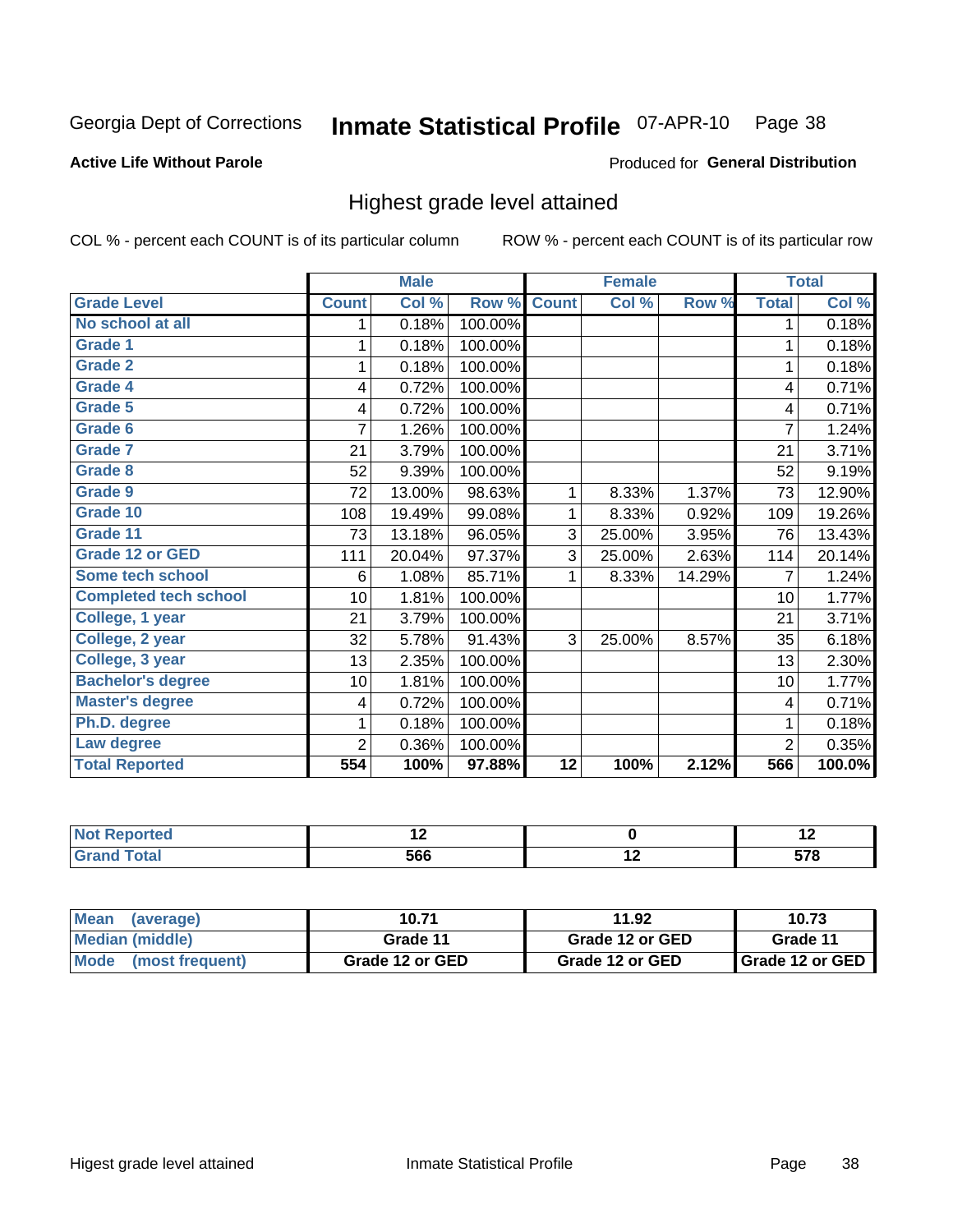#### Inmate Statistical Profile 07-APR-10 Page 39

### **Active Life Without Parole**

## **Produced for General Distribution**

## Culture fair IQ scores

COL % - percent each COUNT is of its particular column

|                       |              | <b>Male</b> |                    |                | <b>Female</b> |         |              | <b>Total</b> |
|-----------------------|--------------|-------------|--------------------|----------------|---------------|---------|--------------|--------------|
| <b>IQ Scores</b>      | <b>Count</b> | Col %       | <b>Row % Count</b> |                | Col %         | Row %   | <b>Total</b> | Col %        |
| $60 - 69$             | 22           | 4.34%       | 100.00%            |                |               |         | 22           | 4.24%        |
| $70 - 79$             | 40           | 7.89%       | 100.00%            |                |               |         | 40           | 7.71%        |
| $80 - 89$             | 86           | 16.96%      | 97.73%             | $\overline{2}$ | 16.67%        | 2.27%   | 88           | 16.96%       |
| $90 - 99$             | 93           | 18.34%      | 96.88%             | 3              | 25.00%        | 3.13%   | 96           | 18.50%       |
| $100 - 109$           | 140          | 27.61%      | 97.90%             | 3              | 25.00%        | 2.10%   | 143          | 27.55%       |
| $110 - 119$           | 105          | 20.71%      | 98.13%             | $\overline{2}$ | 16.67%        | 1.87%   | 107          | 20.62%       |
| $120 - 129$           | 21           | 4.14%       | 95.45%             |                | 8.33%         | 4.55%   | 22           | 4.24%        |
| $130 - 139$           |              |             |                    | 1              | 8.33%         | 100.00% |              | 0.19%        |
| <b>Total Reported</b> | 507          | 100%        | 97.69%             | 12             | 100%          | 2.31%   | 519          | 100.0%       |

| <b>Not Reported</b>  | 55  | 55  |
|----------------------|-----|-----|
| Not Valid (under 60) |     |     |
| <b>Grand Total</b>   | 566 | 578 |

| <b>Mean</b><br>(average) | 98  | 106 | 98  |
|--------------------------|-----|-----|-----|
| <b>Median (middle)</b>   | 101 | 102 | 101 |
| Mode<br>(most frequent)  | 101 | 102 | 105 |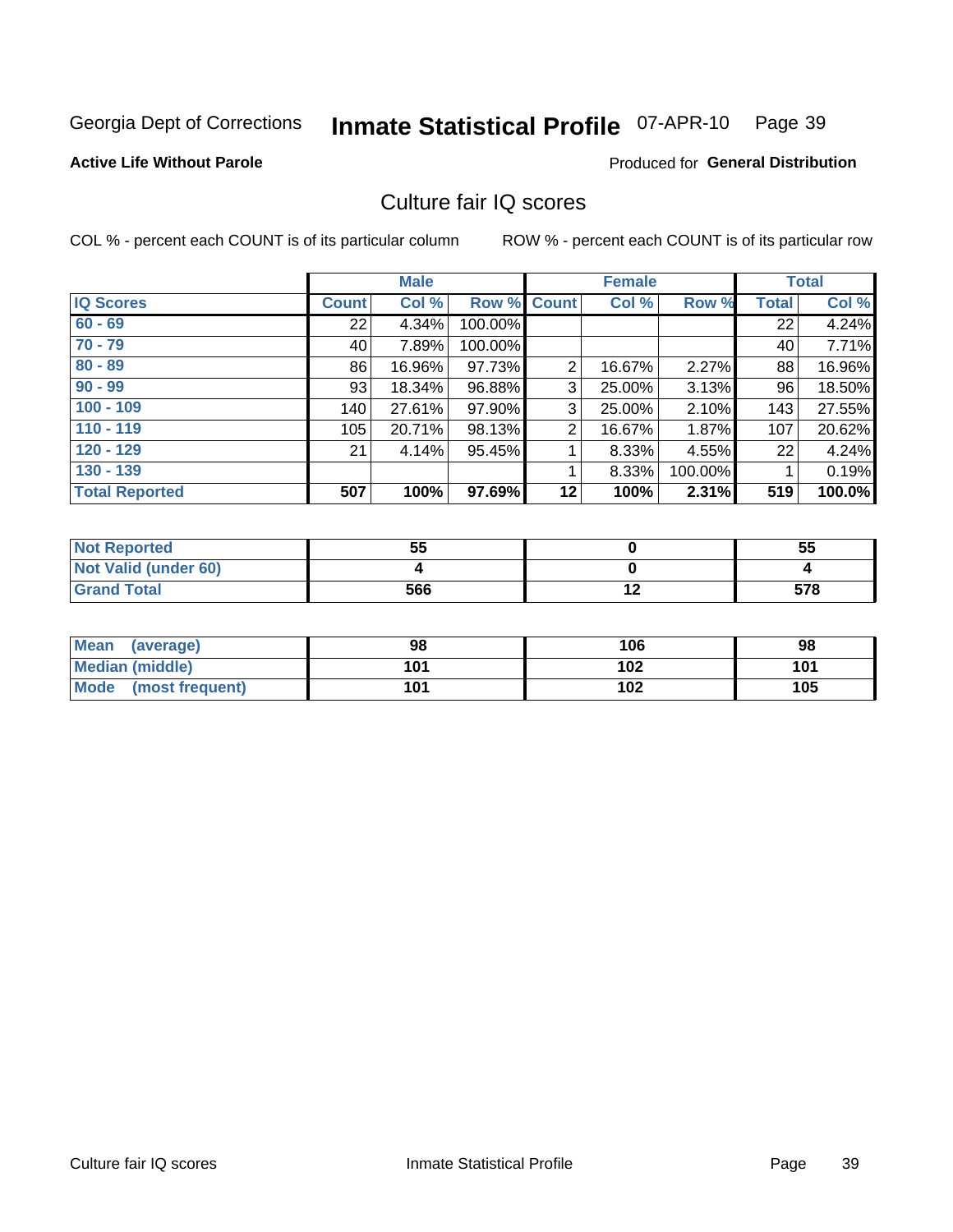#### Inmate Statistical Profile 07-APR-10 Page 40

### **Active Life Without Parole**

## Produced for General Distribution

# Wide Range Achievement Test (WRAT) reading score

COL % - percent each COUNT is of its particular column

|                           |                 | <b>Male</b> |         |                | <b>Female</b> |       |              | <b>Total</b> |
|---------------------------|-----------------|-------------|---------|----------------|---------------|-------|--------------|--------------|
| <b>WRAT Reading Score</b> | <b>Count</b>    | Col %       | Row %   | <b>Count</b>   | Col %         | Row % | <b>Total</b> | Col %        |
| $0.1$ to $0.9$            | 13              | 2.52%       | 100.00% |                |               |       | 13           | 2.46%        |
| 1.0 to 1.9                | 15              | 2.91%       | 100.00% |                |               |       | 15           | 2.84%        |
| 2.0 to 2.9                | 29              | 5.62%       | 96.67%  | 1              | 8.33%         | 3.33% | 30           | 5.68%        |
| 3.0 to 3.9                | 29              | 5.62%       | 100.00% |                |               |       | 29           | 5.49%        |
| 4.0 to 4.9                | 41              | 7.95%       | 100.00% |                |               |       | 41           | 7.77%        |
| 5.0 to 5.9                | 48              | 9.30%       | 97.96%  | 1              | 8.33%         | 2.04% | 49           | 9.28%        |
| 6.0 to 6.9                | 48              | 9.30%       | 100.00% |                |               |       | 48           | 9.09%        |
| 7.0 to 7.9                | 18              | 3.49%       | 100.00% |                |               |       | 18           | 3.41%        |
| 8.0 to 8.9                | 33              | 6.40%       | 100.00% |                |               |       | 33           | 6.25%        |
| 9.0 to 9.9                | 43              | 8.33%       | 95.56%  | $\overline{2}$ | 16.67%        | 4.44% | 45           | 8.52%        |
| 10.0 to 10.9              | 12 <sub>2</sub> | 2.33%       | 92.31%  | 1              | 8.33%         | 7.69% | 13           | 2.46%        |
| 11.0 to 11.9              | 32              | 6.20%       | 96.97%  | 1              | 8.33%         | 3.03% | 33           | 6.25%        |
| 12.0 to 12.9              | 101             | 19.57%      | 98.06%  | $\overline{2}$ | 16.67%        | 1.94% | 103          | 19.51%       |
| 13                        | 54              | 10.47%      | 93.10%  | 4              | 33.33%        | 6.90% | 58           | 10.98%       |
| <b>Total Reported</b>     | 516             | 100%        | 97.73%  | 12             | 100%          | 2.27% | 528          | 100%         |
|                           |                 |             |         |                |               |       |              |              |

| <b>Not Reported</b> | 50  |     | 50           |
|---------------------|-----|-----|--------------|
| <b>Grand Total</b>  | 566 | . . | E70<br>v i u |

| <b>Mean</b><br>(average) | 8.25 | 10.54 | 8.30 |
|--------------------------|------|-------|------|
| Median (middle)          | 8.35 | 12.05 | 8.5  |
| Mode<br>(most frequent)  | . .  | 17    | ויי  |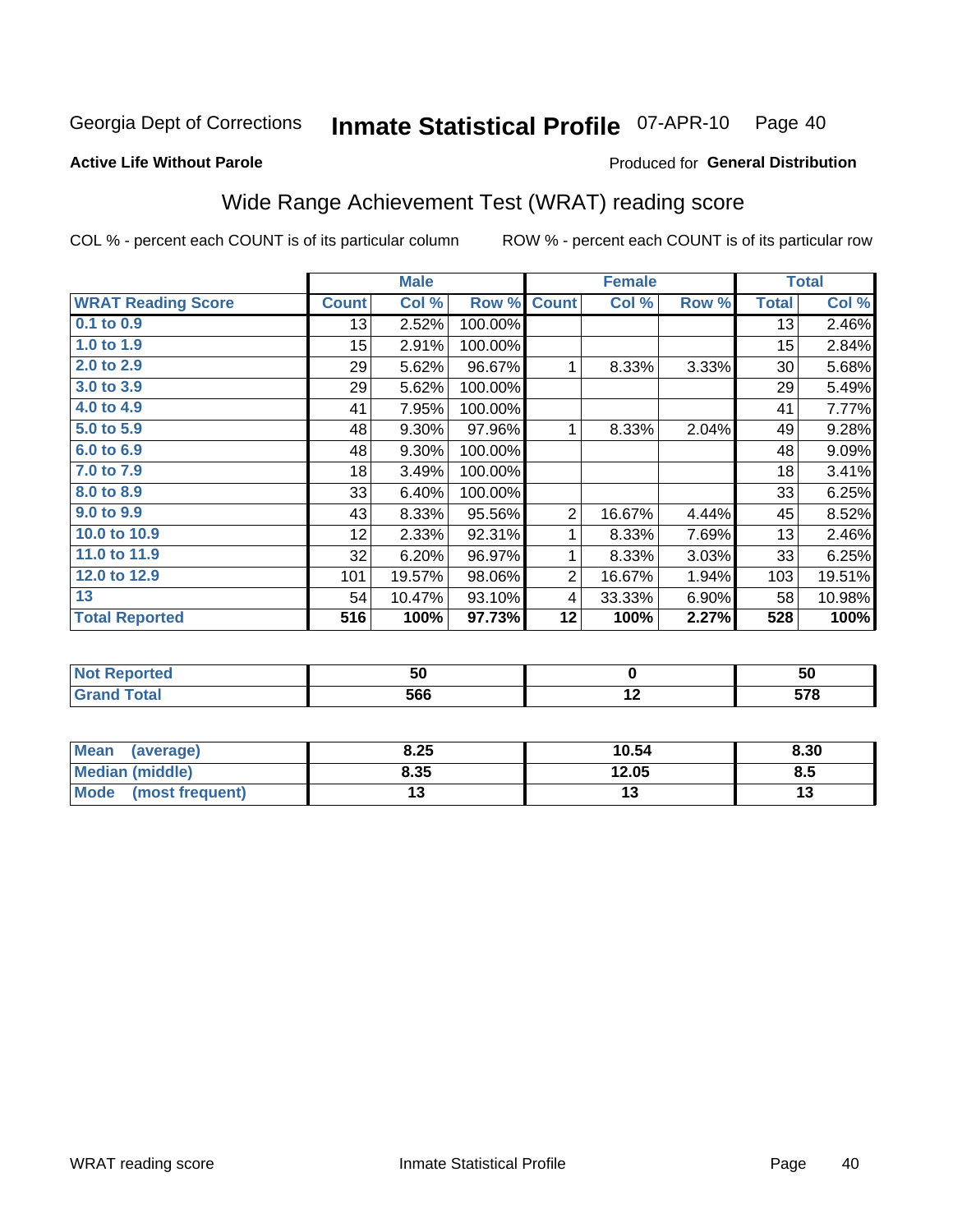#### Inmate Statistical Profile 07-APR-10 Page 41

Produced for General Distribution

## **Active Life Without Parole**

# Wide Range Achievement Test (WRAT) math score

COL % - percent each COUNT is of its particular column

|                                  |                | <b>Male</b> |         |                | <b>Female</b> |        |                | <b>Total</b> |
|----------------------------------|----------------|-------------|---------|----------------|---------------|--------|----------------|--------------|
| <b>WRAT Mathematic Score</b>     | <b>Count</b>   | Col %       | Row %   | <b>Count</b>   | Col %         | Row %  | <b>Total</b>   | Col %        |
| 0.1 to 0.9                       | $\overline{2}$ | 0.39%       | 100.00% |                |               |        | $\overline{2}$ | 0.38%        |
| 1.0 to 1.9                       | 4              | 0.78%       | 100.00% |                |               |        | 4              | 0.76%        |
| 2.0 to 2.9                       | 19             | 3.68%       | 100.00% |                |               |        | 19             | 3.60%        |
| 3.0 to 3.9                       | 36             | 6.98%       | 100.00% |                |               |        | 36             | 6.82%        |
| 4.0 to 4.9                       | 53             | 10.27%      | 98.15%  | 1              | 8.33%         | 1.85%  | 54             | 10.23%       |
| 5.0 to 5.9                       | 68             | 13.18%      | 100.00% |                |               |        | 68             | 12.88%       |
| 6.0 to 6.9                       | 106            | 20.54%      | 98.15%  | $\overline{2}$ | 16.67%        | 1.85%  | 108            | 20.45%       |
| 7.0 to 7.9                       | 68             | 13.18%      | 97.14%  | $\overline{2}$ | 16.67%        | 2.86%  | 70             | 13.26%       |
| 8.0 to 8.9                       | 36             | 6.98%       | 94.74%  | $\overline{2}$ | 16.67%        | 5.26%  | 38             | 7.20%        |
| 9.0 to 9.9                       | 49             | 9.50%       | 96.08%  | $\overline{2}$ | 16.67%        | 3.92%  | 51             | 9.66%        |
| 10.0 to 10.9                     | 26             | 5.04%       | 96.30%  | 1              | 8.33%         | 3.70%  | 27             | 5.11%        |
| 11.0 to 11.9                     | 14             | 2.71%       | 100.00% |                |               |        | 14             | 2.65%        |
| 12.0 to 12.9                     | 26             | 5.04%       | 96.30%  | 1              | 8.33%         | 3.70%  | 27             | 5.11%        |
| 13                               | 9              | 1.74%       | 90.00%  | 1              | 8.33%         | 10.00% | 10             | 1.89%        |
| <b>Total Reported</b>            | 516            | 100%        | 97.73%  | 12             | 100%          | 2.27%  | 528            | 100%         |
|                                  |                |             |         |                |               |        |                |              |
| <b>All and Photos and Call 1</b> |                | <b>FA</b>   |         |                | $\sim$        |        |                | <b>FA</b>    |

| 566<br>---<br><b>otal</b> | Reported | 70<br>วบ | วเ |
|---------------------------|----------|----------|----|
|                           |          |          |    |

| Mean (average)         | 7.08 | 8.72  | 712<br>7. IZ |
|------------------------|------|-------|--------------|
| <b>Median (middle)</b> | 6.9  | 8.45  | 6.9          |
| Mode (most frequent)   | 6.9  | . . 0 | 6.9          |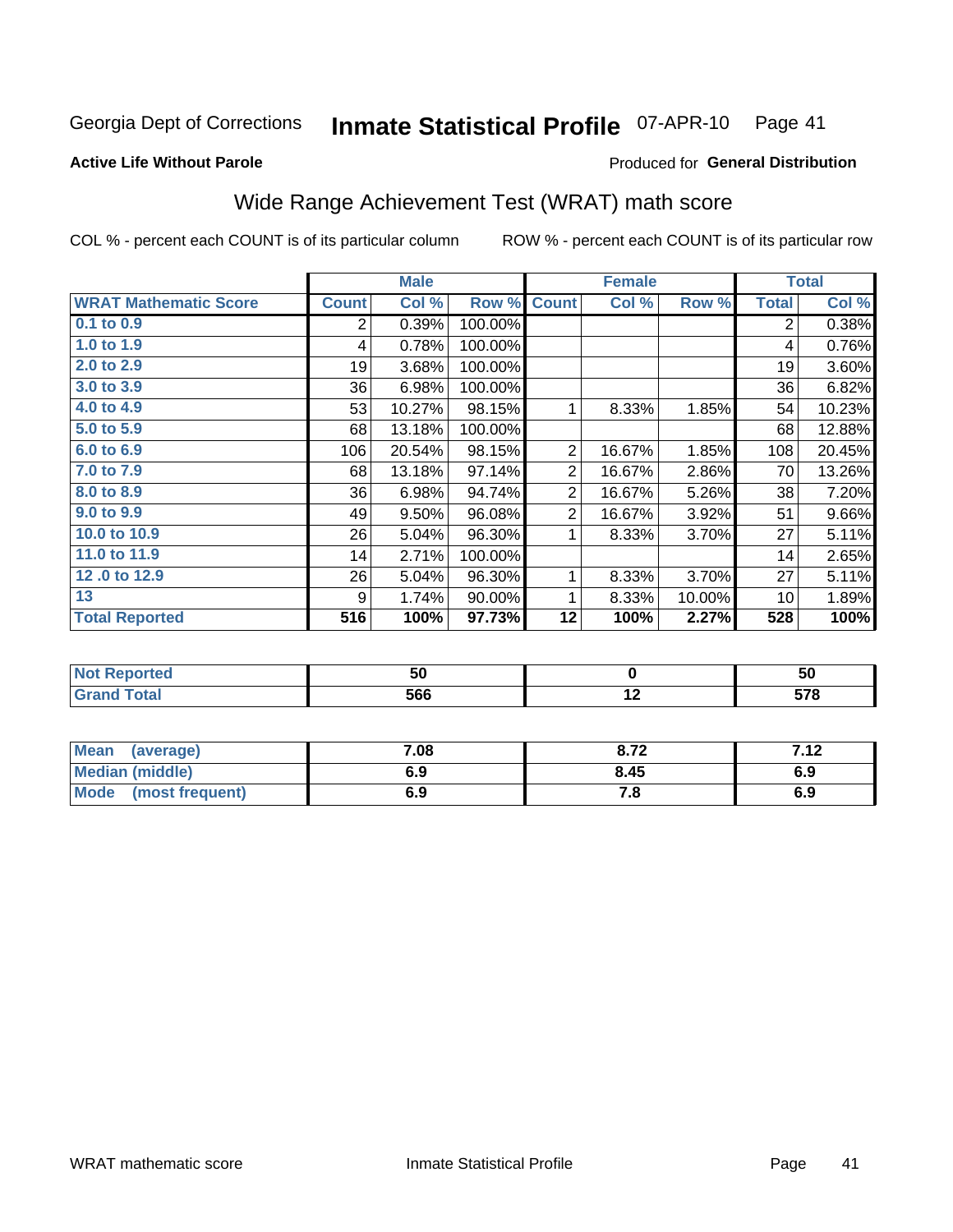#### Inmate Statistical Profile 07-APR-10 Page 42

### **Active Life Without Parole**

## Produced for General Distribution

# Wide Range Achievement Test (WRAT) spelling score

COL % - percent each COUNT is of its particular column

| <b>WRAT Spelling Score</b><br>$0.1$ to $0.9$ | <b>Count</b> | Col %  | Row %   |                |                 |       |              |                  |
|----------------------------------------------|--------------|--------|---------|----------------|-----------------|-------|--------------|------------------|
|                                              |              |        |         | <b>Count</b>   | Col %           | Row % | <b>Total</b> | Col %            |
|                                              | 7            | 1.36%  | 100.00% |                |                 |       | 7            | 1.33%            |
| 1.0 to 1.9                                   | 22           | 4.27%  | 100.00% |                |                 |       | 22           | 4.17%            |
| 2.0 to 2.9                                   | 38           | 7.38%  | 100.00% |                |                 |       | 38           | 7.21%            |
| 3.0 to 3.9                                   | 30           | 5.83%  | 100.00% |                |                 |       | 30           | 5.69%            |
| 4.0 to 4.9                                   | 45           | 8.74%  | 97.83%  | 1              | 8.33%           | 2.17% | 46           | 8.73%            |
| 5.0 t <sub>0</sub> 5.9                       | 51           | 9.90%  | 100.00% |                |                 |       | 51           | 9.68%            |
| 6.0 to 6.9                                   | 58           | 11.26% | 98.31%  | 1              | 8.33%           | 1.69% | 59           | 11.20%           |
| 7.0 to 7.9                                   | 41           | 7.96%  | 100.00% |                |                 |       | 41           | 7.78%            |
| 8.0 to 8.9                                   | 39           | 7.57%  | 97.50%  | 1              | 8.33%           | 2.50% | 40           | 7.59%            |
| 9.0 to 9.9                                   | 37           | 7.18%  | 97.37%  | 1              | 8.33%           | 2.63% | 38           | 7.21%            |
| 10.0 to 10.9                                 | 35           | 6.80%  | 97.22%  | 1              | 8.33%           | 2.78% | 36           | 6.83%            |
| 11.0 to 11.9                                 | 33           | 6.41%  | 94.29%  | $\overline{2}$ | 16.67%          | 5.71% | 35           | 6.64%            |
| 12.0 to 12.9                                 | 52           | 10.10% | 92.86%  | 4              | 33.33%          | 7.14% | 56           | 10.63%           |
| 13                                           | 27           | 5.24%  | 96.43%  | 1              | 8.33%           | 3.57% | 28           | 5.31%            |
| <b>Total Reported</b>                        | 515          | 100%   | 97.72%  | 12             | 100%            | 2.28% | 527          | 100%             |
|                                              |              |        |         |                |                 |       |              |                  |
| <b>Not Reported</b>                          |              | 51     |         |                | $\mathbf 0$     |       |              | 51               |
| <b>Grand Total</b>                           |              | 566    |         |                | $\overline{12}$ |       |              | $\overline{578}$ |

| <b>Mean</b><br>(average) | 7.44 | 10.43 | 7.51 |
|--------------------------|------|-------|------|
| <b>Median (middle)</b>   | ن. ا | 11.15 | ن. ا |
| Mode<br>(most frequent)  | ช.ว  | 12.9  | ၓ.Ე  |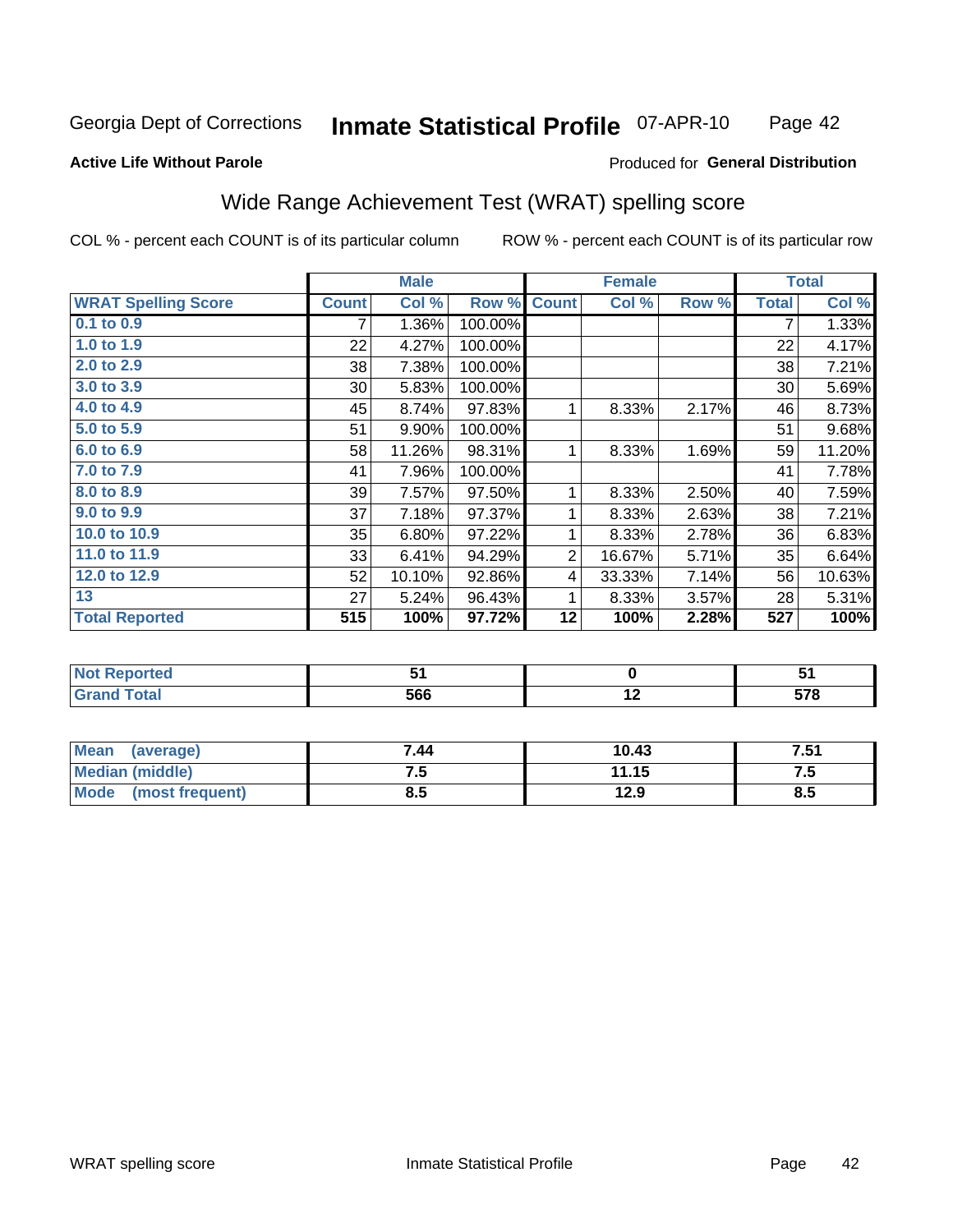## **Active Life Without Parole**

## Produced for General Distribution

## Scope of substance abuse - summary

COL % - percent each COUNT is of its particular column

|                        |              | <b>Male</b> |         |              | <b>Female</b> |       |       | <b>Total</b> |
|------------------------|--------------|-------------|---------|--------------|---------------|-------|-------|--------------|
| <b>Substance Abuse</b> | <b>Count</b> | Col %       | Row %   | <b>Count</b> | Col %         | Row % | Total | Col %        |
| <b>None</b>            | 211          | 37.28%      | 97.24%  |              | $50.00\%$     | 2.76% | 217   | 37.54%       |
| <b>Drugs only</b>      | 204          | $36.04\%$   | 98.55%  |              | 25.00%        | 1.45% | 207   | 35.81%       |
| <b>Alcohol only</b>    | 33           | 5.83%       | 100.00% |              |               |       | 33    | 5.71%        |
| Drugs and alcohol      | 118          | 20.85%      | 97.52%  |              | $25.00\%$     | 2.48% | 121   | 20.93%       |
| <b>Total Reported</b>  | 566          | 100%        | 97.92%  | 12           | 100%          | 2.08% | 578   | 100%         |

| <b>Not</b><br><b>Reported</b> |     |     |
|-------------------------------|-----|-----|
| <b>Grand Total</b>            | 566 | --0 |

| nuem | <b>Mo</b> | None | <b>None</b> | None |
|------|-----------|------|-------------|------|
|------|-----------|------|-------------|------|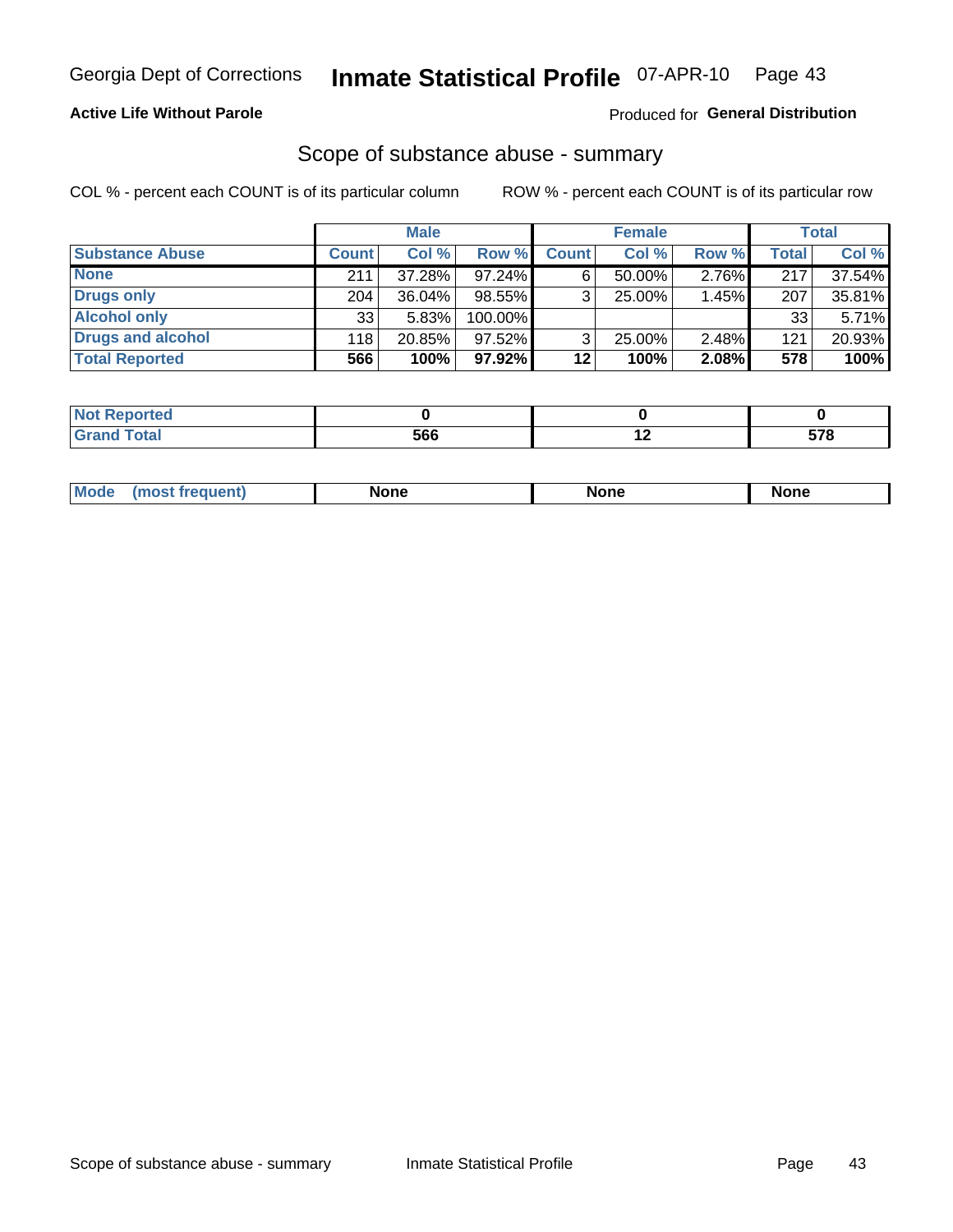## **Active Life Without Parole**

## Produced for General Distribution

## Scope of substance abuse - detail

COL % - percent each COUNT is of its particular column

|                                         |                | <b>Male</b> |         |              | <b>Female</b> |        |                | <b>Total</b> |
|-----------------------------------------|----------------|-------------|---------|--------------|---------------|--------|----------------|--------------|
| <b>Substance Abuse</b>                  | <b>Count</b>   | Col %       | Row %   | <b>Count</b> | Col %         | Row %  | <b>Total</b>   | Col %        |
| No drug or alcohol problems             | 211            | 37.28%      | 97.24%  | 6            | 50.00%        | 2.76%  | 217            | 37.54%       |
| Drug addiction but no alcohol           | 3              | 0.53%       | 100.00% |              |               |        | 3              | 0.52%        |
| <b>Drug addiction and alcohol</b>       | 3              | 0.53%       | 100.00% |              |               |        | 3              | 0.52%        |
| abuse                                   |                |             |         |              |               |        |                |              |
| <b>Drug addiction and alcoholism</b>    | $\overline{2}$ | 0.35%       | 100.00% |              |               |        | $\overline{2}$ | 0.35%        |
| No drug problem but alcohol             | 27             | 4.77%       | 100.00% |              |               |        | 27             | 4.67%        |
| abuse                                   |                |             |         |              |               |        |                |              |
| No drug problem but alcoholism          | 6              | 1.06%       | 100.00% |              |               |        | 6              | 1.04%        |
| Drug experiment but no alcohol          | 119            | 21.02%      | 99.17%  |              | 8.33%         | 0.83%  | 120            | 20.76%       |
| <b>Drug experiment &amp; alcohol</b>    | 13             | 2.30%       | 100.00% |              |               |        | 13             | 2.25%        |
| abuse                                   |                |             |         |              |               |        |                |              |
| <b>Drug experiment &amp; alcoholism</b> | 10             | 1.77%       | 100.00% |              |               |        | 10             | 1.73%        |
| Drug abuse but no alcohol               | 82             | 14.49%      | 97.62%  | 2            | 16.67%        | 2.38%  | 84             | 14.53%       |
| Drug abuse and alcohol abuse            | 75             | 13.25%      | 98.68%  |              | 8.33%         | 1.32%  | 76             | 13.15%       |
| <b>Drug abuse and alcoholism</b>        | 15             | 2.65%       | 88.24%  | 2            | 16.67%        | 11.76% | 17             | 2.94%        |
| <b>Total Reported</b>                   | 566            | 100%        | 97.92%  | 12           | 100%          | 2.08%  | 578            | 100%         |

| ported      |     |     |                  |
|-------------|-----|-----|------------------|
| <b>otal</b> | 566 | . . | <b>E70</b><br>J1 |

| Mode (most frequent) | No drug or alcohol problems No drug or alcohol problems No drug or alcohol |          |
|----------------------|----------------------------------------------------------------------------|----------|
|                      |                                                                            | problems |
|                      |                                                                            |          |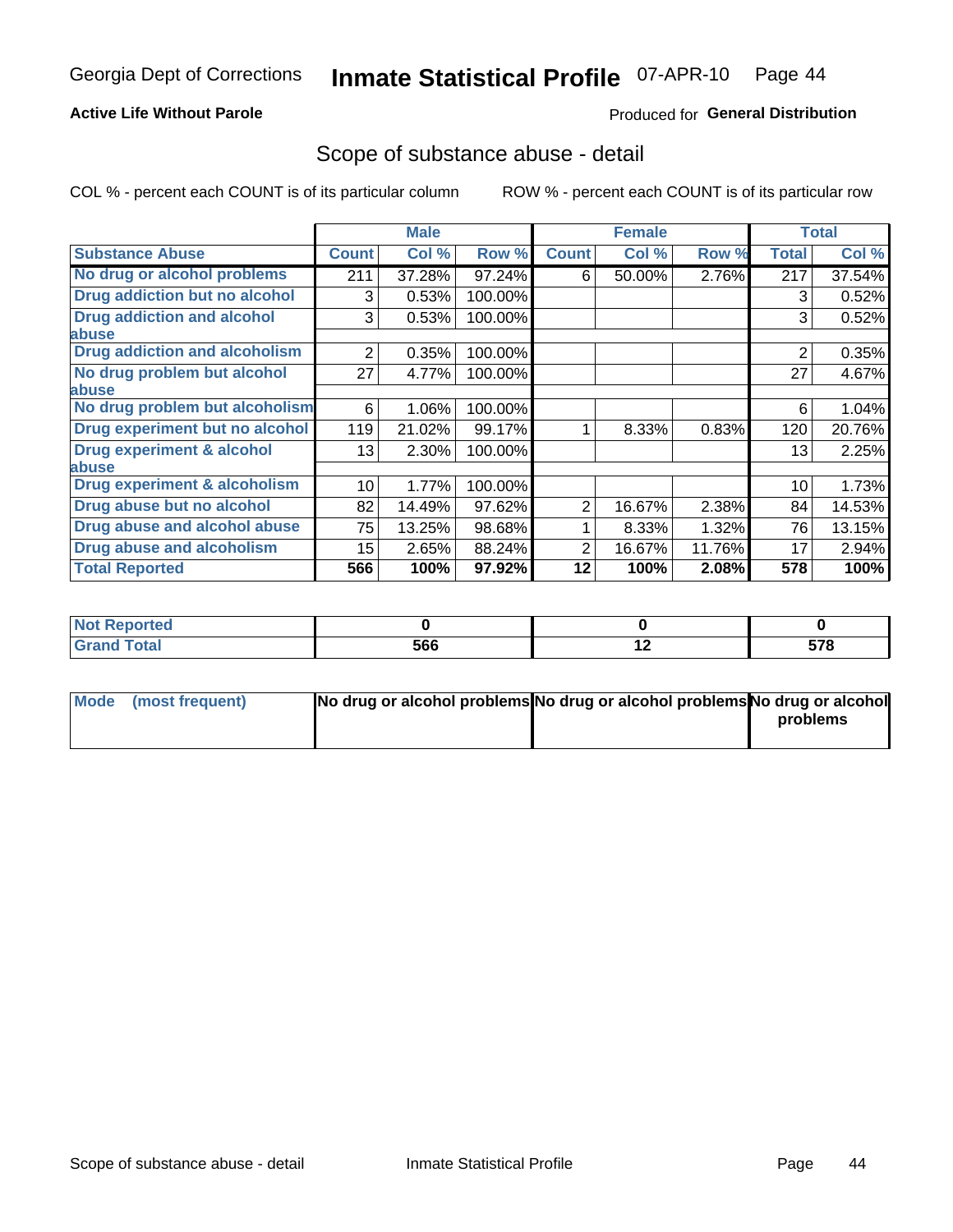#### Inmate Statistical Profile 07-APR-10 Page 45

### **Active Life Without Parole**

## **Produced for General Distribution**

# Current / last mental health treatment level

COL % - percent each COUNT is of its particular column

|                                    |              | <b>Male</b> |         |              | <b>Female</b> |       |              | <b>Total</b> |
|------------------------------------|--------------|-------------|---------|--------------|---------------|-------|--------------|--------------|
| <b>Mental Health Treatment Lev</b> | <b>Count</b> | Col %       | Row %   | <b>Count</b> | Col %         | Row % | <b>Total</b> | Col %        |
| 1 No problem at current time       | 66           | 30.84%      | 98.51%  |              | 14.29%        | 1.49% | 67           | 30.32%       |
| 2 Receiving outpatient             | 111          | 51.87%      | 94.87%  | 6            | 85.71%        | 5.13% | 117          | 52.94%       |
| <b>Treatment</b>                   |              |             |         |              |               |       |              |              |
| 3 Inpatient, moderate<br>Treatment | 28           | 13.08%      | 100.00% |              |               |       | 28           | 12.67%       |
| 4 Inpatient, intensive             | 4            | 1.87%       | 100.00% |              |               |       | 4            | 1.81%        |
| <b>Treatment</b>                   |              |             |         |              |               |       |              |              |
| <b>6 Hospital for criminally</b>   | 5            | 2.34%       | 100.00% |              |               |       | 5            | 2.26%        |
| Tinsane                            |              |             |         |              |               |       |              |              |
| <b>Total Evaluated</b>             | 214          | 100%        | 96.83%  |              | 100%          | 3.17% | 221          | 100%         |

| evaluation<br>-M'<br><b>NAVAR</b><br>nan | 352 |     | クロフ<br><b>UU</b> |
|------------------------------------------|-----|-----|------------------|
|                                          | 566 | . . | 670<br>          |

| <b>Median (middle)</b>  | <b>Receiving outpatient</b><br>treatment | <b>Receiving outpatient</b><br>treatment | <b>Receiving</b><br>outpatient<br>treatment |  |
|-------------------------|------------------------------------------|------------------------------------------|---------------------------------------------|--|
| Mode<br>(most frequent) | <b>Receiving outpatient</b><br>treatment | <b>Receiving outpatient</b><br>treatment | Receiving<br>outpatient<br>treatment        |  |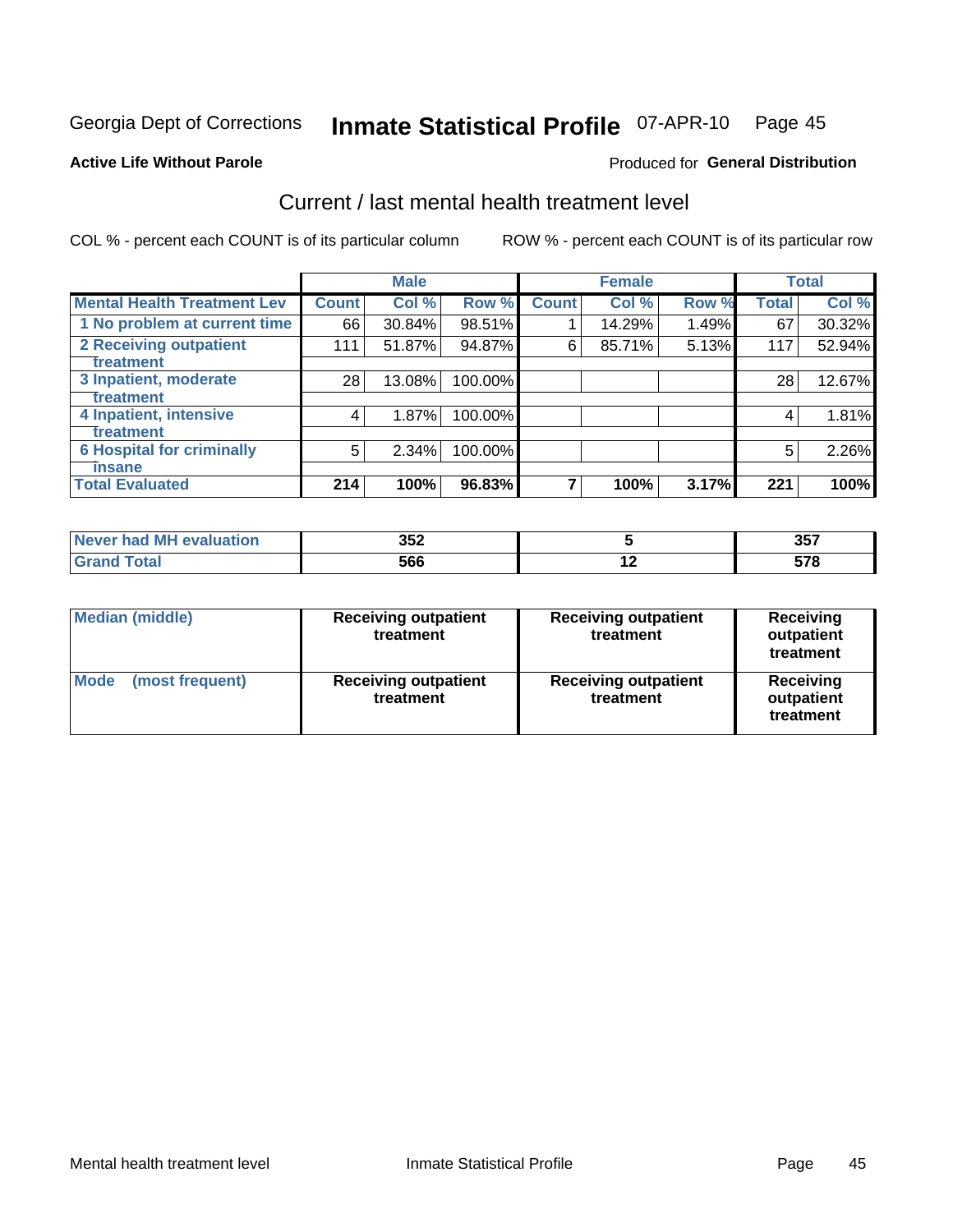#### **Inmate Statistical Profile 07-APR-10** Page 46

## **Active Life Without Parole**

## Produced for General Distribution

# PULHESDWIT medical scale - 'P' overall condition ('P'hysical)

COL % - percent each COUNT is of its particular column

|                                  |         | <b>Male</b> |                    |         | <b>Female</b> |       |              | <b>Total</b> |
|----------------------------------|---------|-------------|--------------------|---------|---------------|-------|--------------|--------------|
| 'P' Overall Condition            | Count l | Col %       | <b>Row % Count</b> |         | Col %         | Row % | <b>Total</b> | Col %        |
| 1 No medical illness             | 377     | 69.05%      | 98.69%             | 5       | 41.67%        | 1.31% | 382          | 68.46%       |
| 2 Well-controlled chronic        | 135     | 24.73%      | 95.07%             |         | 58.33%        | 4.93% | 142          | 25.45%       |
| <b>illness</b>                   |         |             |                    |         |               |       |              |              |
| 3 Poorly-controlled chronic      | 32      | $5.86\%$    | 100.00%            |         |               |       | 32           | 5.73%        |
| <b>illness</b>                   |         |             |                    |         |               |       |              |              |
| 4 Significant problems requiring | ົ       | $0.37\%$    | 100.00%            |         |               |       | 2            | 0.36%        |
| special housing                  |         |             |                    |         |               |       |              |              |
| <b>Total Reported</b>            | 546     | 100%        | 97.85%             | $12 \,$ | 100%          | 2.15% | 558          | 100%         |

| nr.<br>Δu |     | л.<br>ΔU |
|-----------|-----|----------|
| 566       | . . | ---      |

| Mode | (most frequent) | No medical illness | 2 Well-controlled chronic<br>illness | 1 No medical<br>illness |
|------|-----------------|--------------------|--------------------------------------|-------------------------|
|------|-----------------|--------------------|--------------------------------------|-------------------------|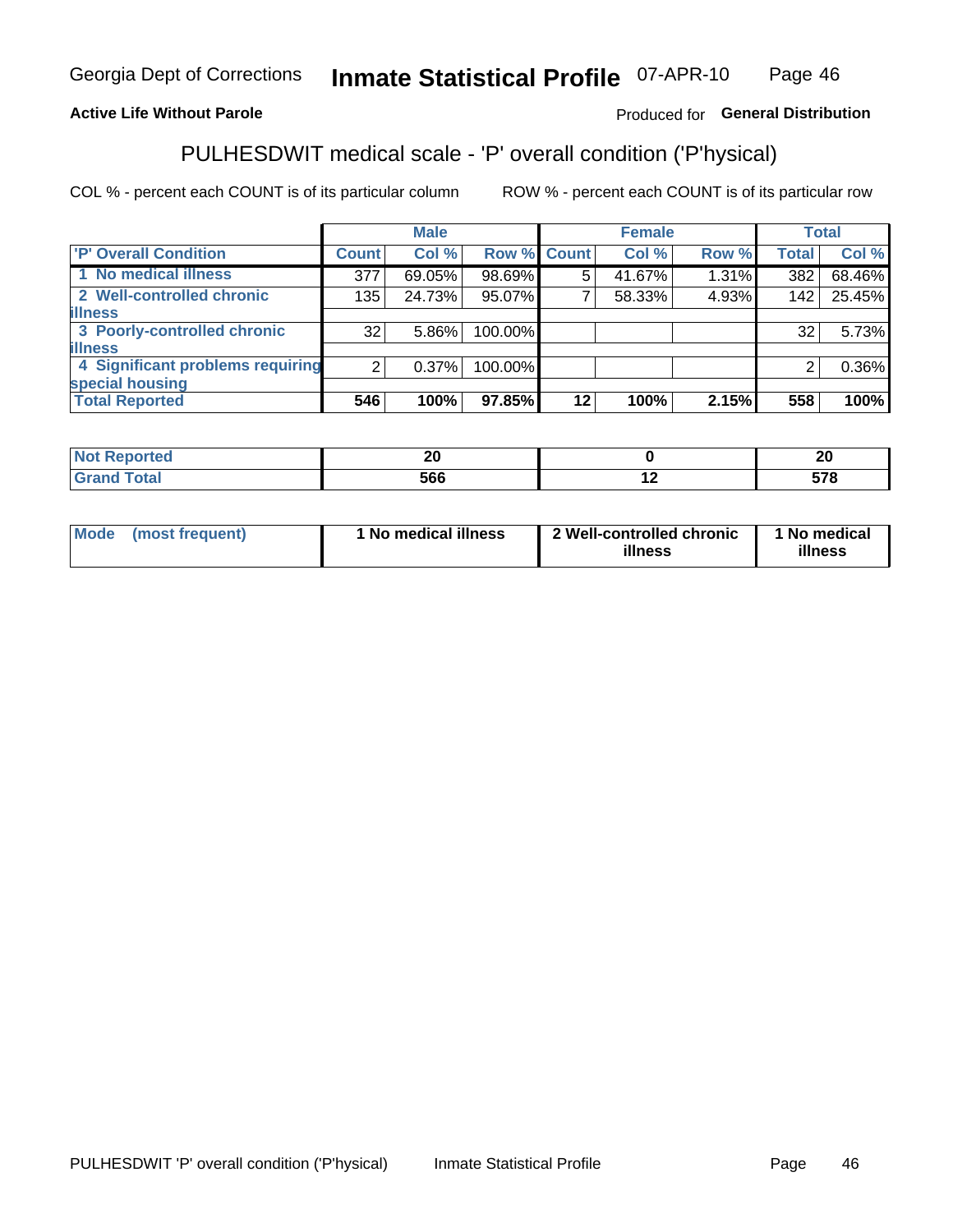## **Active Life Without Parole**

## Produced for General Distribution

# PULHESDWIT medical scale - 'U' upper body

COL % - percent each COUNT is of its particular column

|                              |                    | <b>Male</b> |         |              | <b>Female</b> |       |              | <b>Total</b> |
|------------------------------|--------------------|-------------|---------|--------------|---------------|-------|--------------|--------------|
| <b>U' Upper Body</b>         | Count <sup>1</sup> | Col %       | Row %   | <b>Count</b> | Col %         | Row % | <b>Total</b> | Col %        |
| 1 Upper bones, joints,       | 521                | 95.42%      | 97.93%  | 11           | 91.67%        | 2.07% | 532          | 95.34%       |
| muscles all OK               |                    |             |         |              |               |       |              |              |
| 2 One or both arms minimally | 20 <sup>1</sup>    | 3.66%       | 95.24%  |              | 8.33%         | 4.76% | 21           | 3.76%        |
| limited                      |                    |             |         |              |               |       |              |              |
| 3 One or both arms           | 3                  | 0.55%       | 100.00% |              |               |       | 3            | 0.54%        |
| moderately limited           |                    |             |         |              |               |       |              |              |
| 4 One arm disabled,          | 2                  | 0.37%       | 100.00% |              |               |       | 2            | 0.36%        |
| paralyzed, or amputated      |                    |             |         |              |               |       |              |              |
| <b>Total Reported</b>        | 546                | 100%        | 97.85%  | $12 \,$      | 100%          | 2.15% | 558          | 100%         |

| <b>Not Reported</b>      | ົ   | ິ<br>44     |
|--------------------------|-----|-------------|
| <b>Total</b><br>ا الله ا | 566 | E70<br>JI V |

|  | Mode (most frequent) | 1 Upper bones, joints,<br>muscles all OK | 1 Upper bones, joints,<br>muscles all OK | 1 Upper bones,<br>ljoints, muscles all<br>ΟK |
|--|----------------------|------------------------------------------|------------------------------------------|----------------------------------------------|
|--|----------------------|------------------------------------------|------------------------------------------|----------------------------------------------|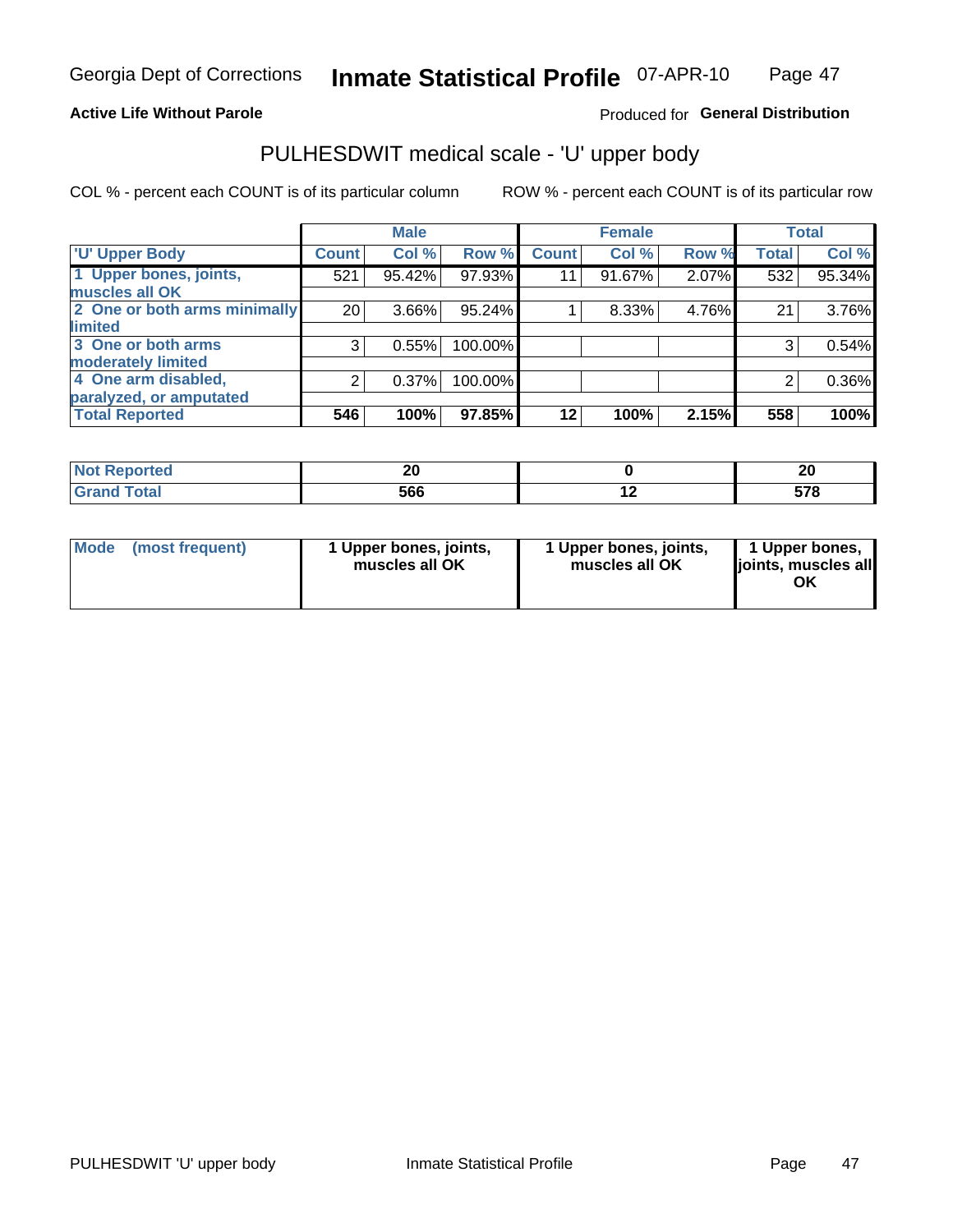## **Active Life Without Parole**

## Produced for General Distribution

## PULHESDWIT medical scale - 'L' lower body

COL % - percent each COUNT is of its particular column

|                                |                | <b>Male</b> |         |              | <b>Female</b> |       |              | <b>Total</b> |
|--------------------------------|----------------|-------------|---------|--------------|---------------|-------|--------------|--------------|
| 'L' Lower Body                 | <b>Count</b>   | Col %       | Row %   | <b>Count</b> | Col %         | Row % | <b>Total</b> | Col %        |
| 1 Lower bones, joints,         | 467            | 85.53%      | 97.90%  | 10           | 83.33%        | 2.10% | 477          | 85.48%       |
| muscles all OK                 |                |             |         |              |               |       |              |              |
| 2 One or both legs minimally   | 66             | 12.09%      | 97.06%  | 2            | 16.67%        | 2.94% | 68           | 12.19%       |
| limited                        |                |             |         |              |               |       |              |              |
| 3 One or both legs             | 11             | 2.01%       | 100.00% |              |               |       | 11           | 1.97%        |
| moderately limited             |                |             |         |              |               |       |              |              |
| 4 One leg disabled, paralyzed, | $\overline{2}$ | 0.37%       | 100.00% |              |               |       | 2            | 0.36%        |
| or amputated                   |                |             |         |              |               |       |              |              |
| <b>Total Reported</b>          | 546            | 100%        | 97.85%  | $12 \,$      | 100%          | 2.15% | 558          | 100%         |

| <b>Not Reported</b>      | ົ   | ິ<br>44     |
|--------------------------|-----|-------------|
| <b>Total</b><br>ا الله ا | 566 | E70<br>JI V |

| Mode | (most frequent) | 1 Lower bones, joints,<br>muscles all OK | 1 Lower bones, joints,<br>muscles all OK | 1 Lower bones,<br>ljoints, muscles all<br>OK |
|------|-----------------|------------------------------------------|------------------------------------------|----------------------------------------------|
|------|-----------------|------------------------------------------|------------------------------------------|----------------------------------------------|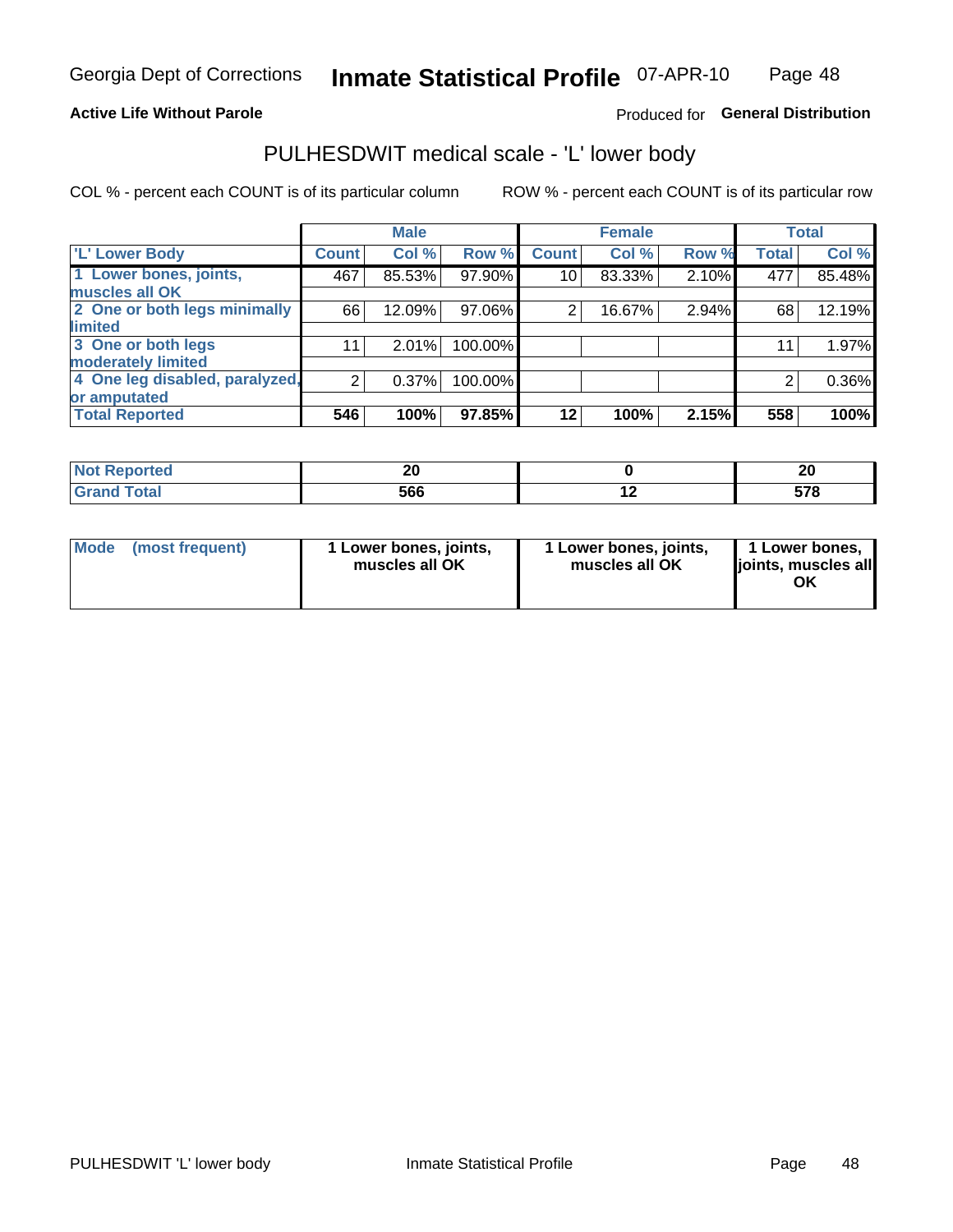## **Active Life Without Parole**

## Produced for General Distribution

## PULHESDWIT medical scale - 'H' hearing

COL % - percent each COUNT is of its particular column

|                                |              | <b>Male</b> |                    |                 | <b>Female</b> |       | <b>Total</b> |        |
|--------------------------------|--------------|-------------|--------------------|-----------------|---------------|-------|--------------|--------|
| <b>H' Hearing</b>              | <b>Count</b> | Col %       | <b>Row % Count</b> |                 | Col%          | Row % | <b>Total</b> | Col %  |
| 1 Normal hearing both ears     | 535          | 98.17%      | 97.81%             | 12 <sub>1</sub> | 100.00%       | 2.19% | 547          | 98.20% |
| 2 Some loss in one ear with    | 9            | 1.65%       | 100.00%            |                 |               |       | 9            | 1.62%  |
| other OK, or mild loss in both |              |             |                    |                 |               |       |              |        |
| 4 Severe loss in both ears     |              | 0.18%       | 100.00%            |                 |               |       |              | 0.18%  |
| <b>Total Reported</b>          | 545          | 100%        | 97.85%             | 12              | 100%          | 2.15% | 557          | 100%   |

| тео    |            | $ -$       |
|--------|------------|------------|
| $\sim$ | ECC<br>ססכ | <b>E70</b> |

| Mode (most frequent) | 1 Normal hearing both ears 1 Normal hearing both ears 1 Normal hearing |           |
|----------------------|------------------------------------------------------------------------|-----------|
|                      |                                                                        | both ears |
|                      |                                                                        |           |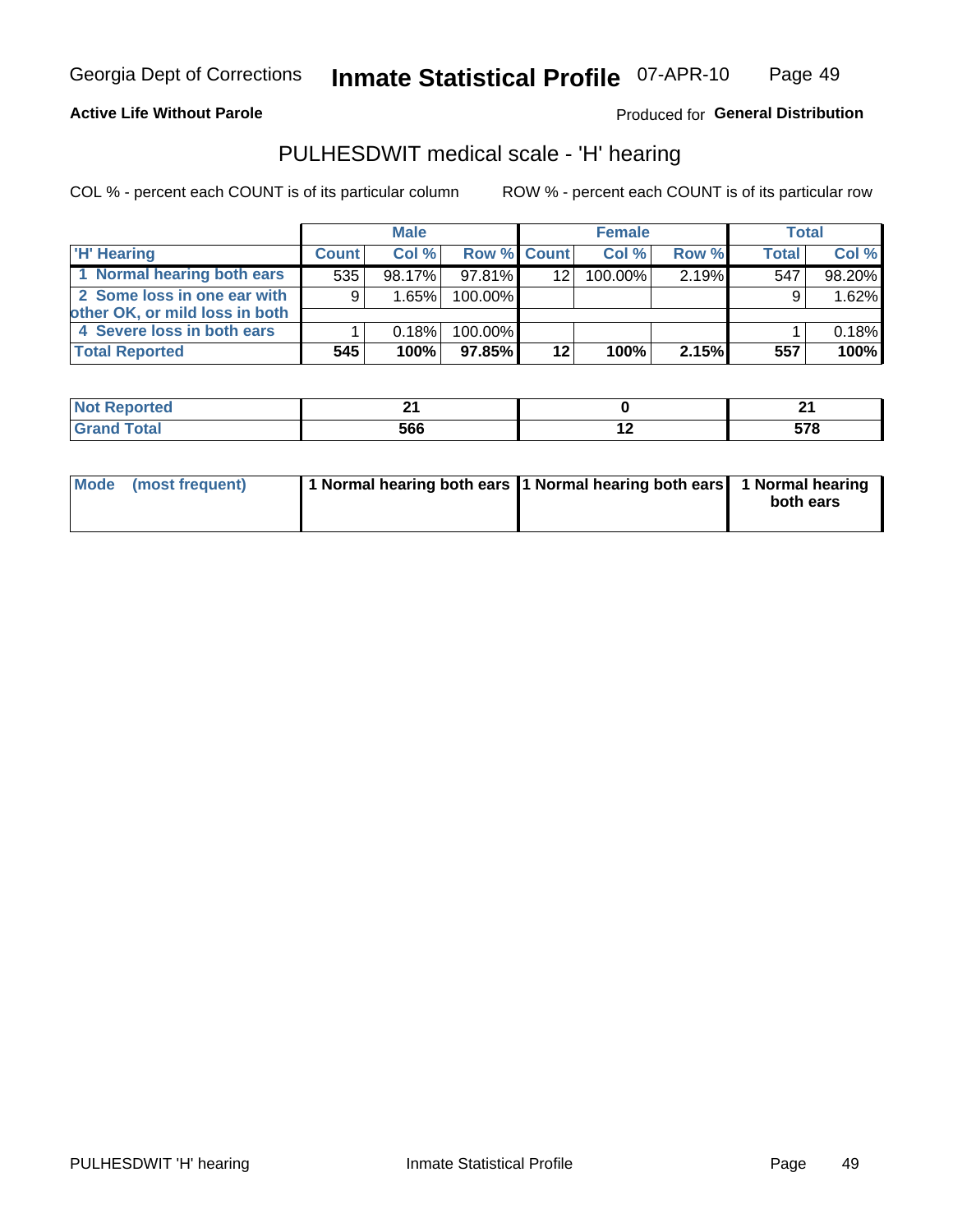### **Active Life Without Parole**

## Produced for General Distribution

## PULHESDWIT medical scale - 'E' vision

COL % - percent each COUNT is of its particular column

|                                |              | <b>Male</b> |           |             | <b>Female</b> |       |              | <b>Total</b> |
|--------------------------------|--------------|-------------|-----------|-------------|---------------|-------|--------------|--------------|
| <b>E' Vision</b>               | <b>Count</b> | Col %       |           | Row % Count | Col %         | Row % | <b>Total</b> | Col %        |
| 1 Correctable to 20/40 in both | 416          | 81.25%      | 97.88%    | 9           | 75.00%        | 2.12% | 425          | 81.11%       |
| eyes                           |              |             |           |             |               |       |              |              |
| 2 Correctable to 20/70 in one  | 84           | 16.41%      | 96.55%    | 3           | 25.00%        | 3.45% | 87           | 16.60%       |
| eye, may be blind in other     |              |             |           |             |               |       |              |              |
| 3 Correctable to 20/200 in one | 11           | 2.15%       | 100.00%   |             |               |       | 11           | 2.10%        |
| eye, may be blind in other     |              |             |           |             |               |       |              |              |
| 4 One eye not correctable to   |              | 0.20%       | 100.00%   |             |               |       |              | 0.19%        |
| 20/200, other may be blind     |              |             |           |             |               |       |              |              |
| <b>Total Reported</b>          | 512          | 100%        | $97.71\%$ | $12 \,$     | 100%          | 2.29% | 524          | 100%         |

| المناسبة المسابر<br>prted<br><b>NOT RELESS</b><br>. <b>.</b> | э.  |     | -34               |
|--------------------------------------------------------------|-----|-----|-------------------|
| <b>Total</b>                                                 | 566 | . . | <b>E70</b><br>J10 |

| Mode (most frequent) | <sup>1</sup> Correctable to 20/40 in both 1 Correctable to 20/40 in 1 Correctable to<br>eves | both eyes | 20/40 in both eyes |  |
|----------------------|----------------------------------------------------------------------------------------------|-----------|--------------------|--|
|                      |                                                                                              |           |                    |  |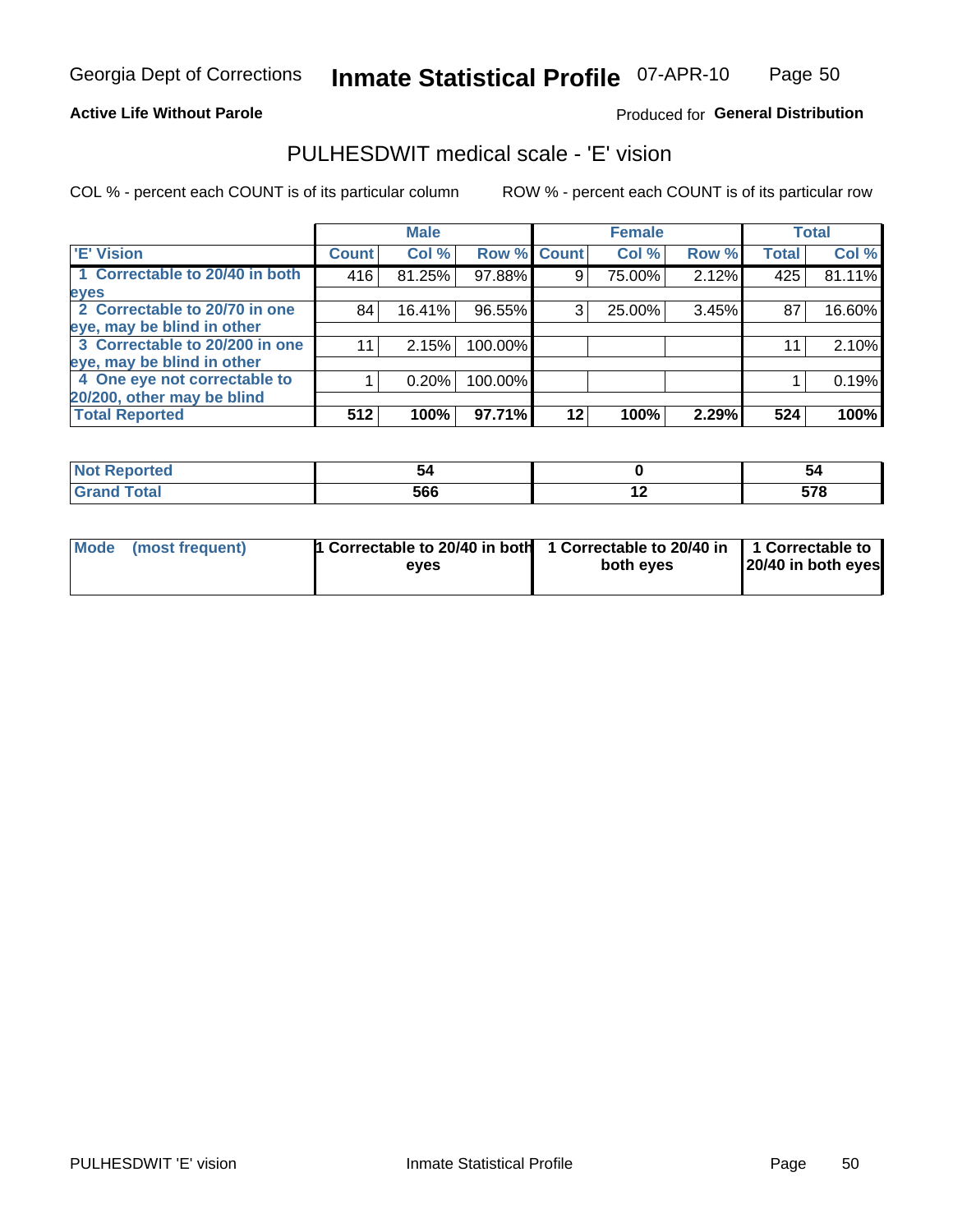## **Active Life Without Parole**

## Produced for General Distribution

# PULHESDWIT medical scale - 'S' pSychiatric

COL % - percent each COUNT is of its particular column

|                                                                 |              | <b>Male</b> |         |                    | <b>Female</b> |       |              | <b>Total</b> |
|-----------------------------------------------------------------|--------------|-------------|---------|--------------------|---------------|-------|--------------|--------------|
| 'S' pSychiatric                                                 | <b>Count</b> | Col %       |         | <b>Row % Count</b> | Col %         | Row % | <b>Total</b> | Col %        |
| 1 No impairment or disorders                                    | 442          | 85.00%      | 98.88%  | 5                  | 55.56%        | 1.12% | 447          | 84.50%       |
| 2 Stable, or in remission, or<br>mild impairment or retardation | 51           | 9.81%       | 92.73%  | 4                  | 44.44%        | 7.27% | 55           | 10.40%       |
| 3 Requires moderate inpatient                                   | 23           | 4.42%       | 100.00% |                    |               |       | 23           | 4.35%        |
| treatment                                                       |              |             |         |                    |               |       |              |              |
| 4 Requires intensive inpatient                                  | 3            | 0.58%       | 100.00% |                    |               |       | 3            | 0.57%        |
| treatment                                                       |              |             |         |                    |               |       |              |              |
| <b>5 Requires Crisis Stabilization</b>                          |              | 0.19%       | 100.00% |                    |               |       |              | 0.19%        |
| Unit (CSU) inpatient care                                       |              |             |         |                    |               |       |              |              |
| <b>Total Reported</b>                                           | 520          | 100%        | 98.30%  | 9                  | 100%          | 1.70% | 529          | 100.0%       |

| <b>orted</b> | 46  |     | 49          |
|--------------|-----|-----|-------------|
| <b>Total</b> | 566 | . . | EZO<br>JI U |

| <b>Mode</b> | (most frequent) | 1 No impairment or disorders | 1 No impairment or<br>disorders | 1 No impairment or<br>disorders |
|-------------|-----------------|------------------------------|---------------------------------|---------------------------------|
|-------------|-----------------|------------------------------|---------------------------------|---------------------------------|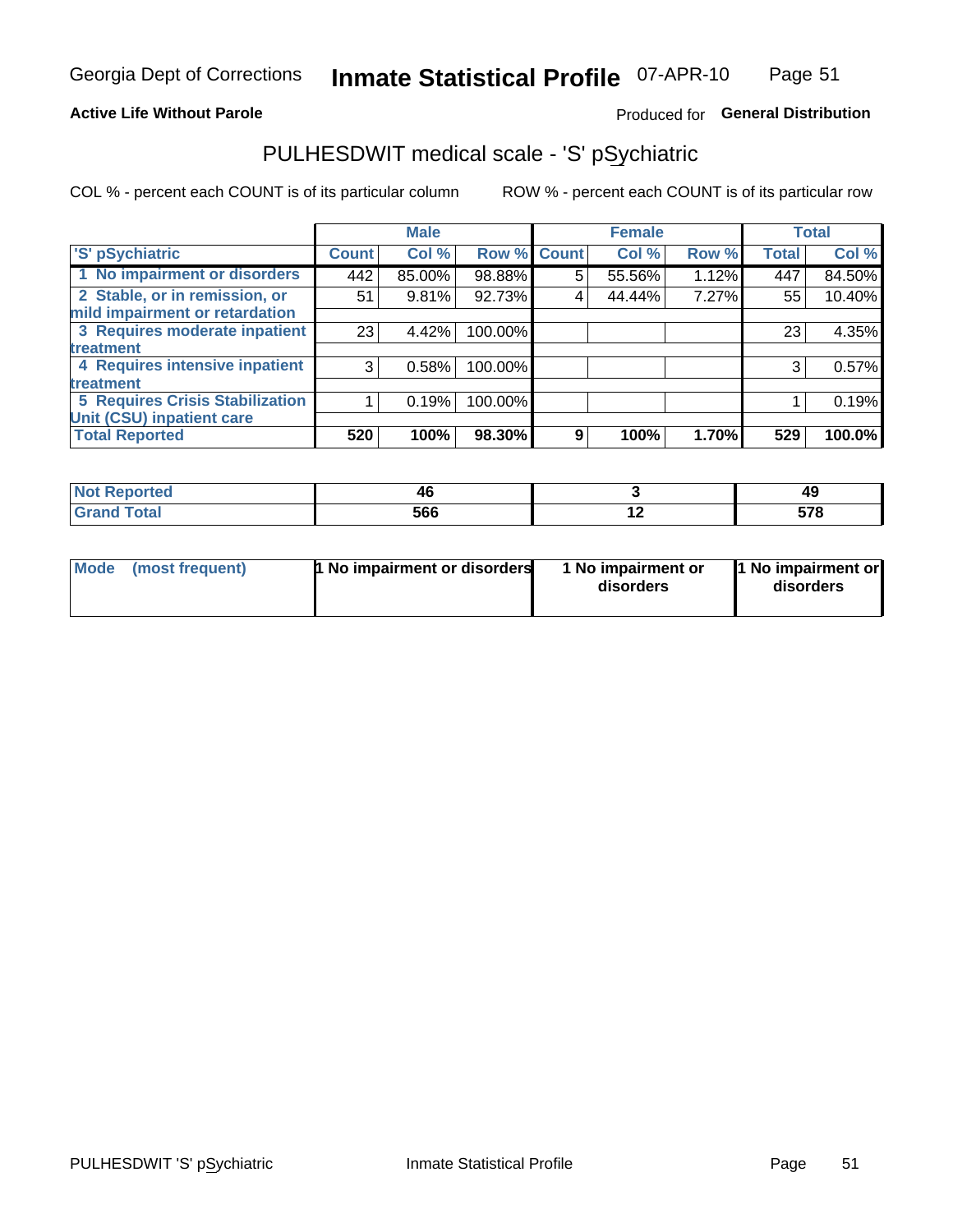## **Active Life Without Parole**

## Produced for General Distribution

## PULHESDWIT medical scale - 'D' dental

COL % - percent each COUNT is of its particular column

|                                 |              | <b>Male</b> |             |   | <b>Female</b> |       |              | <b>Total</b> |
|---------------------------------|--------------|-------------|-------------|---|---------------|-------|--------------|--------------|
| <b>D'</b> Dental                | <b>Count</b> | Col %       | Row % Count |   | Col %         | Row % | <b>Total</b> | Col %        |
| 1 Minimal routine dental health | 354          | 69.14%      | 98.33%      | 6 | 66.67%        | 1.67% | 360          | 69.10%       |
| <b>needs</b>                    |              |             |             |   |               |       |              |              |
| 2 Moderate cavities and/or gum  | 124          | 24.22%      | 97.64%      | 3 | 33.33%        | 2.36% | 127          | 24.38%       |
| disease                         |              |             |             |   |               |       |              |              |
| 3 Extensive gum disease         | 33           | 6.45%       | 100.00%     |   |               |       | 33           | 6.33%        |
| and/or widespread decay         |              |             |             |   |               |       |              |              |
| 4 Urgent need for dental        |              | 0.20%       | 100.00%     |   |               |       |              | 0.19%        |
| <b>services</b>                 |              |             |             |   |               |       |              |              |
| <b>Total Reported</b>           | 512          | 100%        | 98.27%      | 9 | 100%          | 1.73% | 521          | 100%         |

| rtea                        |     |                          | --<br>$\bullet$ . |
|-----------------------------|-----|--------------------------|-------------------|
| $f \sim f \sim f$<br>$\sim$ | 566 | $\overline{\phantom{0}}$ | -70<br>JI U       |

| <b>Mode</b> | (most frequent) | Minimal routine dental<br>health needs | 1 Minimal routine dental 11 Minimal routine<br>health needs | dental health<br>needs |
|-------------|-----------------|----------------------------------------|-------------------------------------------------------------|------------------------|
|-------------|-----------------|----------------------------------------|-------------------------------------------------------------|------------------------|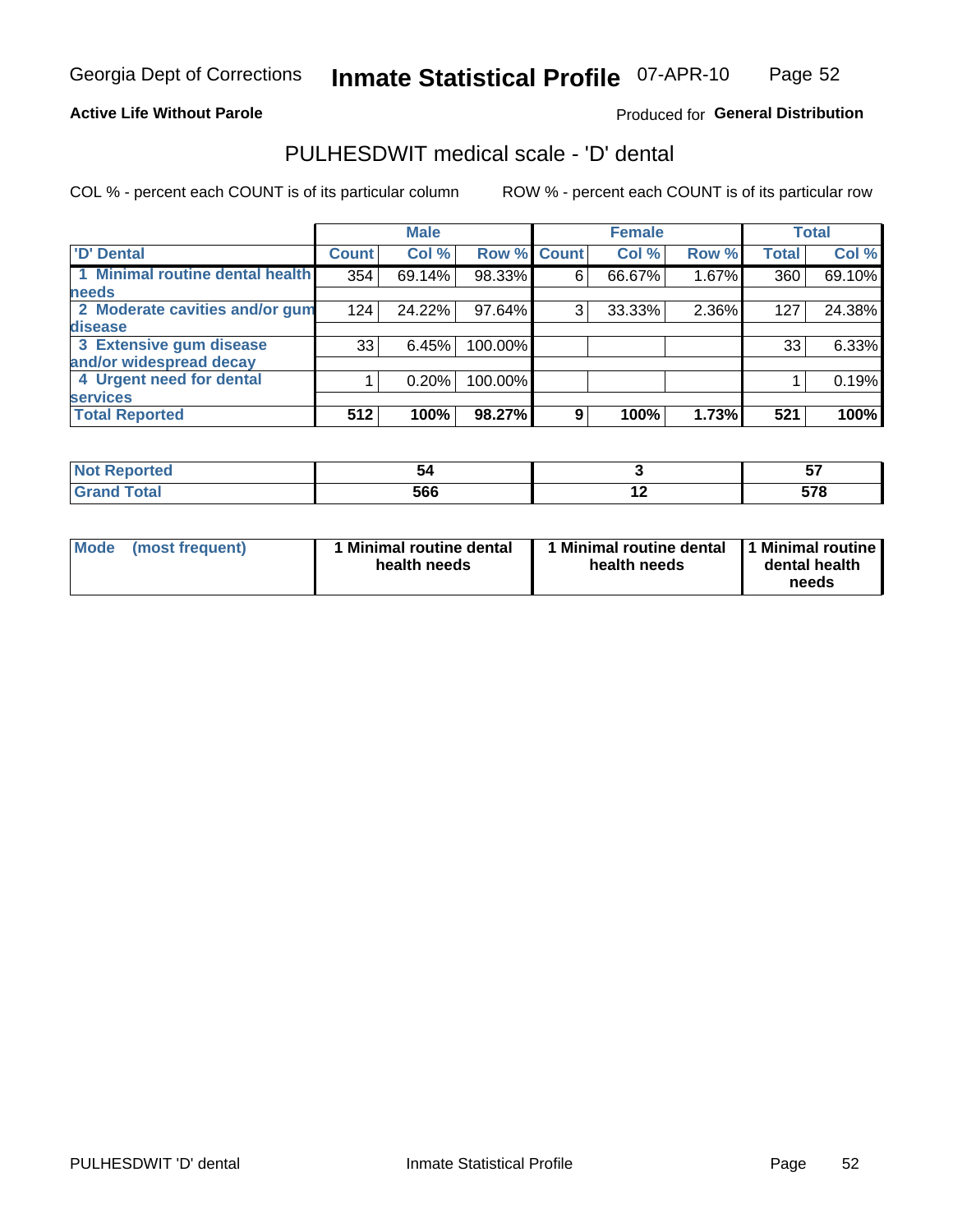## **Active Life Without Parole**

## Produced for General Distribution

## PULHESDWIT medical scale - 'W' work ability

COL % - percent each COUNT is of its particular column

|                                 |              | <b>Male</b> |         |             | <b>Female</b> |       |              | <b>Total</b> |
|---------------------------------|--------------|-------------|---------|-------------|---------------|-------|--------------|--------------|
| <b>W' work ability</b>          | <b>Count</b> | Col %       |         | Row % Count | Col %         | Row % | <b>Total</b> | Col %        |
| 1 Unrestricted work or activity | 419          | 76.88%      | 97.90%  | 9           | 75.00%        | 2.10% | 428          | 76.84%       |
| 2 Minor restrictions on type of | 102          | 18.72%      | 97.14%  | 3           | 25.00%        | 2.86% | 105          | 18.85%       |
| <b>work</b>                     |              |             |         |             |               |       |              |              |
| 3 Moderate restrictions on type | 15           | 2.75%       | 100.00% |             |               |       | 15           | 2.69%        |
| lof work                        |              |             |         |             |               |       |              |              |
| 4 Major restrictions on type of | 8            | 1.47%       | 100.00% |             |               |       | 8            | 1.44%        |
| <b>work</b>                     |              |             |         |             |               |       |              |              |
| 5 Cannot work under any         |              | 0.18%       | 100.00% |             |               |       |              | 0.18%        |
| <b>circumstances</b>            |              |             |         |             |               |       |              |              |
| <b>Total Reported</b>           | 545          | 100%        | 97.85%  | 12          | 100%          | 2.15% | 557          | 100%         |

| <b>Not Reported</b> |     |     | л.<br>- -           |
|---------------------|-----|-----|---------------------|
| <b>Grand Total</b>  | 566 | . . | <b>E70</b><br>ວ ເ ໐ |

| <b>Mode</b>     | 1 Unrestricted work or | 1 Unrestricted work or | 1 Unrestricted   |
|-----------------|------------------------|------------------------|------------------|
| (most frequent) | activity               | activity               | work or activity |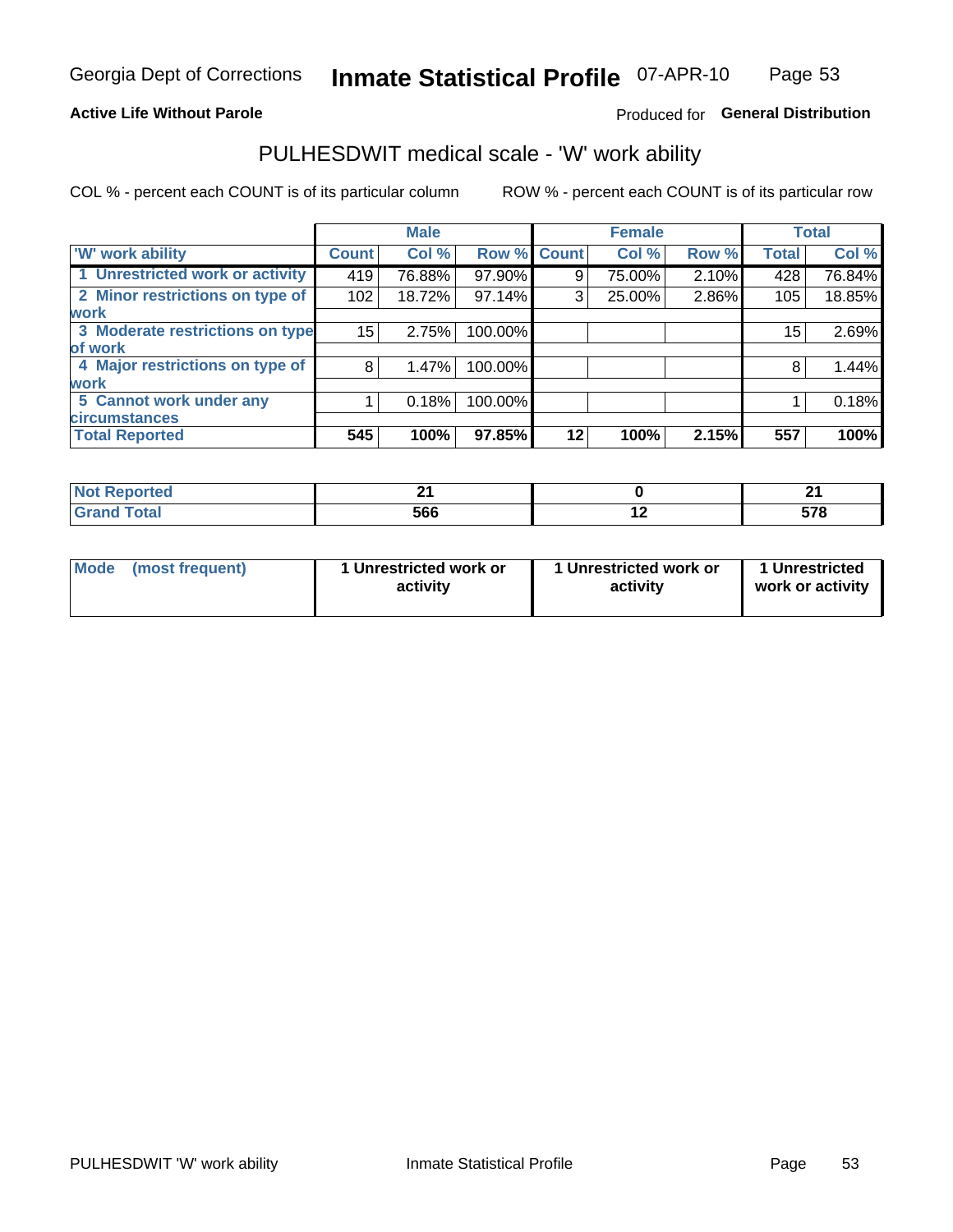### **Active Life Without Parole**

## Produced for General Distribution

# PULHESDWIT medical scale - 'I' impairment

COL % - percent each COUNT is of its particular column ROW % - percent each COUNT is of its particular row

|                           |                    | <b>Male</b> |             |    | <b>Female</b> |       | <b>Total</b> |        |
|---------------------------|--------------------|-------------|-------------|----|---------------|-------|--------------|--------|
| <b>T' Impairment</b>      | Count <sup>1</sup> | Col %       | Row % Count |    | Col %         | Row % | <b>Total</b> | Col %  |
| 1 No impairments or       | 536                | 98.17%      | 97.81%      | 12 | 100.00%       | 2.19% | 548          | 98.21% |
| disabilities              |                    |             |             |    |               |       |              |        |
| 2 Wheelchair-bound but    | 8                  | 1.47%       | 100.00%     |    |               |       | 8            | 1.43%  |
| <b>otherwise OK</b>       |                    |             |             |    |               |       |              |        |
| 4 Needs moderate Assisted |                    | 0.18%       | 100.00%     |    |               |       |              | 0.18%  |
| Living (level II)         |                    |             |             |    |               |       |              |        |
| 5 Needs maximal Assisted  |                    | 0.18%       | 100.00%     |    |               |       |              | 0.18%  |
| Living (level III)        |                    |             |             |    |               |       |              |        |
| <b>Total Reported</b>     | 546                | 100%        | 97.85%      | 12 | 100%          | 2.15% | 558          | 100%   |

| <b>Reported</b> | n,<br>Δu |     | 20         |
|-----------------|----------|-----|------------|
| <b>Total</b>    | 566      | . . | E70<br>oro |

| Mode | (most frequent) | 1 No impairments or<br>disabilities | 1 No impairments or<br>disabilities | 1 No impairments  <br>or disabilities |
|------|-----------------|-------------------------------------|-------------------------------------|---------------------------------------|
|------|-----------------|-------------------------------------|-------------------------------------|---------------------------------------|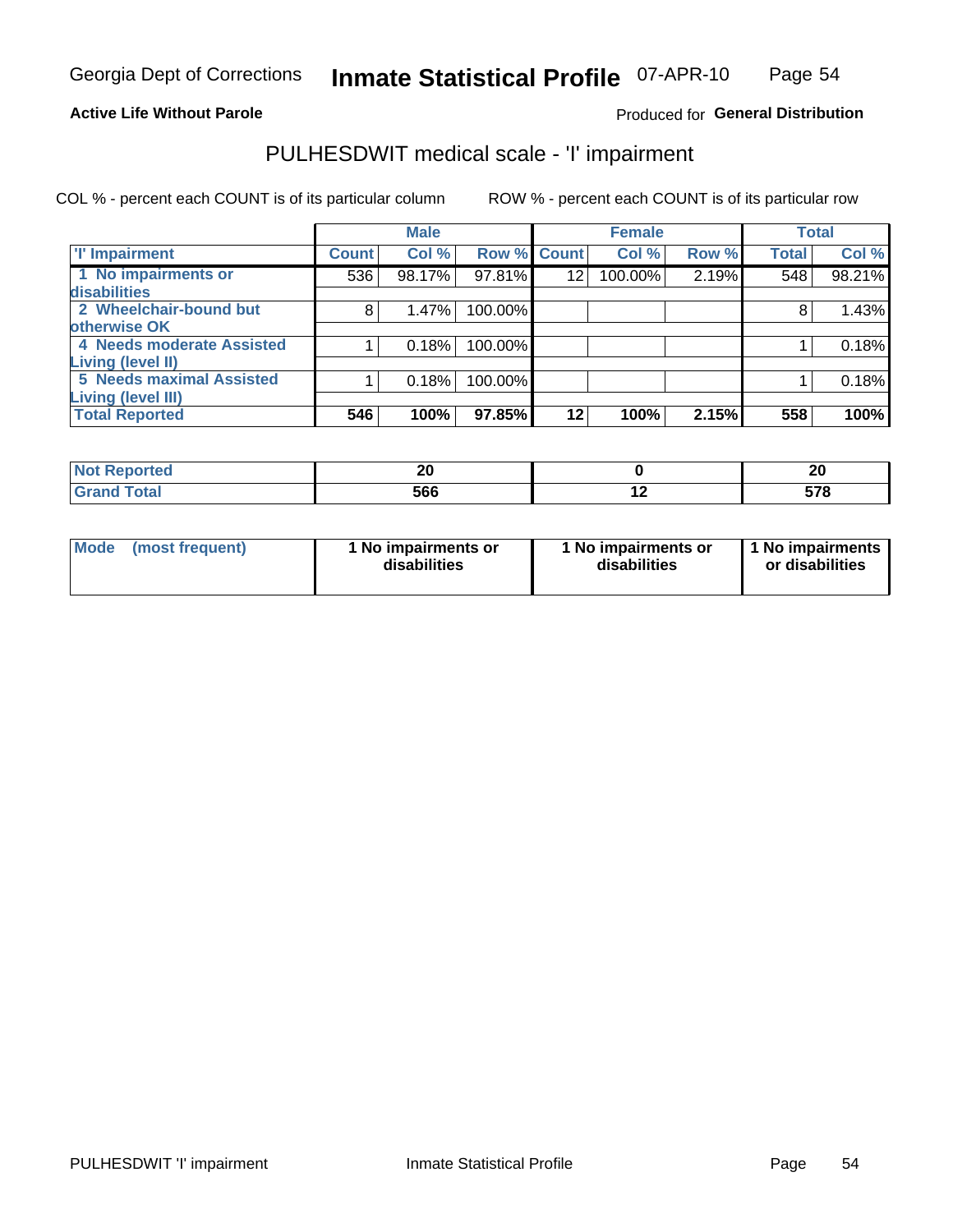## **Active Life Without Parole**

## Produced fo General Distribution

## PULHESDWIT medical scale - 'T' transportability

COL % - percent each COUNT is of its particular column

|                                                      |              | <b>Male</b> |         |             | <b>Female</b> |       |              | <b>Total</b> |
|------------------------------------------------------|--------------|-------------|---------|-------------|---------------|-------|--------------|--------------|
| <b>T' Transportability</b>                           | <b>Count</b> | Col %       |         | Row % Count | Col %         | Row % | <b>Total</b> | Col %        |
| 1 Can be transported in any                          | 545          | 99.09%      | 98.02%  | 11          | 100.00%       | 1.98% | 556          | 99.11%       |
| ordinary approved vehicle<br>2 Wheelchair-bound, not |              |             |         |             |               |       |              |              |
| needing special vehicle                              | 3            | 0.55%       | 100.00% |             |               |       |              | 0.53%        |
| 3 Wheelchair-bound, requires                         |              | 0.18%       | 100.00% |             |               |       |              | 0.18%        |
| special vehicle                                      |              |             |         |             |               |       |              |              |
| 5 Requires ambulance                                 |              | 0.18%       | 100.00% |             |               |       |              | 0.18%        |
| transport                                            |              |             |         |             |               |       |              |              |
| <b>Total Reported</b>                                | 550          | 100%        | 98.04%  | 11          | 100%          | 1.96% | 561          | 100%         |

| NI (<br>oortea |     |                          |            |
|----------------|-----|--------------------------|------------|
| υιαι<br>---    | 566 | $\overline{\phantom{0}}$ | ---<br>JIU |

| <b>Mode</b> | (most frequent) | 1 Can be transported in any 1 Can be transported in any<br>ordinary approved vehicle   ordinary approved vehicle   transported in any |  | 1 Can be<br>ordinary approved<br>vehicle |
|-------------|-----------------|---------------------------------------------------------------------------------------------------------------------------------------|--|------------------------------------------|
|-------------|-----------------|---------------------------------------------------------------------------------------------------------------------------------------|--|------------------------------------------|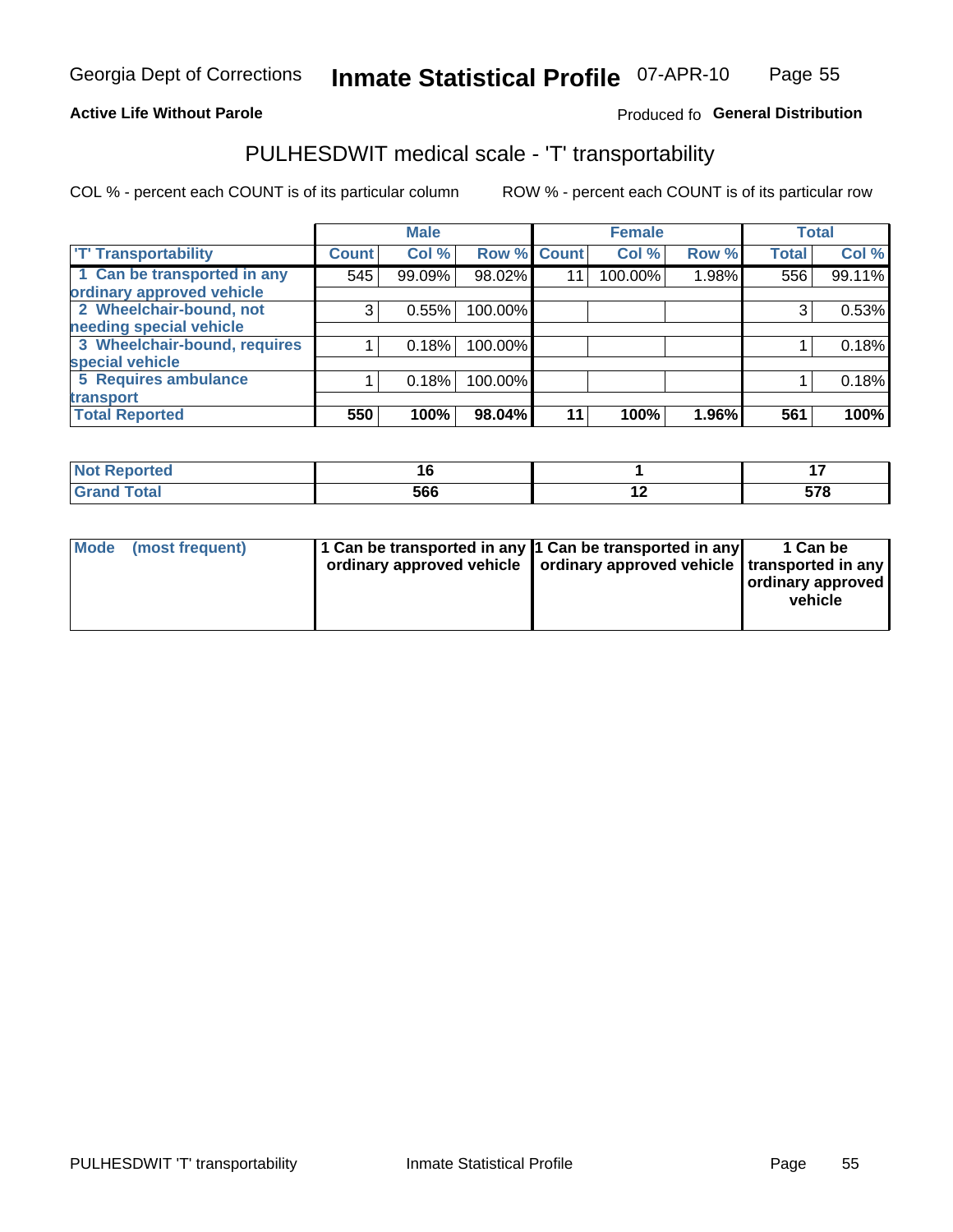## **Active Life Without Parole**

## Produced for General Distribution

## Criminality in family, self-reported

COL % - percent each COUNT is of its particular column

|                              | <b>Male</b>      |        | <b>Female</b> |                 |           | Total    |       |        |
|------------------------------|------------------|--------|---------------|-----------------|-----------|----------|-------|--------|
| <b>Criminality In Family</b> | <b>Count</b>     | Col%   | Row %         | <b>Count</b>    | Col %     | Row %    | Total | Col %  |
| Yes, criminality in family   | 158 <sub>1</sub> | 29.42% | 96.93%        | 5               | 50.00%    | $3.07\%$ | 163   | 29.80% |
| No criminality in family     | 379              | 70.58% | 98.70%        | 5               | $50.00\%$ | $1.30\%$ | 384   | 70.20% |
| <b>Total Reported</b>        | 537              | 100%   | 98.17%        | 10 <sub>1</sub> | 100%      | $1.83\%$ | 547   | 100%   |

| <b>Not</b>               | ^^  |                          | . .         |
|--------------------------|-----|--------------------------|-------------|
| <b>Reported</b>          | --  |                          | . .         |
| $\sim$<br>Grar<br>______ | 566 | $\overline{\phantom{0}}$ | E 70<br>. . |

|  | Mode (most frequent) | No criminality in family | Yes, criminality in family | No criminality in<br>family |
|--|----------------------|--------------------------|----------------------------|-----------------------------|
|--|----------------------|--------------------------|----------------------------|-----------------------------|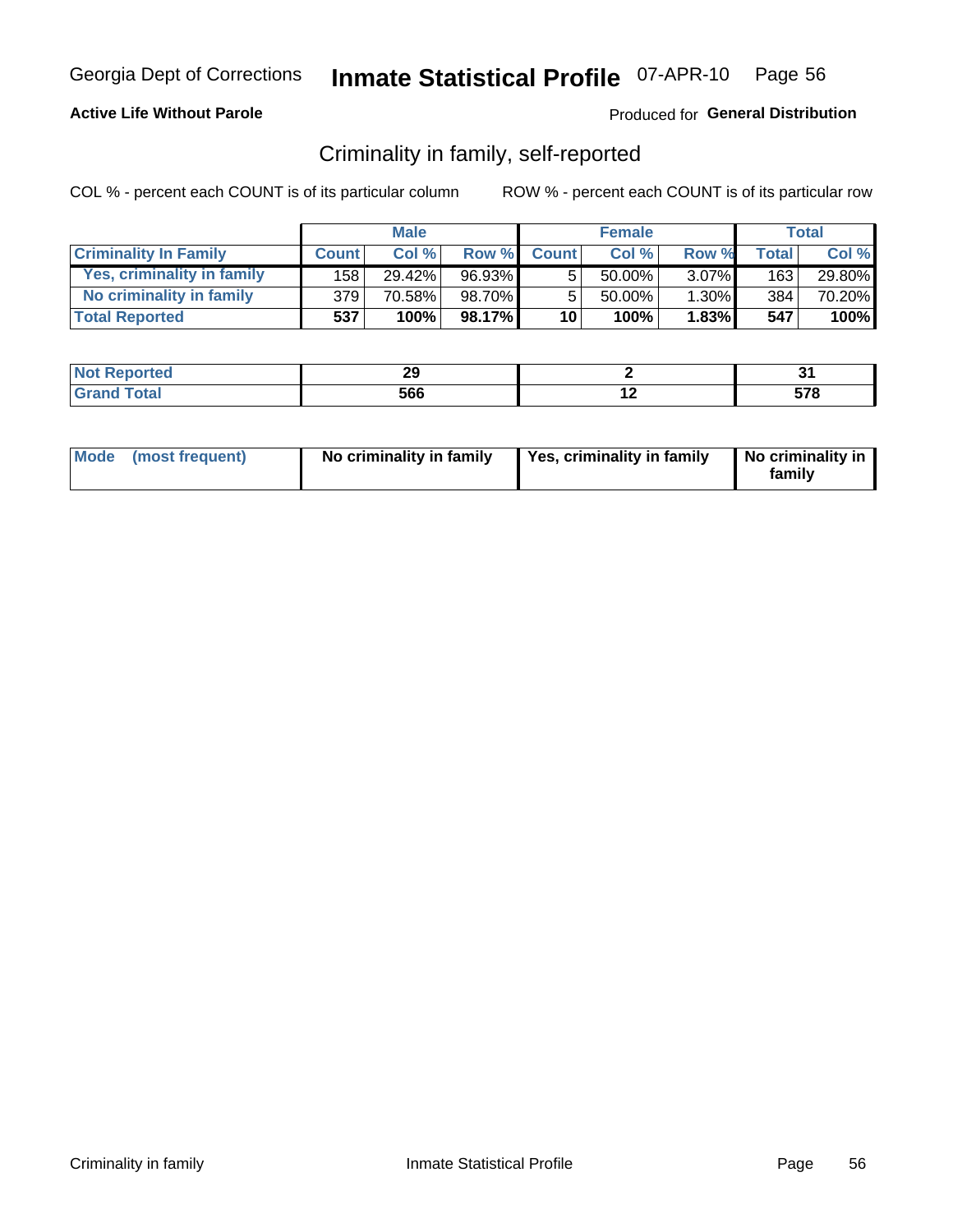## **Active Life Without Parole**

## Produced for General Distribution

## Alcoholism in family, self-reported

COL % - percent each COUNT is of its particular column

|                             | <b>Male</b>  |        | <b>Female</b> |                 |           | Total    |       |         |
|-----------------------------|--------------|--------|---------------|-----------------|-----------|----------|-------|---------|
| <b>Alcoholism In Family</b> | <b>Count</b> | Col%   | Row %         | <b>Count</b>    | Col%      | Row %    | Total | Col %   |
| Yes, alcoholism in family   | 107          | 19.93% | $97.27\%$     | 3 <sub>1</sub>  | $30.00\%$ | $2.73\%$ | 110   | 20.11%  |
| No alcoholism in family     | 430          | 80.07% | 98.40%        |                 | 70.00%    | 1.60%    | 437   | 79.89%  |
| <b>Total Reported</b>       | 537          | 100%   | 98.17%        | 10 <sub>1</sub> | 100%      | $1.83\%$ | 547   | $100\%$ |

| nneo | n.<br>~~ |                          | .<br>U.            |
|------|----------|--------------------------|--------------------|
|      | 566      | $\overline{\phantom{a}}$ | $- - -$<br>. پ<br> |

|  | Mode (most frequent) | No alcoholism in family | No alcoholism in family | No alcoholism in<br>family |
|--|----------------------|-------------------------|-------------------------|----------------------------|
|--|----------------------|-------------------------|-------------------------|----------------------------|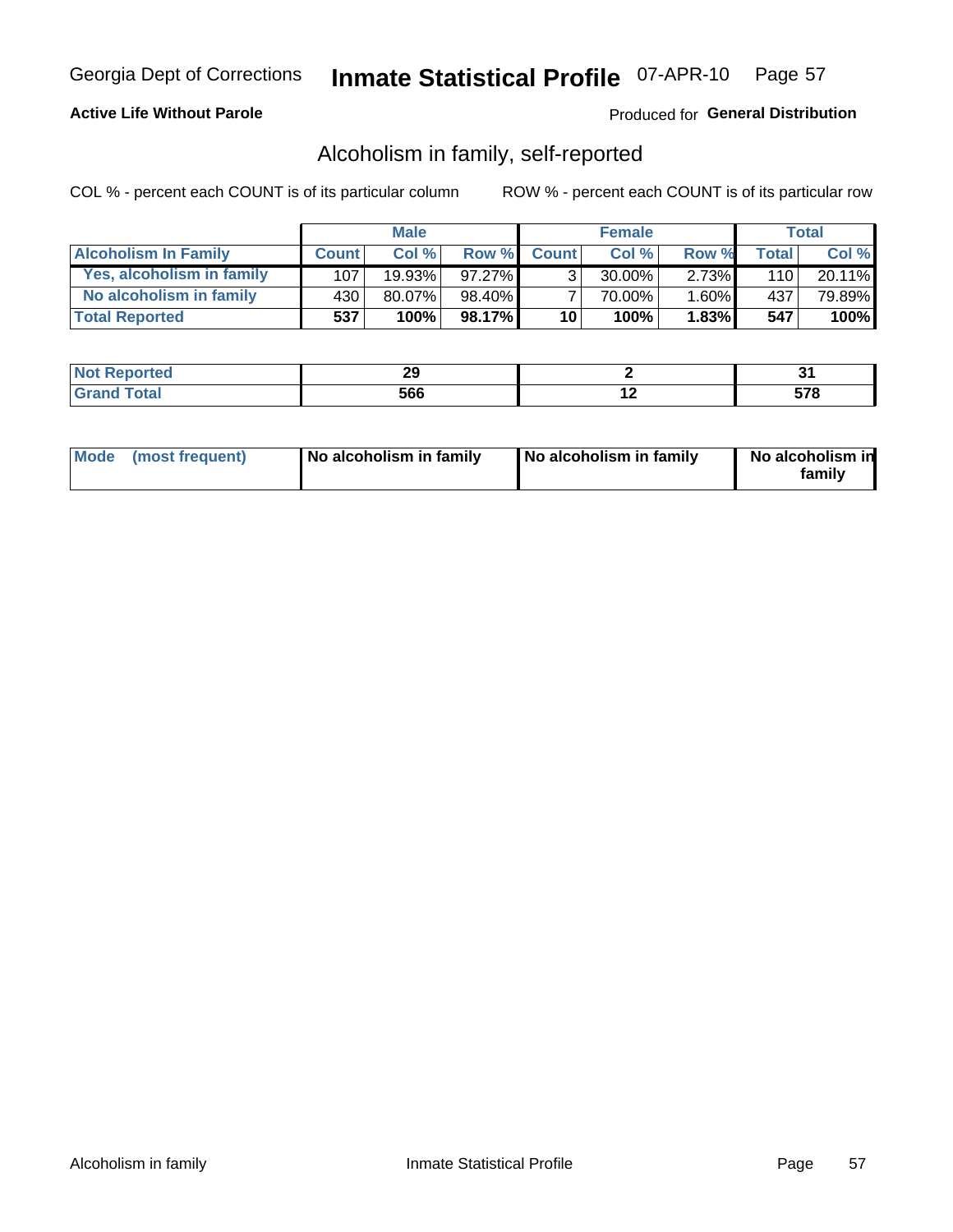## **Active Life Without Parole**

## Produced for General Distribution

## Drug abuse in family, self-reported

COL % - percent each COUNT is of its particular column

|                           | <b>Male</b>  |        | <b>Female</b> |                 |        | Total    |              |        |
|---------------------------|--------------|--------|---------------|-----------------|--------|----------|--------------|--------|
| Drug Abuse In Family      | <b>Count</b> | Col%   | Row %         | <b>Count</b>    | Col%   | Row %    | <b>Total</b> | Col%   |
| Yes, drug abuse in family | 63 I         | 11.73% | $95.45\%$     | ર               | 30.00% | $4.55\%$ | 66           | 12.07% |
| No drug abuse in family   | 474          | 88.27% | $98.54\%$     |                 | 70.00% | $1.46\%$ | 481          | 87.93% |
| <b>Total Reported</b>     | 537          | 100%   | 98.17%        | 10 <sup>1</sup> | 100%   | $1.83\%$ | 547          | 100%   |

| nneo | n.<br>~~ |                          | .<br>U.            |
|------|----------|--------------------------|--------------------|
|      | 566      | $\overline{\phantom{a}}$ | $- - -$<br>. پ<br> |

|  | Mode (most frequent) | No drug abuse in family | No drug abuse in family | No drug abuse in<br>family |
|--|----------------------|-------------------------|-------------------------|----------------------------|
|--|----------------------|-------------------------|-------------------------|----------------------------|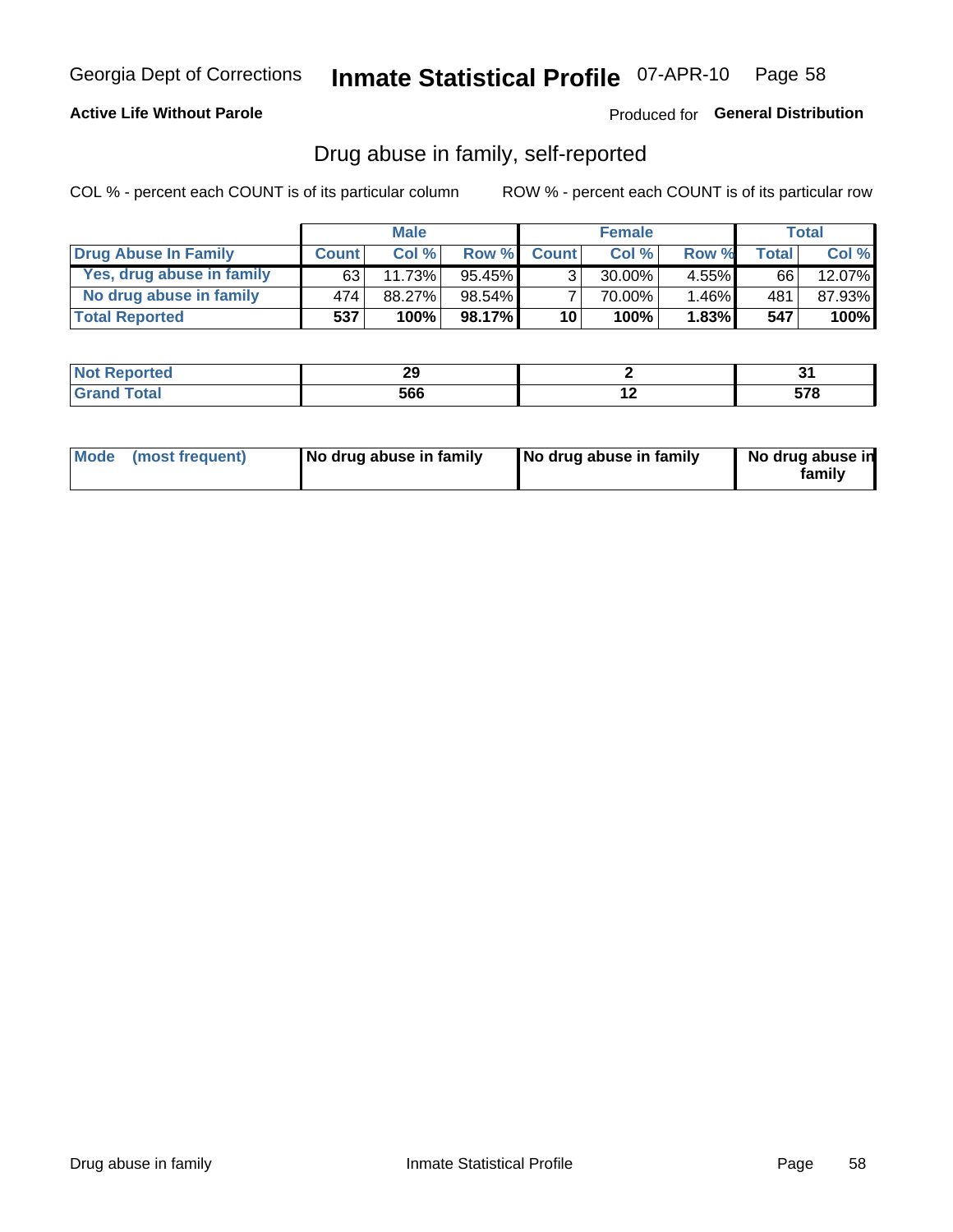## **Active Life Without Parole**

## Produced for General Distribution

## Subjected to frequent beatings, self-reported

COL % - percent each COUNT is of its particular column

|                            |              | <b>Male</b> |           |              | <b>Female</b> |       |       | Total  |
|----------------------------|--------------|-------------|-----------|--------------|---------------|-------|-------|--------|
| <b>Frequent beatings</b>   | <b>Count</b> | Col %       | Row %     | <b>Count</b> | Col %         | Row % | Total | Col %  |
| Yes, subjected to frequent | 34           | 6.33%       | 97.14%    |              | 10.00%        | 2.86% | 35    | 6.40%  |
| <b>beatings</b>            |              |             |           |              |               |       |       |        |
| Not subjected to frequent  | 503          | 93.67%      | 98.24%    | 9            | 90.00%        | 1.76% | 512   | 93.60% |
| <b>beatings</b>            |              |             |           |              |               |       |       |        |
| <b>Total Reported</b>      | 537          | 100%        | $98.17\%$ | 10           | 100%          | 1.83% | 547   | 100%   |

| <b>Not Reported</b> | $\overline{ }$<br>-- |     | . . |
|---------------------|----------------------|-----|-----|
| <b>Total</b>        | 566                  | . . | 578 |

| Mode | (most frequent) | Not subjected to frequent<br>beatings | Not subjected to frequent<br>beatings | Not subjected to<br><b>frequent beatings</b> |
|------|-----------------|---------------------------------------|---------------------------------------|----------------------------------------------|
|      |                 |                                       |                                       |                                              |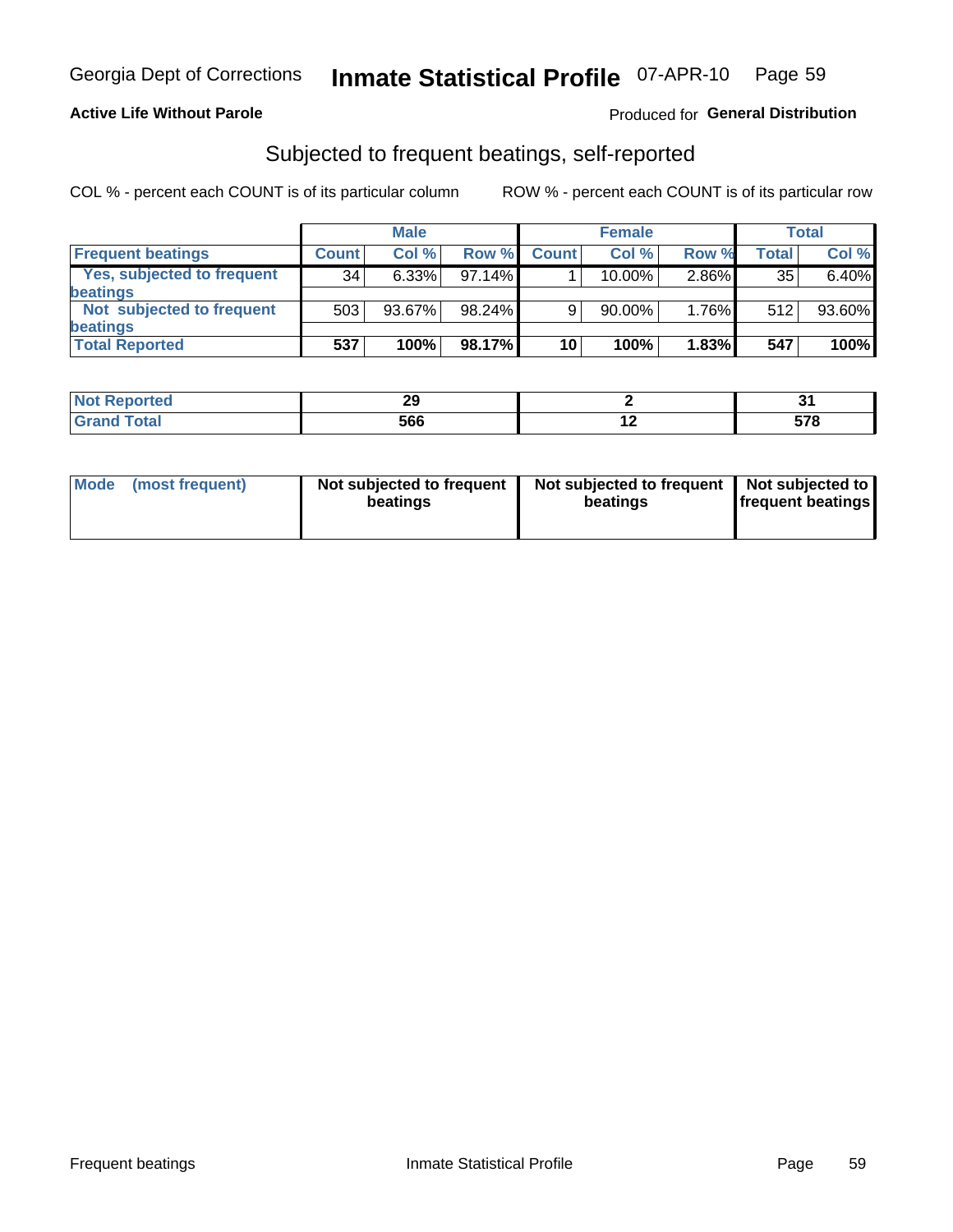## **Active Life Without Parole**

## Produced for General Distribution

## Father absent during inmate's childhood

COL % - percent each COUNT is of its particular column

|                           | <b>Male</b>  |           | <b>Female</b> |              |           | <b>Total</b> |         |        |
|---------------------------|--------------|-----------|---------------|--------------|-----------|--------------|---------|--------|
| <b>Father Absent</b>      | <b>Count</b> | Col%      | Row %         | <b>Count</b> | Col %     | Row %        | Total ⊧ | Col %  |
| Yes, father was absent    | 269          | 50.09%    | 98.53%        | 4            | 40.00%    | $1.47\%$     | 273     | 49.91% |
| No, father was not absent | 268          | $49.91\%$ | 97.81%        | 6            | $60.00\%$ | 2.19%        | 274     | 50.09% |
| <b>Total Reported</b>     | 537          | 100%      | $98.17\%$     | 10           | 100%      | 1.83%        | 547     | 100%   |

| <b>Not</b><br><b>Reported</b> | nr.<br>-- |                          | -<br>. .          |
|-------------------------------|-----------|--------------------------|-------------------|
| `otal<br>Grs<br>______        | 566       | $\overline{\phantom{0}}$ | <b>E70</b><br>JIU |

| Mode (most frequent) |  | Yes, father was absent | No, father was not absent   No, father was not | absent |
|----------------------|--|------------------------|------------------------------------------------|--------|
|----------------------|--|------------------------|------------------------------------------------|--------|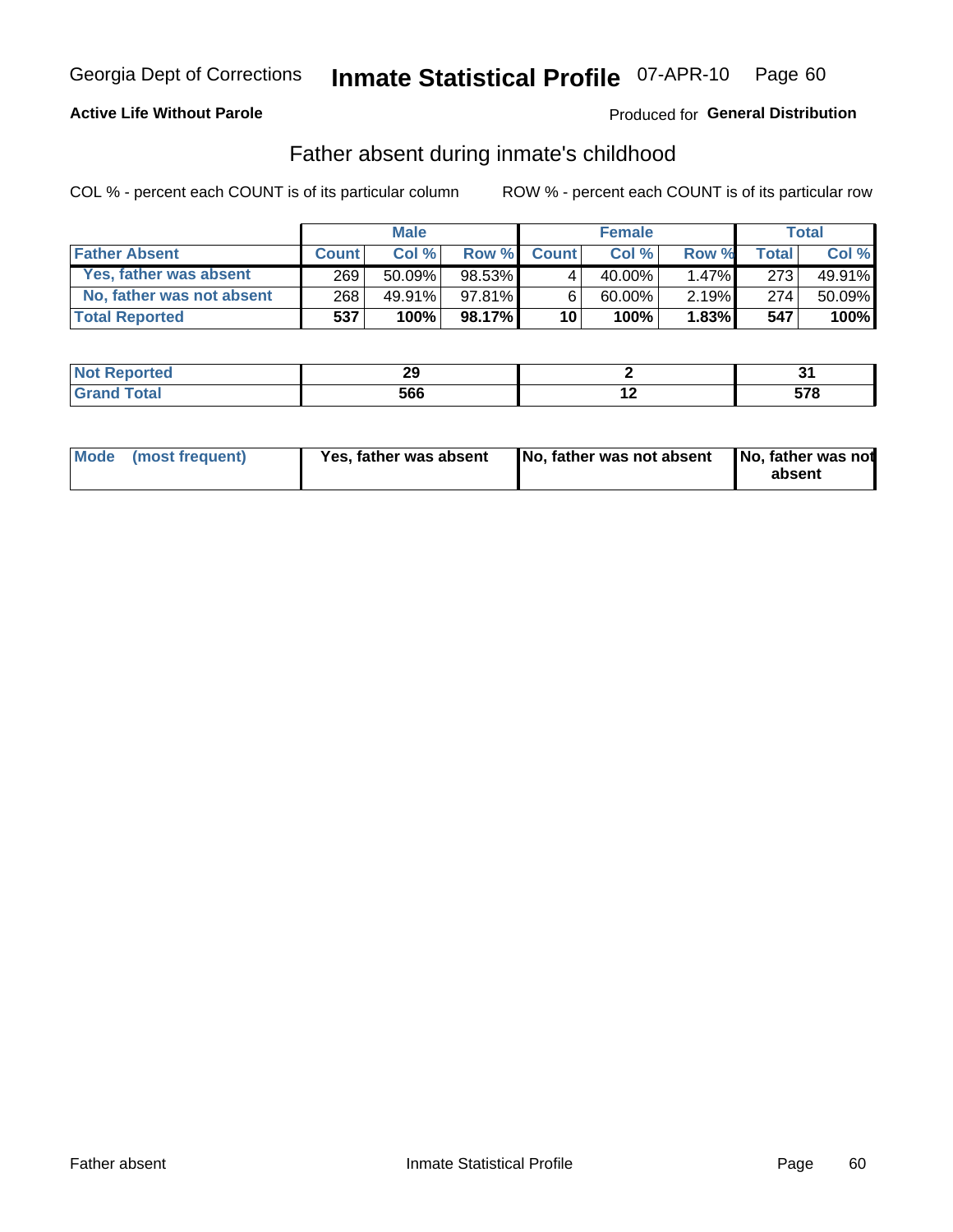## **Active Life Without Parole**

## Produced for General Distribution

## Mother absent during inmate's childhood

COL % - percent each COUNT is of its particular column

|                           | <b>Male</b>  |        | <b>Female</b> |              |           | <b>Total</b> |         |        |
|---------------------------|--------------|--------|---------------|--------------|-----------|--------------|---------|--------|
| <b>Mother Absent</b>      | <b>Count</b> | Col%   | Row %         | <b>Count</b> | Col %     | Row %        | Total ⊧ | Col %  |
| Yes, mother was absent    | 781          | 14.53% | $97.50\%$     | ◠            | $20.00\%$ | $2.50\%$     | 80      | 14.63% |
| No, mother was not absent | 459          | 85.47% | 98.29%        | 8            | 80.00%    | $1.71\%$     | 467     | 85.37% |
| <b>Total Reported</b>     | 537          | 100%   | $98.17\%$     | 10           | 100%      | $1.83\%$     | 547     | 100%   |

| ----<br><b>NO</b> t<br>Reported<br>. | n.<br>-- |     | .<br>ັບເ          |
|--------------------------------------|----------|-----|-------------------|
| <b>otal</b>                          | 566      | . . | E 70<br>J.<br>. . |

| Mode (most frequent) | No, mother was not absent   No, mother was not absent   No, mother was | not absent |
|----------------------|------------------------------------------------------------------------|------------|
|                      |                                                                        |            |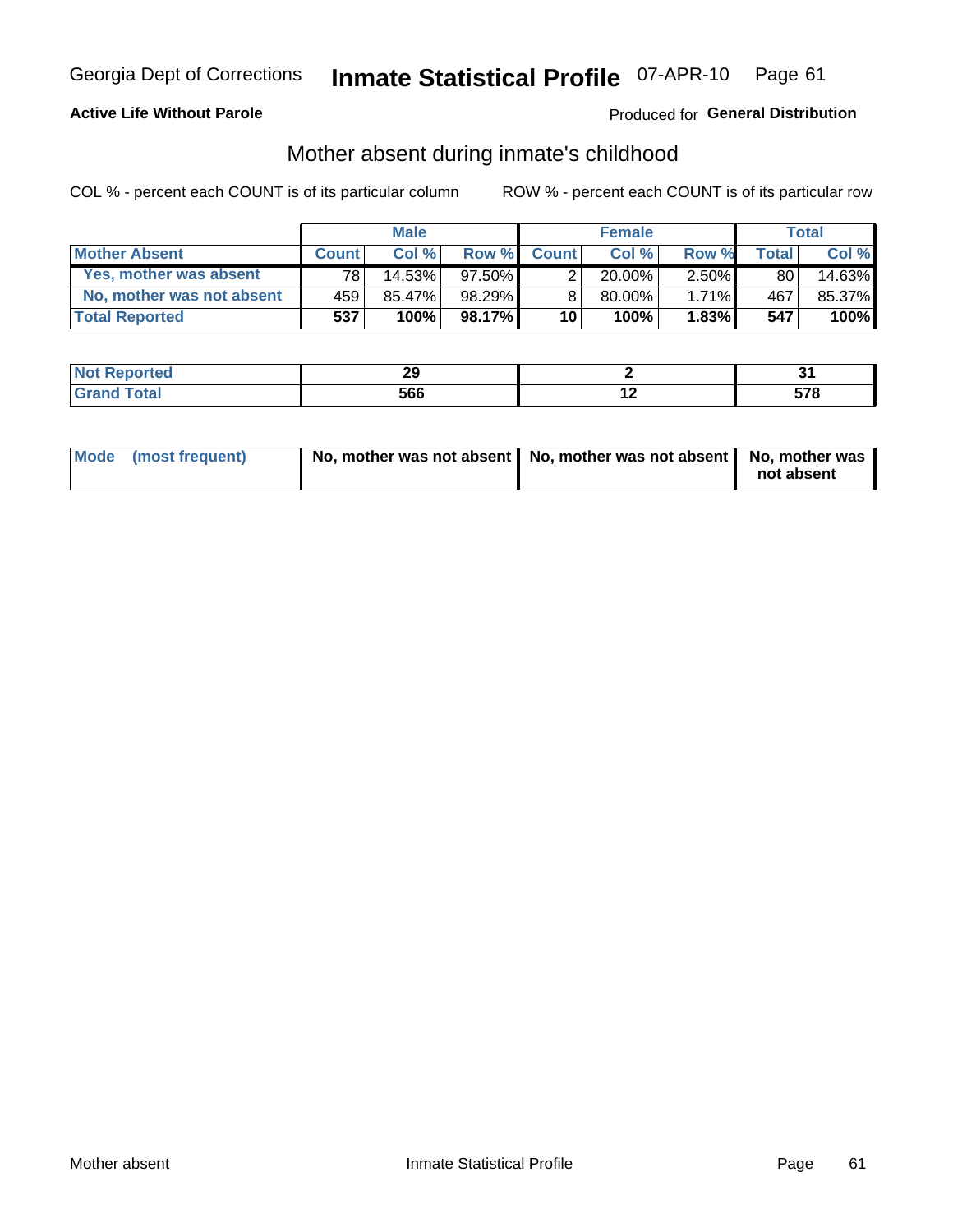## **Active Life Without Parole**

## Produced for General Distribution

## Inmate diagnosed as manipulative

COL % - percent each COUNT is of its particular column

|                          | <b>Male</b>  |        |        | <b>Female</b>   |           |       | Total        |        |
|--------------------------|--------------|--------|--------|-----------------|-----------|-------|--------------|--------|
| <b>Manipulative</b>      | <b>Count</b> | Col %  | Row %  | <b>Count</b>    | Col %     | Row % | <b>Total</b> | Col %  |
| <b>Yes, manipulative</b> | 128          | 23.93% | 98.46% | 2               | $20.00\%$ | 1.54% | 130          | 23.85% |
| No, not manipulative     | 407          | 76.07% | 98.07% | 8               | 80.00%    | 1.93% | 415          | 76.15% |
| <b>Total Reported</b>    | 535          | 100%   | 98.17% | 10 <sup>1</sup> | 100%      | 1.83% | 545          | 100%   |

| <b>Not Reported</b>       |     |     | <br>ഄഄ      |
|---------------------------|-----|-----|-------------|
| <b>Total</b><br>Gran<br>. | 566 | . . | --^<br>JI U |

| <b>Mode</b><br>(most frequent) | No, not manipulative | No, not manipulative | No. not<br><b>I</b> manipulative |
|--------------------------------|----------------------|----------------------|----------------------------------|
|--------------------------------|----------------------|----------------------|----------------------------------|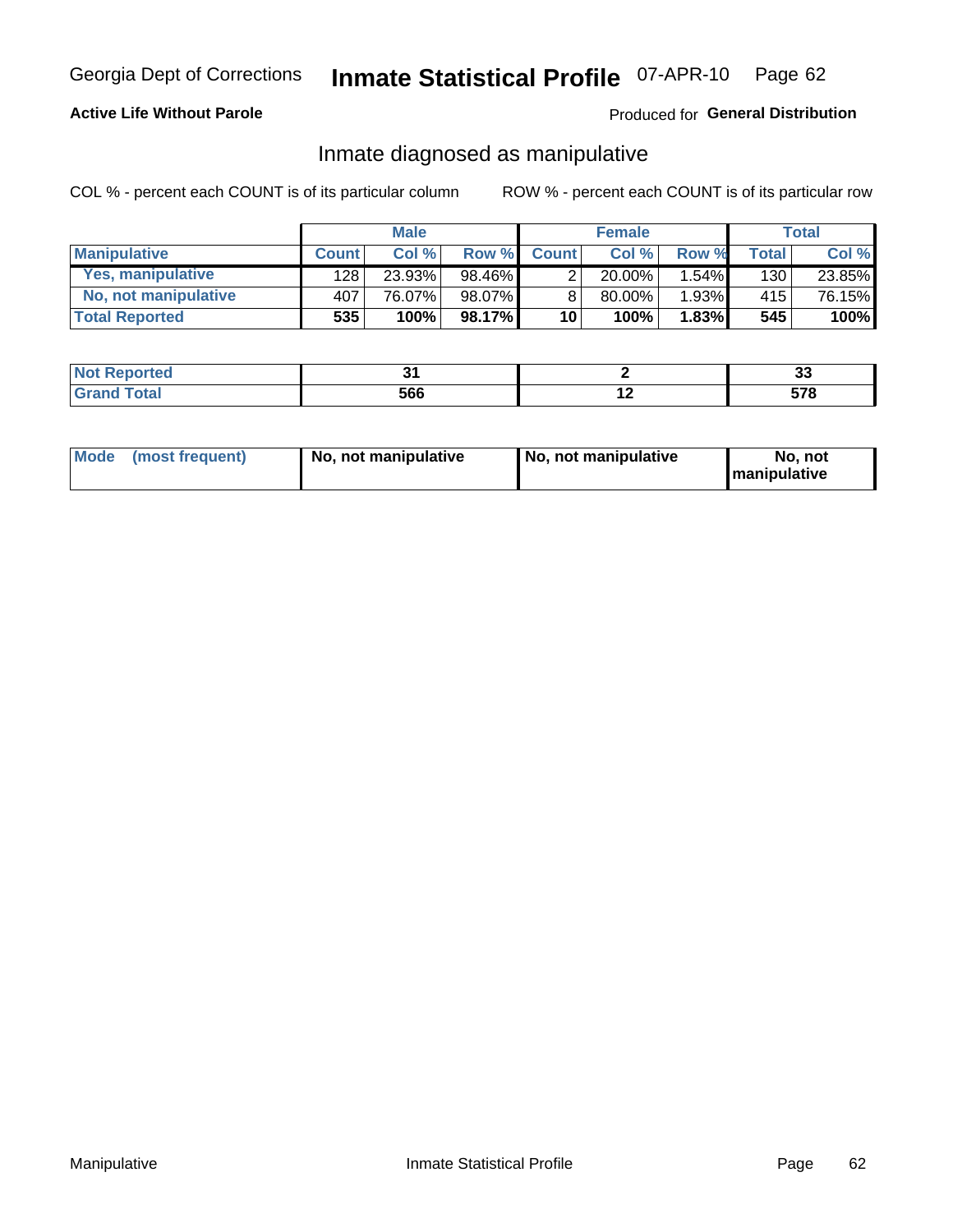#### Inmate Statistical Profile 07-APR-10 Page 63

## **Active Life Without Parole**

## Produced for General Distribution

## Inmate diagnosed as assaultive

COL % - percent each COUNT is of its particular column

|                       | <b>Male</b>  |           |         | <b>Female</b> |            |          | Total |        |
|-----------------------|--------------|-----------|---------|---------------|------------|----------|-------|--------|
| <b>Assaultive</b>     | <b>Count</b> | Col%      | Row %   | <b>Count</b>  | Col %      | Row %    | Total | Col %  |
| Yes, assaultive       | 428          | $80.00\%$ | 97.72%  | 10            | $100.00\%$ | $2.28\%$ | 438   | 80.37% |
| No, not assaultive    | 107          | 20.00%    | 100.00% |               |            |          | 107   | 19.63% |
| <b>Total Reported</b> | 535          | 100%      | 98.17%  | 10            | 100%       | 1.83%    | 545   | 100%   |

| Reported<br><b>NO</b> t<br>. |     |     | $\ddot{\phantom{0}}$<br>w |
|------------------------------|-----|-----|---------------------------|
| <b>otal</b>                  | 566 | . . | E 70<br>J.<br>. .         |

| <b>Mode</b><br>(most frequent) | <b>Yes, assaultive</b> | Yes, assaultive | <b>Yes, assaultive</b> |
|--------------------------------|------------------------|-----------------|------------------------|
|--------------------------------|------------------------|-----------------|------------------------|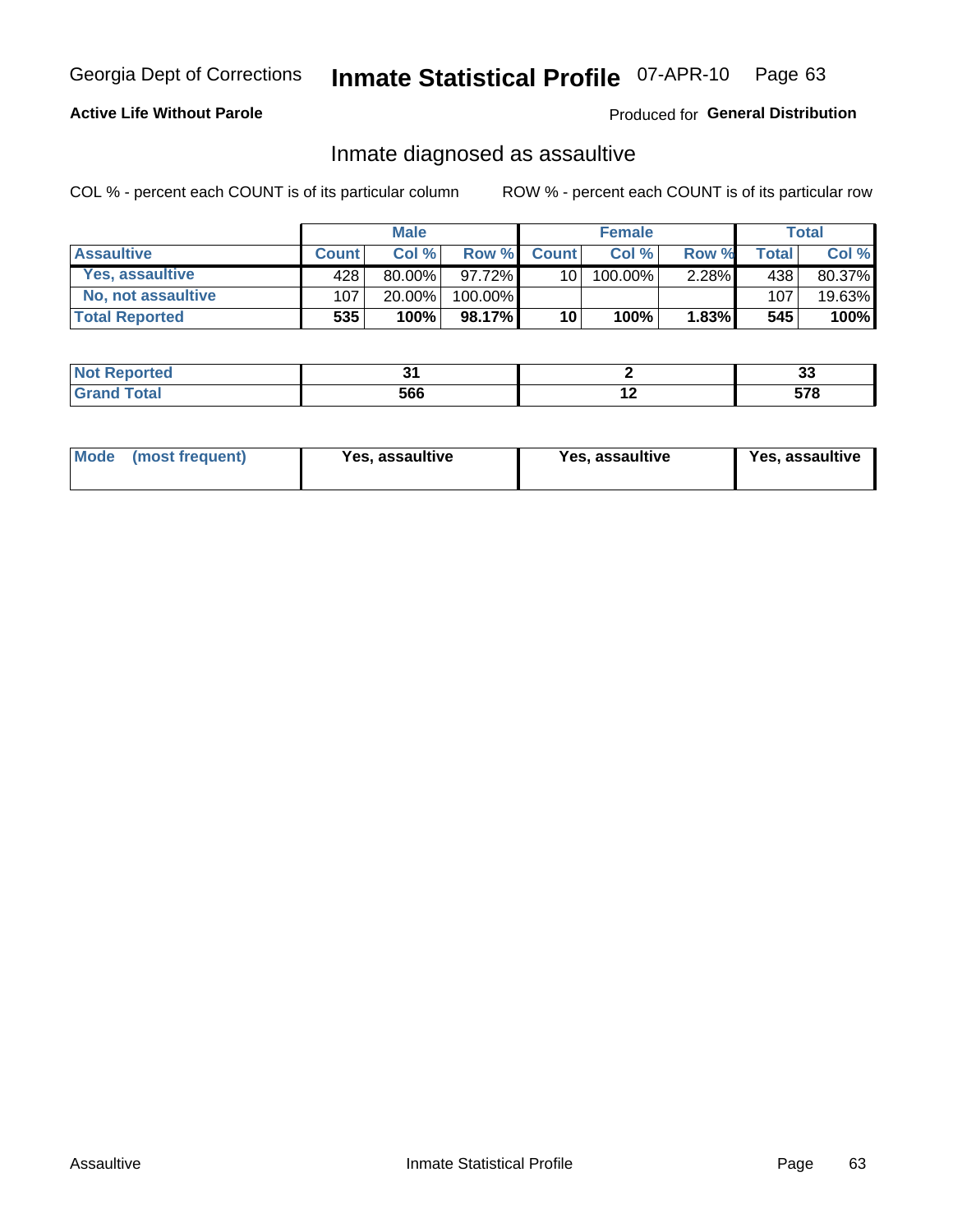#### Inmate Statistical Profile 07-APR-10 Page 64

**Active Life Without Parole** 

## **Produced for General Distribution**

## Number of prior Georgia incarcerations

COL % - percent each COUNT is of its particular column

|                                       | <b>Male</b>     |          |                    | <b>Female</b> |        |       | <b>Total</b> |        |
|---------------------------------------|-----------------|----------|--------------------|---------------|--------|-------|--------------|--------|
| <b>Num of Prior GA Incarcerations</b> | <b>Count</b>    | Col %    | <b>Row % Count</b> |               | Col %  | Row % | Total        | Col %  |
|                                       | 264             | 46.64%   | 96.00%             |               | 91.67% | 4.00% | 275          | 47.58% |
|                                       | 114             | 20.14%   | 100.00%            |               |        |       | 114          | 19.72% |
|                                       | 70              | 12.37%   | 100.00%            |               |        |       | 70           | 12.11% |
| 3                                     | 55              | 9.72%    | 98.21%             |               | 8.33%  | 1.79% | 56           | 9.69%  |
|                                       | 30 <sup>°</sup> | 5.30%    | 100.00%            |               |        |       | 30           | 5.19%  |
| 5                                     | 17              | $3.00\%$ | 100.00%            |               |        |       | 17           | 2.94%  |
| <b>More Than 5</b>                    | 16              | 2.83%    | 100.00%            |               |        |       | 16           | 2.77%  |
| <b>Total Reported</b>                 | 566             | 100%     | 97.92%             | 12            | 100%   | 2.08% | 578          | 100%   |

| Reported<br>N.                |     |             |
|-------------------------------|-----|-------------|
| <b>Total</b><br>$\bullet$ nan | -00 | E70<br>JI u |

| Mean (average)       | . . 29 | ن ے. | דפ |
|----------------------|--------|------|----|
| Median (middle)      |        |      |    |
| Mode (most frequent) |        |      |    |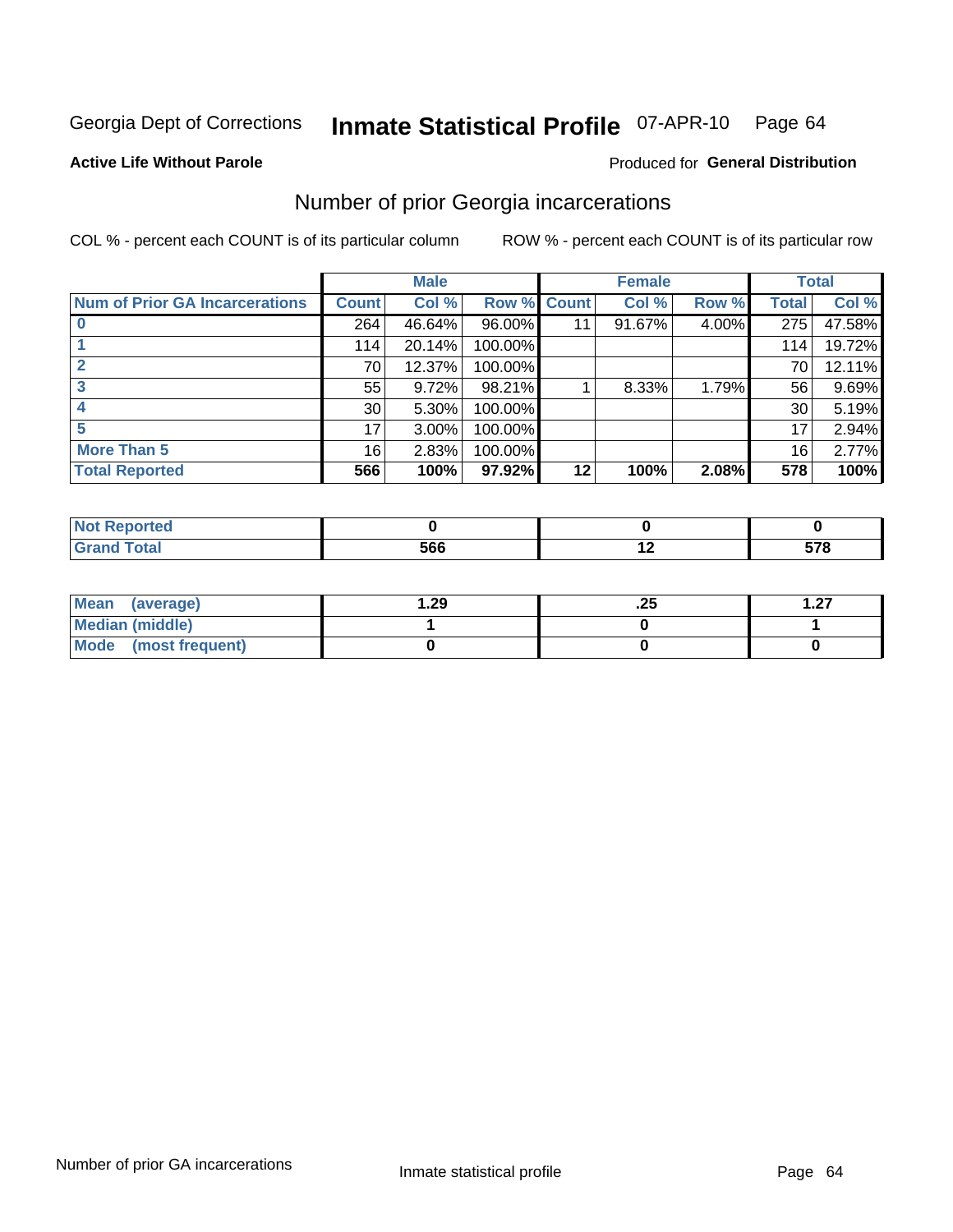#### **Inmate Statistical Profile 07-APR-10** Page 65

**Active Life Without Parole** 

**Produced for General Distribution** 

## Prison sentence in years

COL % - percent each COUNT is of its particular column

ROW % - percent each COUNT is of its particular row

|                                 | <b>Male</b> |            |                    | <b>Female</b> |            |       | $\tau$ otal |         |
|---------------------------------|-------------|------------|--------------------|---------------|------------|-------|-------------|---------|
| <b>Prison Sentence In Years</b> | Count       | Col%       | <b>Row % Count</b> |               | Col%       | Row % | Total       | Col %   |
| <b>Life Without Parole</b>      | 566         | $100.00\%$ | $97.92\%$          |               | $100.00\%$ | 2.08% | 578         | 100.00% |
| <b>Total Reported</b>           | 566         | 100%       | $97.92\%$          | $12 \,$       | 100%       | 2.08% | 578         | 100%    |

| <b>Not Reported</b> |     |     |     |
|---------------------|-----|-----|-----|
| <b>Total</b>        | 566 | . . | --^ |

### **Determinate (numeric) sentences only**

| <b>Mean</b> | <i>(average)</i> |  |  |
|-------------|------------------|--|--|
|             |                  |  |  |

All sentences (including determinate), with life, life without parole, and death sentences figured at 45 years

| l Mea<br>апе<br>. | -⊷ |  |
|-------------------|----|--|
|                   |    |  |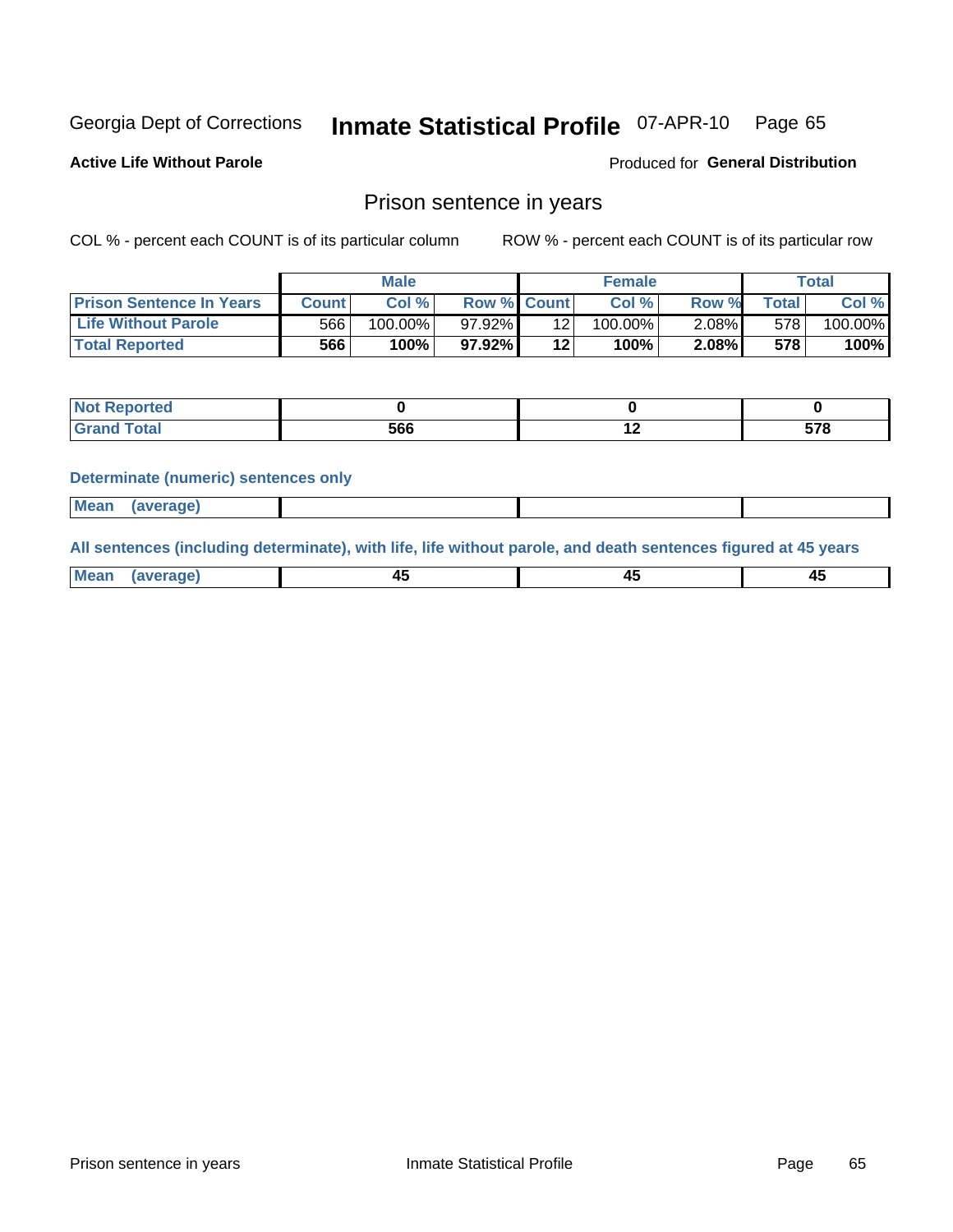#### Inmate Statistical Profile 07-APR-10 Georgia Dept of Corrections Page 66

### **Active Life Without Parole**

### **Produced for General Distribution**

## Primary offense, broken out into felonies vs misdemeanors

COL % - percent each COUNT is of its particular column

|                                  |              | <b>Male</b> |                    |                 | <b>Female</b> |       |              | Total   |
|----------------------------------|--------------|-------------|--------------------|-----------------|---------------|-------|--------------|---------|
| <b>Felonies and Misdemeanors</b> | <b>Count</b> | Col%        | <b>Row % Count</b> |                 | Col%          | Row % | <b>Total</b> | Col %   |
| <b>Felonies</b>                  | 566          | 100.00%     | 97.92%1            | 12 <sub>1</sub> | 100.00%       | 2.08% | 578          | 100.00% |
| <b>Total Reported</b>            | 566          | $100\%$     | 97.92%             | 12'             | 100%          | 2.08% | 578          | 100%    |

| <b>Not Reported</b>         |    |     |     |
|-----------------------------|----|-----|-----|
| <b>Total</b><br>Gran<br>uuu | ^^ | 566 | 578 |

| $Mc$<br>equent)<br>нез<br>$\sim$<br>. | onies<br>. | <b>onies</b><br>. |
|---------------------------------------|------------|-------------------|
|---------------------------------------|------------|-------------------|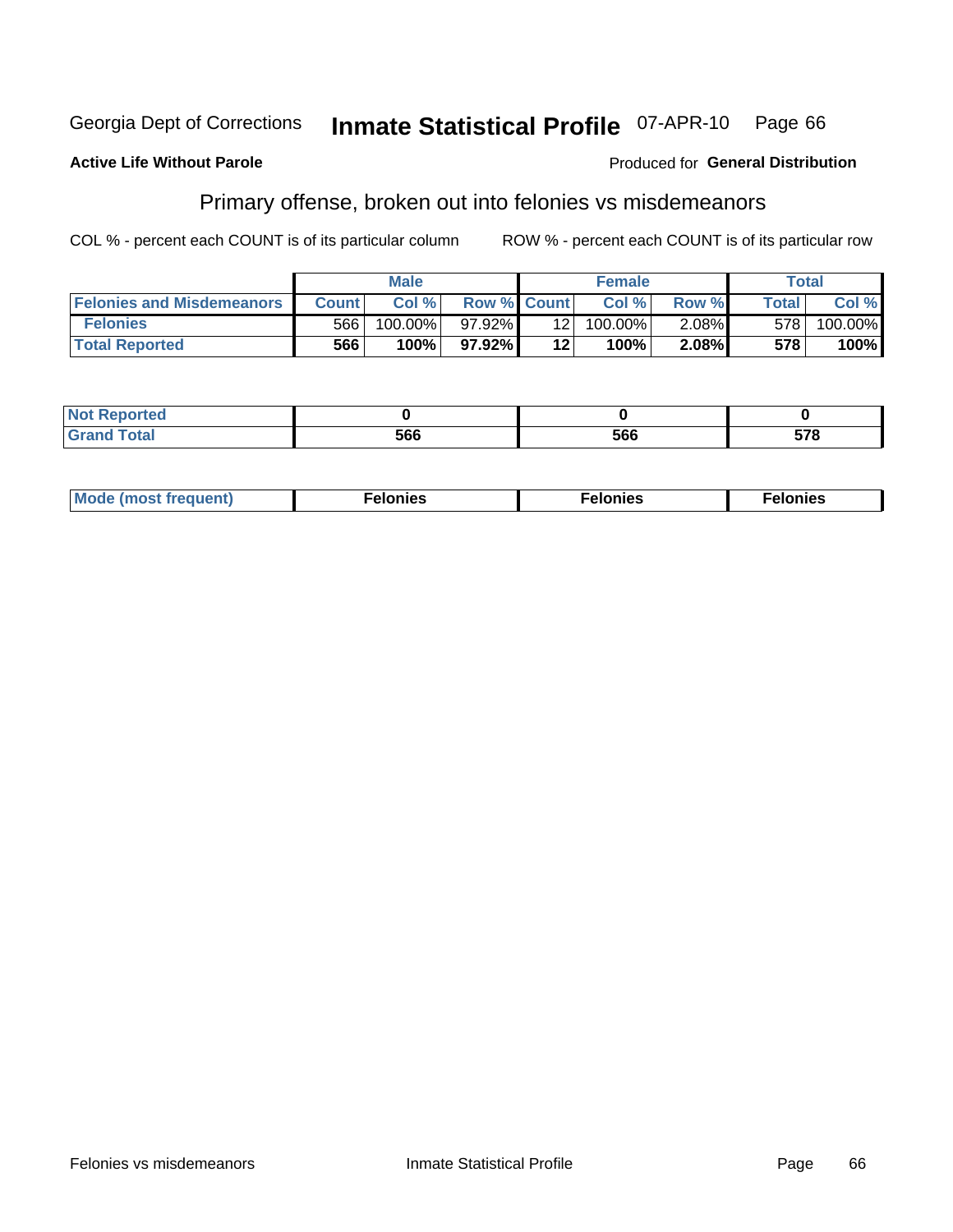#### Inmate Statistical Profile 07-APR-10 Page 67

## **Active Life Without Parole**

### Produced for General Distribution

## Primary offense, broken out into six broad crime categories

COL % - percent each COUNT is of its particular column

|                         |                 | <b>Male</b> |             |                 | <b>Female</b> |       |              | <b>Total</b> |
|-------------------------|-----------------|-------------|-------------|-----------------|---------------|-------|--------------|--------------|
| <b>Crime Categories</b> | <b>Count</b>    | Col %       | Row % Count |                 | Col %         | Row % | <b>Total</b> | Col %        |
| <b>Violent</b>          | 466             | 82.33%      | 97.49%      | 12 <sub>2</sub> | 100.00%       | 2.51% | 478          | 82.70%       |
| <b>Sex Crime</b>        | 84              | 14.84%      | 100.00%     |                 | .00%          |       | 84           | 14.53%       |
| 3<br><b>Property</b>    | 2               | .35%        | 100.00%     |                 | .00%          |       |              | .35%         |
| <b>Drug</b><br>4        | 13 <sub>1</sub> | 2.30%       | 100.00%     |                 | .00%          |       | 13           | 2.25%        |
| <b>Other</b><br>6       |                 | .18%        | 100.00%     |                 | .00%          |       |              | $.17\%$      |
| <b>Total Reported</b>   | 566             | 100%        | 97.92%      | 12              | 100%          | 2.08% | 578          | 100%         |

| <b>Not Reported</b> |     |     |          |
|---------------------|-----|-----|----------|
| Total               | 566 | . . | 578<br>u |

| М | ,,, | - -- -<br>וחו | m |
|---|-----|---------------|---|
|   |     |               |   |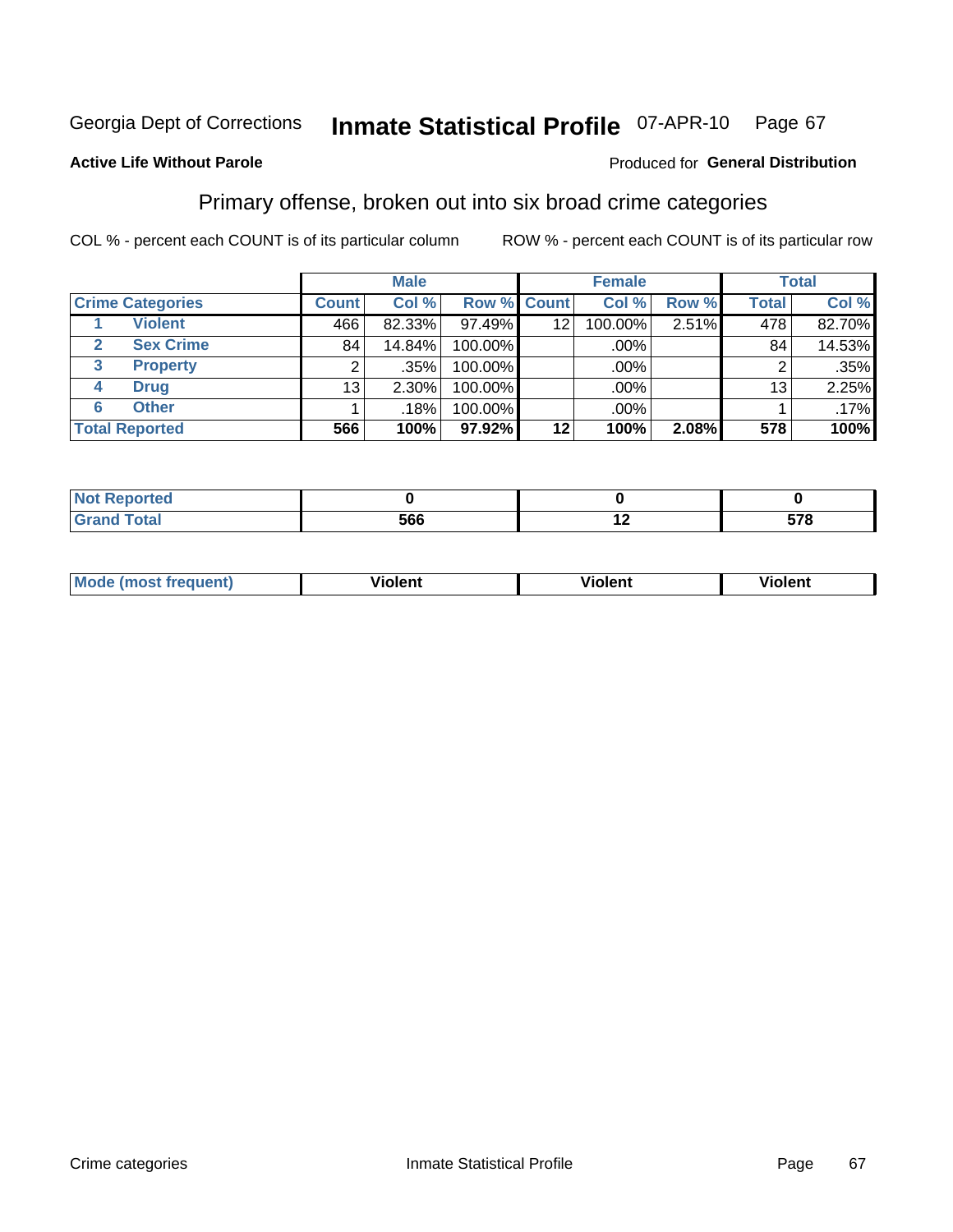#### Inmate Statistical Profile 07-APR-10 Page 68

## **Active Life Without Parole**

### **Produced for General Distribution**

# Primary offense, detailed offense code

COL % - percent each COUNT is of its particular column

|      |                                 |              | <b>Male</b> |         |              | <b>Female</b>             |       |                | <b>Total</b> |
|------|---------------------------------|--------------|-------------|---------|--------------|---------------------------|-------|----------------|--------------|
|      | <b>Primary Offense</b>          | <b>Count</b> | Col %       | Row %   | <b>Count</b> | $\overline{\text{Col}}$ % | Row % | <b>Total</b>   | Col %        |
| 1101 | <b>Murder</b>                   | 317          | 56.01%      | 96.65%  | 11           | 91.67%                    | 3.35% | 328            | 56.75%       |
| 1302 | <b>Aggrav Assault</b>           |              | .18%        | 100.00% |              |                           |       |                | .17%         |
| 1311 | <b>Kidnapping</b>               | 62           | 10.95%      | 100.00% |              |                           |       | 62             | 10.73%       |
| 1601 | <b>Burglary</b>                 | 2            | .35%        | 100.00% |              |                           |       | $\overline{2}$ | .35%         |
| 1902 | <b>Armed Robbery</b>            | 85           | 15.02%      | 98.84%  | 1            | 8.33%                     | 1.16% | 86             | 14.88%       |
| 1911 | <b>Hijacking Motor Vehicle</b>  |              | .18%        | 100.00% |              |                           |       |                | .17%         |
| 2001 | Rape                            | 58           | 10.25%      | 100.00% |              |                           |       | 58             | 10.03%       |
| 2003 | <b>Aggrav Sodomy</b>            | 5            | .88%        | 100.00% |              |                           |       | 5              | .87%         |
| 2009 | <b>Aggrav Sexual Battery</b>    | 5            | .88%        | 100.00% |              |                           |       | 5              | .87%         |
| 2019 | <b>Child Molestation</b>        | 3            | .53%        | 100.00% |              |                           |       | 3              | .52%         |
| 2021 | <b>Aggrav Child Molestation</b> | 13           | 2.30%       | 100.00% |              |                           |       | 13             | 2.25%        |
| 2912 | <b>Poss Of Certain</b>          |              | .18%        | 100.00% |              |                           |       |                | .17%         |
|      | <b>Weapons</b>                  |              |             |         |              |                           |       |                |              |
| 4012 | <b>Viol Ga Cntrl Sbst Act</b>   |              | .18%        | 100.00% |              |                           |       |                | .17%         |
| 4018 | <b>S/D Cont Sub School</b>      |              | .18%        | 100.00% |              |                           |       | 1              | .17%         |
| 4021 | <b>S/D Cocaine</b>              | 4            | .71%        | 100.00% |              |                           |       | 4              | .69%         |
| 4022 | <b>Poss Of Cocaine</b>          | 3            | .53%        | 100.00% |              |                           |       | 3              | .52%         |
| 4050 | <b>Poss W Int Dist Cocaine</b>  |              | .18%        | 100.00% |              |                           |       |                | .17%         |
| 4103 | <b>Traf Cocaine 401+ Gm</b>     | 2            | .35%        | 100.00% |              |                           |       | $\overline{2}$ | .35%         |
| 4134 | <b>Att/Consprcy Commt</b>       |              | .18%        | 100.00% |              |                           |       |                | .17%         |
|      | C/S/Of                          |              |             |         |              |                           |       |                |              |
|      | <b>Total Rported</b>            | 566          | 100%        | 97.92%  | 12           | 100%                      | 2.08% | 578            | 100%         |

| orted |     |     |     |
|-------|-----|-----|-----|
| Total | 566 | . . | --^ |

| Mode (most frequent) | 1101 Murder | 1101 Murder | 1101 Murder |
|----------------------|-------------|-------------|-------------|
|                      |             |             |             |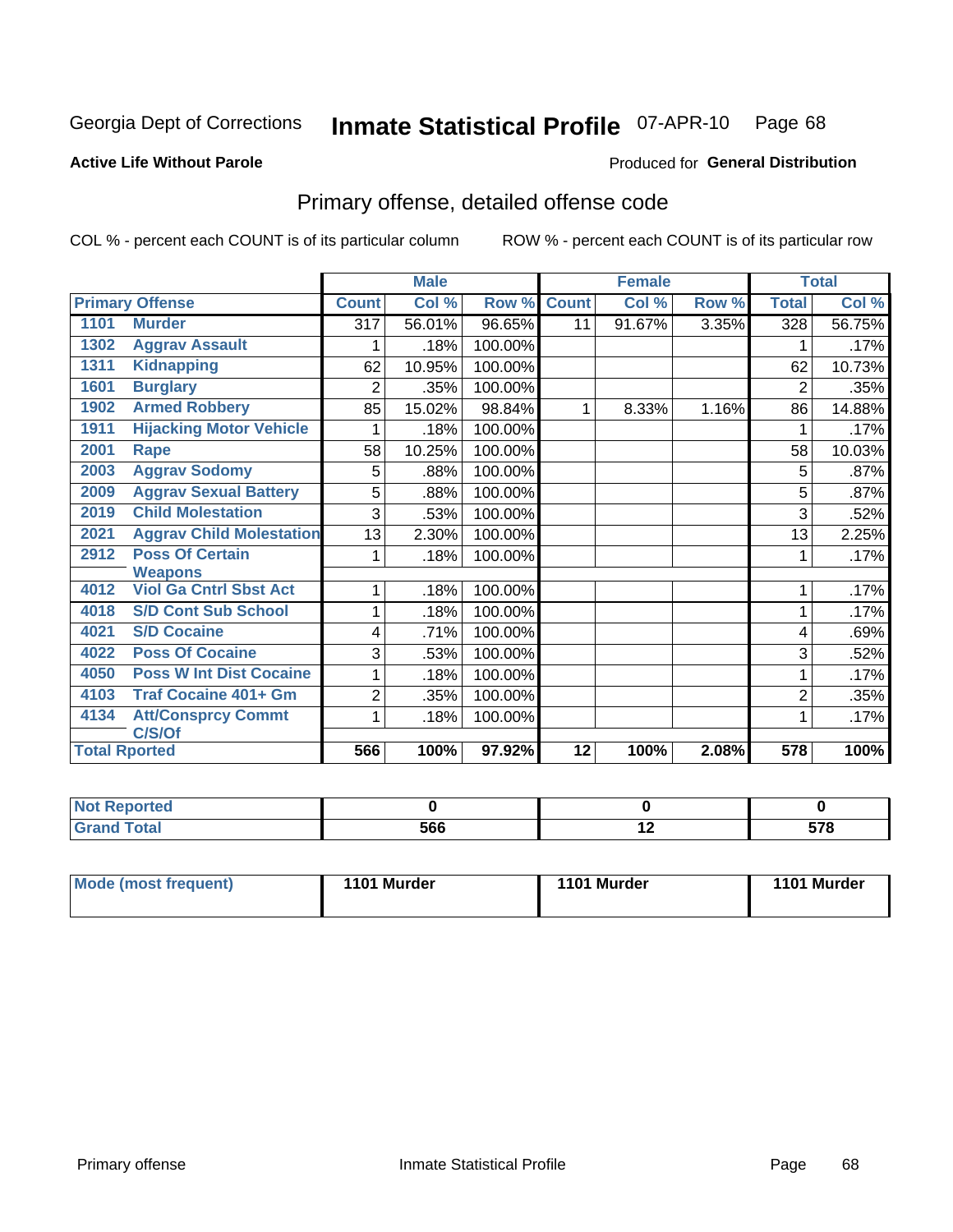# Inmate Statistical Profile 07-APR-10 Page 69

### **Active Life Without Parole**

### **Produced for General Distribution**

# County of conviction of primary offense

COL % - percent each COUNT is of its particular column

|                         |                             |                         | <b>Male</b> |         |                | <b>Female</b> |        |                | <b>Total</b> |
|-------------------------|-----------------------------|-------------------------|-------------|---------|----------------|---------------|--------|----------------|--------------|
|                         | <b>County of Conviction</b> | <b>Count</b>            | Col %       | Row %   | <b>Count</b>   | Col %         | Row %  | <b>Total</b>   | Col %        |
| 1                       | <b>Appling</b>              | 2                       | .35%        | 100.00% |                |               |        | $\overline{2}$ | .35%         |
| $\overline{2}$          | <b>Atkinson</b>             | $\overline{2}$          | .35%        | 100.00% |                |               |        | $\overline{2}$ | .35%         |
| $\overline{\mathbf{3}}$ | <b>Bacon</b>                | 1                       | .18%        | 100.00% |                |               |        | 1              | .17%         |
| 5                       | <b>Baldwin</b>              | 6                       | 1.06%       | 100.00% |                |               |        | 6              | 1.04%        |
| $\overline{\mathbf{6}}$ | <b>Banks</b>                | 1                       | .18%        | 100.00% |                |               |        | 1              | .17%         |
| $\overline{\mathbf{7}}$ | <b>Barrow</b>               | 3                       | .53%        | 100.00% |                |               |        | 3              | .52%         |
| $\overline{\mathbf{8}}$ | <b>Bartow</b>               | $\overline{3}$          | .53%        | 100.00% |                |               |        | $\overline{3}$ | .52%         |
| $\overline{9}$          | <b>Ben Hill</b>             | 4                       | .71%        | 100.00% |                |               |        | 4              | .69%         |
| 10                      | <b>Berrien</b>              | 1                       | .18%        | 100.00% |                |               |        | 1              | .17%         |
| $\overline{11}$         | <b>Bibb</b>                 | 16                      | 2.83%       | 100.00% |                |               |        | 16             | 2.77%        |
| $\overline{12}$         | <b>Bleckley</b>             | 1                       | .18%        | 100.00% |                |               |        | $\mathbf 1$    | .17%         |
| 13                      | <b>Brantley</b>             | $\overline{2}$          | .35%        | 100.00% |                |               |        | $\overline{2}$ | .35%         |
| $\overline{14}$         | <b>Brooks</b>               | 1                       | .18%        | 100.00% |                |               |        | 1              | .17%         |
| 16                      | <b>Bulloch</b>              | 3                       | .53%        | 75.00%  | $\mathbf{1}$   | 8.33%         | 25.00% | 4              | .69%         |
| $\overline{17}$         | <b>Burke</b>                | $\overline{5}$          | .88%        | 100.00% |                |               |        | 5              | .87%         |
| $\overline{18}$         | <b>Butts</b>                | $\overline{3}$          | .53%        | 100.00% |                |               |        | $\overline{3}$ | .52%         |
| 20                      | <b>Camden</b>               | 3                       | .53%        | 100.00% |                |               |        | 3              | .52%         |
| $\overline{22}$         | <b>Carroll</b>              | $\overline{\mathbf{c}}$ | .35%        | 100.00% |                |               |        | $\overline{c}$ | .35%         |
| 23                      | <b>Catoosa</b>              | 2                       | .35%        | 100.00% |                |               |        | $\overline{2}$ | .35%         |
| $\overline{24}$         | <b>Charlton</b>             | 1                       | .18%        | 100.00% |                |               |        | $\mathbf{1}$   | .17%         |
| 25                      | <b>Chatham</b>              | 25                      | 4.42%       | 100.00% |                |               |        | 25             | 4.33%        |
| $\overline{27}$         | <b>Chattooga</b>            | 1                       | .18%        | 100.00% |                |               |        | 1              | .17%         |
| 28                      | <b>Cherokee</b>             | 3                       | .53%        | 100.00% |                |               |        | 3              | .52%         |
| 29                      | <b>Clarke</b>               | 12                      | 2.12%       | 100.00% |                |               |        | 12             | 2.08%        |
| $\overline{31}$         | <b>Clayton</b>              | 18                      | 3.18%       | 100.00% |                |               |        | 18             | 3.11%        |
| 33                      | <b>Cobb</b>                 | 18                      | 3.18%       | 90.00%  | $\overline{2}$ | 16.67%        | 10.00% | 20             | 3.46%        |
| 34                      | <b>Coffee</b>               | 4                       | .71%        | 100.00% |                |               |        | 4              | .69%         |
| 35                      | <b>Colquitt</b>             | 4                       | .71%        | 100.00% |                |               |        | 4              | .69%         |
| 36                      | <b>Columbia</b>             | 5                       | .88%        | 100.00% |                |               |        | 5              | .87%         |
| $\overline{37}$         | <b>Cook</b>                 | $\sqrt{3}$              | .53%        | 100.00% |                |               |        | 3              | .52%         |
| 38                      | <b>Coweta</b>               | 3                       | .53%        | 100.00% |                |               |        | $\overline{3}$ | .52%         |
| 40                      | <b>Crisp</b>                | $\overline{\mathbf{c}}$ | .35%        | 100.00% |                |               |        | 2              | .35%         |
| 41                      | <b>Dade</b>                 | 1                       | .18%        | 100.00% |                |               |        | $\mathbf{1}$   | .17%         |
| 43                      | <b>Decatur</b>              | $\overline{2}$          | .35%        | 100.00% |                |               |        | $\overline{2}$ | .35%         |
| 44                      | <b>Dekalb</b>               | 43                      | 7.60%       | 97.73%  | 1              | 8.33%         | 2.27%  | 44             | 7.61%        |
| 45                      | <b>Dodge</b>                | 1                       | .18%        | 100.00% |                |               |        | 1              | .17%         |
| 46                      | <b>Dooly</b>                | $\boldsymbol{2}$        | .35%        | 100.00% |                |               |        | $\overline{2}$ | .35%         |
| 47                      | <b>Dougherty</b>            | 20                      | 3.53%       | 100.00% |                |               |        | 20             | 3.46%        |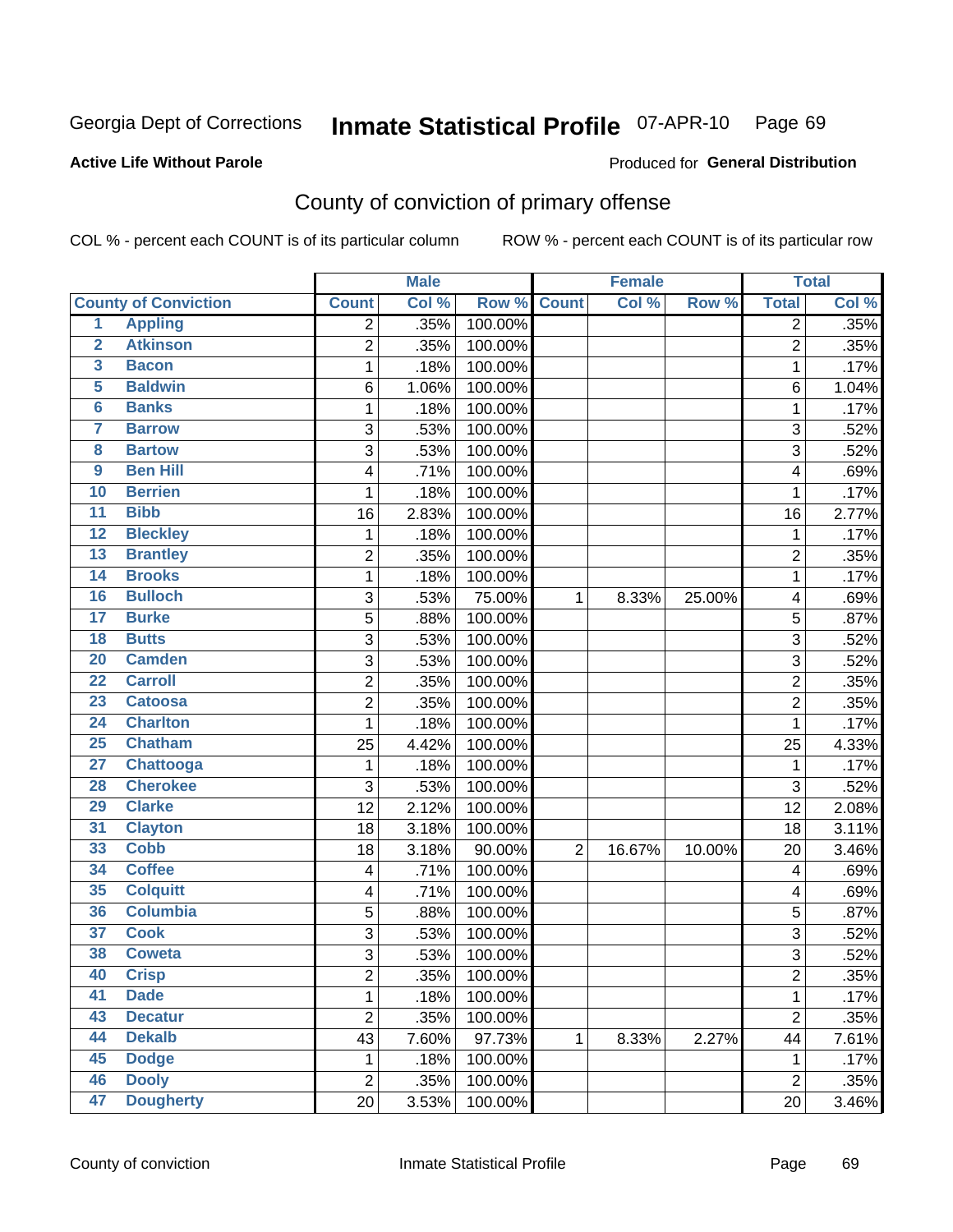# Inmate Statistical Profile 07-APR-10 Page 70

### **Active Life Without Parole**

### Produced for General Distribution

# County of conviction of primary offense

COL % - percent each COUNT is of its particular column

|                 |                             |                           | <b>Male</b> |         |              | <b>Female</b> |        |                         | <b>Total</b> |
|-----------------|-----------------------------|---------------------------|-------------|---------|--------------|---------------|--------|-------------------------|--------------|
|                 | <b>County of Conviction</b> | <b>Count</b>              | Col %       | Row %   | <b>Count</b> | Col %         | Row %  | <b>Total</b>            | Col %        |
| 48              | <b>Douglas</b>              | $\overline{15}$           | 2.65%       | 93.75%  | 1            | 8.33%         | 6.25%  | 16                      | 2.77%        |
| 49              | <b>Early</b>                | 1                         | .18%        | 100.00% |              |               |        | $\mathbf{1}$            | .17%         |
| $\overline{51}$ | <b>Effingham</b>            | 3                         | .53%        | 100.00% |              |               |        | 3                       | .52%         |
| 52              | <b>Elbert</b>               | $\overline{2}$            | .35%        | 100.00% |              |               |        | $\overline{2}$          | .35%         |
| 53              | <b>Emanuel</b>              | 2                         | .35%        | 100.00% |              |               |        | 2                       | .35%         |
| 56              | <b>Fayette</b>              | $\sqrt{3}$                | .53%        | 100.00% |              |               |        | 3                       | .52%         |
| 57              | <b>Floyd</b>                | $\overline{7}$            | 1.24%       | 100.00% |              |               |        | $\overline{7}$          | 1.21%        |
| 58              | <b>Forsyth</b>              | $\overline{2}$            | .35%        | 100.00% |              |               |        | $\overline{2}$          | .35%         |
| 59              | <b>Franklin</b>             | $\overline{2}$            | .35%        | 100.00% |              |               |        | $\overline{2}$          | .35%         |
| 60              | <b>Fulton</b>               | 58                        | 10.25%      | 100.00% |              |               |        | 58                      | 10.03%       |
| 61              | <b>Gilmer</b>               | $\mathbf 1$               | .18%        | 100.00% |              |               |        | $\mathbf 1$             | .17%         |
| 63              | <b>Glynn</b>                | 17                        | 3.00%       | 100.00% |              |               |        | 17                      | 2.94%        |
| 66              | <b>Greene</b>               | 1                         | .18%        | 100.00% |              |               |        | $\mathbf 1$             | .17%         |
| 67              | <b>Gwinnett</b>             | 8                         | 1.41%       | 88.89%  | 1            | 8.33%         | 11.11% | 9                       | 1.56%        |
| 68              | <b>Habersham</b>            | 4                         | .71%        | 100.00% |              |               |        | 4                       | .69%         |
| 69              | <b>Hall</b>                 | 11                        | 1.94%       | 100.00% |              |               |        | 11                      | 1.90%        |
| $\overline{71}$ | <b>Haralson</b>             | $\overline{2}$            | .35%        | 100.00% |              |               |        | $\overline{2}$          | .35%         |
| $\overline{72}$ | <b>Harris</b>               | 1                         | .18%        | 100.00% |              |               |        | $\mathbf{1}$            | .17%         |
| $\overline{73}$ | <b>Hart</b>                 | $\overline{\mathbf{4}}$   | .71%        | 100.00% |              |               |        | 4                       | .69%         |
| 75              | <b>Henry</b>                | 10                        | 1.77%       | 100.00% |              |               |        | 10                      | 1.73%        |
| 76              | <b>Houston</b>              | 8                         | 1.41%       | 100.00% |              |               |        | 8                       | 1.38%        |
| $\overline{77}$ | <b>Irwin</b>                | 1                         | .18%        | 100.00% |              |               |        | $\mathbf{1}$            | .17%         |
| 78              | <b>Jackson</b>              | 10                        | 1.77%       | 100.00% |              |               |        | 10                      | 1.73%        |
| 79              | <b>Jasper</b>               | 1                         | .18%        | 100.00% |              |               |        | 1                       | .17%         |
| 80              | <b>Jeff Davis</b>           | 1                         | .18%        | 100.00% |              |               |        | 1                       | .17%         |
| $\overline{81}$ | <b>Jefferson</b>            | 1                         | .18%        | 100.00% |              |               |        | 1                       | .17%         |
| 82              | <b>Jenkins</b>              | 1                         | .18%        | 100.00% |              |               |        | $\mathbf 1$             | .17%         |
| 84              | <b>Jones</b>                | 1                         | .18%        | 100.00% |              |               |        | $\mathbf 1$             | .17%         |
| 87              | <b>Laurens</b>              | $\ensuremath{\mathsf{3}}$ | .53%        | 100.00% |              |               |        | 3                       | .52%         |
| 88              | Lee                         | $\overline{2}$            | .35%        | 100.00% |              |               |        | $\overline{2}$          | .35%         |
| 89              | <b>Liberty</b>              | $\overline{5}$            | .88%        | 100.00% |              |               |        | 5                       | .87%         |
| 91              | Long                        | 3                         | .53%        | 100.00% |              |               |        | 3                       | .52%         |
| 92              | <b>Lowndes</b>              | 4                         | .71%        | 100.00% |              |               |        | $\overline{\mathbf{4}}$ | .69%         |
| 95              | <b>Madison</b>              | 1                         | .18%        | 100.00% |              |               |        | 1                       | .17%         |
| 96              | <b>Marion</b>               | 1                         | .18%        | 100.00% |              |               |        | $\mathbf{1}$            | .17%         |
| 97              | <b>Mcduffie</b>             | 1                         | .18%        | 100.00% |              |               |        | 1                       | .17%         |
| 98              | <b>Mcintosh</b>             | 1                         | .18%        | 100.00% |              |               |        | $\mathbf{1}$            | .17%         |
| 100             | <b>Miller</b>               | $\mathbf 1$               | .18%        | 100.00% |              |               |        | 1                       | .17%         |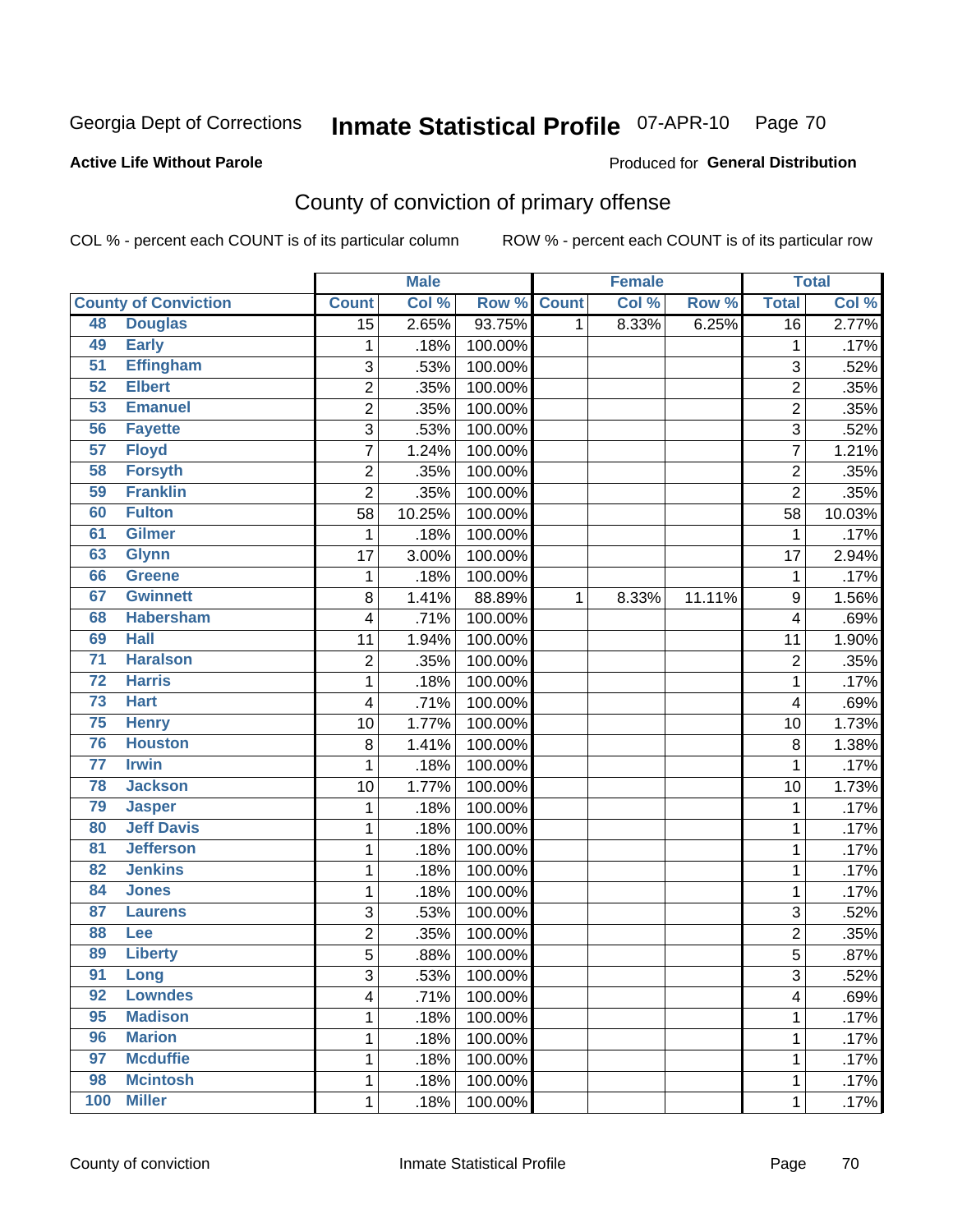# Inmate Statistical Profile 07-APR-10 Page 71

## **Active Life Without Parole**

## **Produced for General Distribution**

# County of conviction of primary offense

COL % - percent each COUNT is of its particular column

|                                     |                 | <b>Male</b> |         |                 | <b>Female</b> |        |                         | <b>Total</b> |
|-------------------------------------|-----------------|-------------|---------|-----------------|---------------|--------|-------------------------|--------------|
| <b>County of Conviction</b>         | <b>Count</b>    | Col %       | Row %   | <b>Count</b>    | Col %         | Row %  | <b>Total</b>            | Col %        |
| 102 Monroe                          | $\overline{3}$  | .53%        | 100.00% |                 |               |        | $\overline{3}$          | .52%         |
| 106<br><b>Muscogee</b>              | $\overline{18}$ | 3.18%       | 94.74%  | $\mathbf{1}$    | 8.33%         | 5.26%  | 19                      | 3.29%        |
| 107<br><b>Newton</b>                | 4               | .71%        | 80.00%  | $\mathbf{1}$    | 8.33%         | 20.00% | 5                       | .87%         |
| 109<br><b>Oglethorpe</b>            | 1               | .18%        | 100.00% |                 |               |        | $\mathbf{1}$            | .17%         |
| 110<br><b>Paulding</b>              | $\overline{2}$  | .35%        | 100.00% |                 |               |        | $\overline{2}$          | .35%         |
| 113<br><b>Pierce</b>                | $\overline{2}$  | .35%        | 100.00% |                 |               |        | $\overline{2}$          | .35%         |
| 114<br><b>Pike</b>                  | $\overline{3}$  | .53%        | 75.00%  | $\mathbf{1}$    | 8.33%         | 25.00% | $\overline{\mathbf{4}}$ | .69%         |
| $115$<br><b>Polk</b>                | $\overline{2}$  | .35%        | 100.00% |                 |               |        | $\overline{2}$          | .35%         |
| 116<br><b>Pulaski</b>               | $\mathbf{1}$    | .18%        | 100.00% |                 |               |        | $\mathbf 1$             | .17%         |
| 117<br><b>Putnam</b>                | $\overline{6}$  | 1.06%       | 100.00% |                 |               |        | 6                       | 1.04%        |
| <b>Rabun</b><br>119                 | $\mathbf 1$     | .18%        | 100.00% |                 |               |        | $\mathbf{1}$            | .17%         |
| 120<br><b>Randolph</b>              | 1               | .18%        | 100.00% |                 |               |        | $\mathbf{1}$            | .17%         |
| 121<br><b>Richmond</b>              | 25              | 4.42%       | 96.15%  | $\mathbf{1}$    | 8.33%         | 3.85%  | 26                      | 4.50%        |
| 122<br><b>Rockdale</b>              | $\overline{3}$  | .53%        | 100.00% |                 |               |        | $\overline{3}$          | .52%         |
| <b>Spalding</b><br>126              | 6               | 1.06%       | 100.00% |                 |               |        | 6                       | 1.04%        |
| <b>Stephens</b><br>127              | $\overline{2}$  | .35%        | 100.00% |                 |               |        | $\overline{2}$          | .35%         |
| <b>Sumter</b><br>129                | 1               | .18%        | 100.00% |                 |               |        | 1                       | .17%         |
| $\overline{132}$<br><b>Tattnall</b> | $\overline{2}$  | .35%        | 100.00% |                 |               |        | $\overline{2}$          | .35%         |
| 135<br><b>Terrell</b>               | $\mathbf{1}$    | .18%        | 100.00% |                 |               |        | $\mathbf{1}$            | .17%         |
| <b>Thomas</b><br>136                | 4               | .71%        | 100.00% |                 |               |        | 4                       | .69%         |
| 137<br><b>Tift</b>                  | 5               | .88%        | 100.00% |                 |               |        | 5                       | .87%         |
| <b>Toombs</b><br>138                | 6               | 1.06%       | 100.00% |                 |               |        | 6                       | 1.04%        |
| 139<br><b>Towns</b>                 | $\mathbf{1}$    | .18%        | 100.00% |                 |               |        | $\mathbf{1}$            | .17%         |
| 141<br><b>Troup</b>                 | 1               | .18%        | 100.00% |                 |               |        | $\mathbf 1$             | .17%         |
| 142<br><b>Turner</b>                | $\overline{1}$  | .18%        | 100.00% |                 |               |        | $\mathbf{1}$            | .17%         |
| <b>Union</b><br>144                 | $\overline{2}$  | .35%        | 100.00% |                 |               |        | $\overline{2}$          | .35%         |
| 145<br><b>Upson</b>                 | $\overline{2}$  | .35%        | 100.00% |                 |               |        | $\overline{2}$          | .35%         |
| <b>Walker</b><br>146                | 3               | .53%        | 75.00%  | 1               | 8.33%         | 25.00% | 4                       | .69%         |
| <b>Walton</b><br>147                | 6               | 1.06%       | 100.00% |                 |               |        | 6                       | 1.04%        |
| 148<br><b>Ware</b>                  | 10              | 1.77%       | 100.00% |                 |               |        | 10                      | 1.73%        |
| 150<br><b>Washington</b>            | $\overline{2}$  | .35%        | 100.00% |                 |               |        | $\overline{2}$          | .35%         |
| 151<br><b>Wayne</b>                 | $\overline{2}$  | .35%        | 66.67%  | $\mathbf{1}$    | 8.33%         | 33.33% | 3                       | .52%         |
| 155<br><b>Whitfield</b>             | $\overline{6}$  | 1.06%       | 100.00% |                 |               |        | 6                       | 1.04%        |
| <b>Wilkes</b><br>157                | 1               | .18%        | 100.00% |                 |               |        | $\mathbf 1$             | .17%         |
| 159<br><b>Worth</b>                 | $\mathbf{1}$    | .18%        | 100.00% |                 |               |        | $\mathbf{1}$            | .17%         |
| <b>Total Rported</b>                | 566             | 100%        | 97.92%  | $\overline{12}$ | 100%          | 2.08%  | $\overline{578}$        | 100%         |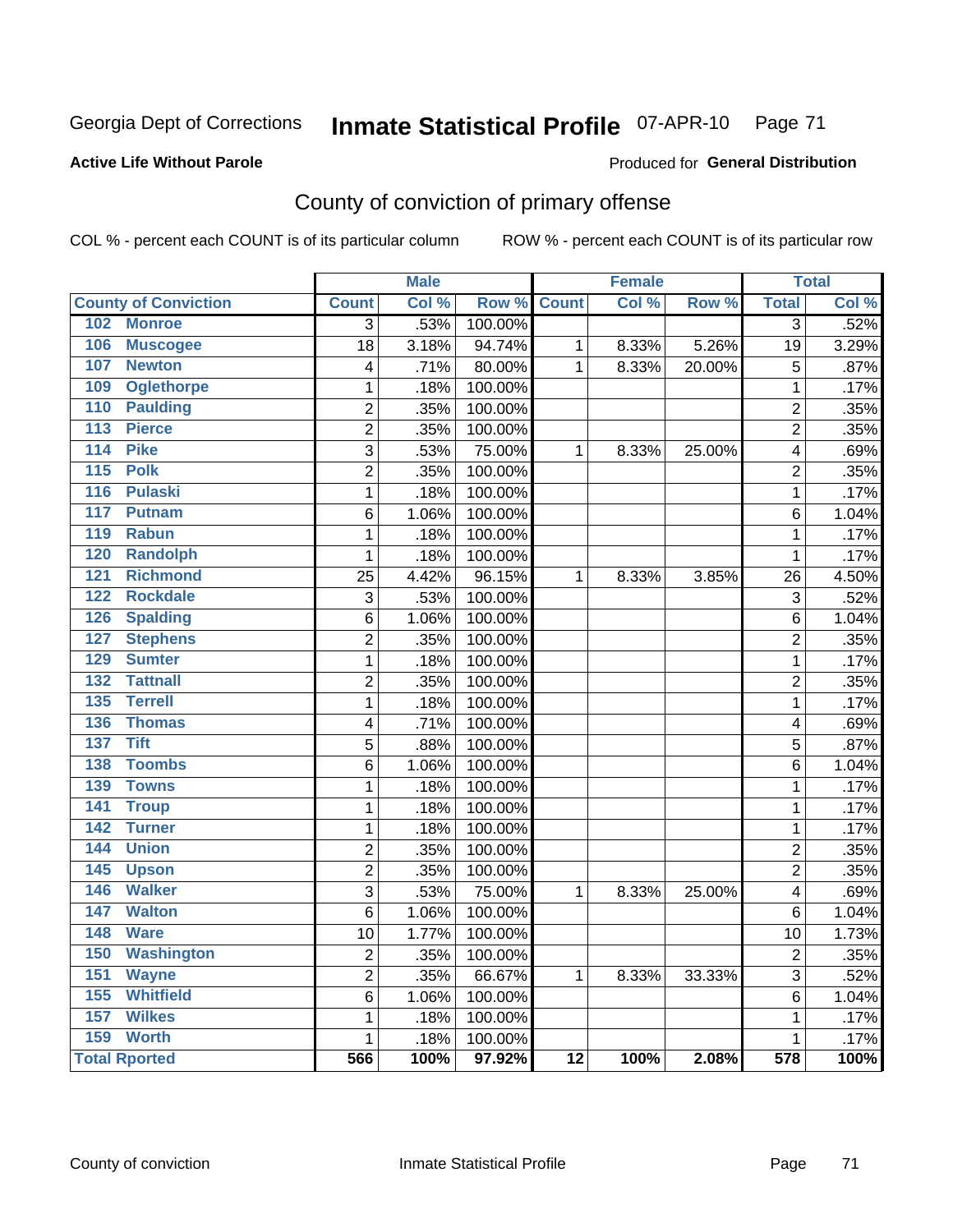# Inmate Statistical Profile 07-APR-10 Page 72

### **Active Life Without Parole**

### **Produced for General Distribution**

# County of conviction of primary offense

COL % - percent each COUNT is of its particular column

|                     | <b>Male</b> | <b>Female</b> | <b>Total</b> |
|---------------------|-------------|---------------|--------------|
| <b>Not Reported</b> |             |               |              |
| <b>Grand Total</b>  | 566         | 10<br>1 Z     | 578          |

| $-1110.25$<br>้นแบเ | <b>Mode</b><br>freauent) | . . <b>. .</b> | Copp | <b>ulton</b> |
|---------------------|--------------------------|----------------|------|--------------|
|---------------------|--------------------------|----------------|------|--------------|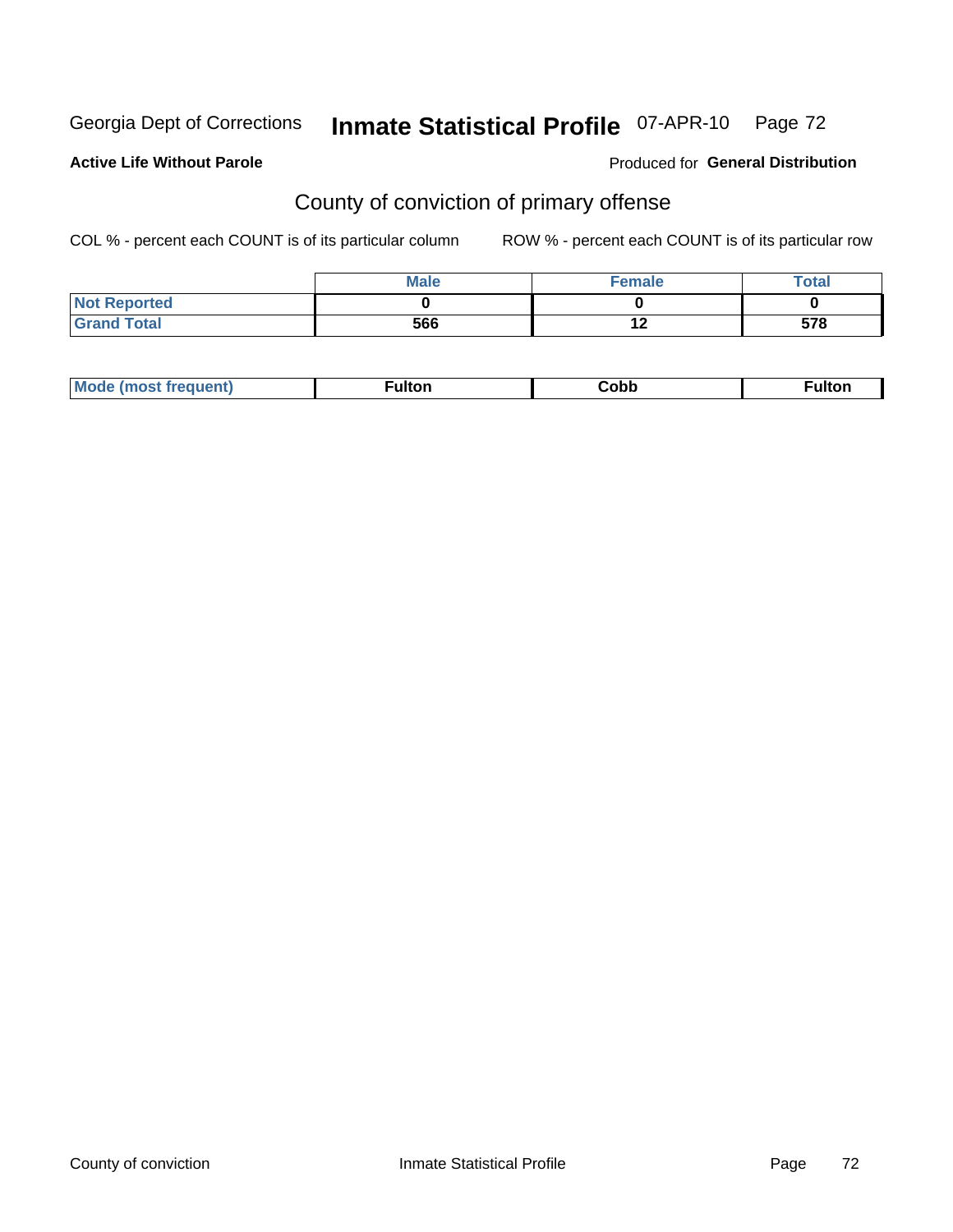Georgia Dept of Corrections

# Inmate Statistical Profile 07-APR-10 Page 73

### **Active Life Without Parole**

## **Produced for General Distribution**

## Circuit of conviction of primary offense

COL % - percent each COUNT is of its particular column

|                         |                                 |                           | <b>Male</b> |         |                | <b>Female</b> |        |                | <b>Total</b> |
|-------------------------|---------------------------------|---------------------------|-------------|---------|----------------|---------------|--------|----------------|--------------|
|                         | <b>Circuit of Conviction</b>    | <b>Count</b>              | Col %       | Row %   | <b>Count</b>   | Col %         | Row %  | <b>Total</b>   | Col %        |
| 1                       | <b>Alapaha Circuit</b>          | 6                         | 1.06%       | 100.00% |                |               |        | 6              | 1.04%        |
| $\overline{2}$          | <b>Alcovy Circuit</b>           | 10                        | 1.77%       | 90.91%  | 1              | 8.33%         | 9.09%  | 11             | 1.90%        |
| $\overline{\mathbf{3}}$ | <b>Atlanta Circuit</b>          | 58                        | 10.25%      | 100.00% |                |               |        | 58             | 10.03%       |
| 4                       | <b>Atlantic Circuit</b>         | 11                        | 1.94%       | 100.00% |                |               |        | 11             | 1.90%        |
| $\overline{5}$          | <b>Augusta Circuit</b>          | 35                        | 6.18%       | 97.22%  | 1              | 8.33%         | 2.78%  | 36             | 6.23%        |
| $6\overline{6}$         | <b>Blue Ridge Circuit</b>       | $\mathsf 3$               | .53%        | 100.00% |                |               |        | $\mathfrak{S}$ | .52%         |
| 7                       | <b>Brunswick Circuit</b>        | 25                        | 4.42%       | 96.15%  | 1              | 8.33%         | 3.85%  | 26             | 4.50%        |
| 8                       | <b>Chattahoochee Circuit</b>    | 20                        | 3.53%       | 95.24%  | 1              | 8.33%         | 4.76%  | 21             | 3.63%        |
| $\overline{9}$          | <b>Cherokee Circuit</b>         | 3                         | .53%        | 100.00% |                |               |        | $\mathfrak{S}$ | .52%         |
| 10                      | <b>Clayton Circuit</b>          | 18                        | 3.18%       | 100.00% |                |               |        | 18             | 3.11%        |
| $\overline{11}$         | <b>Cobb Circuit</b>             | 18                        | 3.18%       | 90.00%  | $\overline{2}$ | 16.67%        | 10.00% | 20             | 3.46%        |
| 12                      | <b>Conasauga Circuit</b>        | 6                         | 1.06%       | 100.00% |                |               |        | $\,6$          | 1.04%        |
| $\overline{13}$         | <b>Cordele Circuit</b>          | 8                         | 1.41%       | 100.00% |                |               |        | $\,8\,$        | 1.38%        |
| $\overline{14}$         | <b>Coweta Circuit</b>           | 6                         | 1.06%       | 100.00% |                |               |        | $\,6$          | 1.04%        |
| 15                      | <b>Dougherty Circuit</b>        | 20                        | 3.53%       | 100.00% |                |               |        | 20             | 3.46%        |
| 16                      | <b>Dublin Circuit</b>           | $\ensuremath{\mathsf{3}}$ | .53%        | 100.00% |                |               |        | 3              | .52%         |
| $\overline{17}$         | <b>Eastern Circuit</b>          | 25                        | 4.42%       | 100.00% |                |               |        | 25             | 4.33%        |
| 18                      | <b>Flint Circuit</b>            | 10                        | 1.77%       | 100.00% |                |               |        | 10             | 1.73%        |
| 19                      | <b>Griffin Circuit</b>          | 14                        | 2.47%       | 93.33%  | 1              | 8.33%         | 6.67%  | 15             | 2.60%        |
| 20                      | <b>Gwinnett Circuit</b>         | $\bf 8$                   | 1.41%       | 88.89%  | 1              | 8.33%         | 11.11% | 9              | 1.56%        |
| $\overline{21}$         | <b>Houston Circuit</b>          | 8                         | 1.41%       | 100.00% |                |               |        | $\,8\,$        | 1.38%        |
| $\overline{22}$         | <b>Lookout Mountain Circuit</b> | $\overline{7}$            | 1.24%       | 87.50%  | $\mathbf{1}$   | 8.33%         | 12.50% | 8              | 1.38%        |
| 23                      | <b>Macon Circuit</b>            | 16                        | 2.83%       | 100.00% |                |               |        | 16             | 2.77%        |
| $\overline{24}$         | <b>Middle Circuit</b>           | 11                        | 1.94%       | 100.00% |                |               |        | 11             | 1.90%        |
| $\overline{25}$         | <b>Mountain Circuit</b>         | 7                         | 1.24%       | 100.00% |                |               |        | $\overline{7}$ | 1.21%        |
| 26                      | <b>Northeastern Circuit</b>     | 11                        | 1.94%       | 100.00% |                |               |        | 11             | 1.90%        |
| $\overline{27}$         | <b>Northern Circuit</b>         | 10                        | 1.77%       | 100.00% |                |               |        | 10             | 1.73%        |
| 28                      | <b>Ocmulgee Circuit</b>         | 15                        | 2.65%       | 100.00% |                |               |        | 15             | 2.60%        |
| 29                      | <b>Oconee Circuit</b>           | 3                         | .53%        | 100.00% |                |               |        | $\mathbf{3}$   | .52%         |
| 30                      | <b>Ogeechee Circuit</b>         | 7                         | 1.24%       | 87.50%  | 1              | 8.33%         | 12.50% | $\bf 8$        | 1.38%        |
| $\overline{31}$         | <b>Pataula Circuit</b>          | 4                         | .71%        | 100.00% |                |               |        | 4              | .69%         |
| 32                      | <b>Piedmont Circuit</b>         | 14                        | 2.47%       | 100.00% |                |               |        | 14             | 2.42%        |
| 33                      | <b>Rome Circuit</b>             | $\overline{7}$            | 1.24%       | 100.00% |                |               |        | $\overline{7}$ | 1.21%        |
| 34                      | <b>South Georgia Circuit</b>    | $\overline{2}$            | .35%        | 100.00% |                |               |        | $\overline{2}$ | .35%         |
| 35                      | <b>Southern Circuit</b>         | 13                        | 2.30%       | 100.00% |                |               |        | 13             | 2.25%        |
| 36                      | <b>Southwestern Circuit</b>     | 3                         | .53%        | 100.00% |                |               |        | 3              | .52%         |
| 37                      | <b>Stone Mountain Circuit</b>   | 43                        | 7.60%       | 97.73%  | 1              | 8.33%         | 2.27%  | 44             | 7.61%        |
| 38                      | <b>Tallapoosa Circuit</b>       | $\overline{\mathbf{4}}$   | .71%        | 100.00% |                |               |        | $\overline{4}$ | .69%         |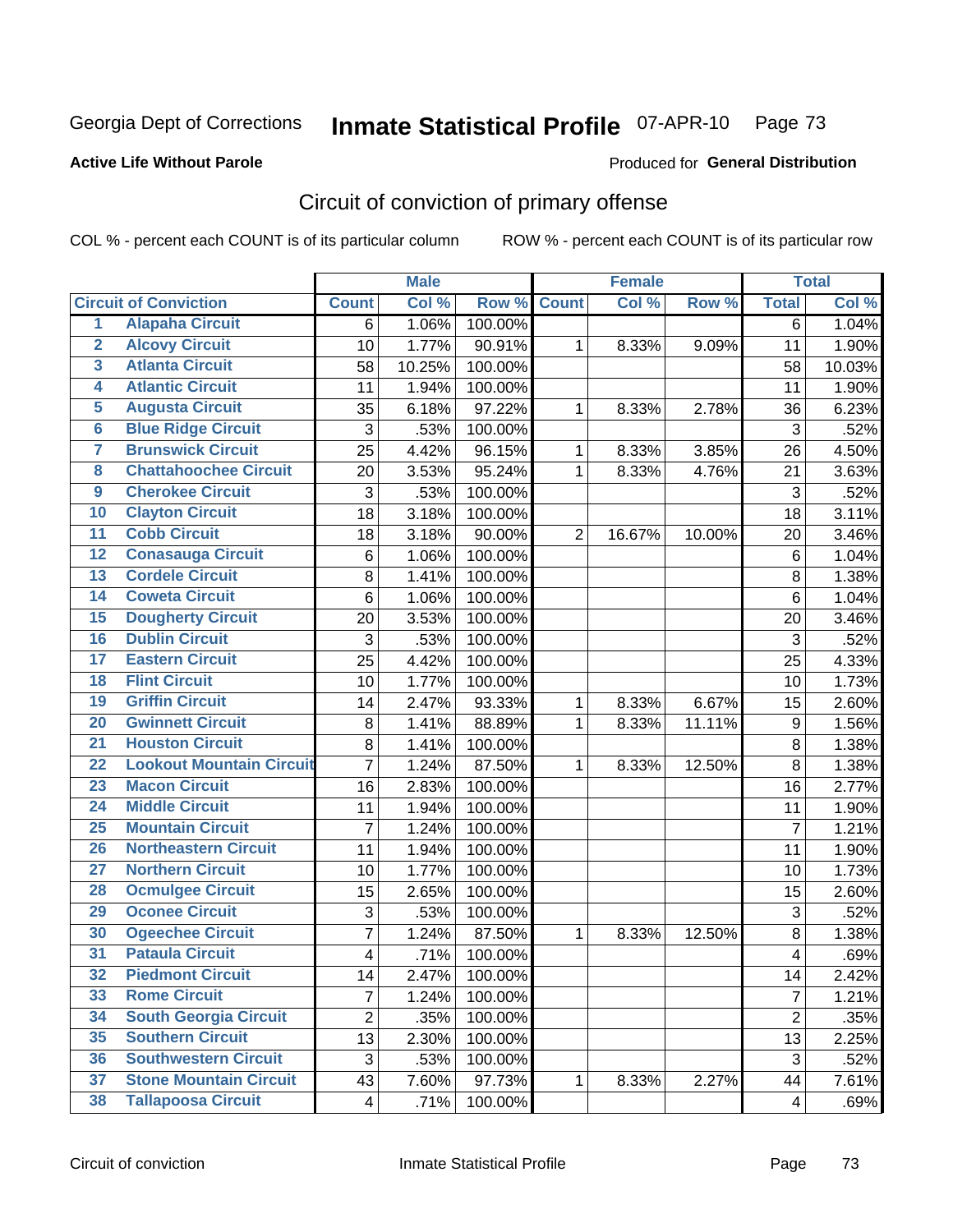Georgia Dept of Corrections

#### Inmate Statistical Profile 07-APR-10 Page 74

#### **Active Life Without Parole**

#### Produced for General Distribution

## Circuit of conviction of primary offense

COL % - percent each COUNT is of its particular column

|                      |                              |                 | <b>Male</b> |         |              | <b>Female</b> |       |              | <b>Total</b> |
|----------------------|------------------------------|-----------------|-------------|---------|--------------|---------------|-------|--------------|--------------|
|                      | <b>Circuit of Conviction</b> | <b>Count</b>    | Col %       | Row %   | <b>Count</b> | Col %         | Row % | <b>Total</b> | Col %        |
| 39                   | <b>Tifton Circuit</b>        | 8               | 1.41%       | 100.00% |              |               |       | 8            | 1.38%        |
| 40                   | <b>Toombs Circuit</b>        | 2               | .35%        | 100.00% |              |               |       | 2            | .35%         |
| 41                   | <b>Waycross Circuit</b>      | 20 <sub>1</sub> | 3.53%       | 100.00% |              |               |       | 20           | 3.46%        |
| 42                   | <b>Western Circuit</b>       | 12              | 2.12%       | 100.00% |              |               |       | 12           | 2.08%        |
| 43                   | <b>Rockdale Circuit</b>      | 3               | .53%        | 100.00% |              |               |       | 3            | .52%         |
| 44                   | <b>Douglas Circuit</b>       | 15              | 2.65%       | 93.75%  |              | 8.33%         | 6.25% | 16           | 2.77%        |
| 45                   | <b>Appalachian Circuit</b>   |                 | .18%        | 100.00% |              |               |       |              | .17%         |
| 46                   | <b>Enotah Circuit</b>        | 3               | .53%        | 100.00% |              |               |       | 3            | .52%         |
| 47                   | <b>Bell-Forsyth Circuit</b>  | 2               | .35%        | 100.00% |              |               |       | 2            | .35%         |
| 48                   | <b>Towaliga Circuit</b>      | 6               | 1.06%       | 100.00% |              |               |       | 6            | 1.04%        |
| 49                   | <b>Paulding Circuit</b>      | $\overline{2}$  | .35%        | 100.00% |              |               |       | 2            | .35%         |
| <b>Total Rported</b> |                              | 566             | 100%        | 97.92%  | 12           | 100%          | 2.08% | 578          | 100%         |

| ported<br>N  |     |     |              |
|--------------|-----|-----|--------------|
| <b>Total</b> | 566 | . . | EZO<br>ວ ເ ໐ |

| M | . | -----<br>oг | ----<br>пLс |
|---|---|-------------|-------------|
|   |   | <b>OUNN</b> |             |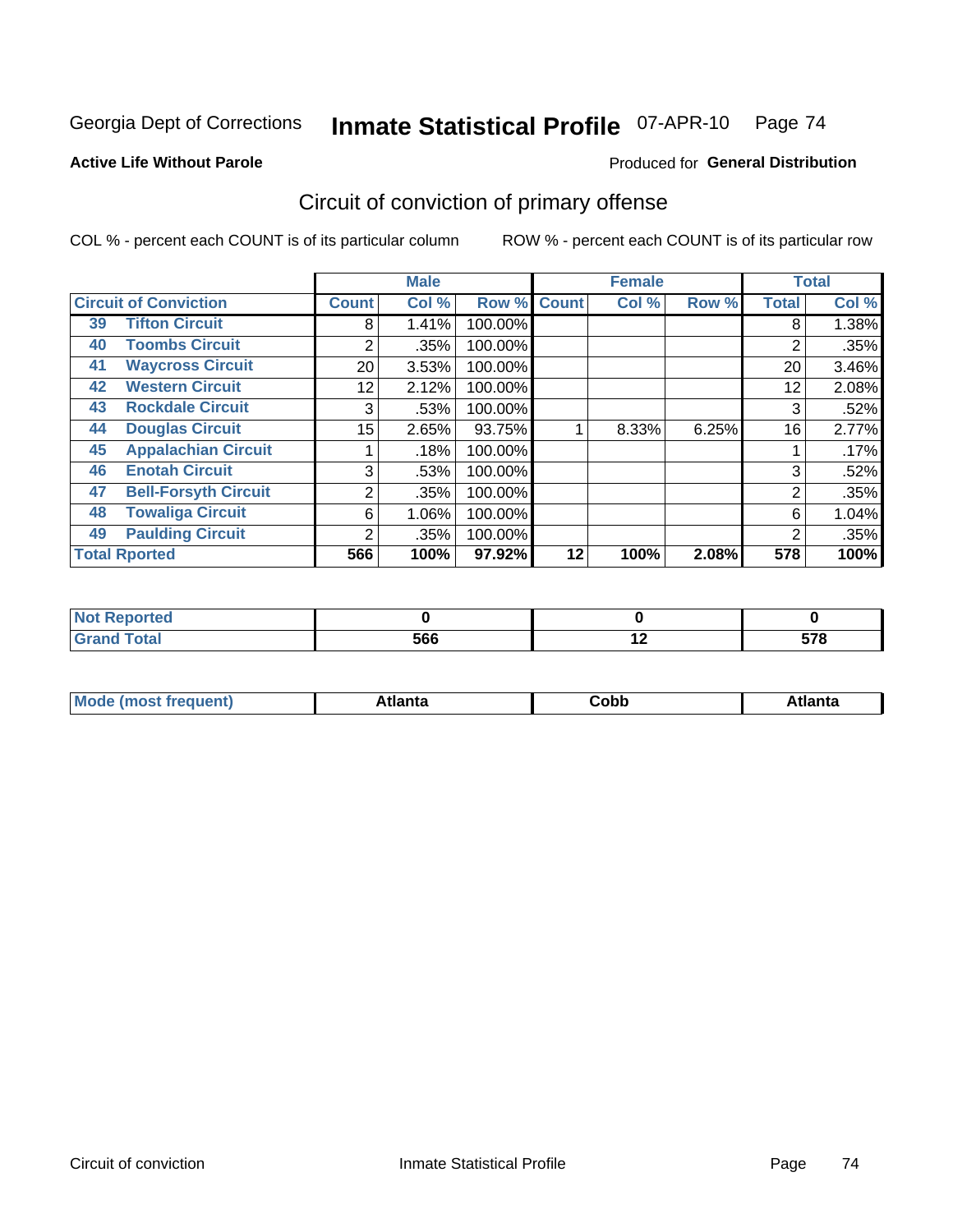## **Active Life Without Parole**

## Produced for General Distribution

## Years served (jail + prison) in this incarceration

COL % - percent each COUNT is of its particular column

|                       |                 | <b>Male</b> |         |                         | <b>Female</b>             |       |                         | <b>Total</b> |
|-----------------------|-----------------|-------------|---------|-------------------------|---------------------------|-------|-------------------------|--------------|
| <b>Years Served</b>   | <b>Count</b>    | Col %       | Row %   | <b>Count</b>            | $\overline{\text{Col 9}}$ | Row % | <b>Total</b>            | Col %        |
| Less than one year    | $\overline{31}$ | 5.48%       | 93.94%  | $\overline{2}$          | 16.67%                    | 6.06% | $\overline{33}$         | 5.71%        |
| 1 to 1.99 years       | 17              | 3.00%       | 100.00% |                         |                           |       | 17                      | 2.94%        |
| 2 to 2.99 years       | 24              | 4.24%       | 100.00% |                         |                           |       | 24                      | 4.15%        |
| 3 to 3.99 years       | 19              | 3.36%       | 90.48%  | $\overline{2}$          | 16.67%                    | 9.52% | 21                      | 3.63%        |
| 4 to 4.99 years       | 23              | 4.06%       | 95.83%  | $\mathbf 1$             | 8.33%                     | 4.17% | 24                      | 4.15%        |
| 5 to 5.99 years       | 29              | 5.12%       | 100.00% |                         |                           |       | 29                      | 5.02%        |
| 6 to 6.99 years       | 28              | 4.95%       | 96.55%  | $\mathbf{1}$            | 8.33%                     | 3.45% | 29                      | 5.02%        |
| 7 to 7.99 years       | 42              | 7.42%       | 91.30%  | $\overline{\mathbf{4}}$ | 33.33%                    | 8.70% | 46                      | 7.96%        |
| 8 to 8.99 years       | 40              | 7.07%       | 100.00% |                         |                           |       | 40                      | 6.92%        |
| 9 to 9.99 years       | 46              | 8.13%       | 100.00% |                         |                           |       | 46                      | 7.96%        |
| 10 to 10.99 years     | 42              | 7.42%       | 100.00% |                         |                           |       | 42                      | 7.27%        |
| 11 to 11.99 years     | 32              | 5.65%       | 96.97%  | 1                       | 8.33%                     | 3.03% | 33                      | 5.71%        |
| 12 to 12.99 years     | 50              | 8.83%       | 98.04%  | 1                       | 8.33%                     | 1.96% | 51                      | 8.82%        |
| 13 to 13.99 years     | 46              | 8.13%       | 100.00% |                         |                           |       | 46                      | 7.96%        |
| 14 to 14.99 years     | 25              | 4.42%       | 100.00% |                         |                           |       | 25                      | 4.33%        |
| 15 to 15.99 years     | 22              | 3.89%       | 100.00% |                         |                           |       | 22                      | 3.81%        |
| 16 to 16.99 years     | 23              | 4.06%       | 100.00% |                         |                           |       | 23                      | 3.98%        |
| 17 to 17.99 years     | 6               | 1.06%       | 100.00% |                         |                           |       | 6                       | 1.04%        |
| 18 to 18.99 years     | 6               | 1.06%       | 100.00% |                         |                           |       | $6\phantom{1}$          | 1.04%        |
| 19 to 19.99 years     | $\mathbf 1$     | 0.18%       | 100.00% |                         |                           |       | $\mathbf 1$             | 0.17%        |
| 20 to 20.99 years     | 3               | 0.53%       | 100.00% |                         |                           |       | 3                       | 0.52%        |
| 21 to 21.99 years     | 3               | 0.53%       | 100.00% |                         |                           |       | $\overline{3}$          | 0.52%        |
| 22 to 22.99 years     | $\overline{1}$  | 0.18%       | 100.00% |                         |                           |       | $\overline{1}$          | 0.17%        |
| 23 to 23.99 years     | $\overline{2}$  | 0.35%       | 100.00% |                         |                           |       | $\overline{2}$          | 0.35%        |
| 26 to 26.99 years     | $\mathbf 1$     | 0.18%       | 100.00% |                         |                           |       | $\mathbf{1}$            | 0.17%        |
| Thirty + years        | 4               | 0.71%       | 100.00% |                         |                           |       | $\overline{\mathbf{4}}$ | 0.69%        |
| <b>Total Reported</b> | 566             | 100%        | 97.92%  | $\overline{12}$         | 100%                      | 2.08% | 578                     | 100.0%       |

| <b>Not Reported</b>            |                   |                 |                          |
|--------------------------------|-------------------|-----------------|--------------------------|
| <b>Grand Total</b>             | 566               | 12              | 578                      |
|                                |                   |                 |                          |
| <b>Mean</b><br>(average)       | 9.59              | 6.11            | 9.52                     |
| <b>Median (middle)</b>         | 9.665             | 7.01            | 9.615                    |
| <b>Mode</b><br>(most frequent) | 13 to 13.99 years | 7 to 7.99 years | <b>13 to 13.99 years</b> |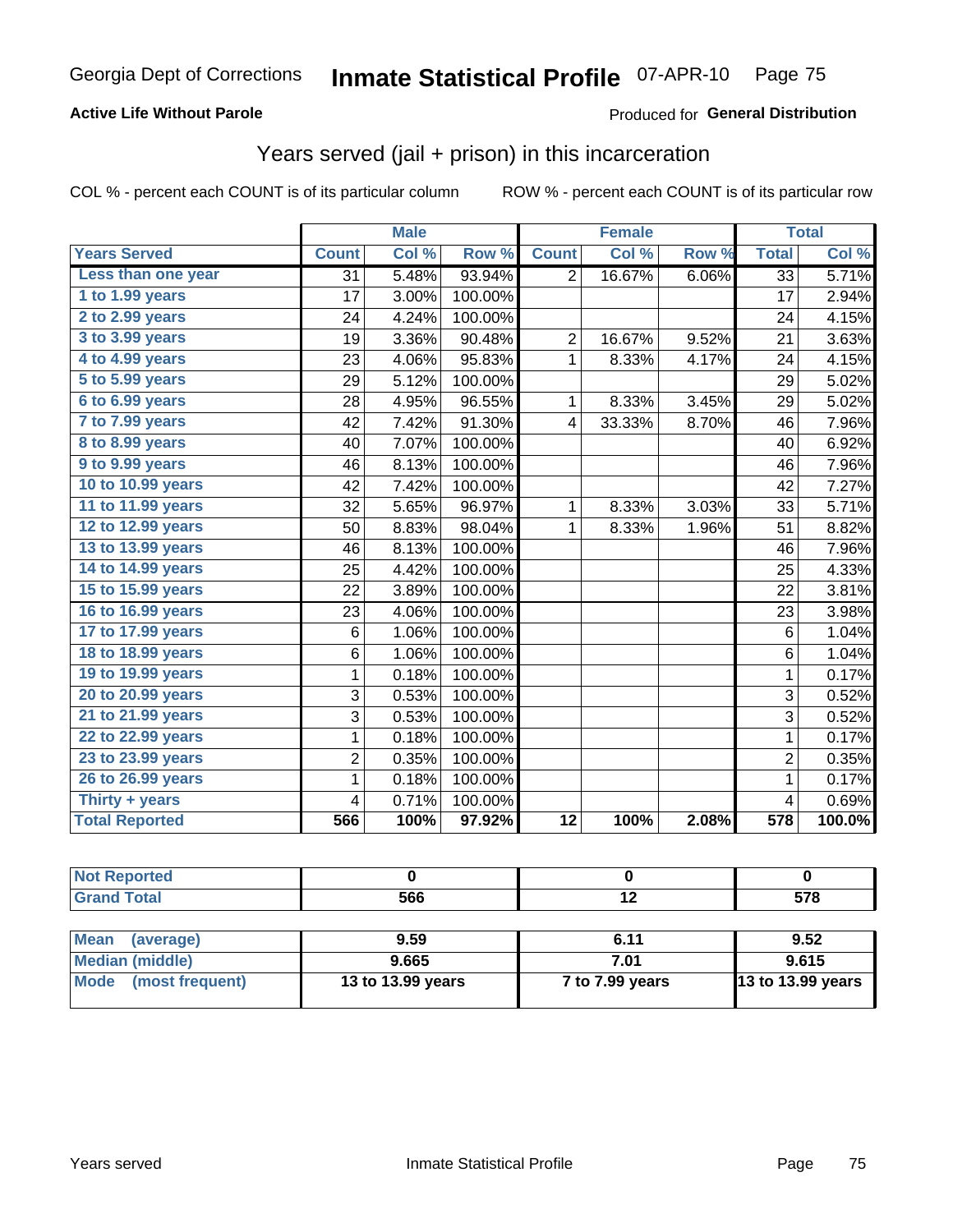Georgia Dept of Corrections

#### Inmate Statistical Profile 07-APR-10 Page 76

## **Active Life Without Parole**

Produced for General Distribution

## Results of most recent HIV tests

COL % - percent each COUNT is of its particular column

|                         |              | <b>Male</b> |        |              | <b>Female</b> |        |                    | Total  |
|-------------------------|--------------|-------------|--------|--------------|---------------|--------|--------------------|--------|
| <b>HIV Test Results</b> | <b>Count</b> | Col%        | Row %I | <b>Count</b> | Col %         | Row %  | Total <sub>I</sub> | Col %  |
| <b>Positive</b>         |              | 0.71%       | 80.00% |              | 8.33%         | 20.00% |                    | 0.87%  |
| <b>Negative</b>         | 560          | 99.29%      | 98.07% |              | $91.67\%$     | 1.93%  | 571                | 99.13% |
| <b>Total Reported</b>   | 564          | 100%        | 97.92% | $12 \,$      | 100%          | 2.08%  | 576                | 100%   |

| <b>Not Reported</b> |     |     |                    |
|---------------------|-----|-----|--------------------|
| <b>otal</b>         | 566 | . . | cyo<br><u>JI U</u> |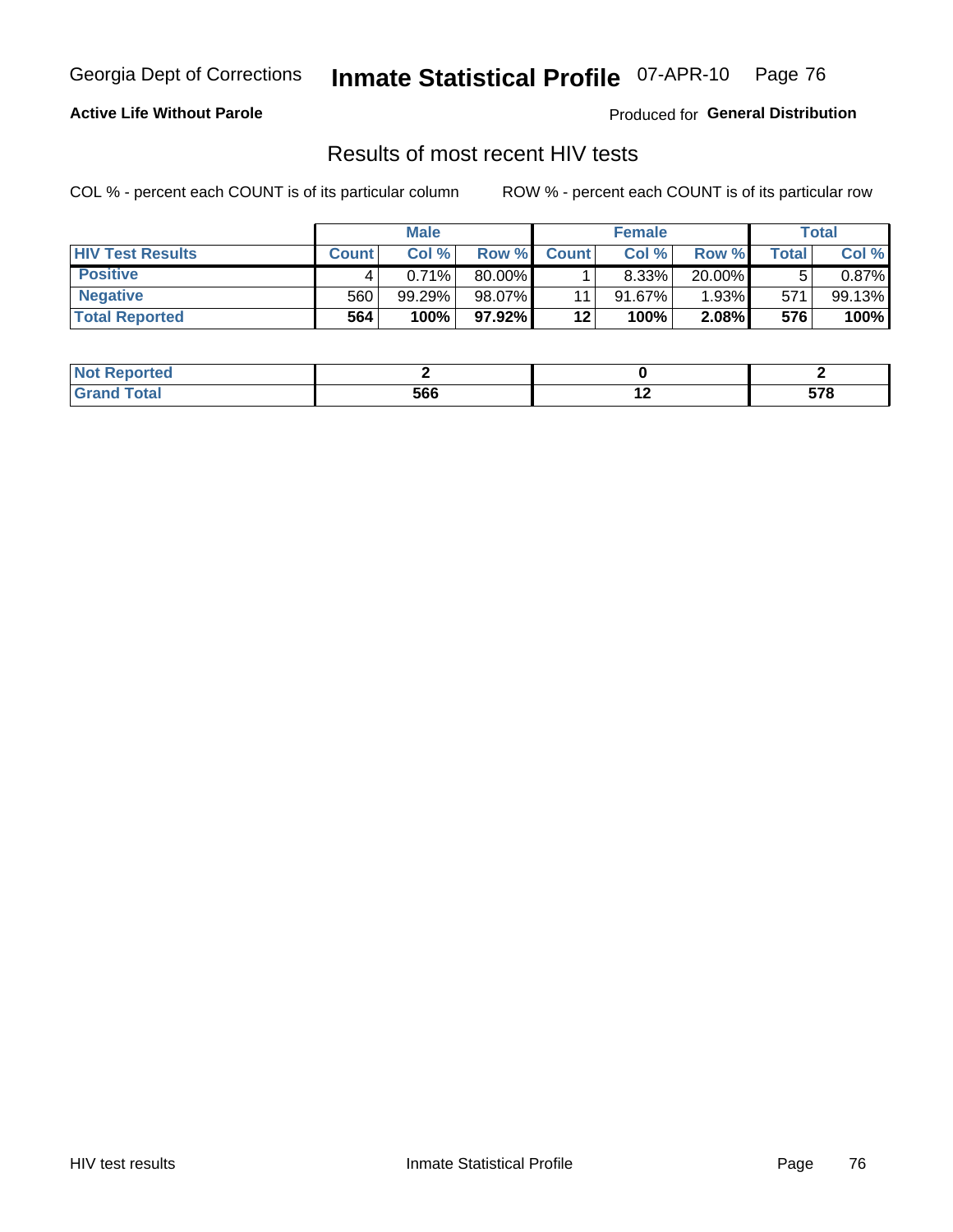#### Inmate Statistical Profile 07-APR-10 Page 77

## **Active Life Without Parole**

## **Produced for General Distribution**

## Results of most recent tuberculosis test

COL % - percent each COUNT is of its particular column

|                                  |              | <b>Male</b> |           |              | <b>Female</b> |       |                  | <b>Total</b> |
|----------------------------------|--------------|-------------|-----------|--------------|---------------|-------|------------------|--------------|
| <b>Tuberculosis Test Results</b> | <b>Count</b> | Col%        | Row %I    | <b>Count</b> | Col %         | Row % | Total            | Col %        |
| <b>Positive on current test</b>  | 149          | 26.33%      | 100.00%   |              |               |       | 149 <sub>1</sub> | 25.78%       |
| <b>Positive on previous test</b> | ◠            | 0.53%       | 100.00%   |              |               |       |                  | 0.52%        |
| <b>Negative</b>                  | 414          | 73.14%      | $97.18\%$ | 12           | 100.00%       | 2.82% | 426              | 73.70%       |
| <b>Total Reported</b>            | 566          | 100%        | $97.92\%$ | 12           | 100%          | 2.08% | 578              | 100%         |

| <b>Not Reported</b>    |     |         |
|------------------------|-----|---------|
| <b>Total</b><br>⊣Grari | 566 | <br>578 |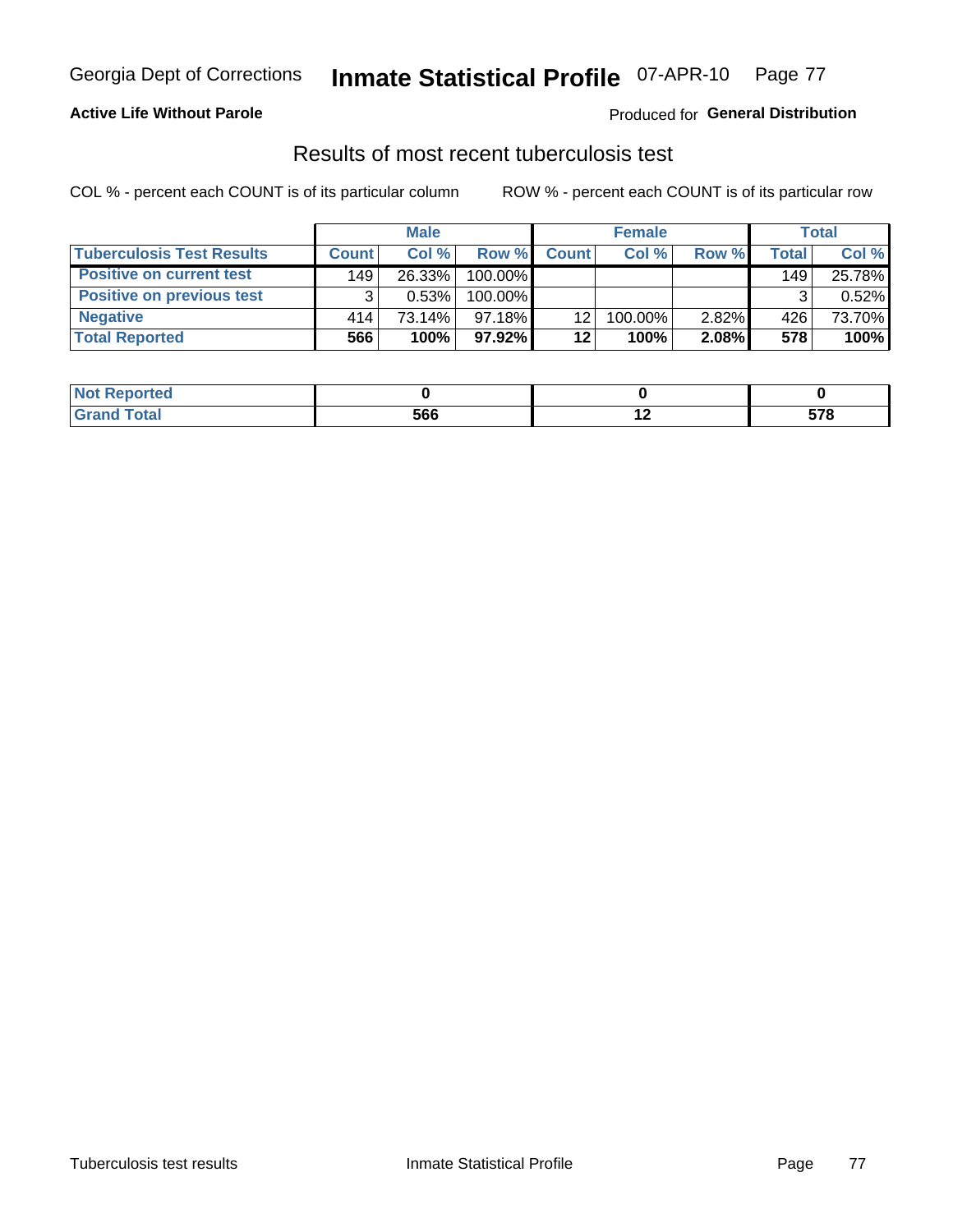#### Inmate Statistical Profile 07-APR-10 Page 78

## **Active Life Without Parole**

Produced for General Distribution

## Results of most recent syphilis test

COL % - percent each COUNT is of its particular column

|                                 |              | <b>Male</b> |           |              | <b>Female</b> |        |       | Total  |
|---------------------------------|--------------|-------------|-----------|--------------|---------------|--------|-------|--------|
| <b>Syphilis Test Results</b>    | <b>Count</b> | Col %       | Row %     | <b>Count</b> | Col %         | Row %I | Total | Col %  |
| <b>Positive on current test</b> | 16           | 2.86%       | $94.12\%$ |              | $8.33\%$      | 5.88%  | 17    | 2.97%  |
| <b>Negative</b>                 | 544          | $97.14\%$   | $98.02\%$ |              | $91.67\%$     | 1.98%  | 555   | 97.03% |
| <b>Total Reported</b>           | 560          | 100%        | 97.90%I   | 12           | 100%          | 2.10%  | 572   | 100%   |

| <b>Not Reported</b> |     |     |     |
|---------------------|-----|-----|-----|
| <b>Total</b>        | 566 | . . | E70 |